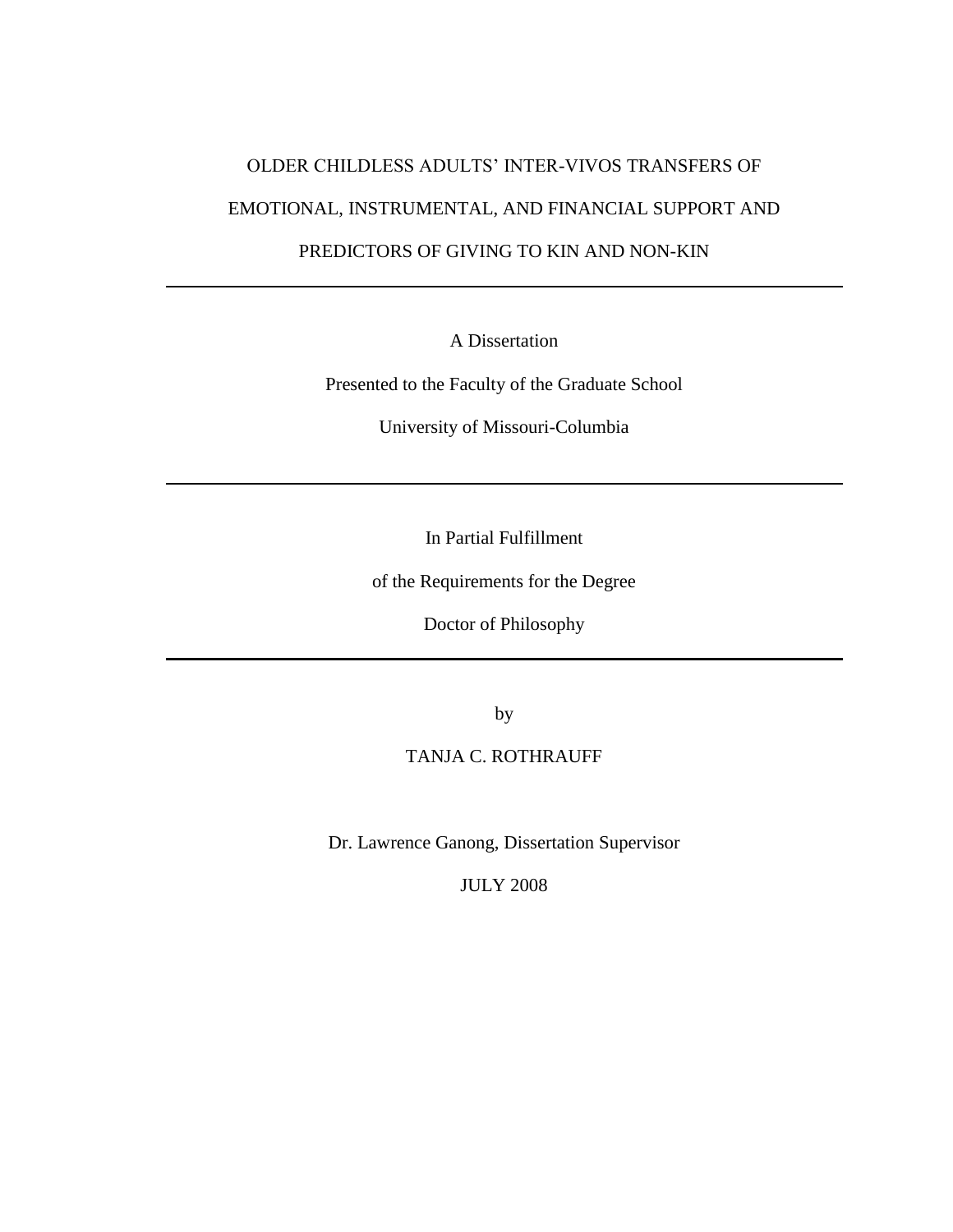The undersigned, appointed by the dean of the Graduate School, have examined the dissertation entitled

# OLDER CHILDLESS ADULTS' INTER-VIVOS TRANSFERS OF EMOTIONAL, INSTRUMENTAL, AND FINANCIAL SUPPORT AND PREDICTORS OF GIVING TO KIN AND NON-KIN

presented by Tanja C. Rothrauff,

a candidate for the degree of Doctor of Philosophy,

and hereby certify that, in their opinion, it is worthy of acceptance.

\_\_\_\_\_\_\_\_\_\_\_\_\_\_\_\_\_\_\_\_\_\_\_\_\_\_\_\_\_\_\_\_\_\_\_\_\_\_\_\_\_\_\_\_\_\_\_ Lawrence Ganong (Chair), Ph.D.

\_\_\_\_\_\_\_\_\_\_\_\_\_\_\_\_\_\_\_\_\_\_\_\_\_\_\_\_\_\_\_\_\_\_\_\_\_\_\_\_\_\_\_\_\_\_\_\_ Marilyn Coleman, Ed.D.

\_\_\_\_\_\_\_\_\_\_\_\_\_\_\_\_\_\_\_\_\_\_\_\_\_\_\_\_\_\_\_\_\_\_\_\_\_\_\_\_\_\_\_\_\_\_\_\_ Edward Brent, Ph.D.

\_\_\_\_\_\_\_\_\_\_\_\_\_\_\_\_\_\_\_\_\_\_\_\_\_\_\_\_\_\_\_\_\_\_\_\_\_\_\_\_\_\_\_\_\_\_\_\_ Mark Fine, Ph.D.

\_\_\_\_\_\_\_\_\_\_\_\_\_\_\_\_\_\_\_\_\_\_\_\_\_\_\_\_\_\_\_\_\_\_\_\_\_\_\_\_\_\_\_\_\_\_\_\_ Teresa Cooney, Ph.D.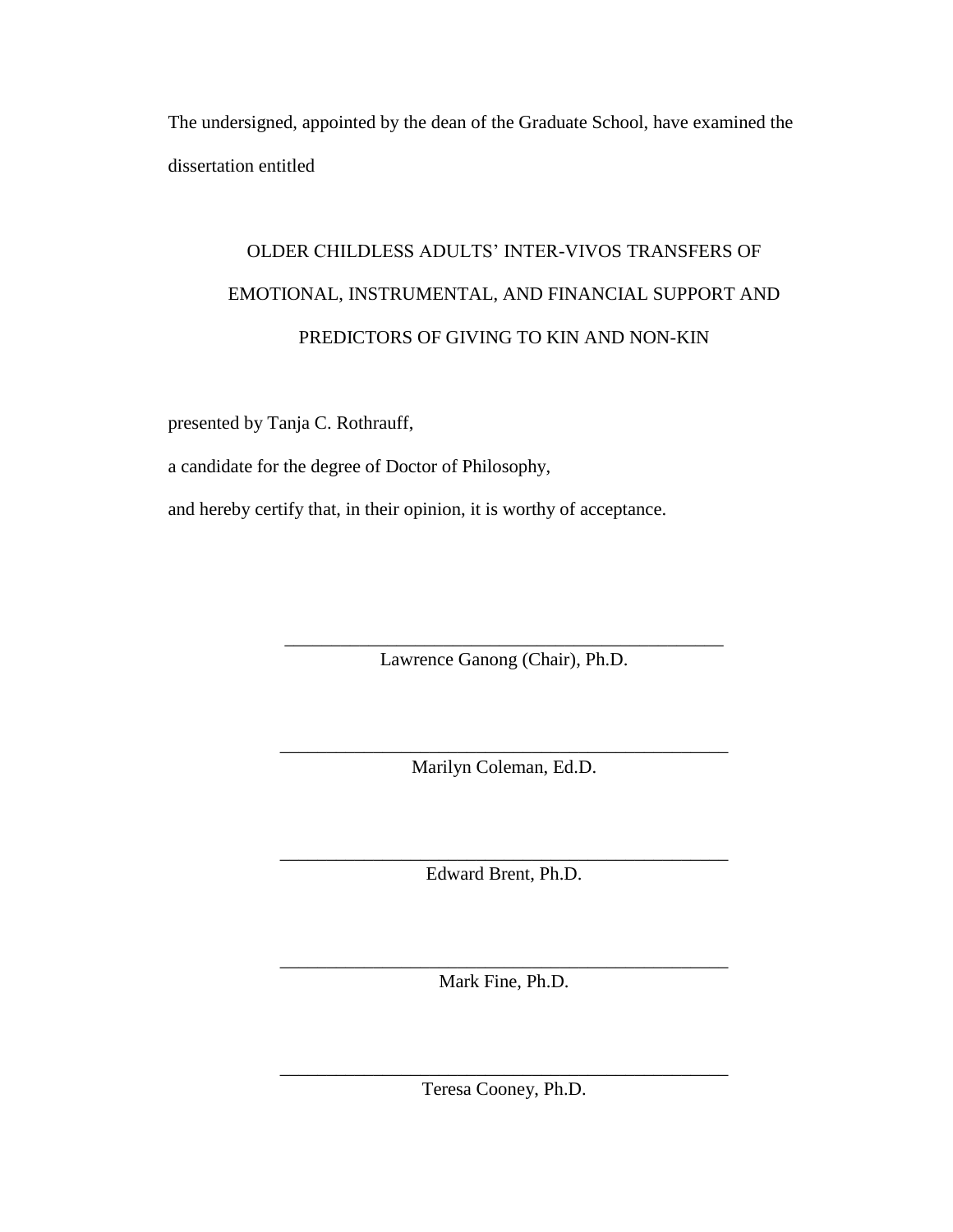#### ACKNOWLEDGEMENTS

I would like to thank my advisor and chair, Dr. Lawrence Ganong, for his guidance, support, and expertise throughout my career as a graduate student and my dissertation process in particular. He has been a strong mentor and professional role model over the years. I would also like to acknowledge my committee members Drs. Edward Brent, Marilyn Coleman, Teresa Cooney, and Mark Fine for providing thoughtful comments, suggestions, and words of encouragement.

I am especially grateful and indebted to my husband, Todd, for being incredibly loving, supportive, understanding, and encouraging. While I was running my dissertation marathon, he was there to cheer me on, motivate me to keep my eyes on the finish line, and remind me of the tremendous reward waiting at the end of the race. Thank you, Todd!

I also want to thank my family in Austria for their never-ending love and encouragement. My parents, Elfi and Heinz Laschober, always reminded me that life is not about falling down but about getting back up! Petra – you cried when I cried and you laughed when I laughed. You really are my "Schwesterherz."

Finally, special thanks go to my friends and peers Tia, Annamaria, and Kortet who have provided and accepted strength, hope, and success. You have never left the sinking ship! Tia – I will never forget our late night e-mail support group, brown bag therapy lunch, and travel adventures. That's what friends are for!

ii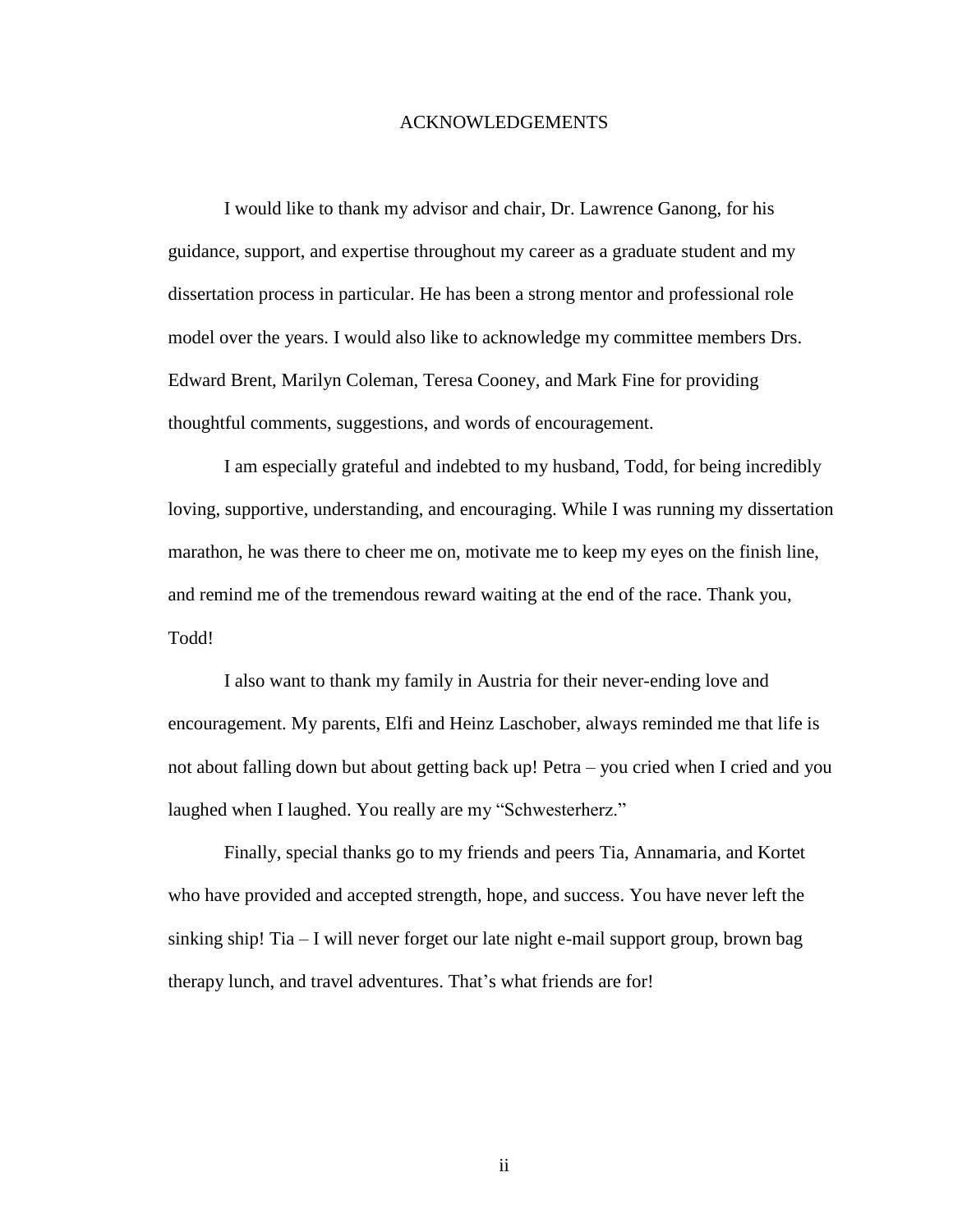| <b>CHAPTER</b>  |                                                     |  |
|-----------------|-----------------------------------------------------|--|
|                 |                                                     |  |
|                 |                                                     |  |
|                 |                                                     |  |
|                 |                                                     |  |
|                 |                                                     |  |
|                 |                                                     |  |
| <b>APPENDIX</b> |                                                     |  |
|                 | A. QUESTIONNAIRES FOR INTER-VIVOS TRANSFERS 104-105 |  |
|                 |                                                     |  |
|                 |                                                     |  |
|                 |                                                     |  |
|                 | B. QUESTIONNAIRES FOR PREDICTORS OF GIVING          |  |
|                 |                                                     |  |
|                 |                                                     |  |
|                 |                                                     |  |
|                 |                                                     |  |
|                 |                                                     |  |

## **TABLE OF CONTENTS**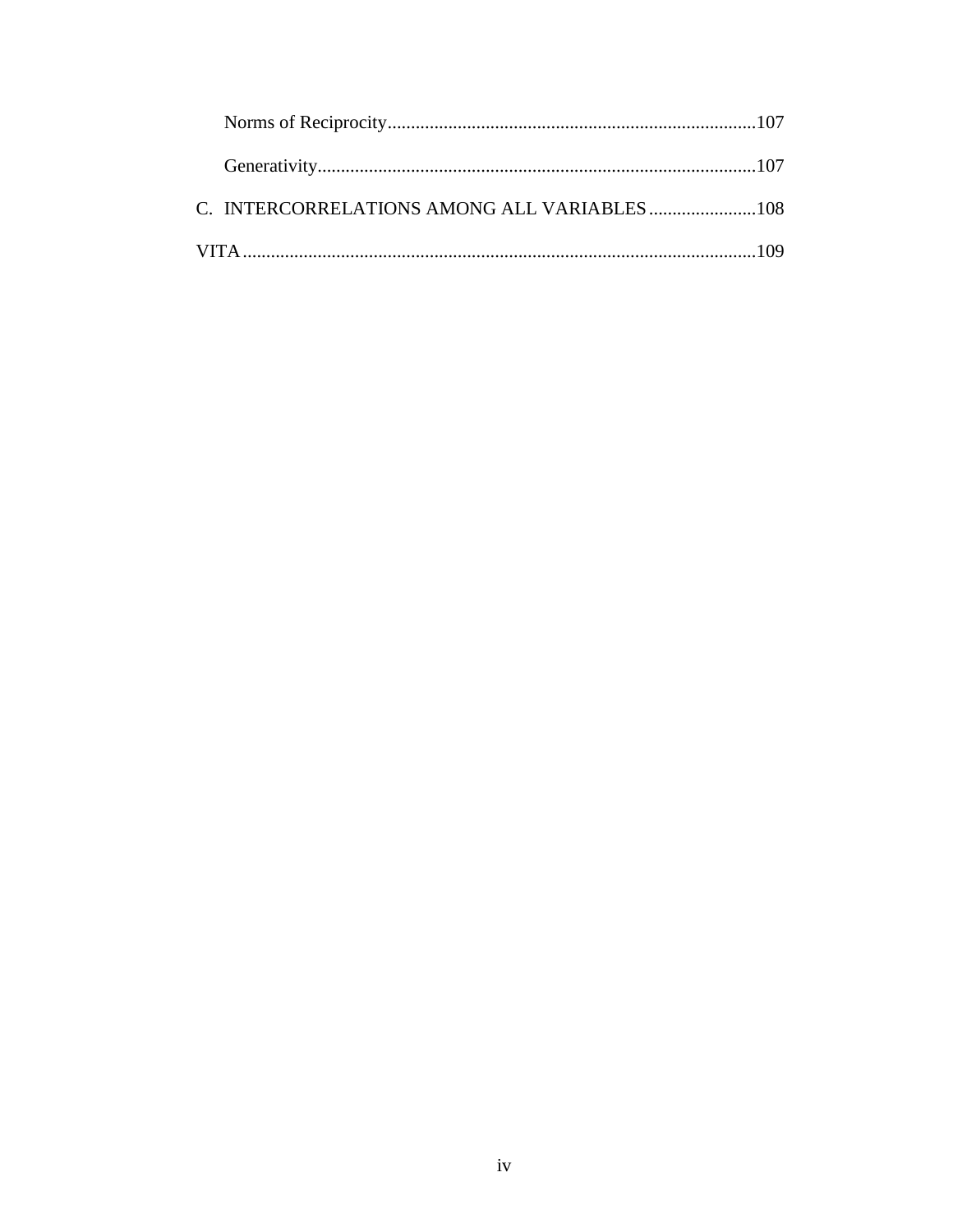### LIST OF TABLES

|    | 1. Older Childless Adults' Demographic Characteristics58-60           |  |
|----|-----------------------------------------------------------------------|--|
| 2. | Dependent, Independent, and Control Variables included                |  |
|    |                                                                       |  |
| 3. | Weighted Descriptive Statistics for Dependent and Independent         |  |
|    |                                                                       |  |
|    | 4. Hierarchical Regression Coefficients for Inter-Vivos Transfers of  |  |
|    |                                                                       |  |
|    | 5. Hierarchical Regression Coefficients for Inter-Vivos Transfers of  |  |
|    |                                                                       |  |
|    | 6. Hierarchical Regression Coefficients for Inter-Vivos Transfers of  |  |
|    |                                                                       |  |
|    | 7. Hierarchical Regression Coefficients for Inter-Vivos Transfers of  |  |
|    |                                                                       |  |
| 8. | Hierarchical Regression Coefficients for Inter-Vivos Transfers of     |  |
|    |                                                                       |  |
|    | 9. Hierarchical Regression Coefficients for Inter-Vivos Transfers of  |  |
|    |                                                                       |  |
|    | 10. Hierarchical Regression Coefficients for Inter-Vivos Transfers of |  |
|    |                                                                       |  |
|    | 11. Hierarchical Regression Coefficients for Inter-Vivos Transfers of |  |
|    |                                                                       |  |
|    | 12. Hierarchical Regression Coefficients for Inter-Vivos Transfers of |  |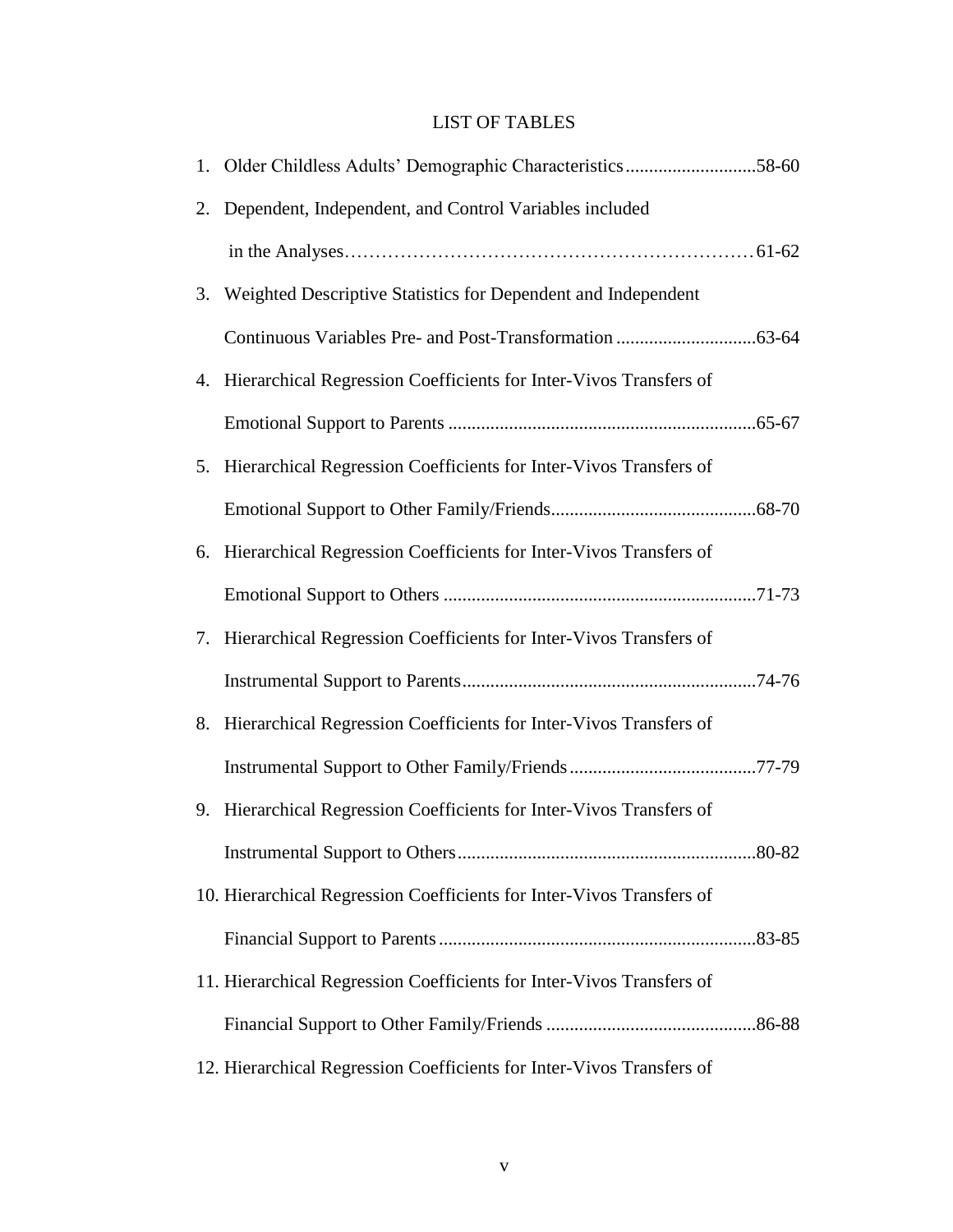| 13. Hierarchical Regression Coefficients for Inter-Vivos Transfers of |  |
|-----------------------------------------------------------------------|--|
|                                                                       |  |
| 14. Hierarchical Regression Coefficients for Inter-Vivos Transfers of |  |
|                                                                       |  |
| 15. Hierarchical Regression Coefficients for Inter-Vivos Transfers of |  |
|                                                                       |  |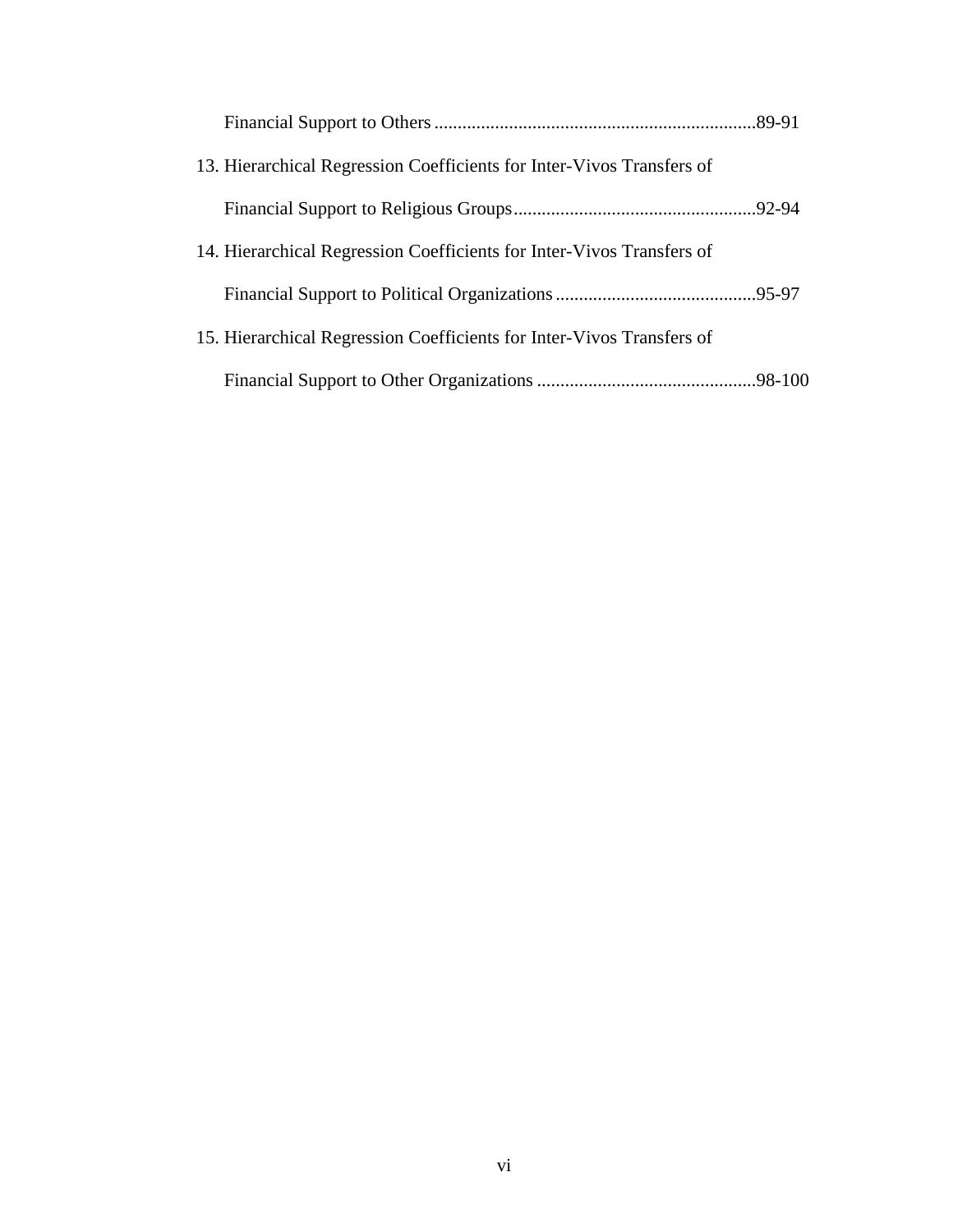### LIST OF FIGURES

| 1. Independent variables that may be associated with emotional    |
|-------------------------------------------------------------------|
|                                                                   |
| 2. Independent variables that may be associated with instrumental |
|                                                                   |
| 3. Independent variables that may be associated with financial    |
|                                                                   |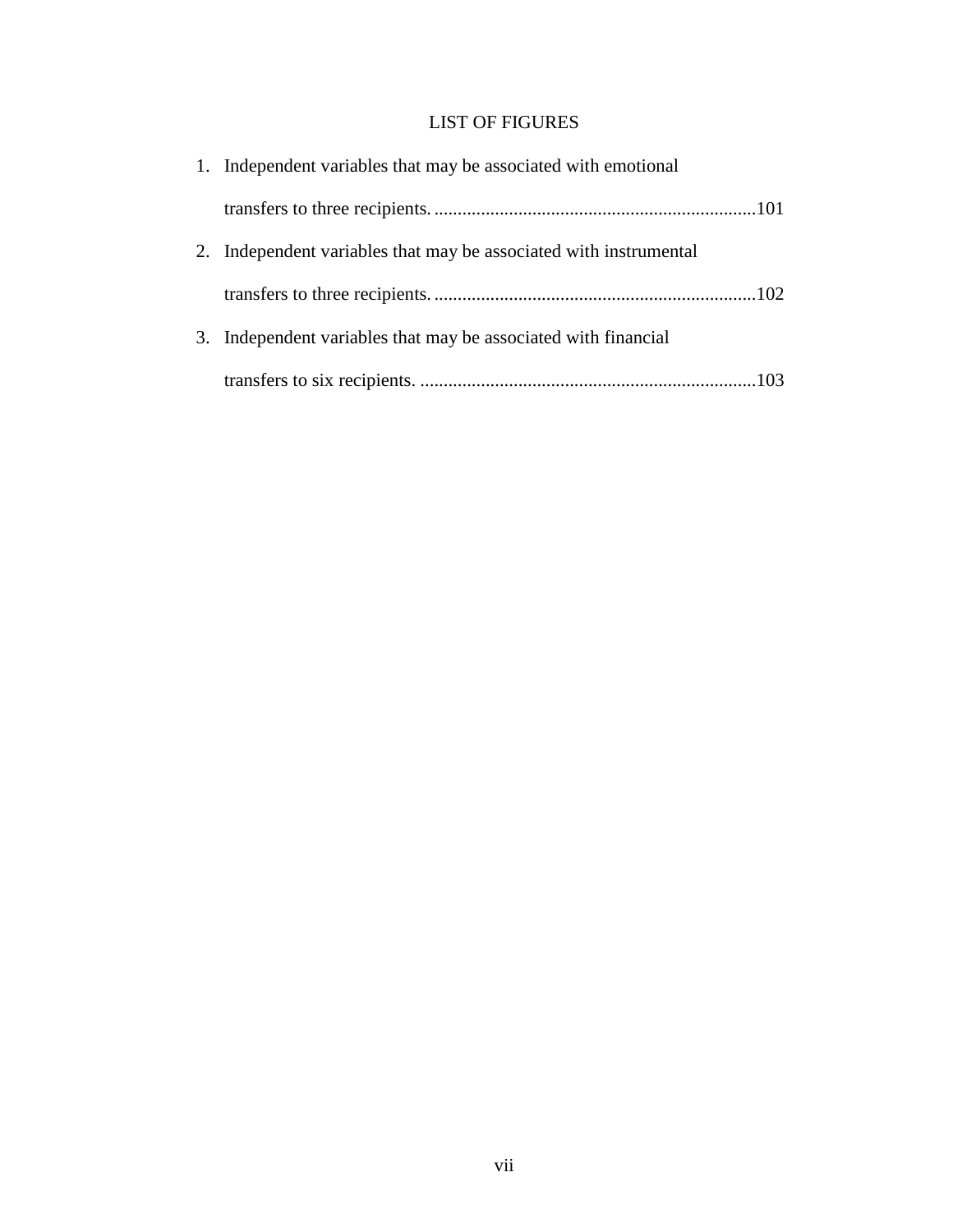# OLDER CHILDLESS ADULTS' INTER-VIVOS TRANSFERS OF EMOTIONAL, INSTRUMENTAL, AND FINANCIAL SUPPORT AND PREDICTORS OF GIVING TO KIN AND NON-KIN Tanja C. Rothrauff

Dr. Lawrence Ganong, Dissertation Supervisor

#### ABSTRACT

Inter-vivos transfers, or support given to others during a person's lifetime, are vital to the economy, public resource preservation, and social policies. The increasing prevalence of childlessness among older adults and their often ample resources warrant an investigation into their inter-vivos transfers and an understanding of predictors of giving. This dissertation explored mid- to later-life childless adults' (*N* = 339) inter-vivos transfers of emotional, instrumental, and financial support to kin and non-kin and examined two individual-level and six social-level predictors of making those transfers using data from the second wave of the National Survey of Midlife Development in the United States (MIDUS2). In addition, the relationship between inter-vivos transfers, social-level predictors of giving, and the childless adults' sex and marital status were identified. Results indicated more similarities than differences in giving between childless women and childless men as well as between ever married and never married childless adults, none of the social-level predictors were related to inter-vivos transfers, and sex and marital status rarely moderated the relationship between inter-vivos transfers and the social-level predictors of giving.

viii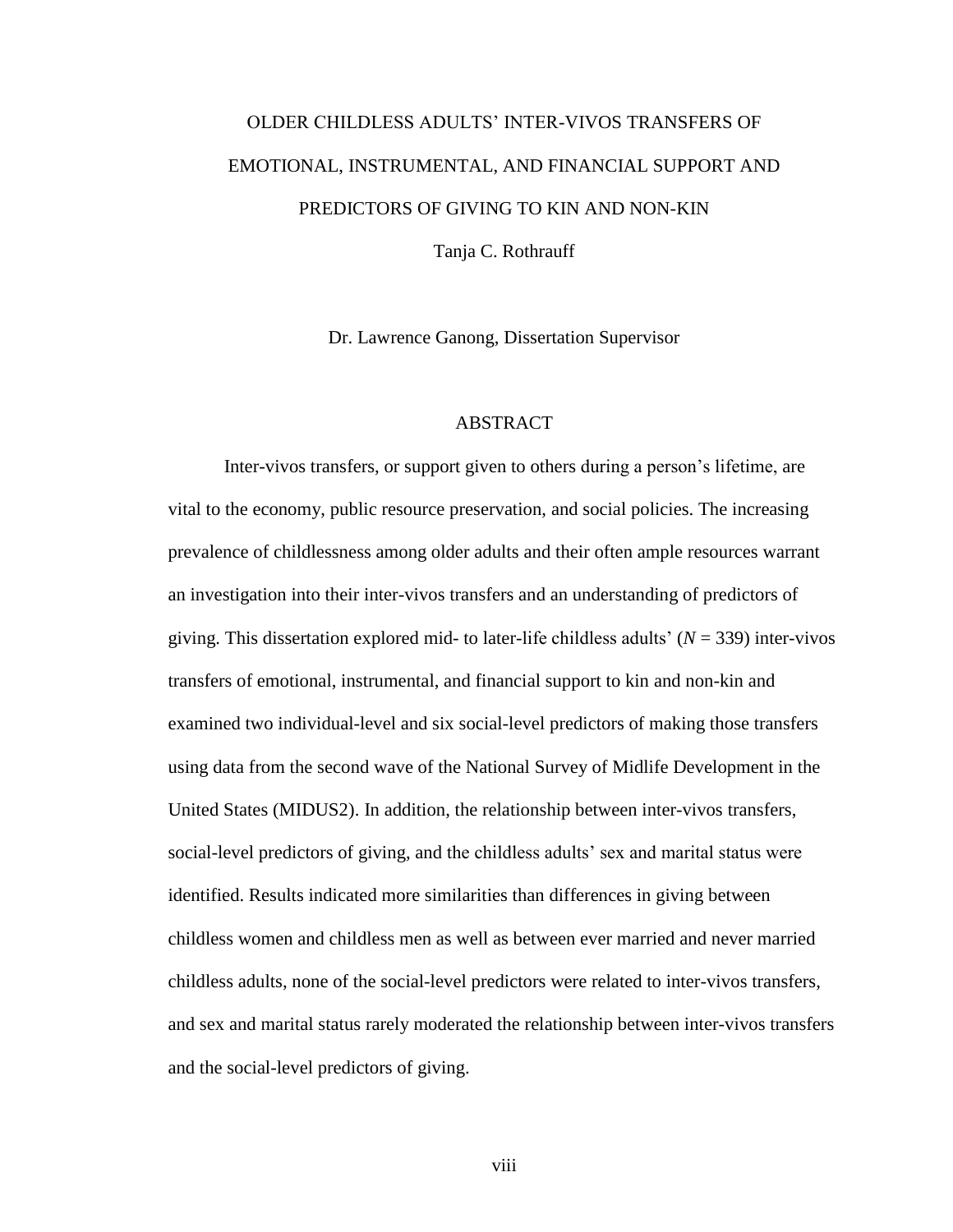#### CHAPTER 1

#### INTRODUCTION

Private transfers such as money, emotional support, and instrumental assistance to kin and non-kin are important to the economy, social policies, and preservation of public capital (Bumpass, 1990; Kohli & Künemund, 2003; Szydlik, 2000). For instance, researchers have found that parental transfers helped adult children accrue wealth, pay down debt, pursue higher education and professional careers, and provide for their own offspring (Altonji, Hayashi, & Kotlikoff, 2000; Bengtson & Harootyan, 1994; Cox, 1990; Szydlik; Wilhelm, 1996). Moreover, parents who transferred resources to their children when they were young were more likely than were other parents to get diverse types of help from their children in later life (Henretta, Hill, Li, Soldo, & Wolf, 1997; Silverstein, Conroy, Wang, Giarrusso, & Bengtson, 2002). In short, inter-vivos transfers (i.e., voluntary conveyance of support and resources during a person's lifetime) can provide a safety net for both younger and older adults, decrease reliance on public services, and free-up public funds for those who need them most.

How are inter-vivos transfers affected when people do not have children but do have resources to convey? Do the childless hold on to/use up their assets or do they pass them on to others? This is a critical topic for researchers and policy makers in light of the growing numbers of older childless adults and the aging of the population. The proportion of American women between the ages of 40 and 44 years who did not have children rose from 11% in 1985 to 19% in 2004 (Dye, 2005). The population over the age of 65 years is expected to increase from 12% in 2000 to 20% in 2030 (He, Sengupta, Velkoff, & DeBarros, 2005). Amidst declining fertility rates and increasing needs for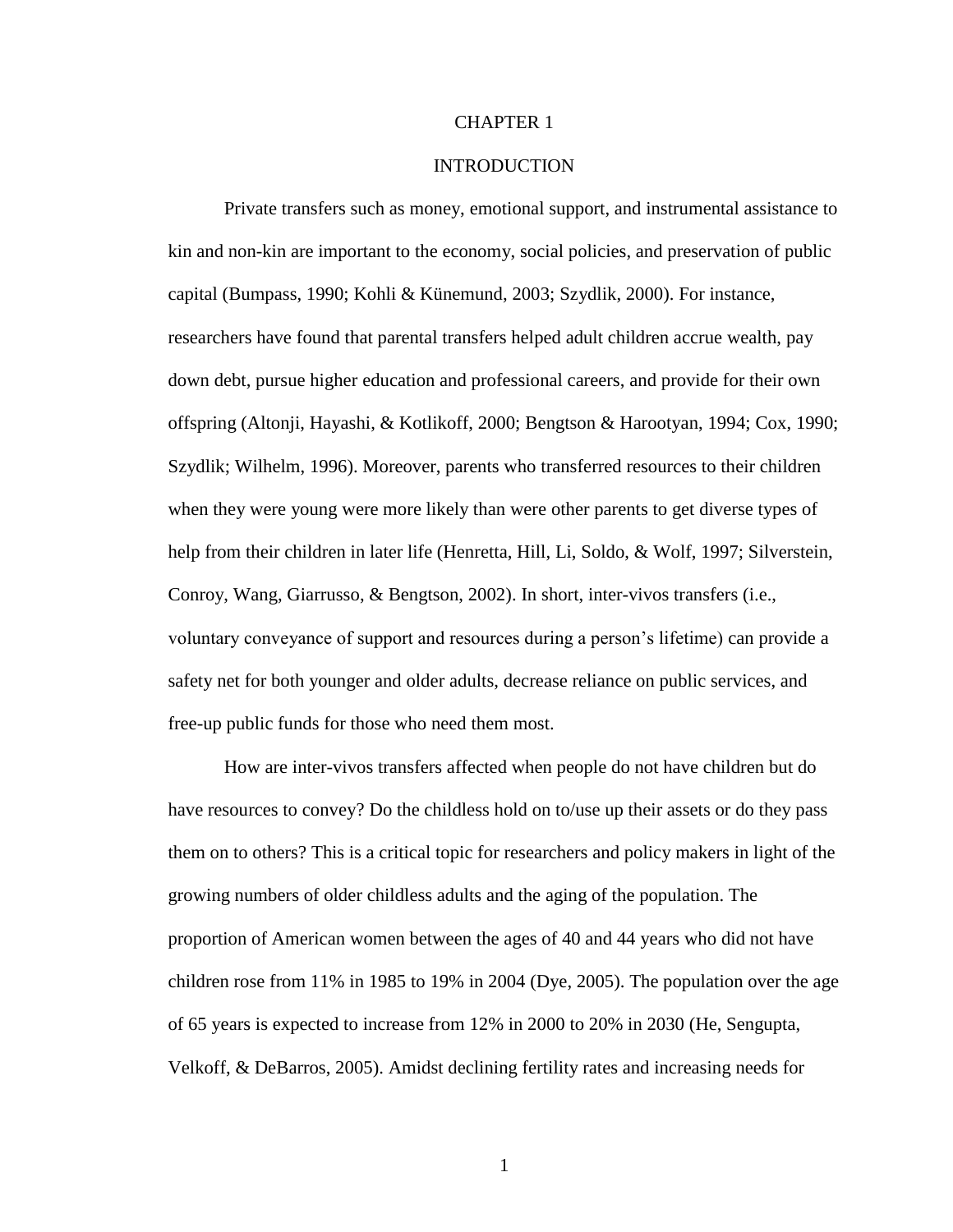support associated with an aging population, the childless have the potential to provide generous inter-vivos transfers to kin and non-kin, because they are in a position to give money in addition to emotional and instrumental support. Older childless adults have more available leisure time, earn more during their working years and, for the most part, save more money than do parents (Abma & Martinez, 2006; Dalphonse, 1997; Dye; Dykstra, 1995; Hurd, 2003). Moreover, considering that inter-vivos transfers might be used by older adults to entice future "repayment" from kin and non-kin (i.e., in expectation that norms of reciprocity might apply), their current giving may be repaid in later years as their dependence on others increases.

Despite the significant numbers of older childless adults, their resources, and the potential impact on individual and social well-being, research on childless adults' diverse inter-vivos transfers is scarce. In addition, the research has been limited to examinations of financial transfers and bequests, comparisons of the distribution of wealth and transfers of help and basic care between parents and non-parents, and tests of bequest models based on parents' and childless adults' rates of dissaving (i.e., spending down of financial resources after retirement) (e.g., Hurd & Smith, 2002; Komter & Vollebergh, 2002; Whitaker, 2007). However, no researchers, to my knowledge, have examined older childless adults' inter-vivos transfers of emotional, instrumental, and financial support to kin and non-kin in a single study.

Furthermore, no researchers have explored predictors of childless adults' resource conveyance. Understanding factors that are associated with childless adults' transfers of emotional, instrumental, and financial assistance to kin and non-kin is fundamental for predicting private transfers. The childless, unlike parents, are not legally obligated to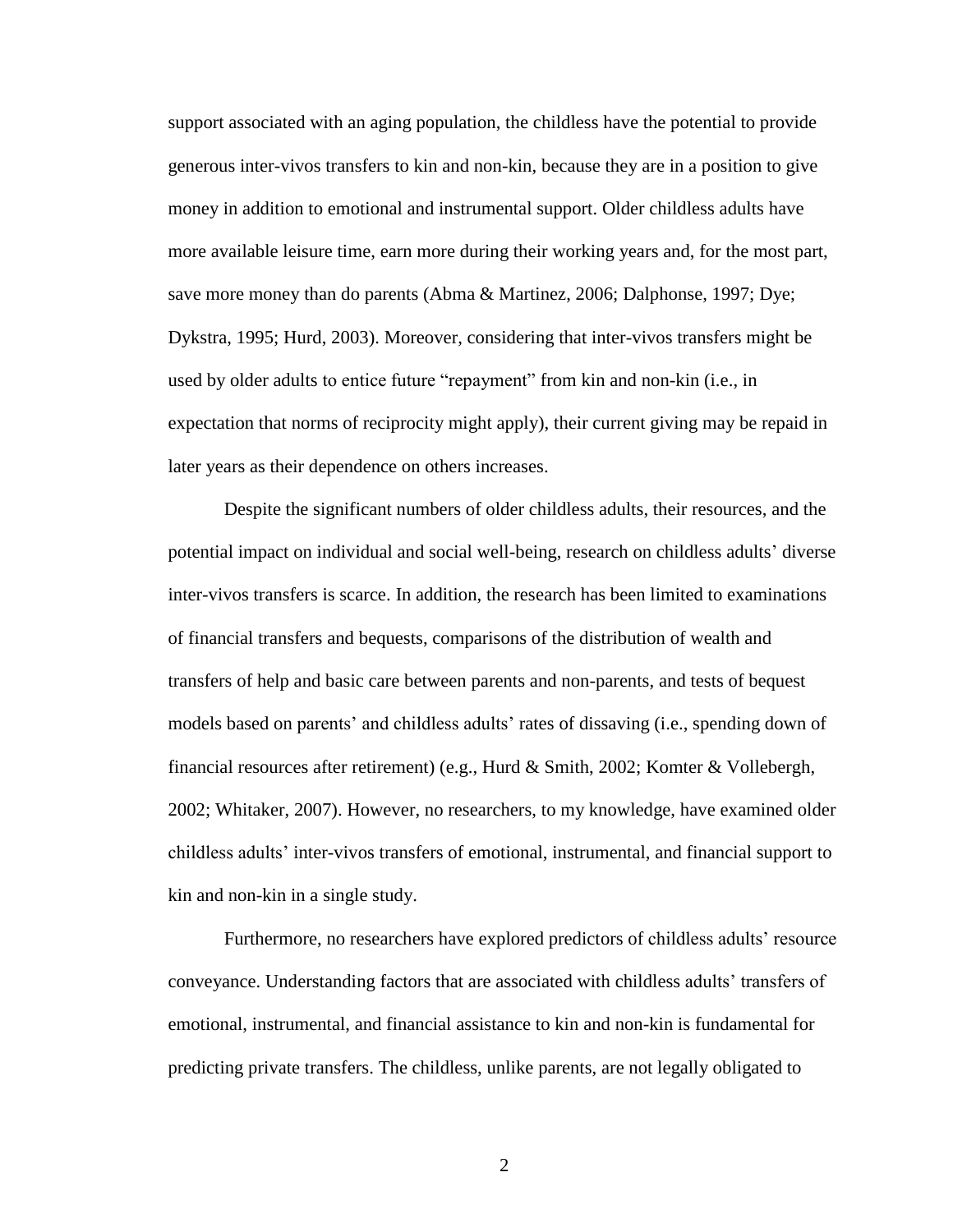share their wealth and time with anyone. Instead, inter-vivos transfers are voluntary conveyances of resources during the childless adult's lifetime that have the potential to benefit the recipient, the childless adult, and society by preserving public services and funds.

Thus, the purposes of this study were to explore mid- to later-life childless adults' inter-vivos transfers of emotional support, instrumental unpaid assistance, and financial resources to kin and non-kin and to examine individual-level and social-level predictors of making those transfers. Specifically, I investigated the relationships between older childless adults' inter-vivos transfers of emotional, instrumental, and financial support to kin and non-kin and the childless adults' sex and marital status (i.e., individual-level predictors). In addition, I explored whether solidarity toward family, friends, neighbors, and community members as well as norms of reciprocity and generativity predict diverse types of inter-vivos transfers (i.e., social-level predictors). Finally, I considered if the childless adults' sex and marital status moderate the relationship between inter-vivos transfers and social-level predictors of giving. Data were obtained from the second wave of the National Survey of Midlife Development in the United States (MIDUS2) and restricted to childless adults over the age of 44 years. This is an age that is considered to be near the limit of women's childbearing years (Dye, 2005); Martin and colleagues (2006) found that less than 1% of women over the age of 44 years gave birth. Although men are biologically capable of reproduction longer than are women, it is likely that most childless men over the age of 44 years will remain childless.

#### *Definition of Terms*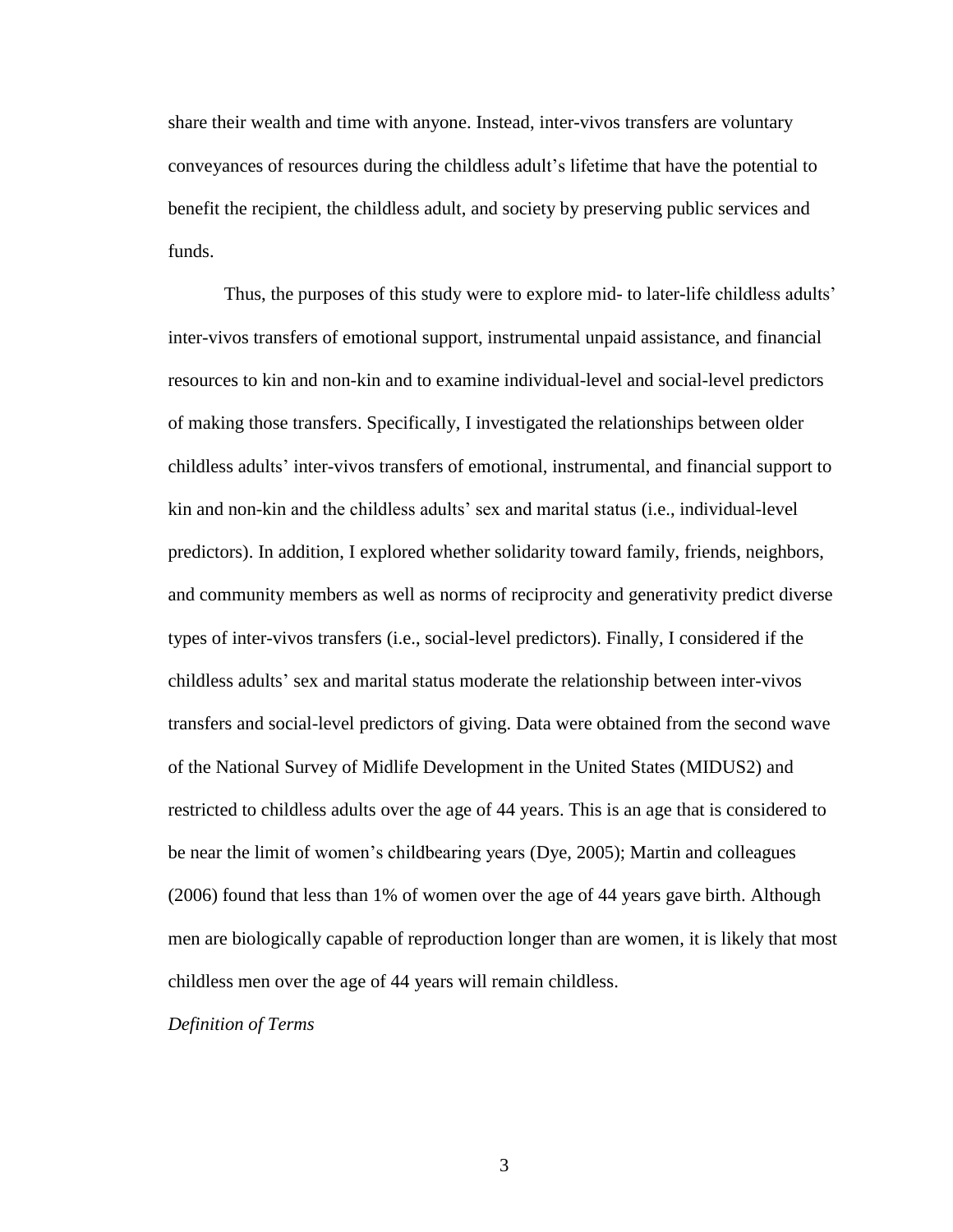*Childlessness*. The term *childless* in this dissertation refers to adults who do not have biological or adopted children or stepchildren for various reasons (e.g., voluntary childlessness, infertility-related childlessness). Although definitions of childlessness vary in the research literature and often distinguish between involuntary or voluntary childlessness, determining an individual's pathway into childlessness is challenging and ambiguous. For example, childlessness in young adulthood is often temporary whereas childlessness in mid-to later life is generally permanent (Dye, 2005; Stobert & Kemeny, 2003). Many adults who postpone parenthood until later years miss the window of opportunity for reproduction and become permanently childless (voluntarily or involuntarily). Moreover, married older adults who grew up during a time when parenthood was "mandatory" may be reluctant to admit to voluntary childlessness (Koropeckyj-Cox & Call, 2007).

*Inter-vivos transfers*. The term *inter-vivos transfers* is often used by economists to refer to conveyances of financial support and, less often, to instrumental assistance while the giver is alive; conversely, bequests are made after the death of the giver. Social scientists, in contrast, generally use the expression *intergenerational transfers* to refer to diverse resource conveyances between younger and older adults (both kin and non-kin). This study expands on the commonly used concept of inter-vivos transfers to include not only financial transfers but also emotional and instrumental assistance to others, because resource transfers during a person's lifetime can and do include all types of assistance to family, friends, other non-kin, social groups, organizations, and institutions. Intergenerational giving is, in essence, an inter-vivos transfer.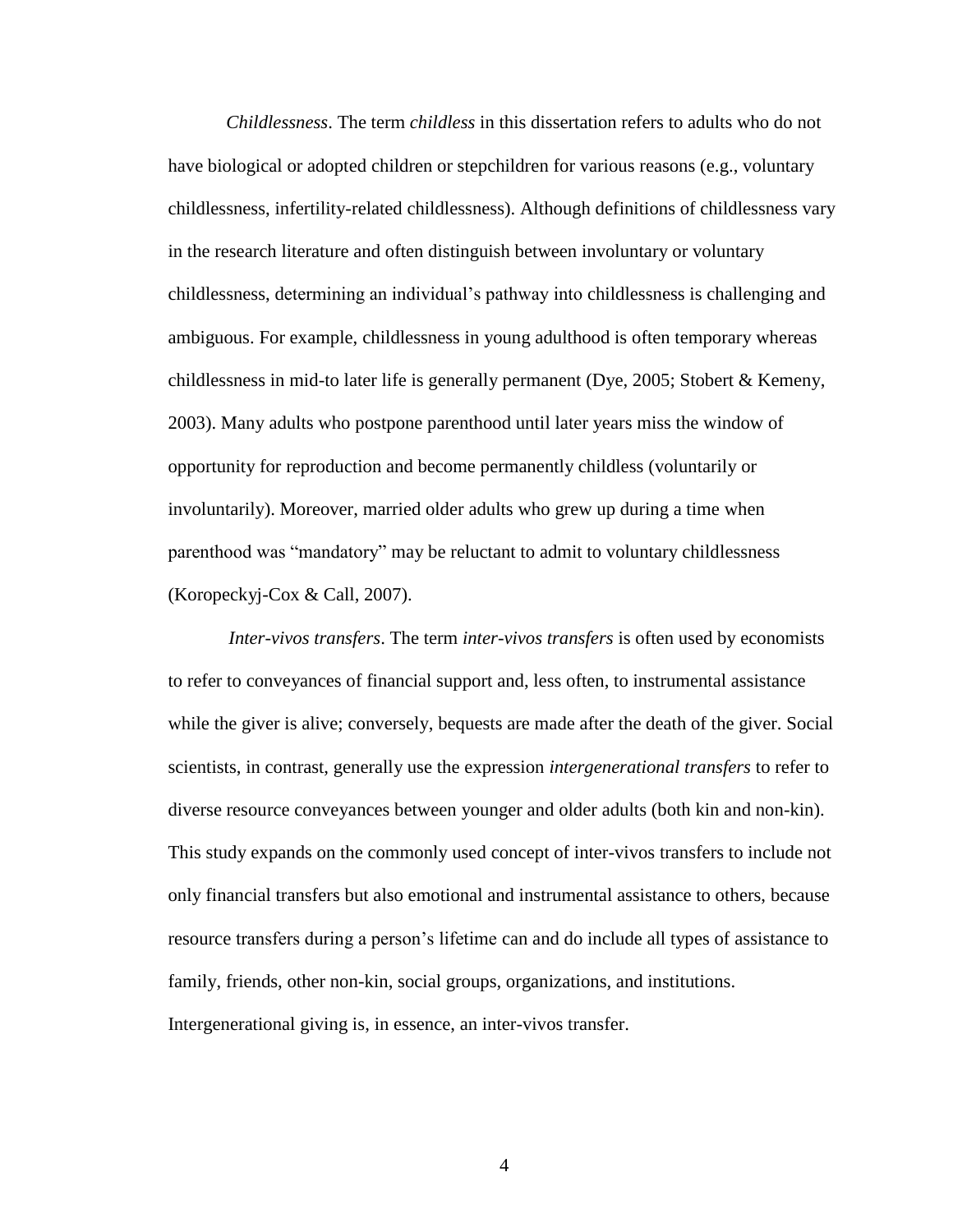#### CHAPTER 2

#### LITERATURE REVIEW

#### Types of Inter-Vivos Transfers

Inter-vivos transfers can include various kinds of support. For instance, emotional support such as listening to others, instrumental assistance in the form of help with household chores, and financial aid are all types of inter-vivos transfers. Researchers investigating childless adults' resource conveyances, however, have mainly studied financial transfers and bequests. This study goes beyond these limitations to explore childless adults' inter-vivos transfers of emotional support, instrumental unpaid assistance, and financial aid to both kin and non-kin.

*Financial transfers and bequests*. Hurd and Smith (2002), comparing financial bequest intentions between parents and childless adults using data from four national data sets, found that both older childless adults and older parents planned to leave bequests. There were differences, however, in the hierarchy of the benefactors of these bequests based on the parental and marital status of the conveyor. The majority of married parents (76%) and married childless adults (80%) first left an inheritance to their spouses. For married parents, children were the next largest benefactors (23%), but for married childless adults, charities (18%), siblings (1%), and other relatives (1%), respectively, received an inheritance. In the absence of a spouse or partner, the majority of parents named their children (92%), followed by other relatives (5%) and friends (2%) as benefactors. Childless single adults, in contrast, left an inheritance to "other relatives" (45%), siblings (39%), friends, (10%), and charities (6%).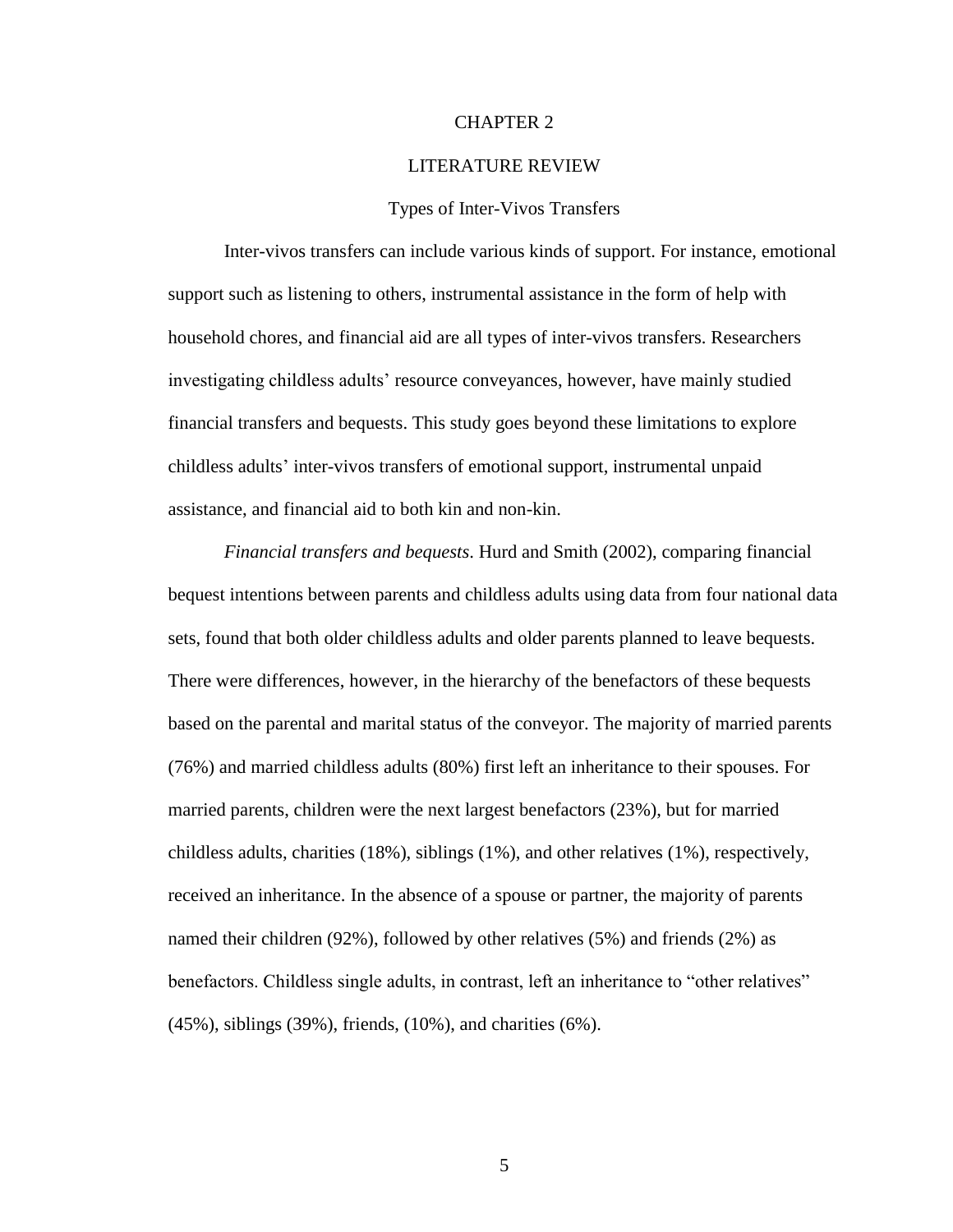Whitaker (2007) compared the bequest practices of a small sample of single childless and widowed childless adults in Ireland in 1951 and 2000. An examination of probated wills showed that the childless bequeathed their commercial (e.g., businesses, farms, land), domestic (e.g., residence, right of residence), and personal mementos to siblings, followed by nieces, nephews, and cousins. In addition, but to a much lesser extent, bequests were made to the church (mainly Catholic), charity, and friends. Financial bequests generally were similar in 1951 and 2000, although domestic properties were more likely to go to females in 1951 but were bequeathed equally to males and females in 2000.

*Non-financial transfers*. Komter and Vollebergh (2002) compared inter-vivos transfers of help and care between parents and childless adults using data from 513 Dutch adults between the ages of 20 and 70 years. They found that adults without children provided significantly more support and care (i.e., preparing meals, giving presents, letting someone stay overnight, offering help) to family members than did adults with children. The childless also provided twice as much help to friends compared to their parental counterparts, but no differences were found in giving help to their own aging parents between adults without children and adults with children.

#### Predictors of Giving to Kin and Non-Kin

Predictors of giving inter-vivos transfers by older childless adults remain largely unexplored. However, understanding factors that predict conveyances by the childless in the absence of legal obligations to give to others is important for considerations such as evaluating current and developing future theories on inter-vivos transfers, helping forecast inter-vivos transfers, and predicting factors that may influence inter-vivos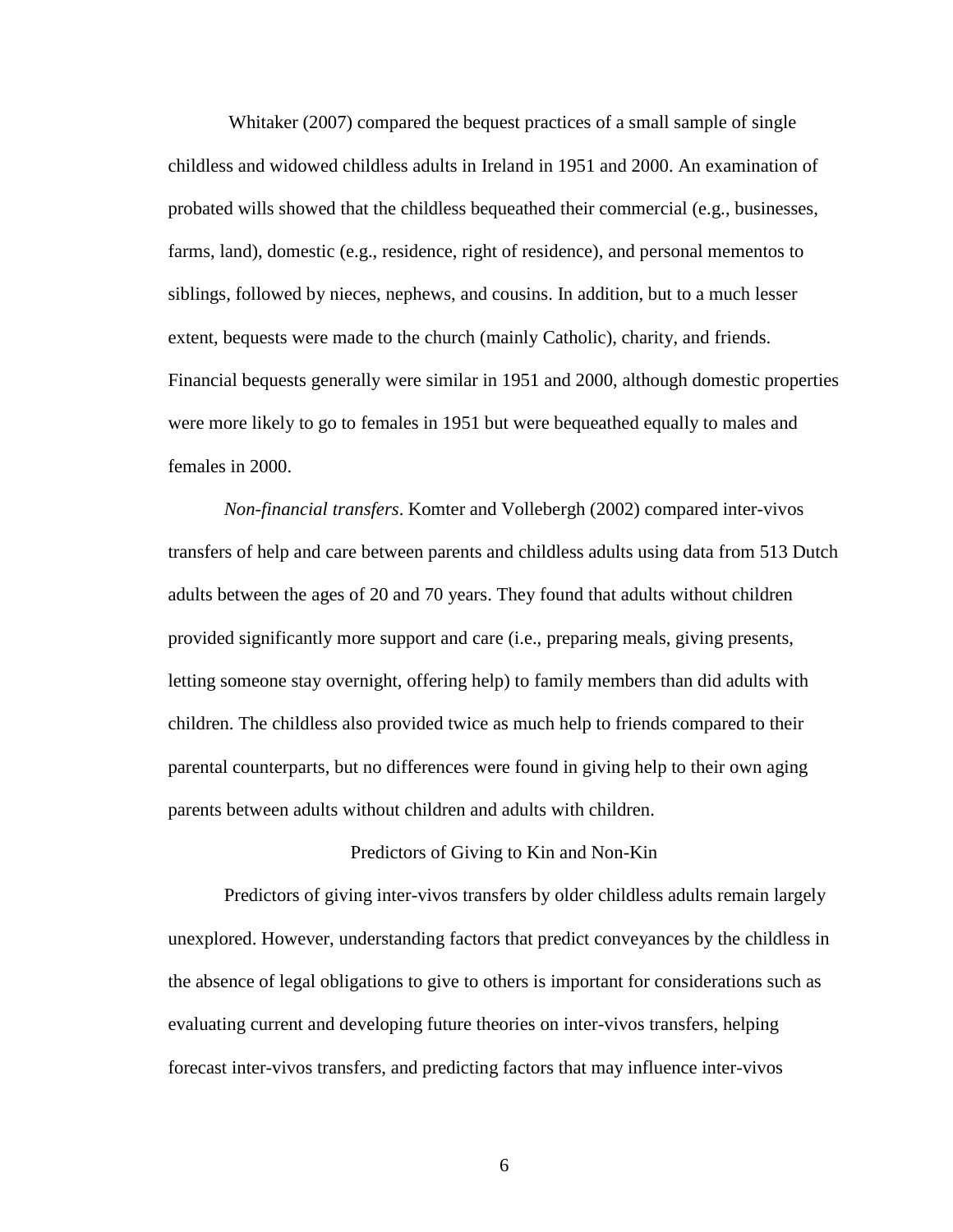transfers. I explored two individual-level predictors of giving—the childless adults' sex and marital status—and six social-level predictors of giving—solidarity toward family, friends, neighbors, and community members, reciprocity, and generativity—that may be associated with childless adults' transfers of emotional, instrumental, and financial support to kin and non-kin. In addition, I examined if sex and marital status moderate the relationship between inter-vivos transfers of emotional, instrumental, and financial support and the six social-level predictors of giving.

#### *Individual-Level Predictors of Giving*

*Childless adults' sex.* Differences between childless men and childless women in giving to kin and non-kin have been identified (Komter & Vollebergh, 2002). Childless women gave more informal care and support to parents, other family members, and nonkin than did childless men (Komter & Vollebergh). Studies on intergenerational transfers also have found that women, especially daughters, provide more care to family members than do men (Brewer, 2001; Donelan, Falik, & DesRoches, 2001; Robinson, 1997). Sex differences in giving may be tied to gender socialization (i.e., socially sanctioned values, beliefs, and actions about what women and men "should" do), social embeddedness, and opportunities for transfers. Women generally are raised to take care of others, perform emotional roles, and meet others' needs. Men, on the other hand, often are raised to perform instrumental roles and expected to become (financial) providers and protectors (Moen & Roehling, 2005).

Moreover, Dykstra and Hagestad (2007), using data from seven countries (Australia, Finland, Germany, Japan, the Netherlands, the United Kingdom, and the United States), have found that older childless women were more socially embedded and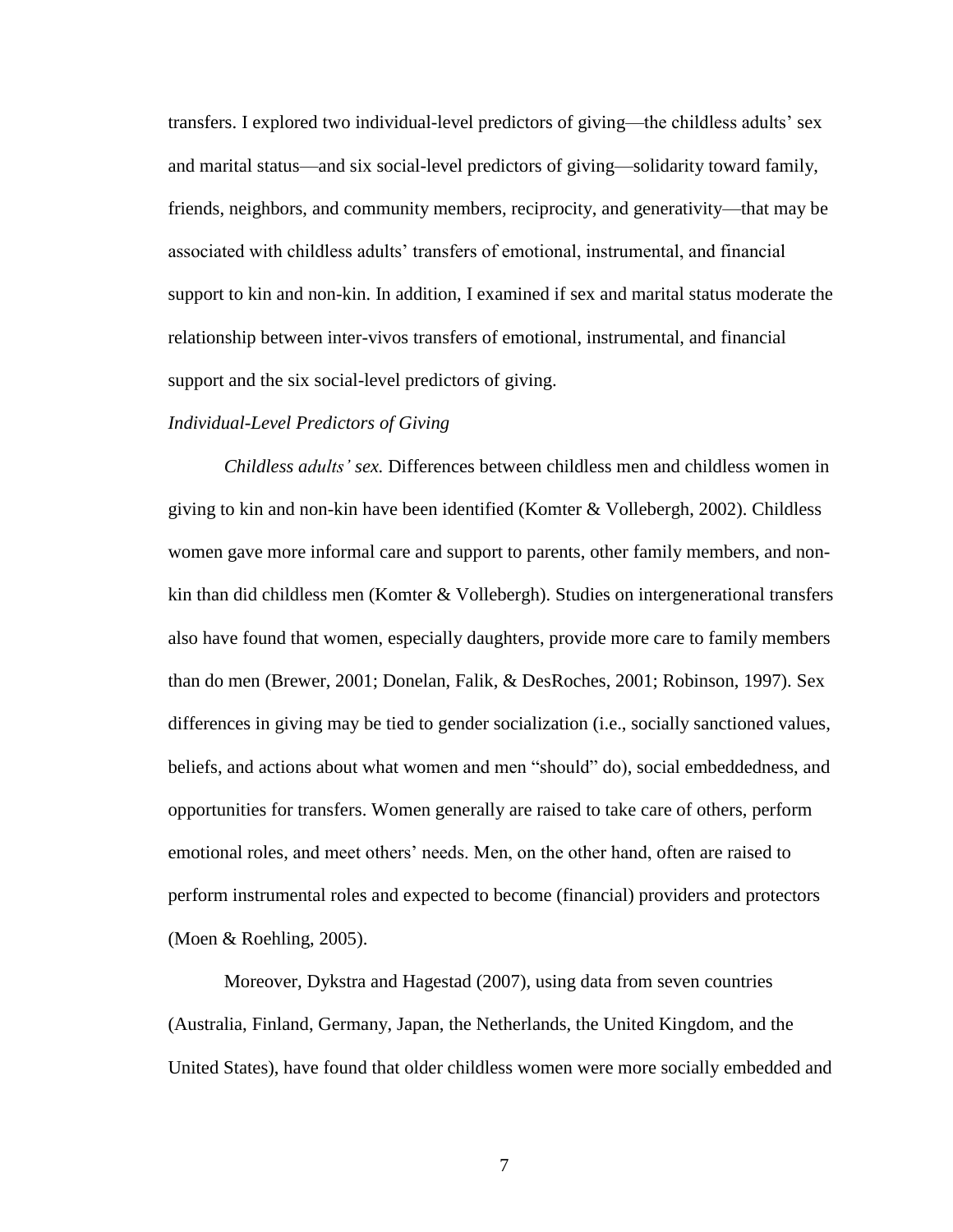had more contact with kin and non-kin compared to older childless men. This is critical because inter-vivos transfers in the general population tend to be associated with emotional closeness, frequency of contact, and interactions between the giver and the receiver (Ganong & Coleman, 2006; McGarry, 1999; Rossi & Rossi, 1990; Shapiro, 2003). Thus, sex may moderate the relationship between inter-vivos transfers and sociallevel predictors of giving.

*Childless adults' marital status.* Although, to my knowledge, no published empirical findings are available on the link between giving inter-vivos transfers and childless adults' marital status, it may be argued that having a partner can either increase or limit inter-vivos transfers. For instance, researchers have noted that the presence of a marriage partner generally increased the total household income and economic resources (Dykstra, 2004), and greater available resources have been found to be related to giving more financial inter-vivos transfers (Altonji et al., 2000; Lord, 2002; McGarry, 1999; McGarry & Schoeni, 1997). Because married childless adults may have higher combined incomes than may never married childless adults, they are in a better position to transfer more financial aid.

However, emotional closeness may be associated with greater propensity to make some types of transfers (Bengtson, Giarrusso, Mabry, & Silverstein, 2002; Rossi & Rossi, 1990; Silverstein, 2006); it is not clear whether marital status is related to closeness to others, although some studies have reported that never married childless women were more likely to have close ties with family members, friends, and neighbors than were other childless women (Dykstra, 2004), whereas formerly married men without children may experience a striking lack of social embeddedness and family contact (Dykstra  $\&$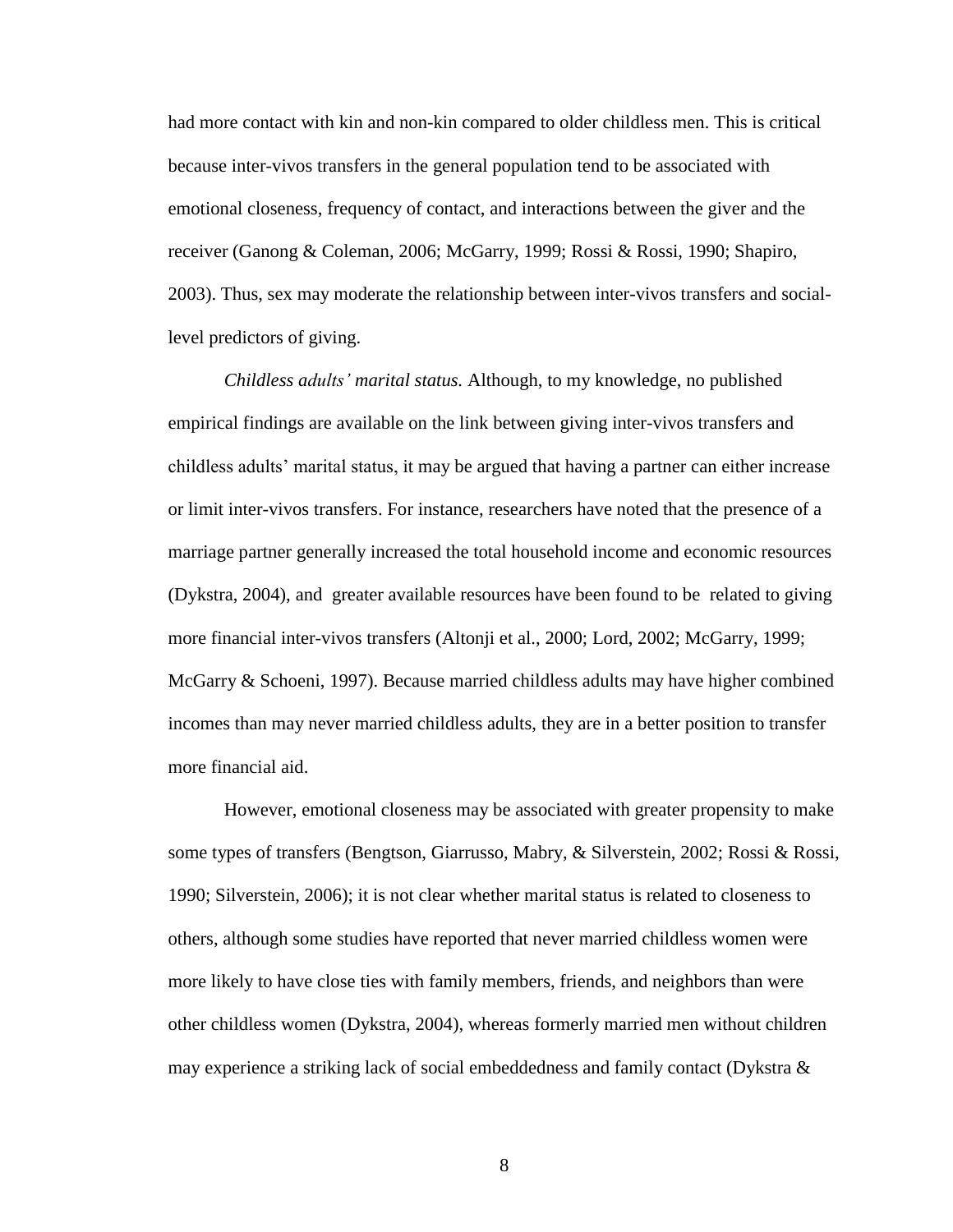Hagestad, 2007). Thus, in addition to sex, marital status may moderate the relationship between inter-vivos transfers and social-level predictors of giving.

It is important to point out that older women, particularly older unmarried women, often reported that their childless status was a direct result of providing care for parents, siblings, and other family members earlier in life, which may help explain their greater family ties. For instance, women who took on caregiving responsibilities for older parents or married siblings (e.g., raising nieces and nephews, providing childcare) often missed the transition into marriage and subsequent childbearing (Allen, 1989; Koropeckyj-Cox & Call, 2007). One woman in Allen's study who had to take care of her mother illustrates this point, "I look back now, and I wished I had [married], but at the time I was taking care of my mother... I do miss the fact that I never had children"  $(p. 121)$ . Moreover, many older childless adults who grew up during a time when non-marital childbirth was not a viable option reported that delayed marriage and having never been married were the main reasons for their childless status (Connidis & McMullin, 1996; Hagestad & Call, 2007; Holden, 2005; Koropeckyj-Cox & Call; Wenger, 2001).

#### *Social-Level Predictors of Giving*

*Solidarity toward kin: The family solidarity model.* The family solidarity model primarily has been used by family scholars to examine motives for diverse types of intervivos transfers among parents and adult children, although the model also lends itself to studying childless adults' familial relationships and inter-vivos transfers. Solidarity refers to the bonds that tie families together, which are both complex and multidimensional (Bengtson et al., 2002; Bengtson & Roberts, 1991). In addition, conflict is presumed to be an integral part of family relations and affects family members' willingness to help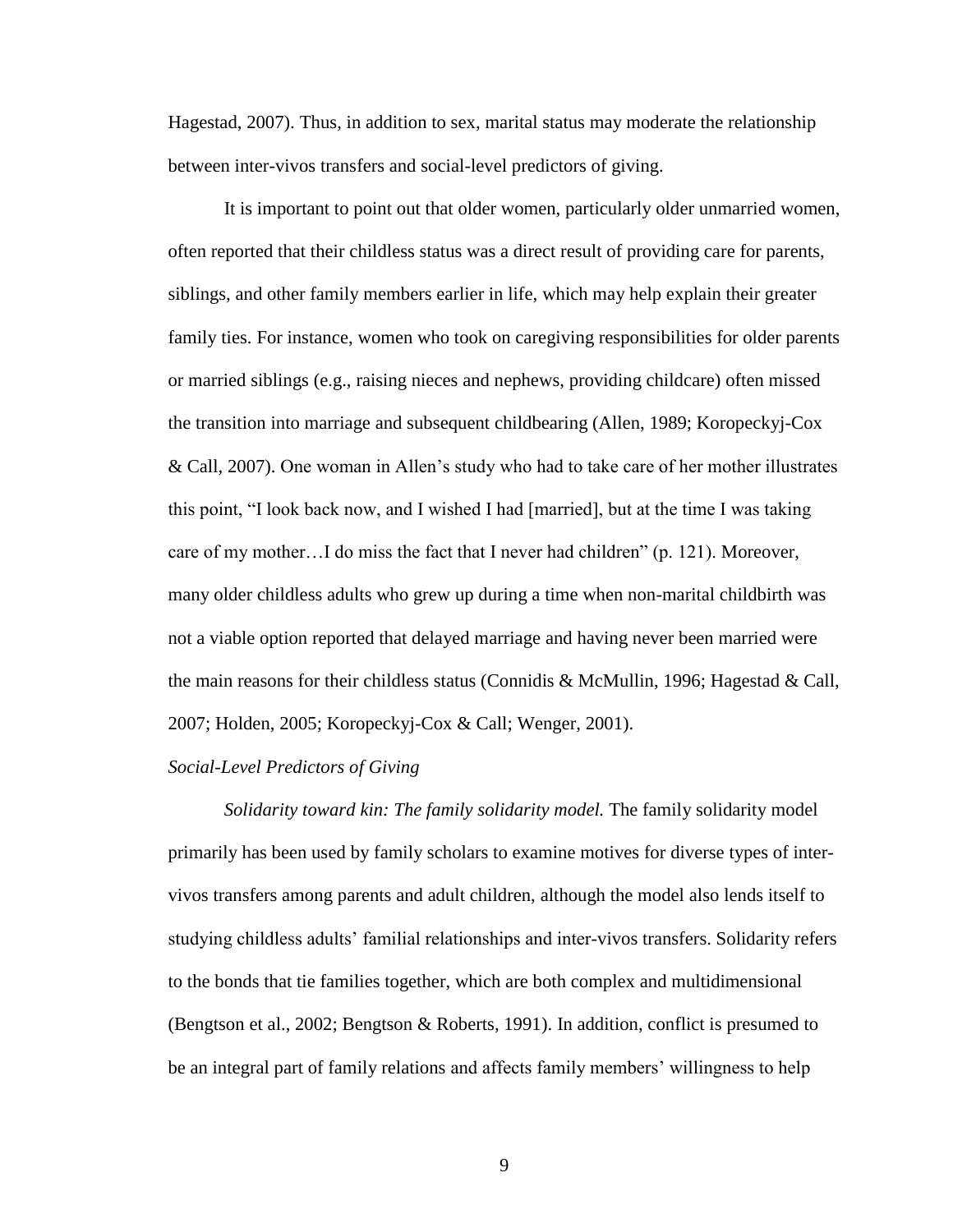each other (Bengtson et al.; Clarke, Preston, Raskin, & Bengtson, 1999; Parrott & Bengtson, 1999).

The family solidarity model includes six dimensions of solidarity (Bengtson et al., 2002): (1) affection (perception of intimacy and emotional closeness among family members), (2) association (prevalence of contact and interactions among family members), (3) norms (felt obligation toward family members), (4) structure (factors that promote or hinder cohesion such as family structure and geographical distance), (5) function (exchange of inter-vivos support among family members), and (6) consensus (degree of agreement that exists among family members on core values, beliefs, and attitudes). I focused on affectional and associational solidarity for two main reasons.

First, affection has been considered one of the main motivating factors for intervivos transfers (Rossi  $\&$  Rossi, 1990) and thought to be more important than other dimensions of solidarity as a reason for giving (Aldous, 1987; Cicirelli, 1983). Affectional solidarity signifies perceptions of warmth, affection, and emotional closeness among family members (Bengtson & Roberts, 1991), which are important for cohesion (Allen, 1991; Rossi & Rossi, 1990; Walker & Thompson, 1983). In general, inter-vivos transfers were greater between adults who perceived a close and intimate relationship with each other than between adults who reported strained and distant relations (McGarry, 1999; Rossi & Rossi). Silverstein and colleagues (1995) have further found that middle-aged daughters were most motivated to help older parents when they perceived an emotional closeness toward the parents.

Second, I selected associational solidarity because many childless adults maintain strong contact and associations with family members (Connidis, 1994; White, 2001).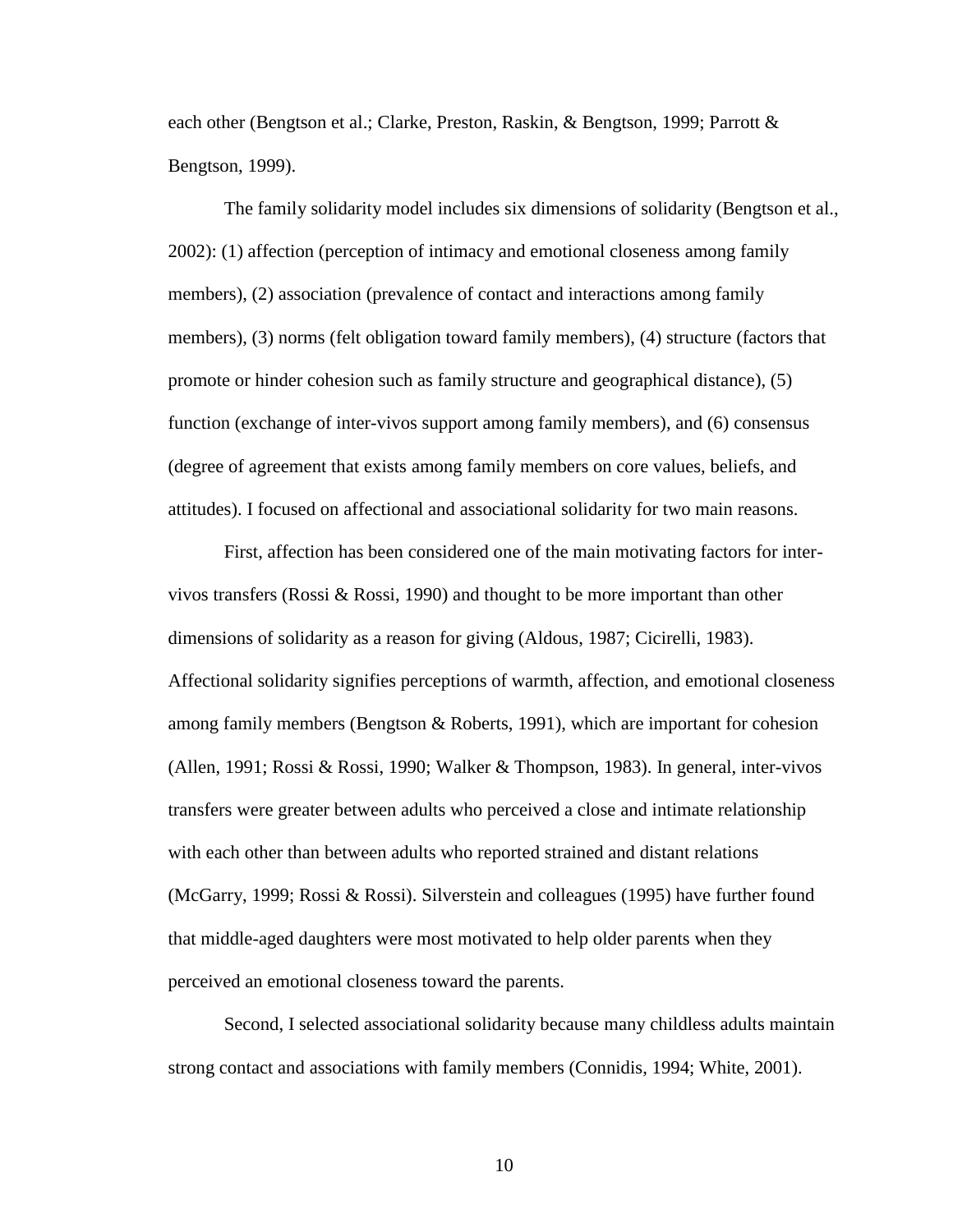Associational solidarity refers to the frequency and patterns of interactions among family members (Bengtson & Roberts, 1991). Family bonds are important and opportunities for staying in contact with family are ample due to changes in demographics (e.g., increased longevity and shared lives) and advances in technology (e.g., e-mail, internet phone) (Bengtson, Lowenstein, Putney, & Gans, 2003; Litwin, 2005). Adults who had high levels of close contact with each other (e.g., in-person contact, e-mail, phone calls, letters) were more likely to receive and give assistance such as advice, emotional support, and instrumental assistance than were adults who had a lack of interactions (Ganong  $\&$ Coleman, 2006; McGarry, 1999; Rossi & Rossi, 1990; Shapiro, 2003). Associational solidarity may be especially relevant to adults without children, because researchers have found that many older childless adults reported frequent contact and close relationships with siblings, particularly if they lived in close geographical proximity and that they turned to their siblings for support (Connidis, 1994; White, 2001). In turn, mutual assistance among older siblings was common (White).

*Solidarity toward non-kin.* In addition to family solidarity, I examined the association between childless adults' feelings of solidarity toward friends, neighbors, and community members and inter-vivos transfers of emotional, instrumental, and financial support. Many older childless adults have strong and durable relationships with friends and other non-kin despite the misconception that the childless lack adequate networks in later life (Connidis, 1994; Dykstra, 1995; Wu & Pollard, 1998). Researchers have indicated that childless adults transferred various types of resources to non-kin, religious groups, and other organizations (Hurd & Smith, 2002; Komter & Vollebergh, 2002). Thus, some aspects of solidarity that characterize relationships among family members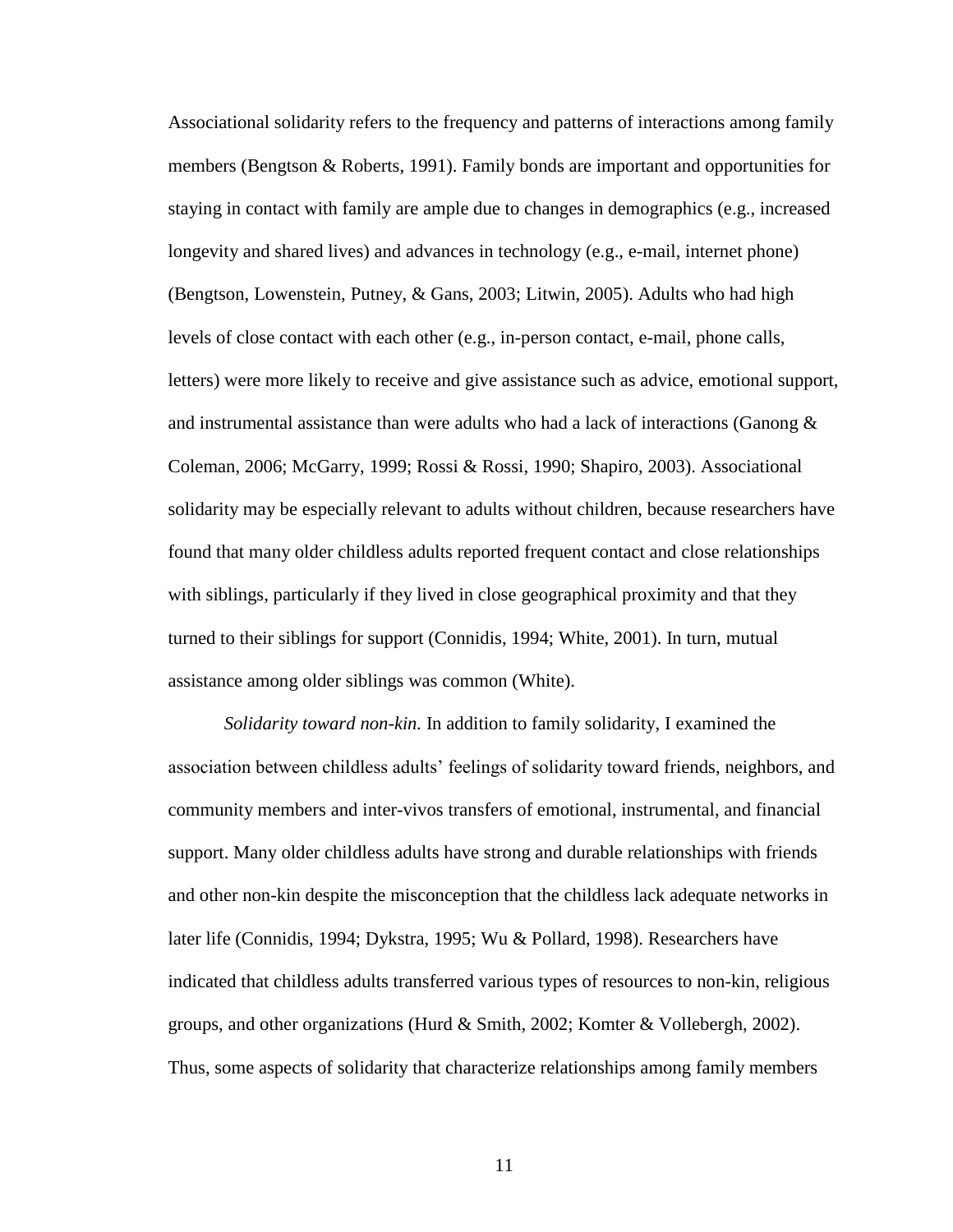may serve as predictors of giving inter-vivos transfers to non-kin. In particular, this study assessed childless adults' feelings of associational solidarity toward neighbors and people in the community in which they lived. However, because close friends are often labeled "like-family" and play an important role in the lives of older childless adults (Connidis), similar to that of family members, both associational and affectional solidarity toward friends were explored as predictors of giving inter-vivos transfers.

*Norms of reciprocity.* Norms of reciprocity are based on the premise that people make inter-vivos transfers to family members and non-kin with the expectation that the recipient will repay the debt either immediately or over the life course (Ganong & Coleman, 2006; Hollstein & Bria, 1998; Ikkink, Van Tilburg, & Knipscheer, 1999; Rossi & Rossi, 1990; Silverstein, 2006). In this study, I focused on the relationship between inter-vivos transfers to kin and non-kin and attitudes toward expectations of exchange. Specifically, I examined if childless adults gave more emotional, instrumental, and financial assistance if they thought that people generally anticipate repayment when they do a good deed. The MIDUS data set did not ask individuals what they would do in response to a good deed being done for them, but there is evidence that normative beliefs are related to individuals' behaviors (Ganong  $&$  Coleman, 2005), so this question in the MIDUS data set was seen as a proxy for self-reported behaviors regarding reciprocity.

Empirical findings on childless adults and reciprocity in interactions with others are limited. Researchers, for example, have observed higher levels of reciprocal support among siblings aged 70 years and older when they lacked help from children or spousal assistance compared to siblings in mid-life with similar family situations (White, 2001). Other researchers examining childless adults' inter-vivos transfers have not considered if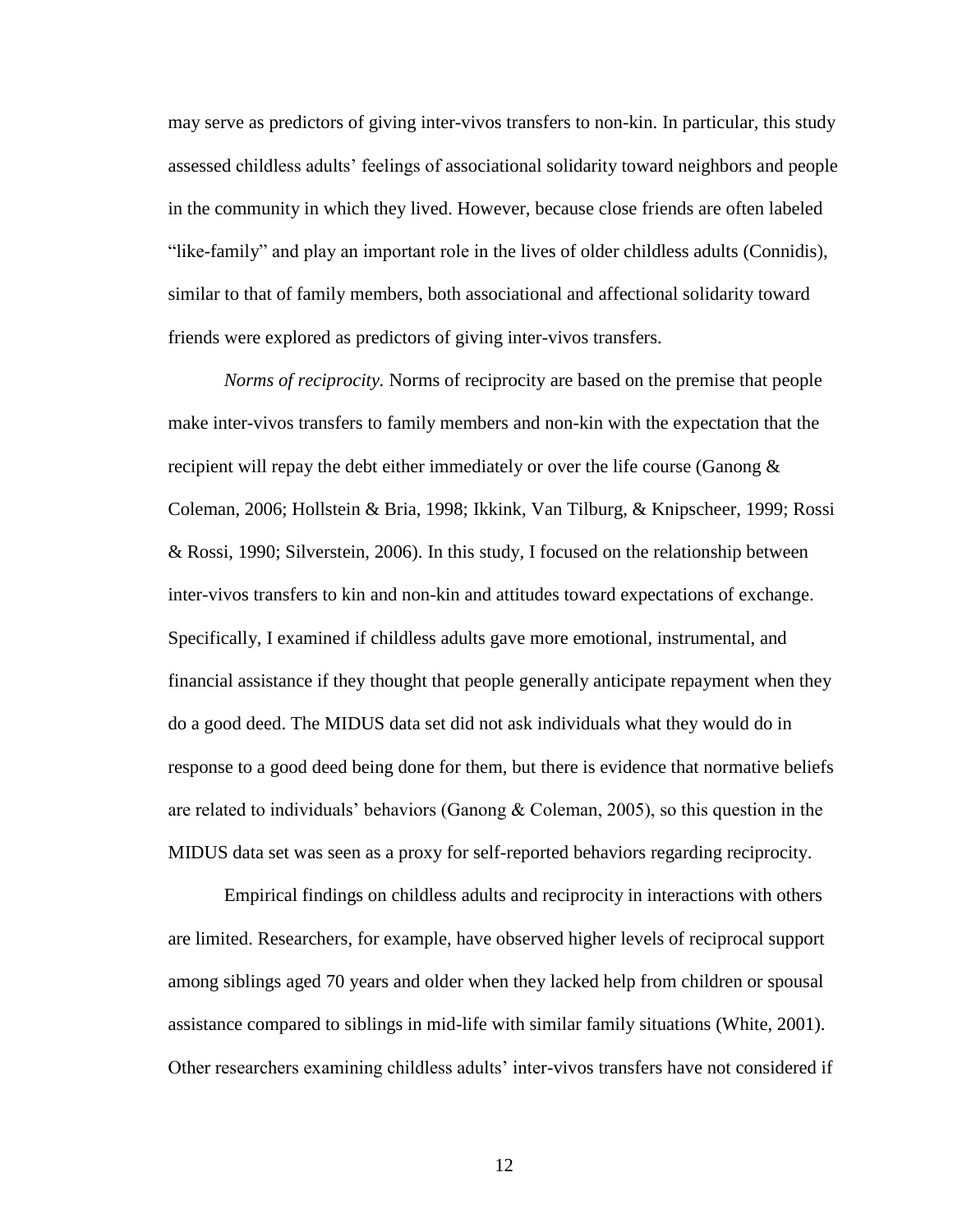childless adults provided help to others as a result of having received help concurrently or in the past, if they transferred resources with the expectation for future repayment, or if they made transfers without expecting any assistance in return (e.g., Hurd & Smith, 2002; Komter & Vollebergh, 2002; Whitaker, 2007).

Considering that many people provide informal assistance to relatives, friends, and "others" (Harootyan  $& V$ orek, 1994), reciprocity expectations may serve as a form of future "life insurance" by encouraging kin and non-kin to exchange transfers. In a qualitative study of three older childless men, Koropeckyj-Cox (2003) found that some men advertised their intentions to bequeath money to extended kin as a motivator for family members to provide help in the future. As one man mentioned, "I always felt that if I needed anybody there's a few of my nephews that I'm *sure* [would help] – especially if they know there's money involved . . . It's important, you know, take care of family. If you've gone mental, they know that they're going to get some money when he dies, it's easy to love him"  $(p. 89)$ . It is unknown, however, to what extent the man actually received assistance from kin in later life.

*Generativity.* Although generativity as a predictor of giving assistance to kin and non-kin is largely unexplored in the intergenerational literature, it deserves further consideration. Erikson's (1985) psychosocial theory proposes that as adults get older and move into midlife, generative behaviors become more important than they were in previous life stages. In midlife, adults are more capable of going beyond their own needs and the needs of their immediate family and become more interested in their community and society. For many adults, becoming a parent and raising children is one way to invest in the future and ensure the continuity of society. Parents are interested in passing on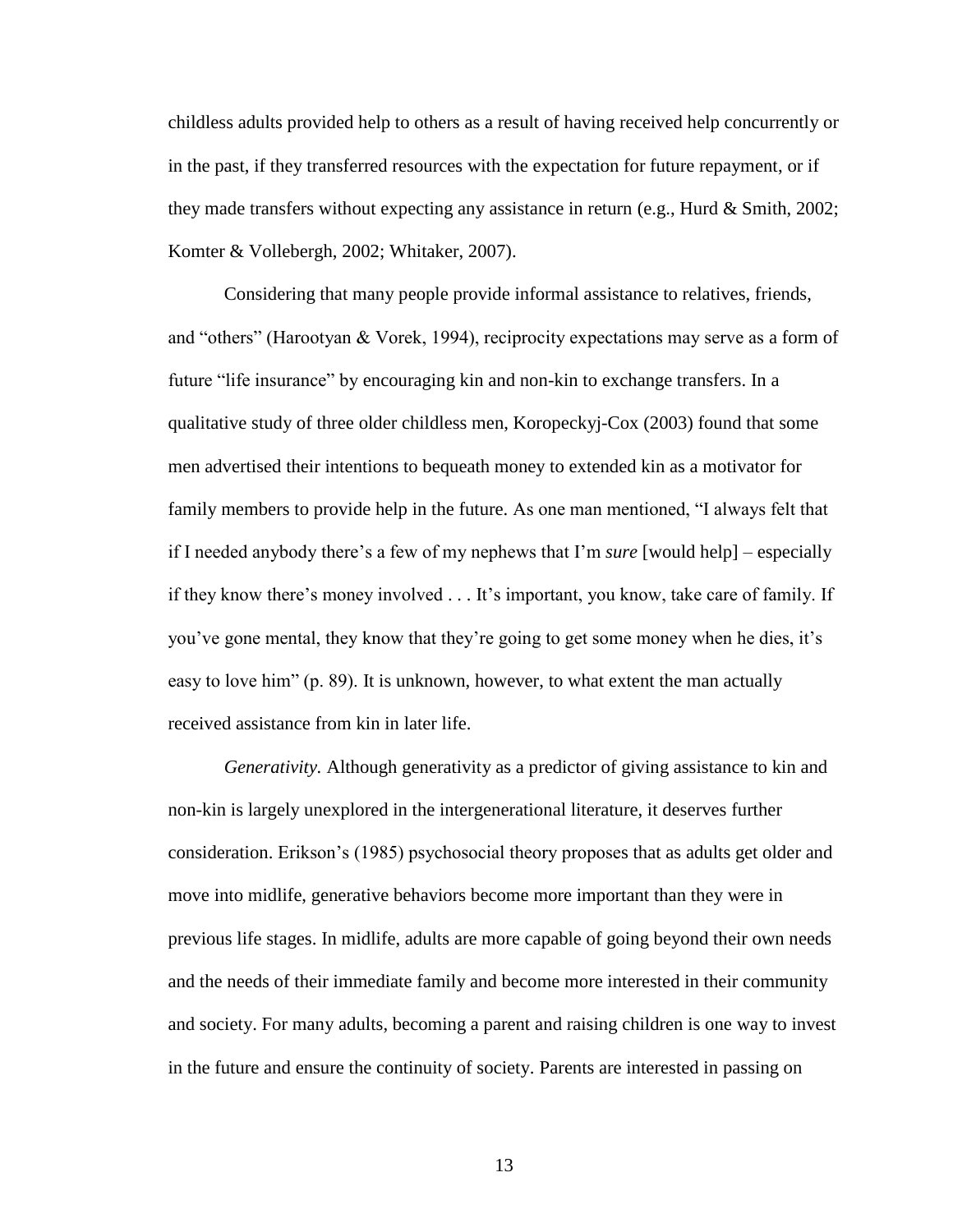their skills, knowledge, and experience to younger generations (Snarey, Son, Kuehne, Hauser, & Vaillant, 1987).

In addition, however, Erikson (1968) and other researchers noted that generativity can not only be fostered through caring for children but also through other contributions that benefit individuals and society as a whole such as social activism, education, creativity, productivity, involvement in the community, and altruism (Kotre, 1996; McAdams, 2001; Rossi, 2001). Thus, childless adults have opportunities for developing generativity. Indeed, many childless adults are strongly involved in the lives of nieces and nephews, the community, volunteer work, religious organizations, teaching children and adults in various settings, and maintaining enduring relations with siblings, friends, and neighbors (Dykstra & Hagestad, 2007; Komter & Vollebergh, 2002; Milardo, 2005; Rubinstein, 1996; White, 2001),

Researchers have built on Erikson's theory and suggested different types of generativity (Hawkins & Dollahite, 1997; Kotre & Hall, 1990). For instance, Snarey and colleagues (1987), based on research with men, noted three types of generativity. Becoming a parent and ensuring the continuity of society is known as *biological generativity*. Raising, nurturing, and fostering the well-being of children is referred to as *parental generativity*. Caring for other adults in various capacities (e.g., mentoring, teaching, providing leadership) is known as *societal generativity*. The authors found that men who were involved in their biological or adoptive children's lives scored higher on societal generativity compared to childless men, suggesting a link between parental and societal generativity among men (Snarey, 1993). In contrast, parental generativity was not associated with increased societal generativity among women (McAdams & de St.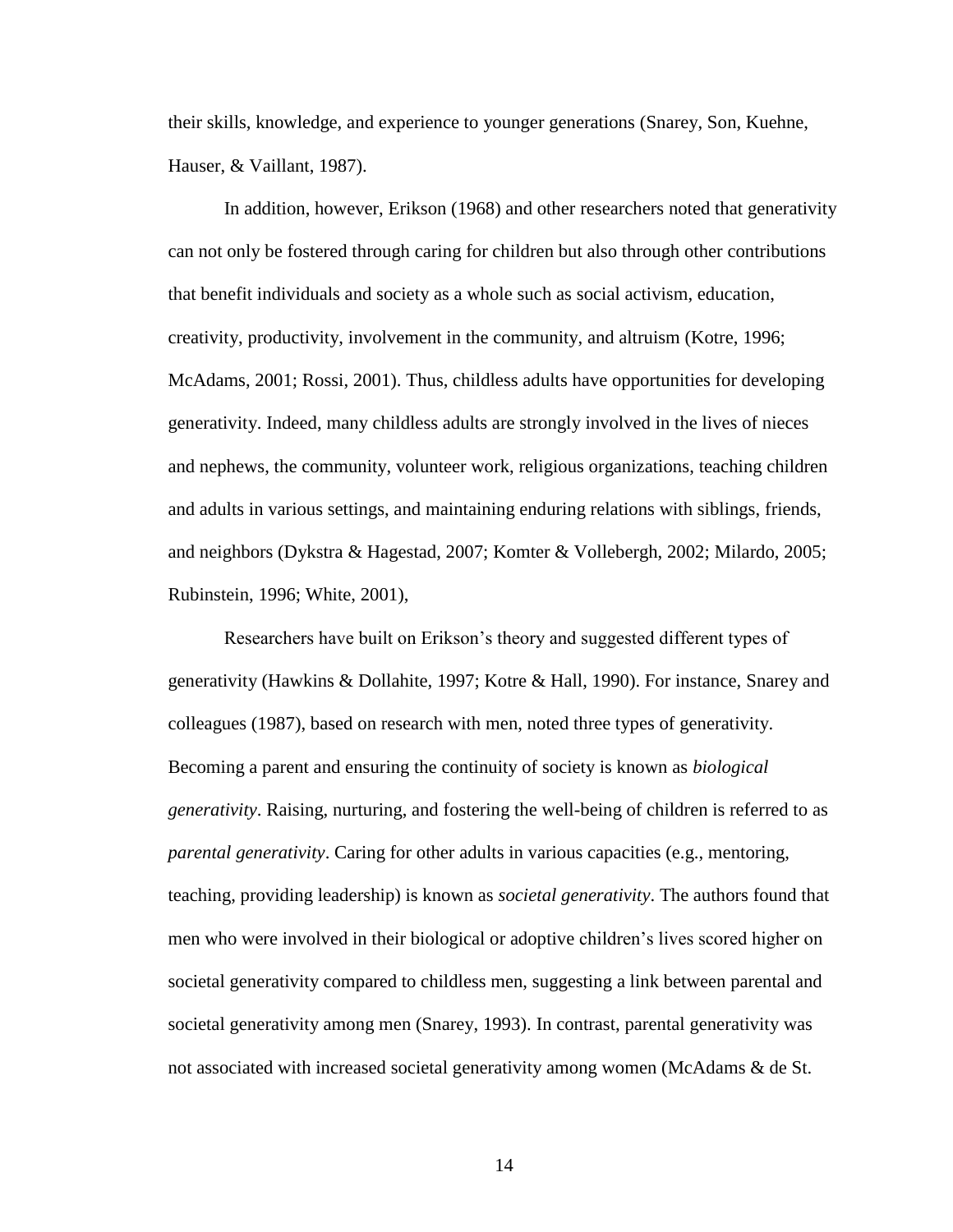Aubin, 1992). This study investigated the link between societal generativity as a predictor for giving support to others. It may be that childless adults engage in inter-vivos transfers of emotional, instrumental, and financial support to kin and non-kin to leave behind a legacy and to help ensure the well-being of others as well as the next generation. *Other Factors that May be Associated with Giving*

Four factors that may be associated with giving various types of inter-vivos transfers to kin and non-kin were included as control variables in all analyses based on previous findings on single dimensions of transfers. First, childless adults with higher education gave more instrumental help and care to friends but not to parents and extended family than did childless adults with less education (Komter & Vollebergh, 2002). Second, adults in general with higher incomes transferred more money, but not necessarily other types of support, to kin and non-kin (Altonji et al., 2000; Hoyert, 1991; Hurd, 2003; McGarry, 1999; Rossi & Rossi, 1990). Third, although the one study that has compared giving between parents and non-parents did not find age differences in help and care to parents, extended family, and friends, the researchers did not assess emotional, instrumental, and financial transfers (Komter & Vollebergh).

Finally, race/ethnicity also may be associated with childless adults' inter-vivos transfers, although no published findings are available to support or refute this. In general, racial and ethnic minorities tend to adhere to collectivistic values and hold strong expectations for members within their social networks (both kin and non-kin) to help each other (Kim & Ahn, 2001; Santiago-Rivera, Arredondo, & Gallardo-Cooper, 2002; White, Townsend, & Stephens, 2000). In contrast, White European Americans tend to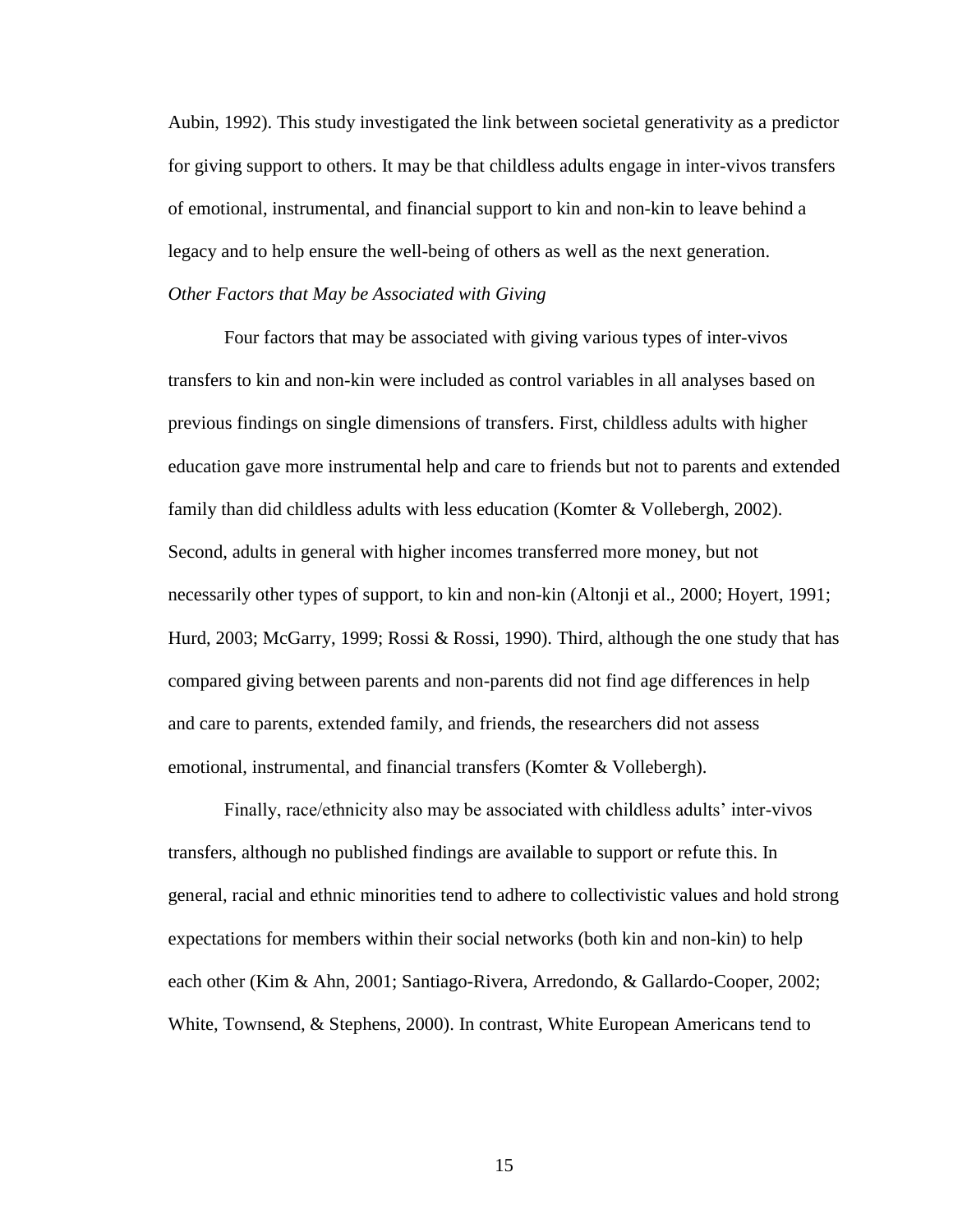promote more individualistic ideals that focus on independence, self-sufficiency, and meeting personal rather than kin and societal needs (Hofstede, 2001; Triandis, 2001).

Conversely, childless adults from racial/ethnic minority backgrounds may be similar to childless White adults in their inter-vivos transfers to kin and non-kin because of their non-normative life paths. Most racial/ethnic minority cultures adhere to strong pro-natalist values (Heaton, Jacobson, & Holland, 1999; Rovi, 1994). Racial/ethnic minority women are more likely than White women to be socialized to place a high value on becoming mothers, because childbearing is often a rite of passage into adulthood and an integral part of social, cultural, and religious expectations (Stevens, 1996). Thus, individualistic values may be more prevalent than collectivistic values among childless adults from racial/ethnic minority backgrounds who may have gone against cultural expectations of childbearing and/or childrearing; if this is the case, then giving may be similar among racial/ethnic groups. Unfortunately, this study will not be able to assess the relationship between race/ethnicity and inter-vivos transfers among childless adults, because only 36 (11%) adults in this study were racial/ethnic minorities. Thus, in addition to age, education, and income, race/ethnicity was added as a control variable to the analyses.

#### *Research Questions*

In sum, the research on diverse types of inter-vivos transfers given to kin and nonkin by older childless adults and predictors of giving those transfers is sparse. However, understanding older childless adults' inter-vivos transfers and factors that predict resource conveyances carry important economic, public resources, and policy implications. Thus, the purposes of this study were to explore mid- and later life childless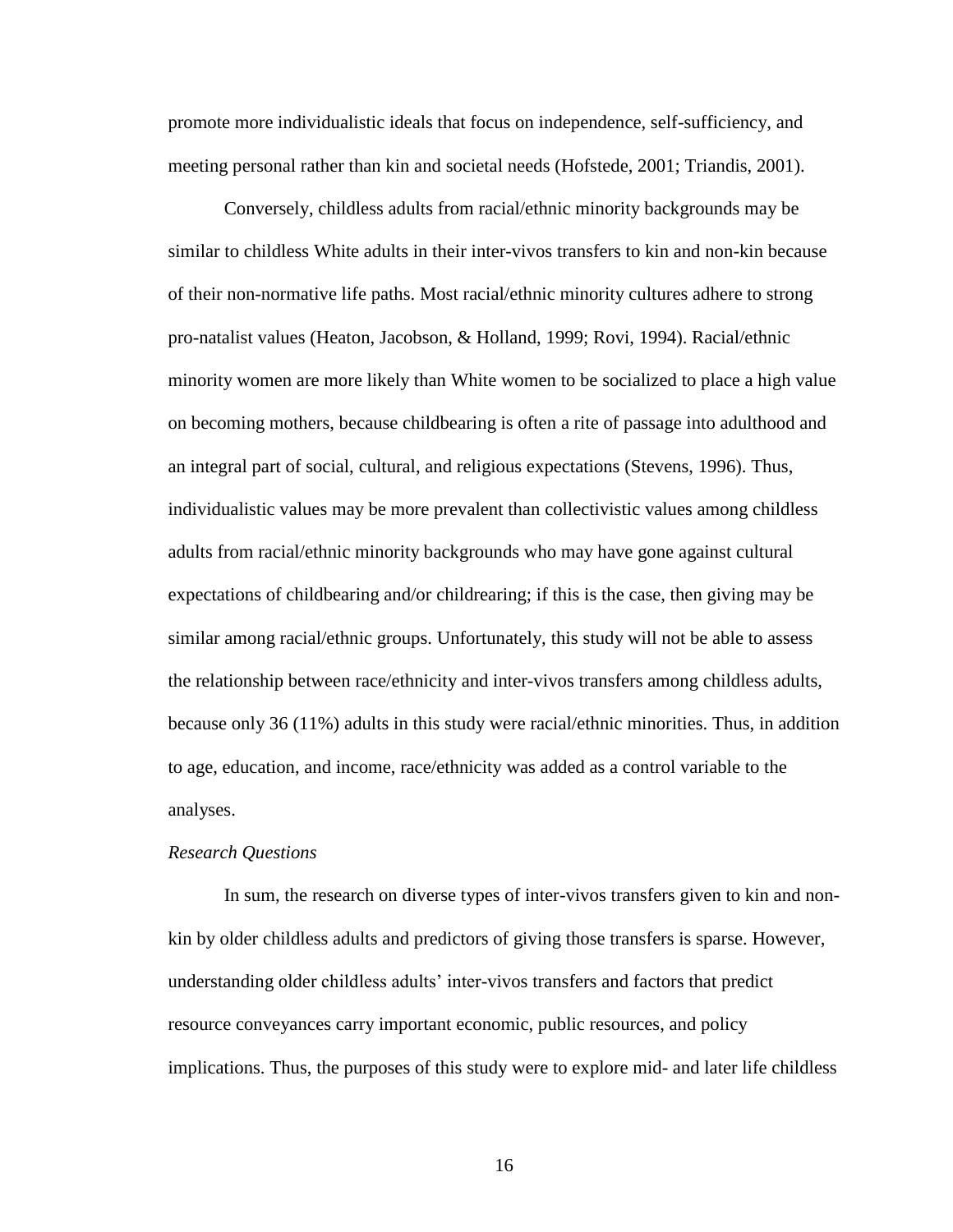adults' inter-vivos transfers of emotional, instrumental, and financial support and predictors of giving to kin and non-kin. In particular, two individual-level predictors of giving—the childless adults' sex and marital status—and six social-level predictors of giving—solidarity toward family, friends, neighbors, and community members, norms of reciprocity, and generativity—were tested. In addition, based on theoretical and empirical support, I examined if sex and marital status moderate the relationship between intervivos transfers and social-level predictors of giving to kin and non-kin. Given the general lack of research on childless adults and resource conveyances, and older childless adults in particular, the following three research questions (RQs) were examined:

RQ1: Are sex and marital status significantly related to older childless adults' inter-vivos transfers of (a) emotional support, (b) instrumental support, and (c) financial support to kin and non-kin?

RQ2: Which, if any, of the following six social-level predictors—solidarity toward family, friends, neighbors, and community members, reciprocity, and generativity—are significantly related to older childless adults' inter-vivos transfers of (a) emotional, (b) instrumental, and (c) financial support to kin and non-kin?

RQ3: Do sex and marital status significantly moderate the relationship between older childless adults' inter-vivos transfers of (a) emotional, (b) instrumental, and (c) financial support, and the six social-level predictors of giving to kin and non-kin?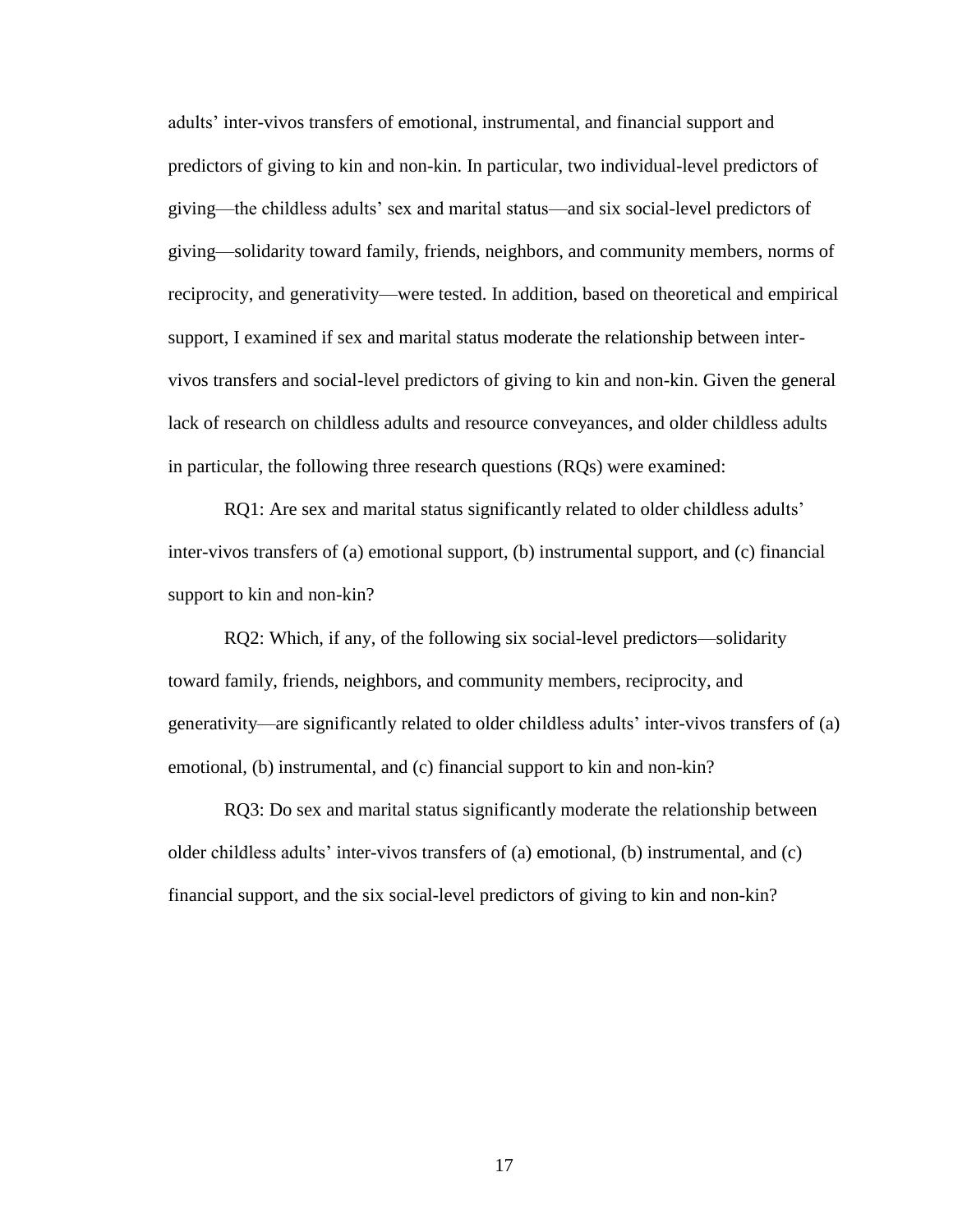#### CHAPTER 3

#### **METHOD**

*Data*

The secondary data examined in this study were derived from the second wave of the National Survey of Midlife Development in the United States (MIDUS2), which was collected between 2004 and 2006. The original data collection in 1995-1996 (MIDUS1) was supported by the John D. and Catherine T. MacArthur Midlife Research Network to examine social, psychological, and behavioral factors thought to be associated with adult development (Brim et al., 1996). The original nationally representative sample was obtained using random digit dialing of working telephone numbers in the 48 contiguous states and included 4,244 English-speaking, non-institutionalized adults between the ages of 25 and 74 years. Respondents completed an approximately 30-minute telephone interview and were then mailed a follow-up questionnaire. Respondents who completed all phases of the data collection received \$20. The phone response rate was 70%; the selfadministered questionnaire response rate was 87%. Older adults and men were oversampled.

The second wave data were obtained a decade later through a follow-up of the original respondents who were between the ages of 35 and 86 years in 2004-2006, resulting in 2,746 participants. The follow-up study was supported by the National Institute on Aging, and respondents who completed all phases of the second data collection received \$60. Similar to the first wave, respondents first completed a telephone interview and then a two-hour self-administered questionnaire. The response rate adjusted for mortality (based on results from the 2004 National Death Index) was 71%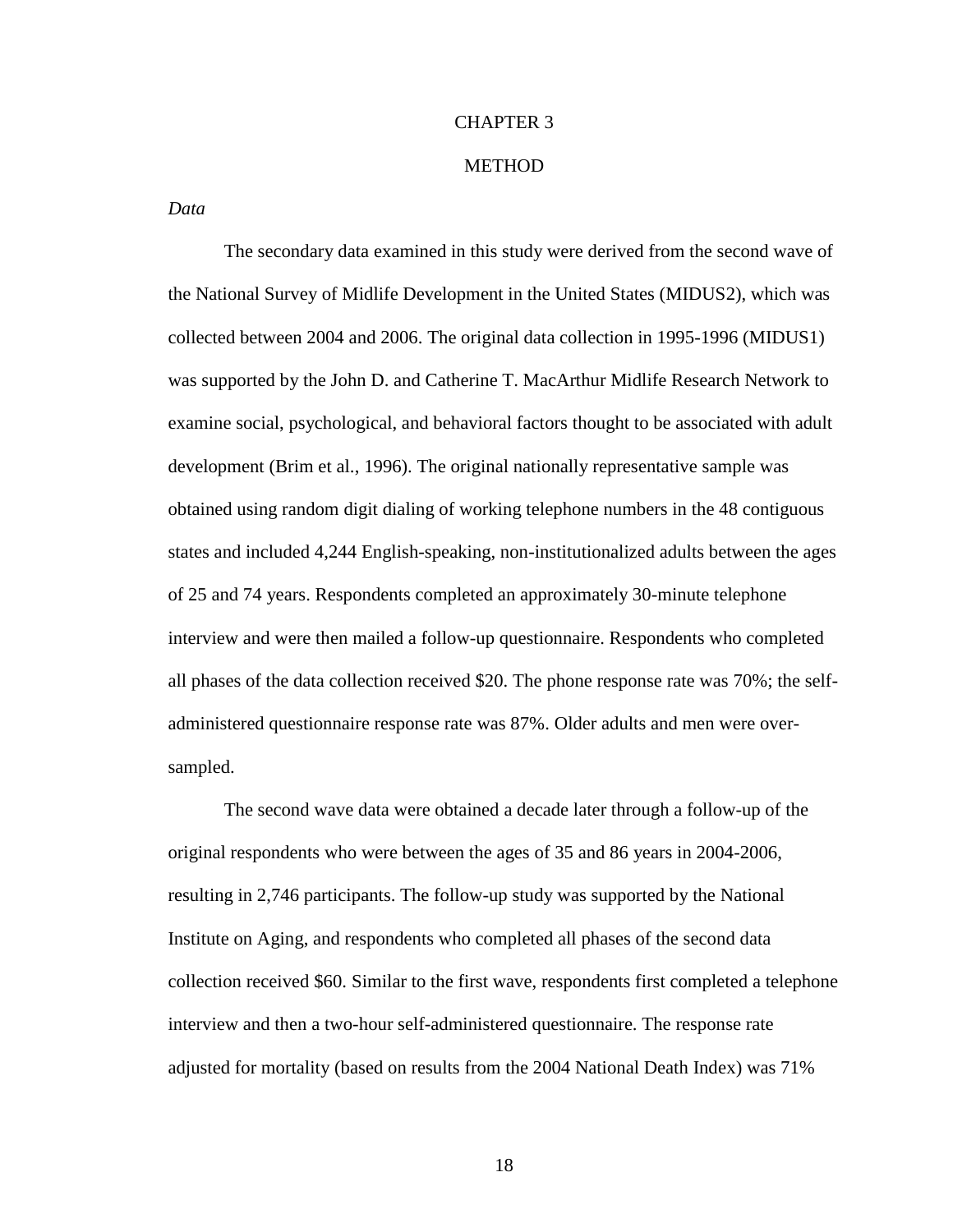for the telephone interview and 80% for the self-administered questionnaire (Ryff et al., 2007a).

Post-stratification weights were created by MIDUS2 researchers for respondents who completed the telephone interview in MIDUS1 using population-based methods. The purposes of weights are to adjust for unequal selection probabilities and nonresponse so that results more closely match population data, and so that population estimates can be made. The post-stratification method uses known population strata (e.g., age group, sex distribution) and adjusts the sample data to correspond with the population's parameters (Ryff, 2007b). MIDUS2 weights were calculated based on comparisons between the MIDUS data and the Current Population Survey (October, 2005). Weights for the product terms of sex by age by education were used, because men and older adults were oversampled and differences in education were found by MIDUS researchers between the population and sample (Ryff). Childless adults' demographic characteristics are based on the unweighted data (Table 1); all other results are based on the weighted data.

#### *Sample*

In accordance with the purposes of this dissertation, the only MIDUS2 participants who were included in the analyses were those adults over the age of 44 years who were not biological or adoptive parents, stepparents, currently pregnant, and had never given birth to or fathered a child. This age criterion was selected because it is generally deemed to be the upper limit for women's fertility (Dye, 2005), although men's reproductive capabilities can extend well beyond this age. Of the 409 childless adults who met these criteria, 70 did not complete both the telephone interview and self-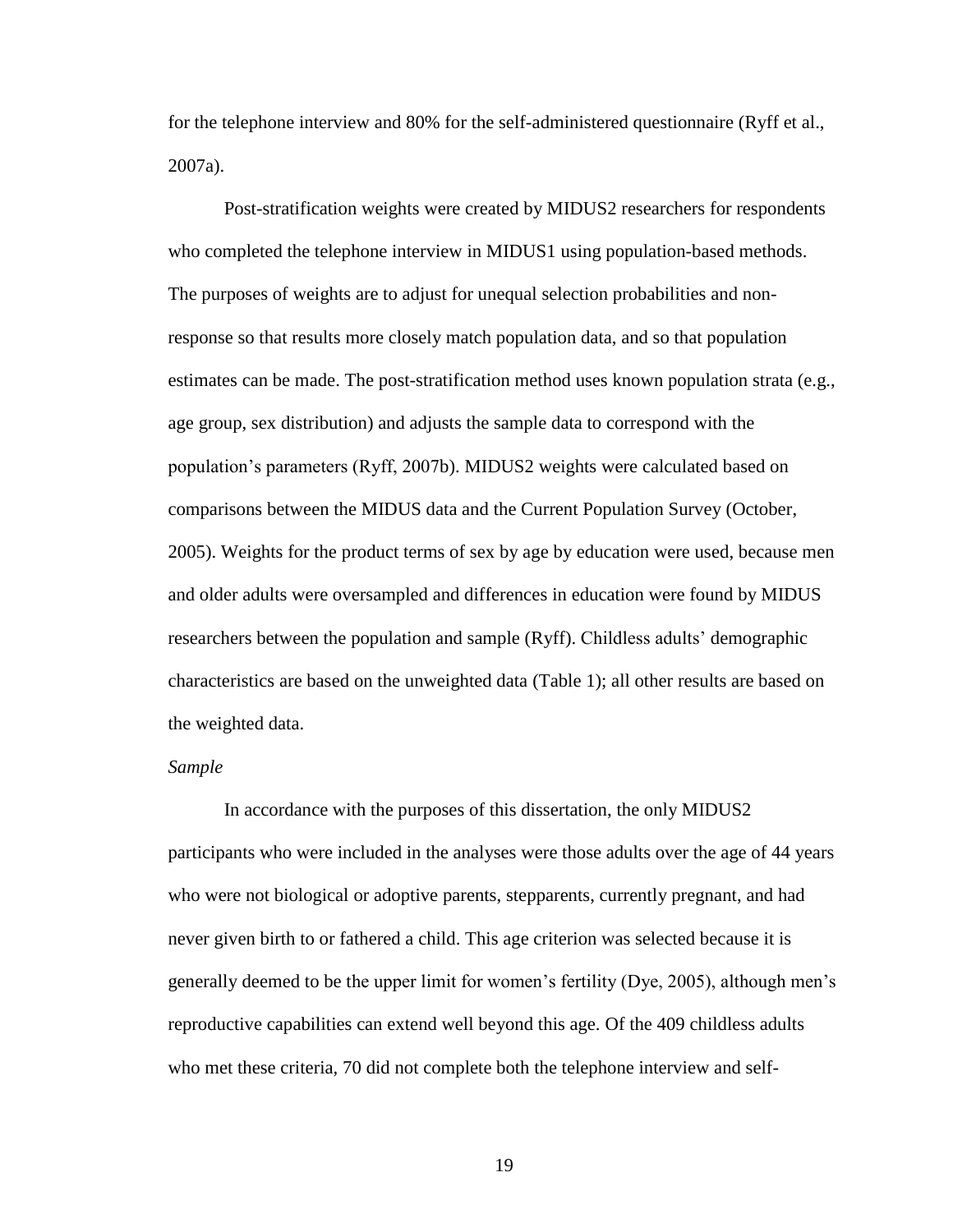administered questionnaire and were deleted from the analyses, resulting in a final sample of 339 childless adults (167 men, 172 women; see Table 1 for sample characteristics). There were no significant differences between respondents who were included in the analyses and respondents who were deleted on age, sex, race, marital status, and work status. There was, however, a significant difference in education, *t* (117)  $= 3.28$ ,  $p < .01$ ; individuals remaining in the analyses were more educated than were those deleted from the analyses ( $M = 7.81$ ,  $SD = 2.66$  and  $M = 6.84$ ,  $SD = 2.15$ , respectively).

The mean age of respondents in the final sample was 58 years  $(SD = 10.11)$ . Thirty-two percent were married, 17% were separated or divorced, 4% were widowed, and 47% were never married. Of those who were not married, 12% were living with a partner. The majority of respondents were non-Hispanic White (89%). Regarding their level of education, 5% of the childless had obtained less than a high school degree, 40% had a high school degree or GED, 8% had an associate's degree, 23% had a bachelor's degree, and 24% had a graduate degree or higher. Moreover, 52% were currently working, 12% were self-employed, 4% were unemployed, 28% were retired, 2% were disabled, and 2% reported an "other" work status. The vast majority of respondents owned their own home (81%). The mean annual income from wages, pension, and social security was \$48,040 (*SD* = 36,720).

#### *Dependent Variables*

Twelve dependent variables (DVs) for giving inter-vivos transfers of emotional support (three DVs), instrumental unpaid assistance (three DVs), and financial aid (six DVs) to kin and non-kin were examined. In an attempt to reduce the number of DVs,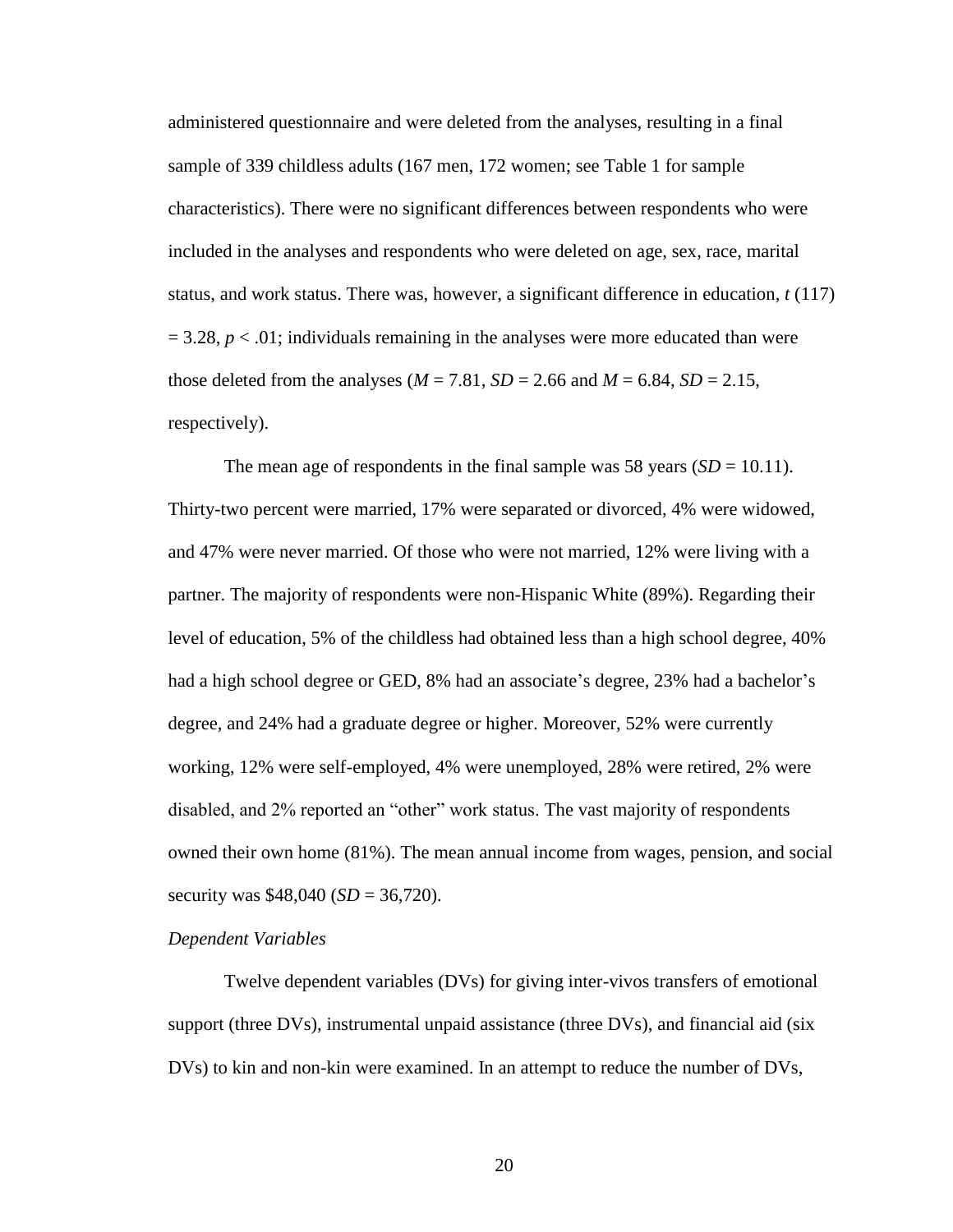exploratory factor analyses with various orthogonal and oblique rotations were conducted. First, a separate factor analysis was run for giving emotional, instrumental, and financial support to parents, because further analyses pertaining to transfers to parents were restricted to childless adults who had at least one living parent. Results did not endorse combining the three types of support to parents into a single factor (reliability coefficient was .12). Second, a factor analysis was run with the remaining variables (i.e., not having to do with transfers to parents), indicating four factors. However, the internal consistency for the variables that made up two factors was very low—the reliability coefficient was .50 for the combination of emotional and instrumental support to other family members and others; and the reliability coefficient was .27 for the combination of financial support to others, religious groups, and other organizations. The two remaining variables—financial support to others and political organizations—loaded on separate factors. Third, a factor analysis was run for emotional, instrumental, and financial support to other family/friends, indicating three different factors. Fourth, a factor analysis was run for emotional, instrumental, and financial support to others, indicating three different factors. Fifth, factor analysis was run for financial support to religious groups, political organizations, and other organizations, indicating three different factors. Thus, the decision was made to retain the 12 DVs.

Table 2 displays the coding for each DV, independent variable (IV), and control variable (CV). In addition, Figure 1 graphically shows the IVs that may be associated with emotional transfer outcomes; Figure 2 illustrates the IVs that may be related with the instrumental transfer outcomes; and Figure 3 demonstrates the IVs that may be linked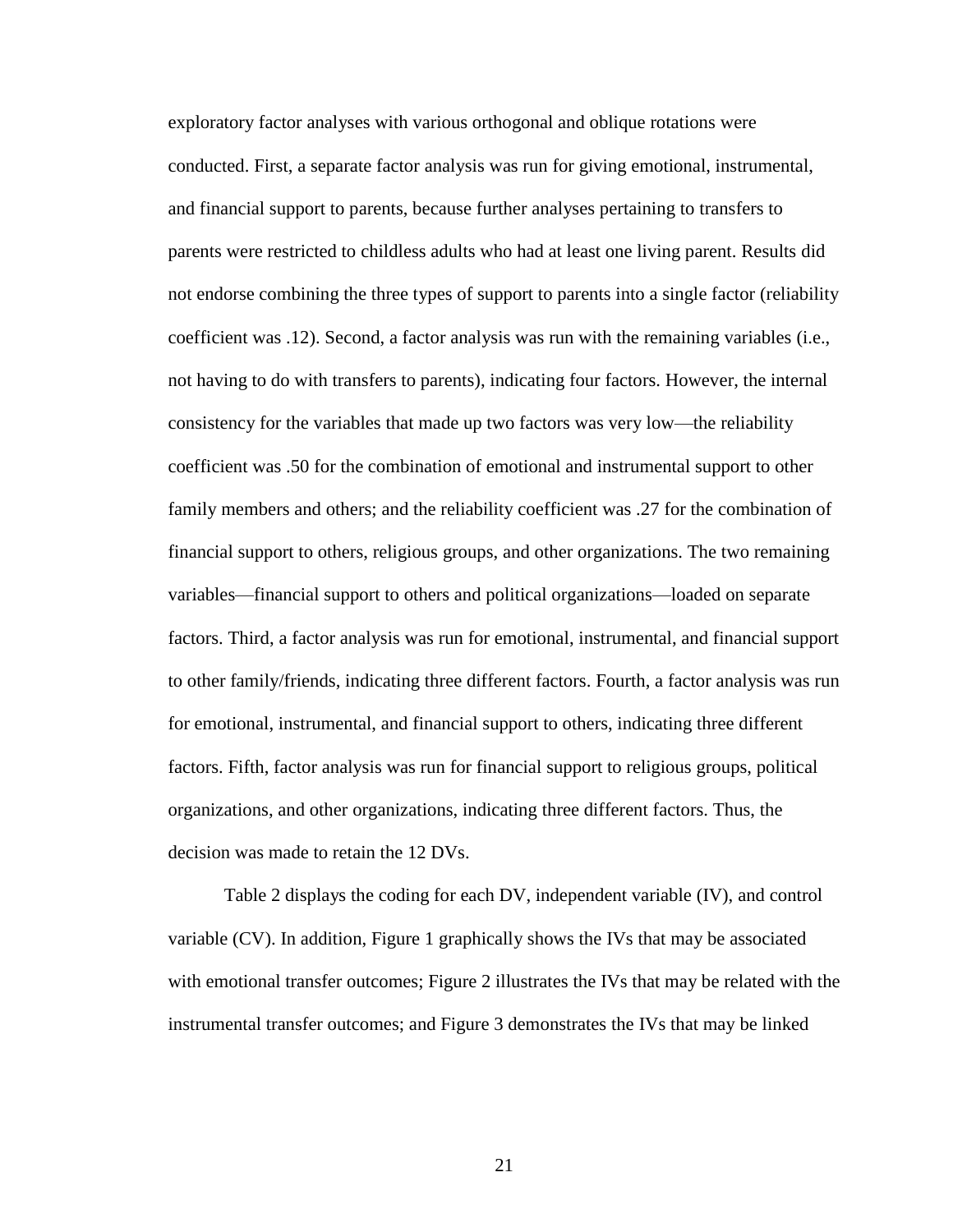with the financial transfer outcomes. Appendix A contains the MIDUS2 questions regarding the 12 DVs.

*Emotional support*. Respondents provided information on the average number of hours per month that they gave emotional support (e.g., comforting, listening to problems, giving advice) to (1) parents, (2) other family members or close friends, and (3) others (e.g., neighbors or people at church). Responses could range from 0 hours to 744 hours per month. Emotional support given to each of the three recipients was treated as a unique DV.

*Instrumental support*. Respondents provided information on the average number of hours per month that they gave instrumental support or unpaid assistance (e.g., help around the house, transportation) to (1) parents, (2) other family members or close friends, and (3) others (e.g., neighbors or people at church). Responses could range from 0 hours to 744 hours per month. Instrumental support given to each of the three recipients was treated as a unique DV.

*Financial support*. Respondents provided information on the average number of dollars per month that they gave to (1) parents, (2) other family members or close friends, (3) other individuals including people on the street, (4) religious groups, (5) political organizations, and (6) other organizations. If non-monetary items were given such as food, clothing, or other goods, respondents were asked to include their dollar value in the estimate. Responses could range from 0 dollars to unlimited dollars per month. Financial support given to each of the six recipients was treated as a unique DV.

*Independent Variables*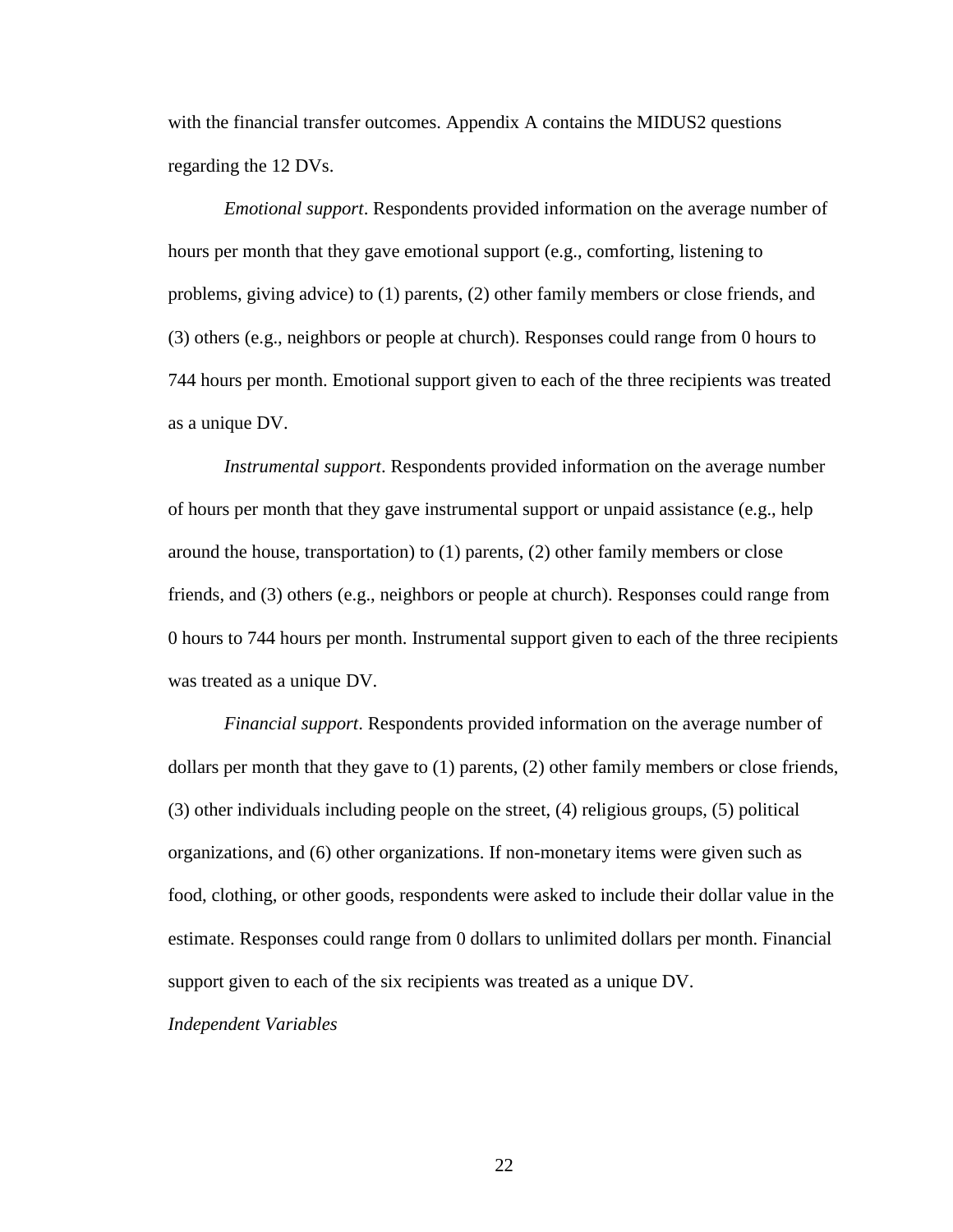The childless adults' sex and marital status were added as individual-level predictors to the analyses to identify the relationship between inter-vivos transfers of emotional, instrumental, and financial support to kin and non-kin and sex and marital status (RQ1) as well as to determine if sex and marital status moderate the relationship between inter-vivos transfers and predictors of giving (RQ3). In addition, six social-level predictors of giving—solidarity toward family, friends, neighbors, and community members, reciprocity and generativity—were explored (RQ2). Table 2 displays the coding for each DV, IV, and CV. Figures 1—3 exhibit the IVs that may be associated with the emotional, instrumental, and financial transfer outcomes, respectively. Appendix B contains the MIDUS2 questions regarding the six social-level predictors of giving.

*Childless adults' sex and marital status.* Childless adults' sex was coded 0 = *male* and  $1 = female$ . A dummy variable was created for marital status with  $0 = ever$ married (i.e., currently married, separated/divorced, widowed; 53%) and  $1 =$  never married (47%). [Please note that additional analyses were conducted and reported to examine if there were differences in the results when comparing other marital status categories.]

*Solidarity toward family.* Solidarity toward family was measured with four items that assessed perceived support and affection from family (e.g.,  $\lq$ How much do members of your family really care about you?‖) and one item that assessed the extent of association with family ("How often are you in contact with any members of your family, that is, any of your brothers, sisters, or parents, including visits, phone calls, letters, or electronic mail messages?"). Factor analysis indicated one factor among the five items. Thus, the affectional and associational solidarity items were combined into a single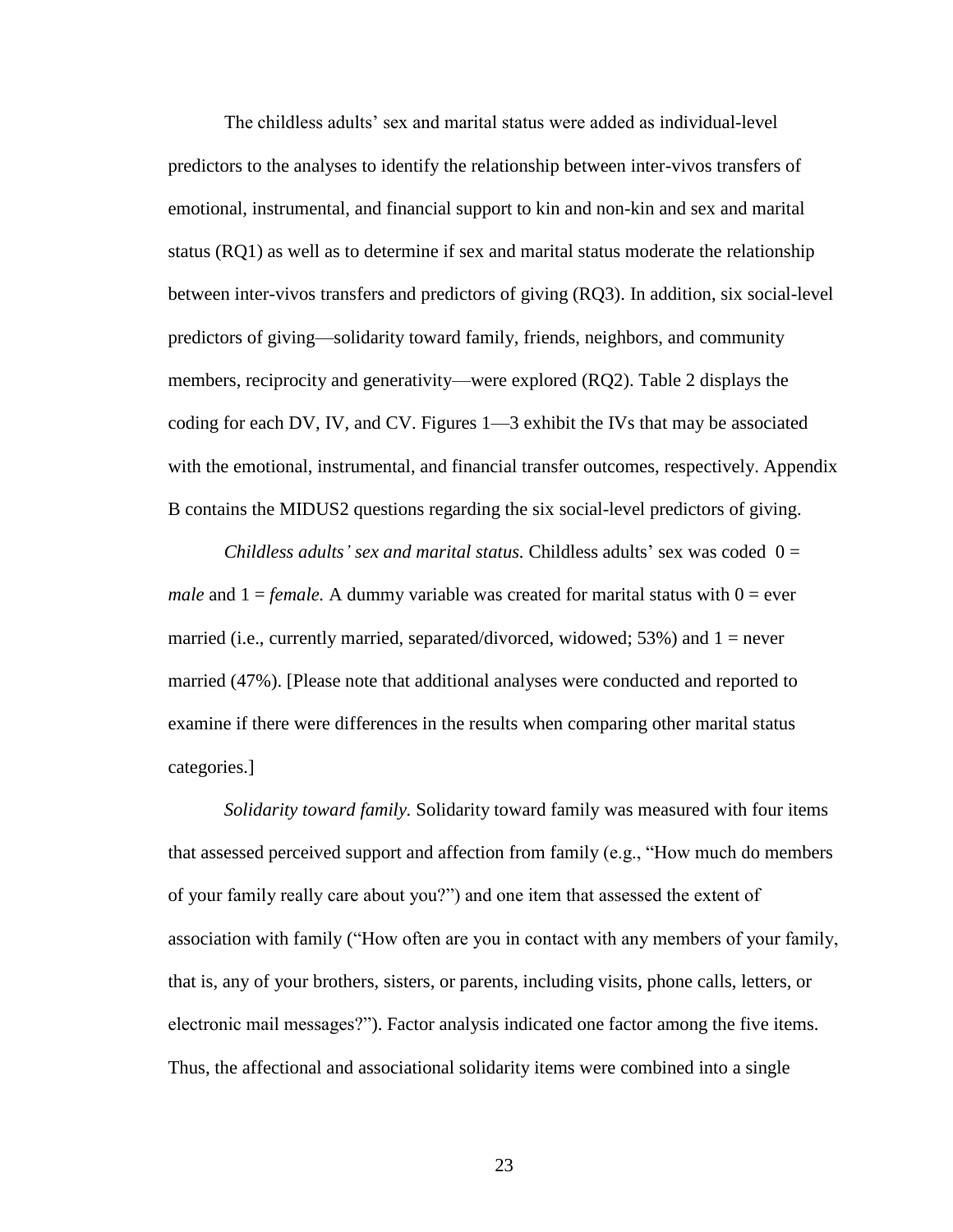solidarity toward family scale by calculating the mean across the five items. Affection responses ranged from  $1 = a$  *lot* to  $4 = not$  *at all;* association responses ranged from  $1 =$ *several times a day* to 8 = *never or hardly ever*. All items were reverse coded so that higher scores indicate greater solidarity toward family. The reliability coefficient was .87.

*Solidarity toward friends.* Solidarity toward friends was measured with four items that assessed perceived support and affection from friends (e.g., "How much do your friends really care about you?") and one item that assessed the extent of association with friends ("How often are you in contact with your friends, including visits, phone calls, letters, or electronic mail messages?"). Factor analysis indicated one factor among the five items. Thus, the affectional and associational solidarity items were combined into a single solidarity toward friends scale by calculating the mean across the five items. Affection responses ranged from  $1 = a$  *lot* to  $4 = not$  *at all;* association responses ranged from 1 = *several times a day* to 8 = *never or hardly ever*. All items were reverse coded so that higher scores indicate greater solidarity toward friends. The reliability coefficient was .86.

*Solidarity toward neighbors.* Solidarity toward neighbors was assessed by calculating the mean of two items,  $(1)$  "How often do you have any contact, even something as simple as saying "hello," with any of your neighbors?" and (2) "How often do you have a real conversation or get-together with any of your neighbors?" Responses ranged from 1 = *almost every day* to 6 = *never or hardly ever*. Responses were reverse coded so that higher scores indicate greater solidarity toward neighbors. The reliability coefficient was .75.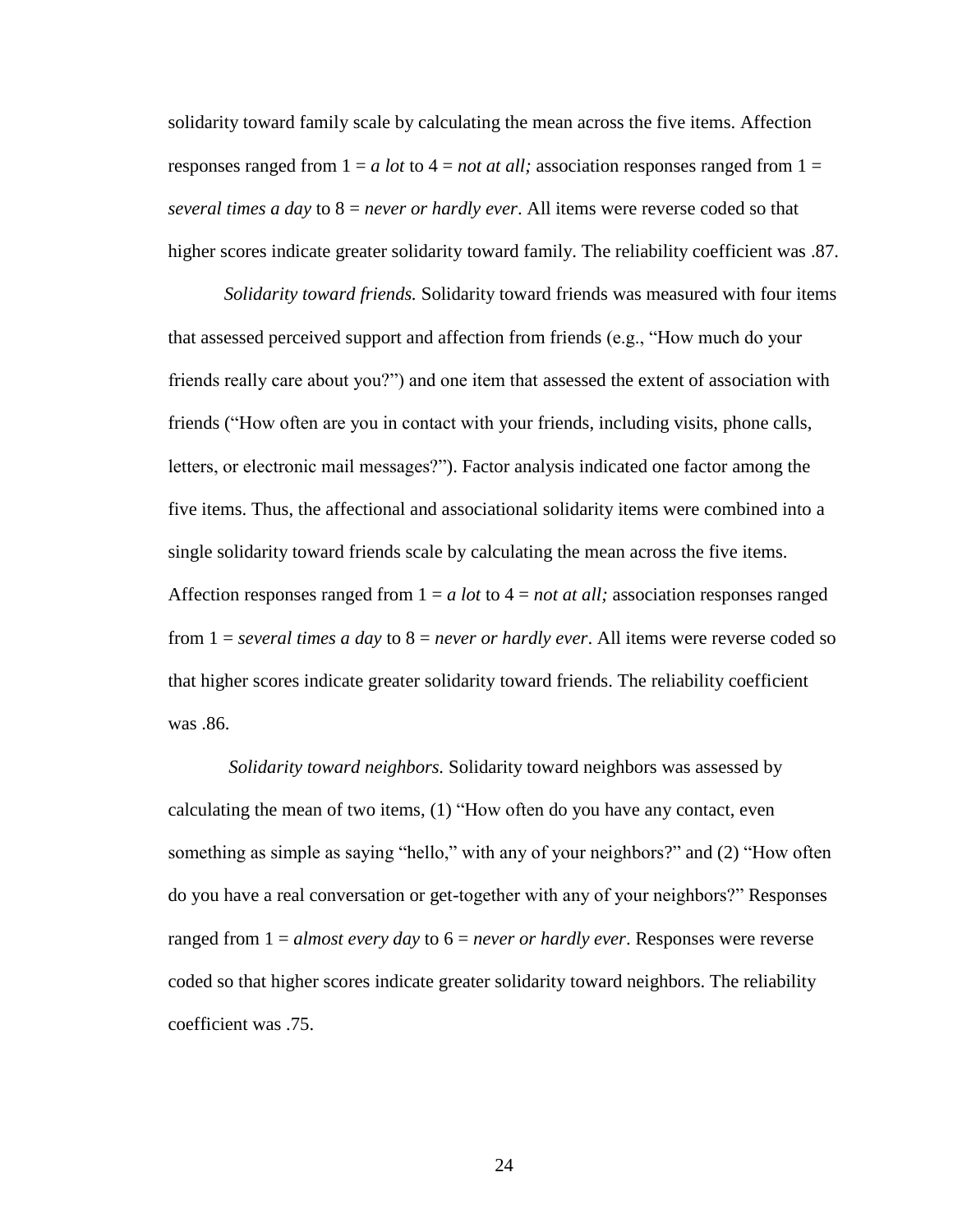*Solidarity toward community members.* Solidarity toward community members was assessed by calculating the mean of two items,  $(1)$  "I feel close to people in my community", and (2) "My community is a source of comfort." Responses ranged from 1 = *strongly agree* to 7 = *strongly disagree*. Responses were reverse coded so that higher scores indicate greater solidarity toward community members. The reliability coefficient was .76.

*Norms of reciprocity.* Norms of reciprocity were assessed with a single item, ―People who do a favor expect nothing in return.‖ Responses ranged from 1 = *strongly agree* to 7 = *strongly disagree*; therefore, higher scores indicate greater expectations of reciprocity.

*Generativity.* The shortened version of the Loyola Generativity Scale (McAdams & de St. Aubin, 1992) used in MIDUS2 included six items that assessed an individual's perception of his or her societal generativity (e.g., "You feel that other people need you."). Responses ranged from  $1 = a$  *lot* to  $4 = not$  *at all*. The scale was constructed by calculating the mean across the six items. Responses were reverse coded so that higher scores indicate greater generativity. The reliability coefficient was .86.

#### *Control Variables*

Age, level of education, total annual income, and race/ethnicity were used as control variables in all analyses, because previous research has suggested a link between these variables and childless adults' inter-vivos transfers (Hurd, 2003; Komter & Vollebergh, 2002). Age was a continuous variable ranging from 45 – 84 years. Education was a continuous variable ranging from 1 = *completed grades 1 – 6* to 12 = *completed PhD, EdD, or other professional degree.* A "total income" continuous variable was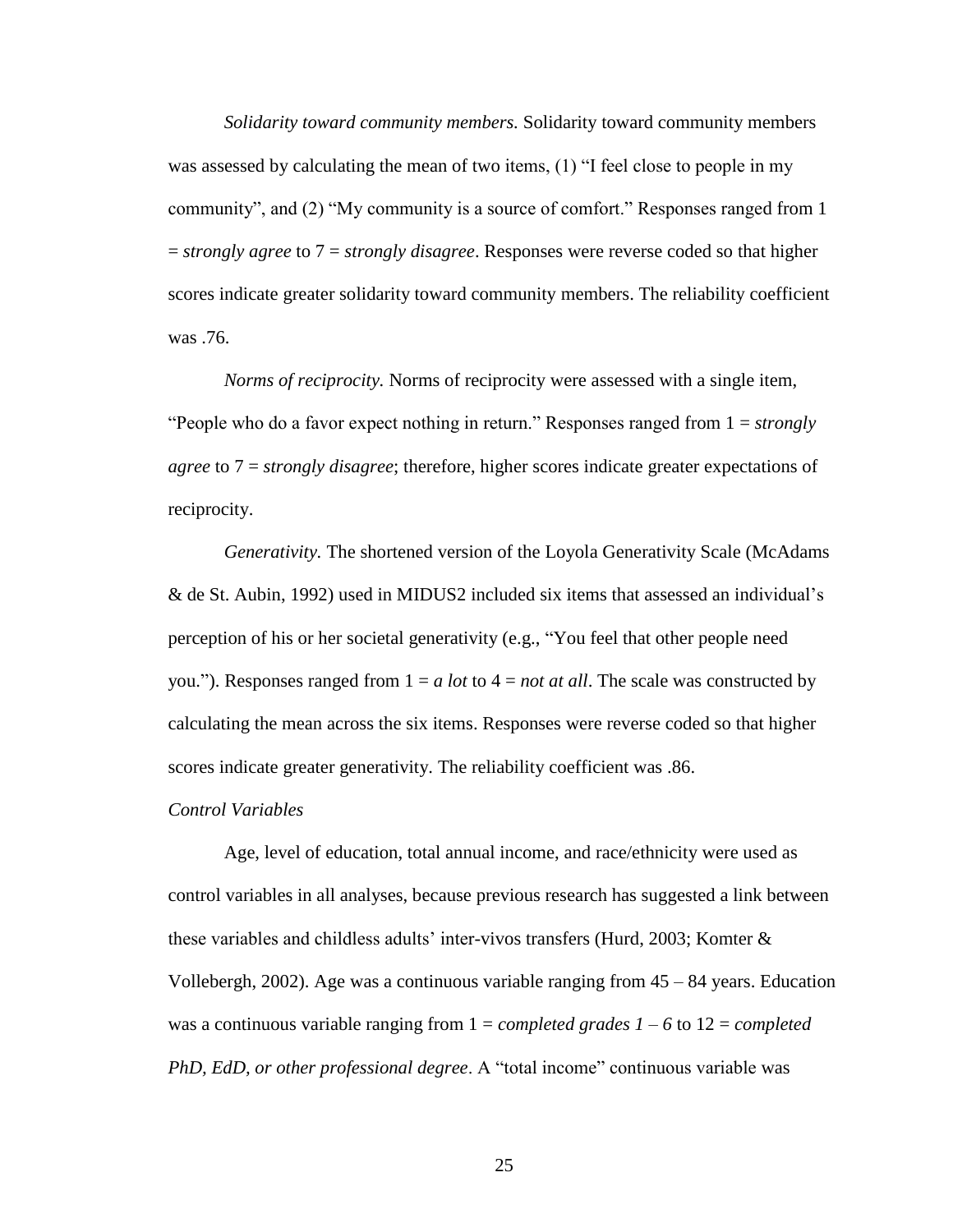created by summing the means across three annual income sources—wages, pensions, and Social Security. The three income sources reflect imputed means that were made available by MIDUS2 researchers, because up to 23% of the income data were missing. Specifically, for fields with missing values, the mean for that category was imputed. [Please note that additional analyses were conducted and reported to ascertain if there were differences in the results when using the imputed total income variable versus the total income variable with missing values.] Race/ethnicity was dichotomized into  $0 =$ *non-Hispanic White* and 1 = *racial/ethnic minority*.

#### *Demographic Questionnaire*

Respondents provided demographic information including sex, age, race, marital status, parental status, level of education, work status, income, and number of other people living in the household (see Table 1 for sample description). In addition, respondents answered questions if their mother and father were still alive; 153 (45%) childless adults reported that at least one parent was alive at the time of the interview. *Institutional Review Board (IRB)*

Please note that this study did not require a review by the University of Missouri IRB. According to Erin Bryant (e-mail communication, December 14, 2007) at the University of Missouri IRB, researchers using data that are publicly available and anonymous do not have to obtain IRB approval.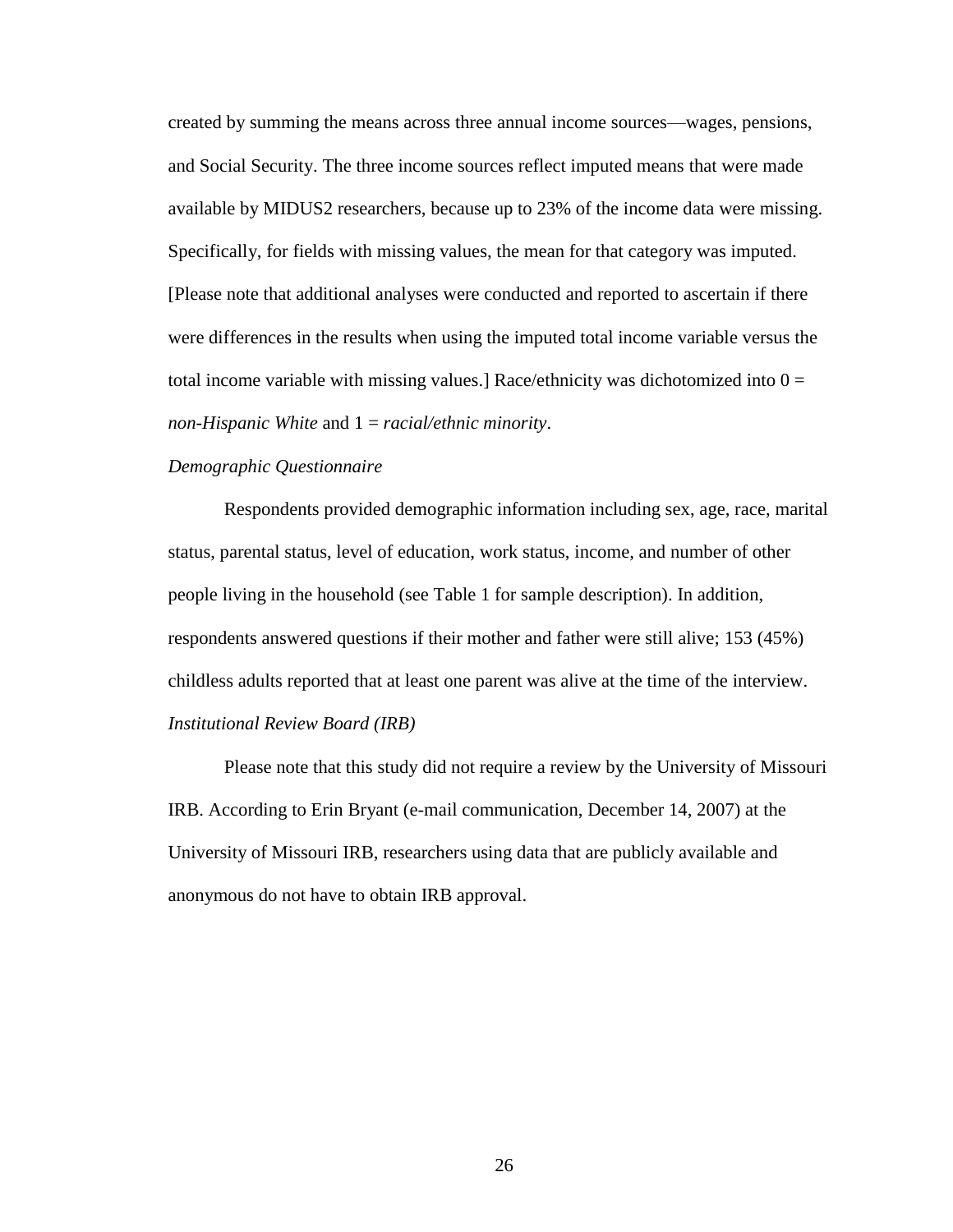#### CHAPTER 4

#### RESULTS

Using SAS 9.1, descriptive analyses were conducted for all variables to assess frequency counts, means, standard deviations, ranges, normality, outliers, and missing data. Various data transformations were considered for variables that did not meet parametric assumptions to reduce skewness, outliers, and improve normality and linearity as much as possible (Tabachnick & Fidell, 2001). Sine transformation was used for all DVs, exponential transformation was used for both solidarity toward family and friends, and square root transformation was used for the total income variable. Despite transformations, kurtosis was greater than 3 for financial assistance given to parents, other family/friends, and political organizations; skewness, however, was within the suggested range. Thus, these variables were kept in the analyses.

#### *Descriptive Statistics*

The weighted descriptive statistics for the DVs and IVs using PROC SURVEYMEANS prior to and after data transformation are provided in Table 3. This procedure is recommended for use with survey data (it accounts for the sampling design) to obtain population estimates and make valid inferences about the population (An  $\&$ Watts, SAS Institute Inc., n.d.). As shown in Table 3, childless adults provided an average of 13 hours per month of emotional support to parents, followed by 9 hours to family/friends, and 4 hours to others. In addition, they gave an average of 12 hours per month of instrumental support to parents, 5 hours to family/friends, and 2.5 hours to others. Finally, the childless transferred an average of \$27 per month to parents, \$32 to family/friends, \$5 to others, \$105 to religious groups, \$11 to political organizations, and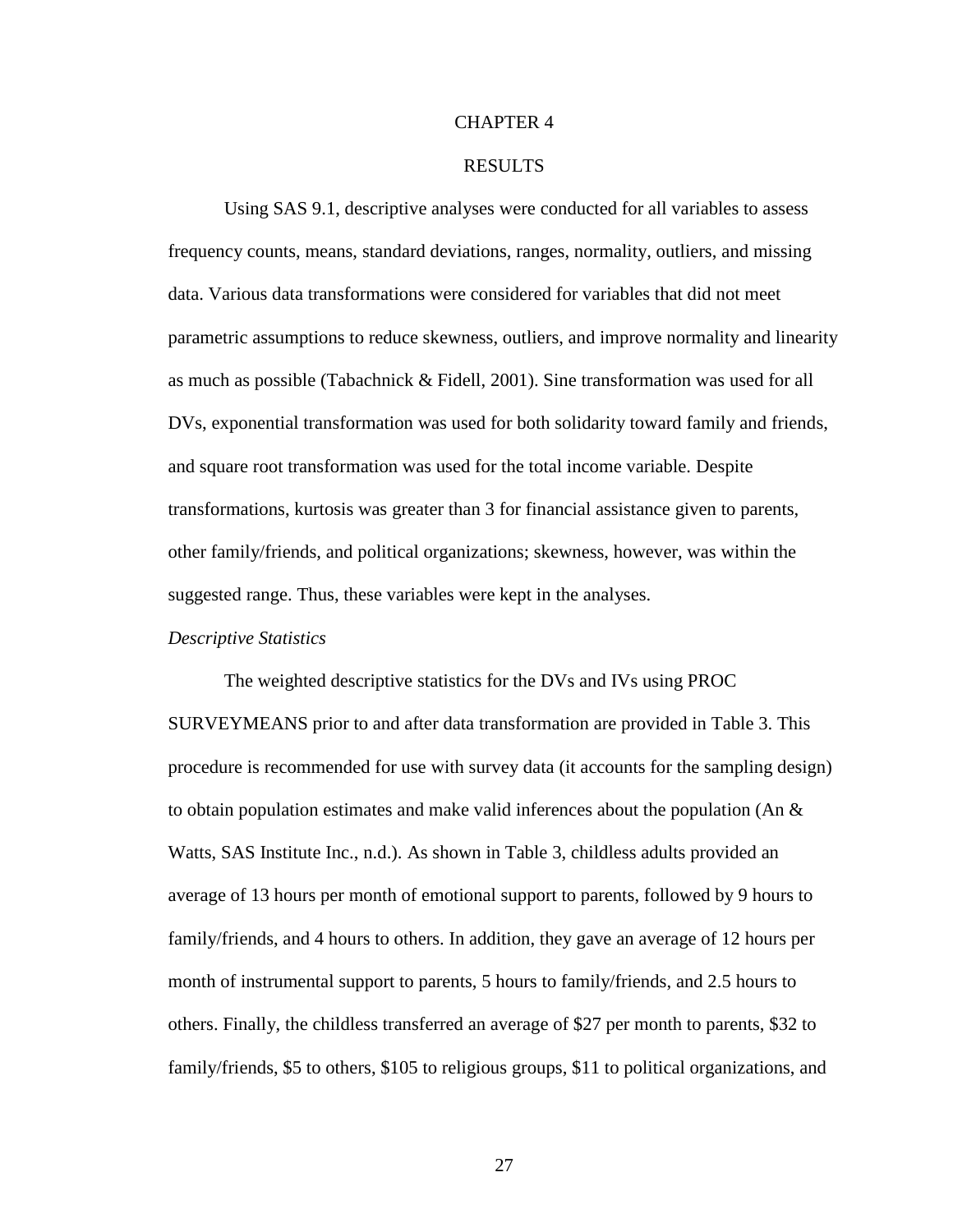\$64 to other organizations. Although there appeared to be differences in the number of hours spent on emotional and instrumental transfers and the amount of money given to kin and non-kin, general linear models (PROC GLM) with the least squares means statement and pdiff option for post-hoc analysis using the transformed data indicated no significant differences in giving emotional support to parents, other family/friends, and others  $(p > .05)$ , in giving instrumental support to parents, other family/friends, and others (*p* > .05), and in giving financial support to parents, other family/friends, others, religious groups, political organizations, and other organizations (*p* > .05).

### *Intercorrelations among all Variables*

Intercorrelations among all variables were computed and are presented in Appendix C. Results did not indicate multicollinearity problems; all bivariate correlations were smaller than .40, which is below the recommended criterion of .70 (Tabachnick & Fidell, 2001). None of the dependent variables were significantly related to the independent variables in the bivariate analyses.

Among the dependent variables, significant  $(p < .01)$  but small positive correlations were found between emotional support to parents and emotional support to family/friends and financial support to other organizations. Emotional support to family/friends also was positively related to emotional support to others. Emotional support to others was positively related to instrumental support to family/friends and instrumental support to others and negatively related to financial support to others. Instrumental support to family/friends was positively related to instrumental support to others. Financial support to religious groups was positively related to financial support to other organizations.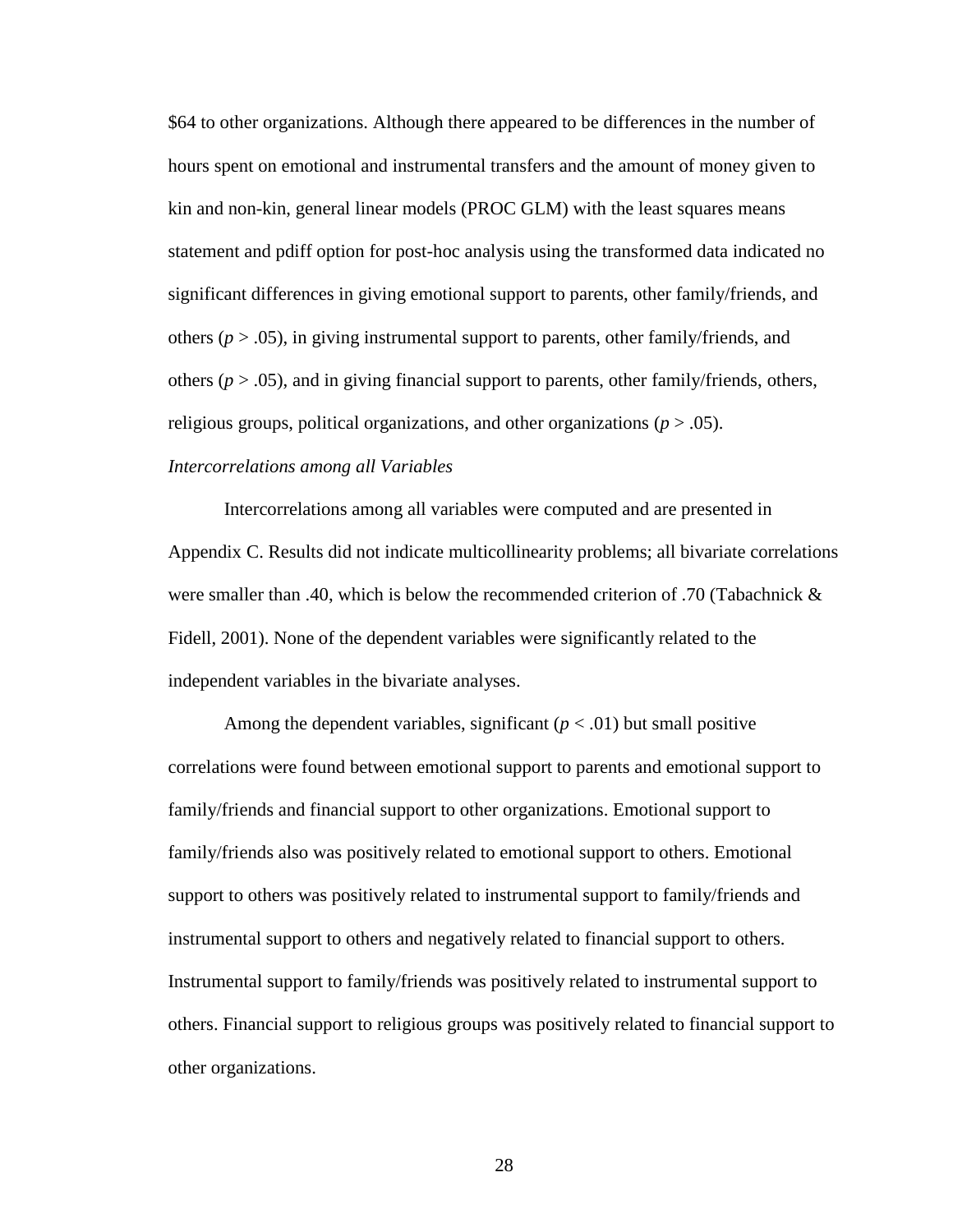Among the dependent and control variables, education was positively related to instrumental support to family/friends and instrumental support to others. Income was negatively related to financial support to political organizations, and race was negatively related to financial support to religious organizations.

Among the independent variables, significant  $(p < .01)$  but small positive correlations were found between solidarity toward family and solidarity toward friends, solidarity toward neighbors, solidarity toward community members, and generativity. In addition, sex and marital status were related to solidarity toward family—men reported lower solidarity toward family compared to women, and ever married childless adults reported greater solidarity toward family compared to never married childless adults. Solidarity toward friends was positively related to solidarity toward neighbors, solidarity toward community members, generativity, and sex; childless men reported lower solidarity toward friends than did childless women. Solidarity toward neighbors was positively related to solidarity toward community members and generativity. Solidarity toward community members was positively related to generativity and negatively related to reciprocity.

Among the independent and control variables, a significant  $(p < .01)$  but small positive correlation was found between race and solidarity toward family—White childless adults reported lower solidarity toward family than did non-White childless adults. Age was positively related to solidarity toward neighbors and community members. Income also was negatively related to sex—childless men reported higher incomes compared to childless women. Finally, age, education, and income were related to generativity.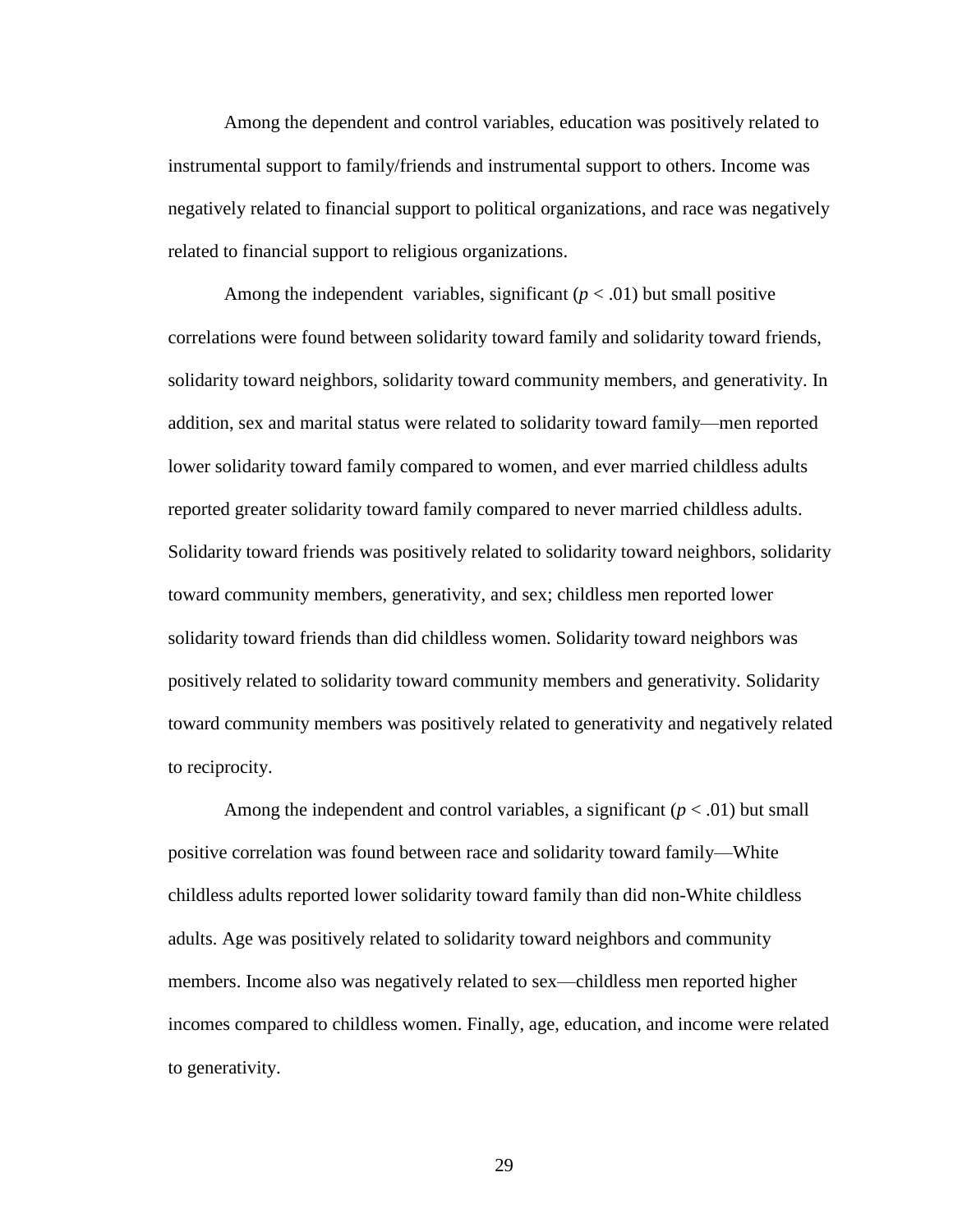Multivariate Statistics Performed to Answer the Research Questions

Hierarchical multiple regressions using PROC SURVEYREG were conducted to answer all research questions. Tables 4-6 display the results for emotional support to parents, other family/close friends, and others, respectively. Tables 7-9 show the results for instrumental unpaid support to parents, other family/close friends, and others, respectively. Tables 10-15 present the results for financial support to parents, other family/close friends, others, religious organizations, political groups, and other organizations, respectively. Given the large number of independent tests that were conducted, which increases the risk of making a type I error (falsely rejecting the null hypothesis) and decreases the risk of making a type II error (falsely accepting the null hypothesis), a .01 level of significance was selected. An alternative method for balancing type I and type II errors—the Bonferroni correction—was considered but determined to be overly conservative in light of the exploratory nature of this study.

For every table, the first model shows only the control variables of age, education, income, and race. Model 2 adds sex and marital status, and Model 3 adds the sex by marital status interaction term (RQ1). Model 4 adds the six social-level predictors of giving (RQ2), and Model 5 contains an additional set of variables that are the interaction terms for sex by the six social-level predictors of giving and marital status by the six social-level predictors of giving (RQ3).

*RQ1: Are Sex and Marital Status Significantly Related to Older Childless Adults' Inter-Vivos Transfers of (a) Emotional Support, (b) Instrumental Support, and (c) Financial Support to Kin and Non-Kin?*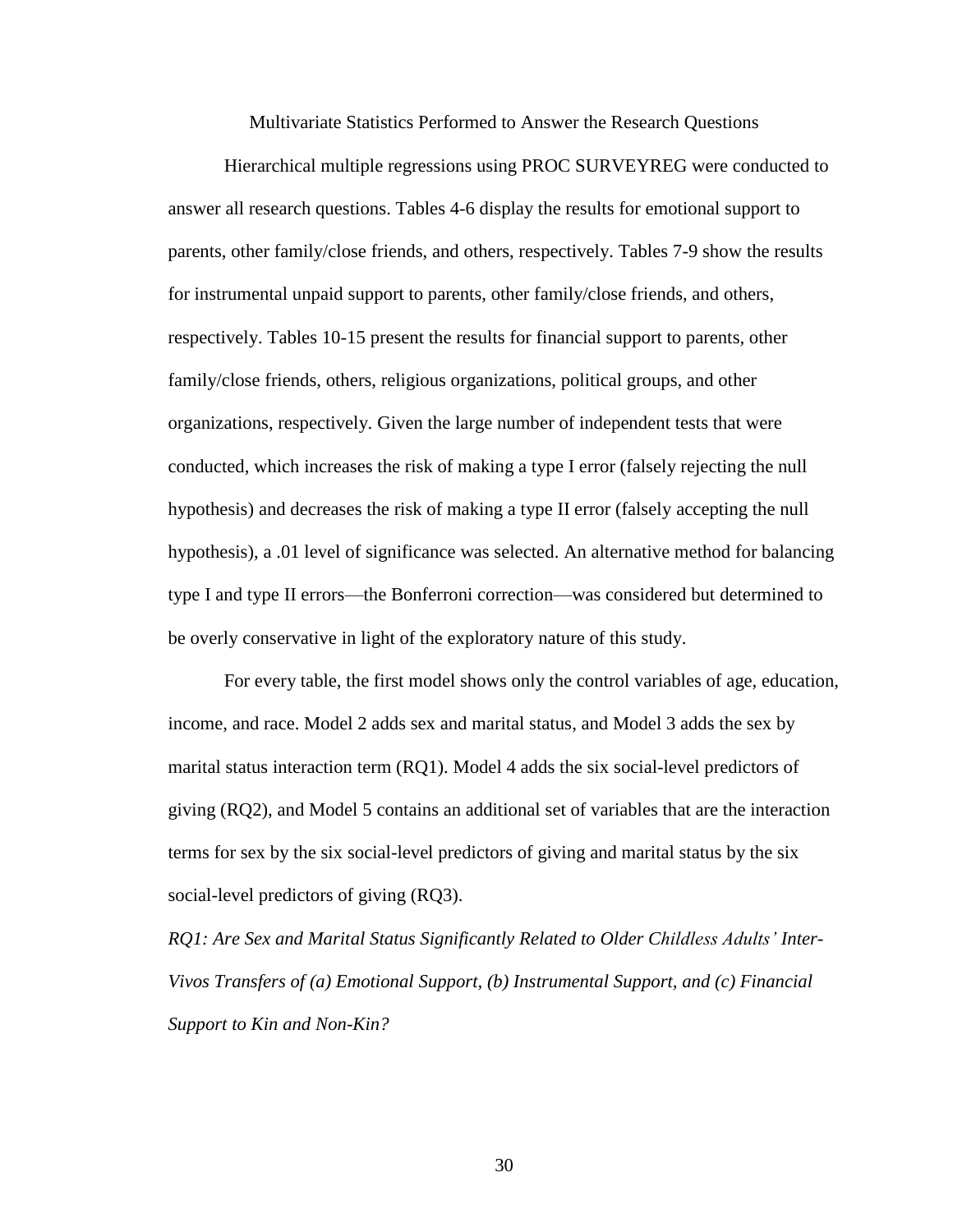In Model 1, the control variables of age, education, income, and race were regressed on each of the 12 DVs. The 12 DVs were: (1) emotional support given to parents, (2) emotional support given to other family members/close friends, and (3) emotional support given to others; (4) instrumental support given to parents, (5) instrumental support given to other family members/close friends, and (6) instrumental support given to others; and (7) financial support given to parents, (8) financial support given to other family members/close friends, (9) financial support given to others, (10) financial support given to religious groups, (11) financial support given to political organizations, and (12) financial support given to other organizations. Please note that the analyses for "support given to parents" only pertained to respondents who had at least one living parent. In Model 2, sex and marital status were added to the controls, and in Model 3, the sex by marital status interaction was added to answer the first research question.

*Emotional support given to kin and non-kin*. Model 2 in Tables 4-6 shows that sex and marital status were not significantly related to childless adults' inter-vivos transfers of emotional support to parents, other family/friends, or others. As shown in Model 3 in Tables 4-6, there was no significant sex by marital status interaction effect for emotional support given to kin and non-kin.

*Instrumental support given to kin and non-kin*. As displayed in Model 2 in Tables 7-9, sex and marital status were not significantly related to childless adults' inter-vivos transfers of instrumental support to parents, other family/friends, or others. Model 3 in Tables 7-9 shows that there was no significant sex by marital status interaction effect for instrumental support given to kin and non-kin.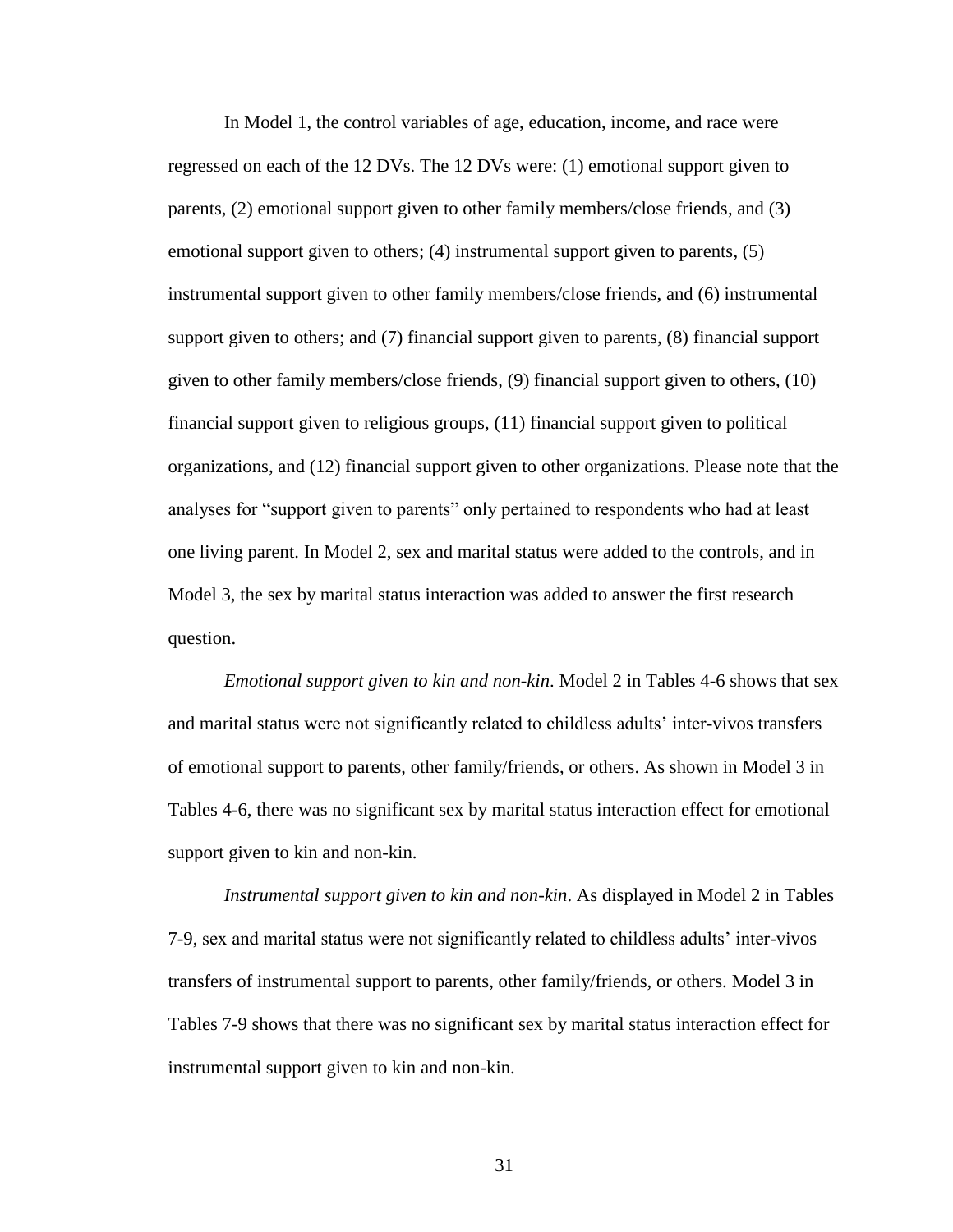*Financial support given to kin and non-kin*. Model 2 in Tables 10-15 illustrates that sex and marital status were not significantly related to childless adults' inter-vivos transfers of financial support to kin and non-kin. As shown in Model 3 in Tables 10-15, there was no significant sex by marital status interaction effect for parents, other family/friends, others, religious groups, and political organizations. Model 3 in Table 15, in contrast, indicates a significant sex by marital status interaction effect for financial assistance to other organizations. Post-hoc analysis using general linear models (PROC GLM) with the least squares means statement and pdiff option for the sex by marital status interaction was conducted. The DV was financial assistance to other organizations and the IV was the sex by marital status interaction. Examination of the resulting table of *p*-values for all possible pairwise comparisons indicated that never married childless men gave significantly more financial assistance to other organizations than did ever married childless men or never married childless women (*p* < .05). Ever married women did not differ from the other groups.

*RQ2: Which, if Any, of the Following Six Social-Level Predictors of Giving—Solidarity toward Family, Friends, Neighbors, and Community Members, Reciprocity, and Generativity—are Significantly Related to Older Childless Adults' Inter-Vivos Transfers of (a) Emotional, (b) Instrumental, and (c) Financial Support to Kin and Non-Kin?"*

For this research question, sex and marital status were added to the analyses as controls. In Model 4, the six social-level predictors of giving were added to the control variables and were regressed on each of the 12 DVs.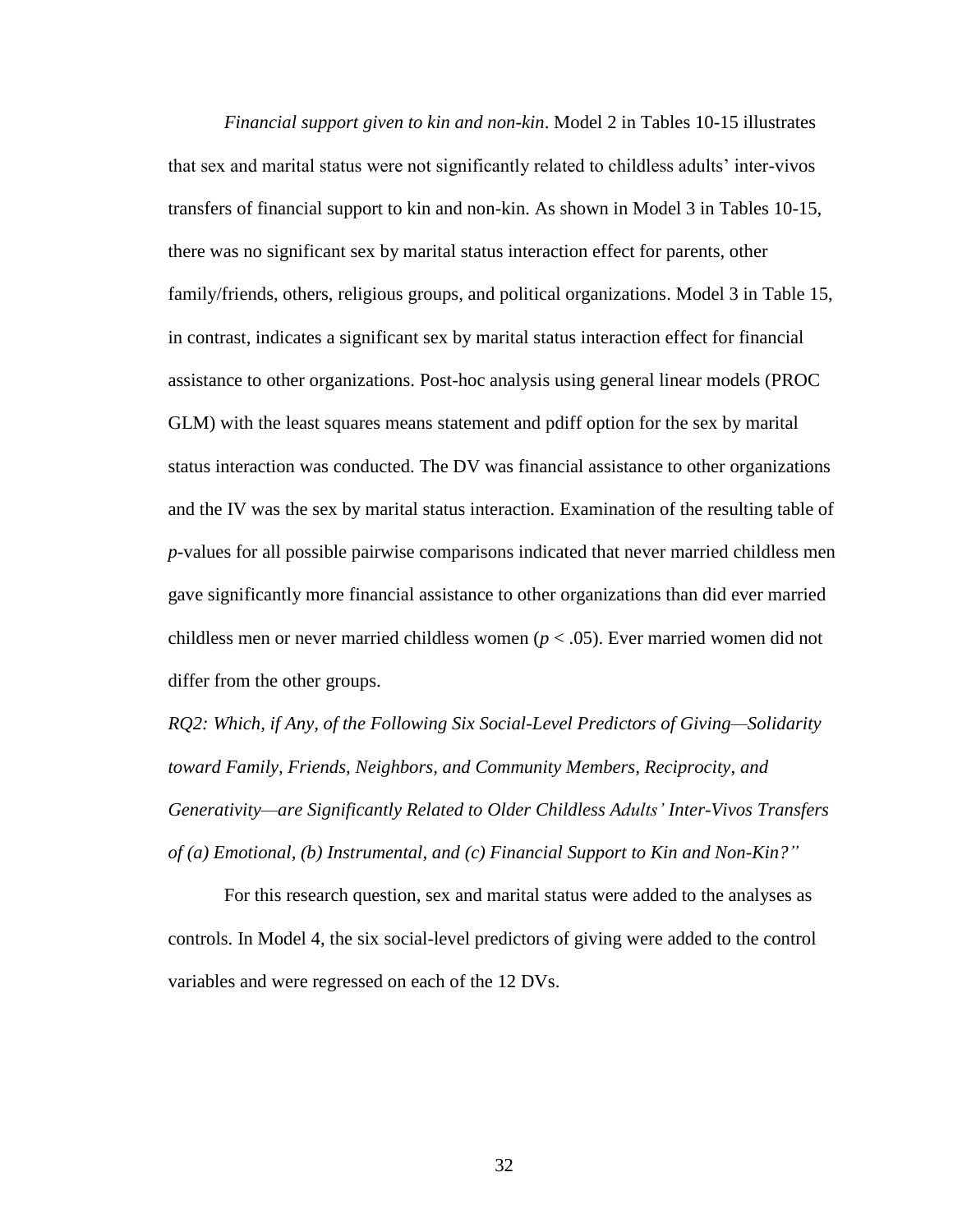*Emotional support given to kin and non-kin*. None of the six social-level predictors of giving were significantly related to emotional support provided to parents, other family/friends, or others (see Model 4 in Tables 4-6).

*Instrumental support given to kin and non-kin*. None of the six social-level predictors of giving were significantly related to giving instrumental unpaid support to parents, other family/friends, or others (see Model 4 in Tables 7-9).

*Financial support given to kin and non-kin*. None of the six social-level predictors of giving were significantly related to transferring financial support to parents, other family/friends, others, religious groups, political organizations, or other organizations (see Model 4 in Tables 10-15).

*RQ3: Do Sex and Marital Status Significantly Moderate the Relationship between Older Childless Adults' Inter-Vivos Transfers of (a) Emotional, (b) Instrumental, and (c) Financial Support and the Six Social-Level Predictors of Giving to Kin and Non-Kin?*

In Model 5, 12 interaction terms were added to the control variables and the six social-level predictors of giving—sex by solidarity toward family, sex by solidarity toward friends, sex by solidarity toward neighbors, sex by solidarity toward community members, sex by reciprocity, and sex by generativity; marital status by solidarity toward family, marital status by solidarity toward friends, marital status by solidarity toward neighbors, marital status by solidarity toward community members, marital status by reciprocity, and marital status by generativity.

*Emotional support given to kin and non-kin*. Model 5 in Tables 4-6 shows that neither sex nor marital status significantly moderated the relationship between childless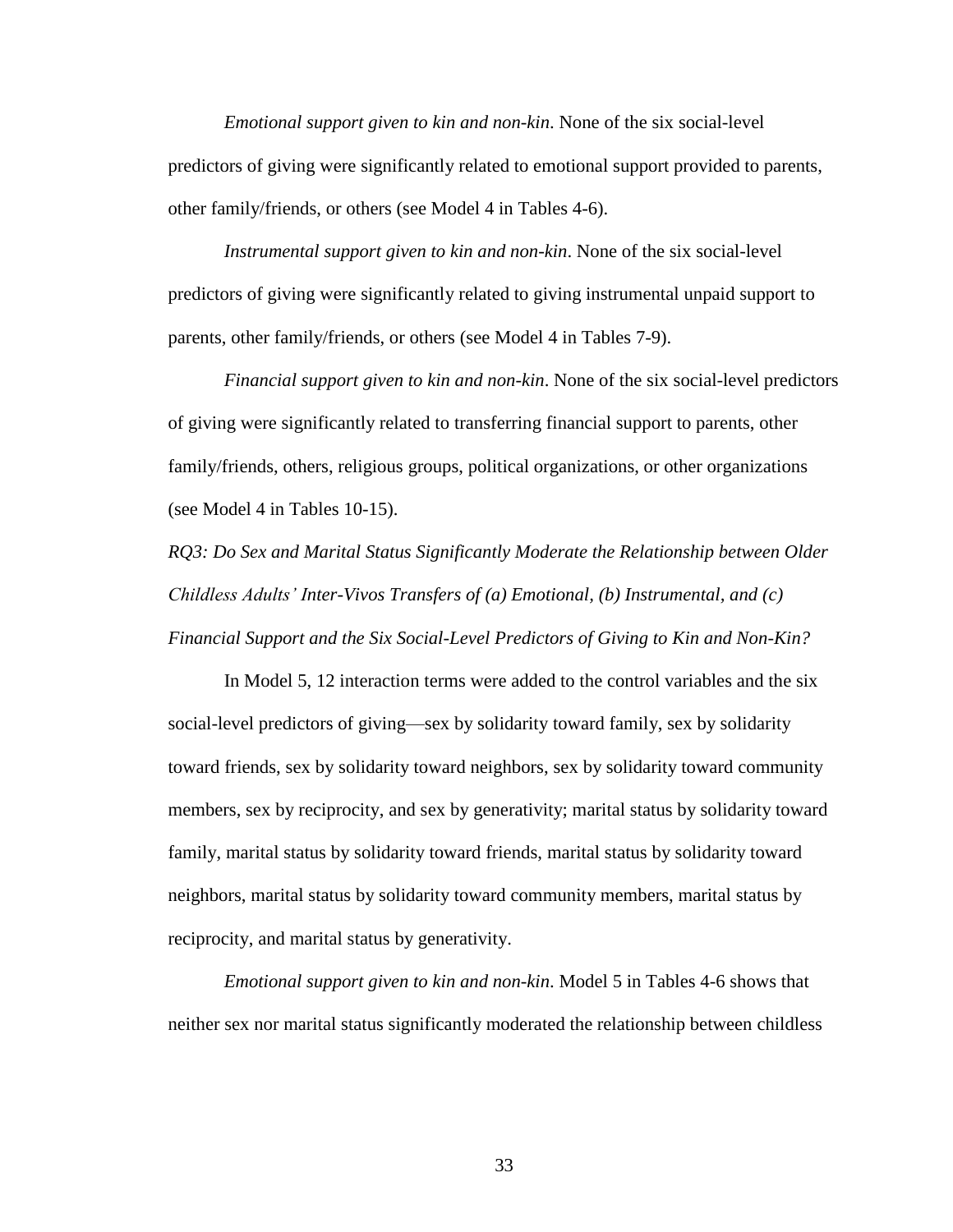adults' inter-vivos transfers and the six social-level predictors of giving emotional support to parents, other family/friends, and others.

*Instrumental support given to kin and non-kin.* As displayed in Model 5 in Tables 7-9, sex and marital status did not significantly moderate the relationship between childless adults' inter-vivos transfers and the six social-level predictors of giving instrumental support to parents, other family/friends, and others.

*Financial support given to kin and non-kin*. Model 5 in Tables 10-11 and 13-15 indicates that neither sex nor marital status significantly moderated the relationship between childless adults' inter-vivos transfers and the six social-level predictors of giving financial support to parents, other family/friends, religious groups, political organizations, and other organizations. However, Model 5 in Table 12 shows that marital status significantly moderated the relationship between childless adults' financial transfers to others and generativity. Post-hoc analysis using general linear models (PROC GLM) with the least squares means statement and pdiff option for the marital status by generativity interaction was conducted. Generativity was categorized into high and low generativity based on the median split. The DV was financial assistance to others and the IV was the marital status by generativity interaction. Examination of the resulting table of *p*-values for all possible pairwise comparisons indicated that ever married childless adults who reported greater generativity gave more financial transfers to others than did never married childless adults who reported greater generativity  $(p < .05)$ . No differences were found among ever married childless adults who reported lower generativity and ever married childless adults who reported greater generativity or never married childless adults who reported lower generativity.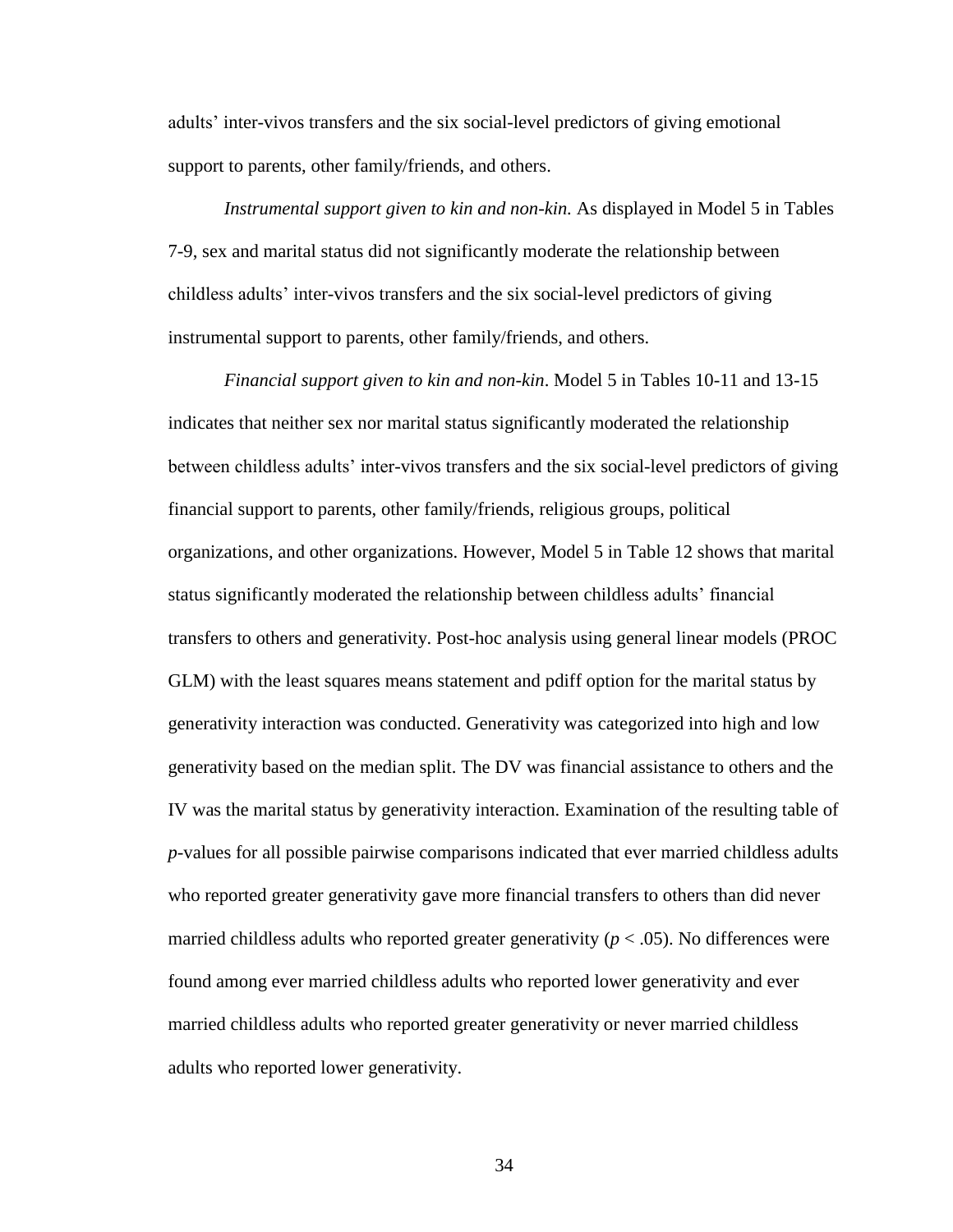#### *Additional Analyses*

Additional analyses were conducted for all hierarchical multiple regressions to ascertain differences in the results when using the imputed total income variable versus the total income variable with missing values. Without the imputation, income was significantly negatively related to financial transfers to political organizations in Models 2, 3, and 4 but not significantly related using the imputed income variable. All hierarchical multiple regressions were also conducted without weights—there were no differences in the findings compared to the weighted data. Other marital status categories that were considered included comparisons between (a) currently married (32%) versus never married/separated/divorced/widowed (68%) childless adults and (b) currently married (32%) versus separated/divorced/widowed (21%) and never married childless adults (47%)—there were no differences in the findings compared to the analyses with ever married versus never married childless adults.

#### *Summary of Significant Findings*

RQ1: Childless women and childless men provided similar amounts of inter-vivos transfers of emotional, instrumental, and financial support to kin and non-kin. One exception was that never married childless men gave significantly more financial assistance to other organizations than did ever married childless men or never married childless women.

RQ2: None of the six social-level predictors were significantly related to intervivos transfers of emotional, instrumental, and financial support to kin and non-kin.

RQ3: Overall, sex and marital status did not moderate the relationship between childless adults' inter-vivos transfers of emotional, instrumental, and financial assistance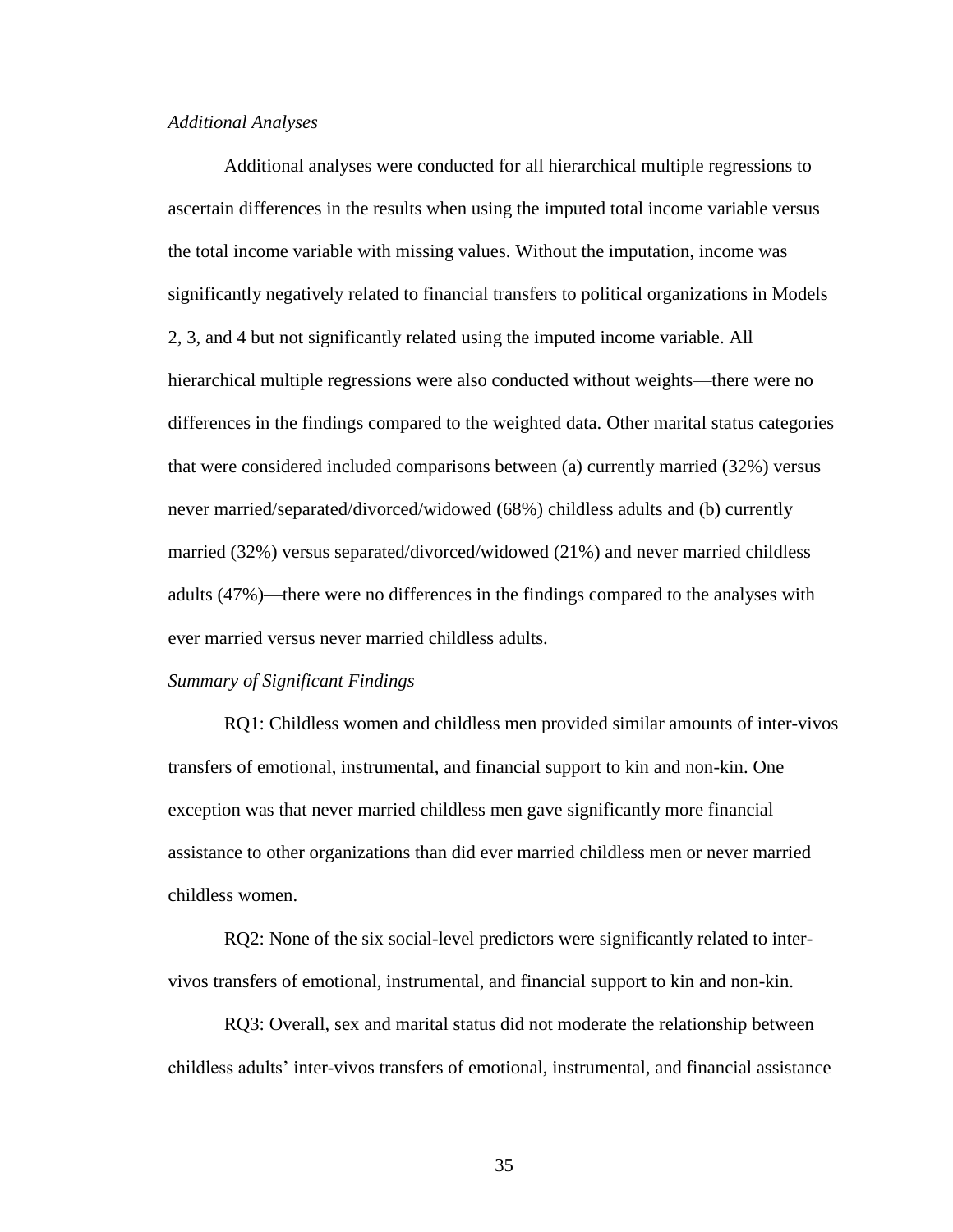and the six social-level predictors of giving to kin and non-kin. One exception was that ever married childless adults who reported greater generativity gave more financial transfers to others than did never married childless adults who reported greater generativity.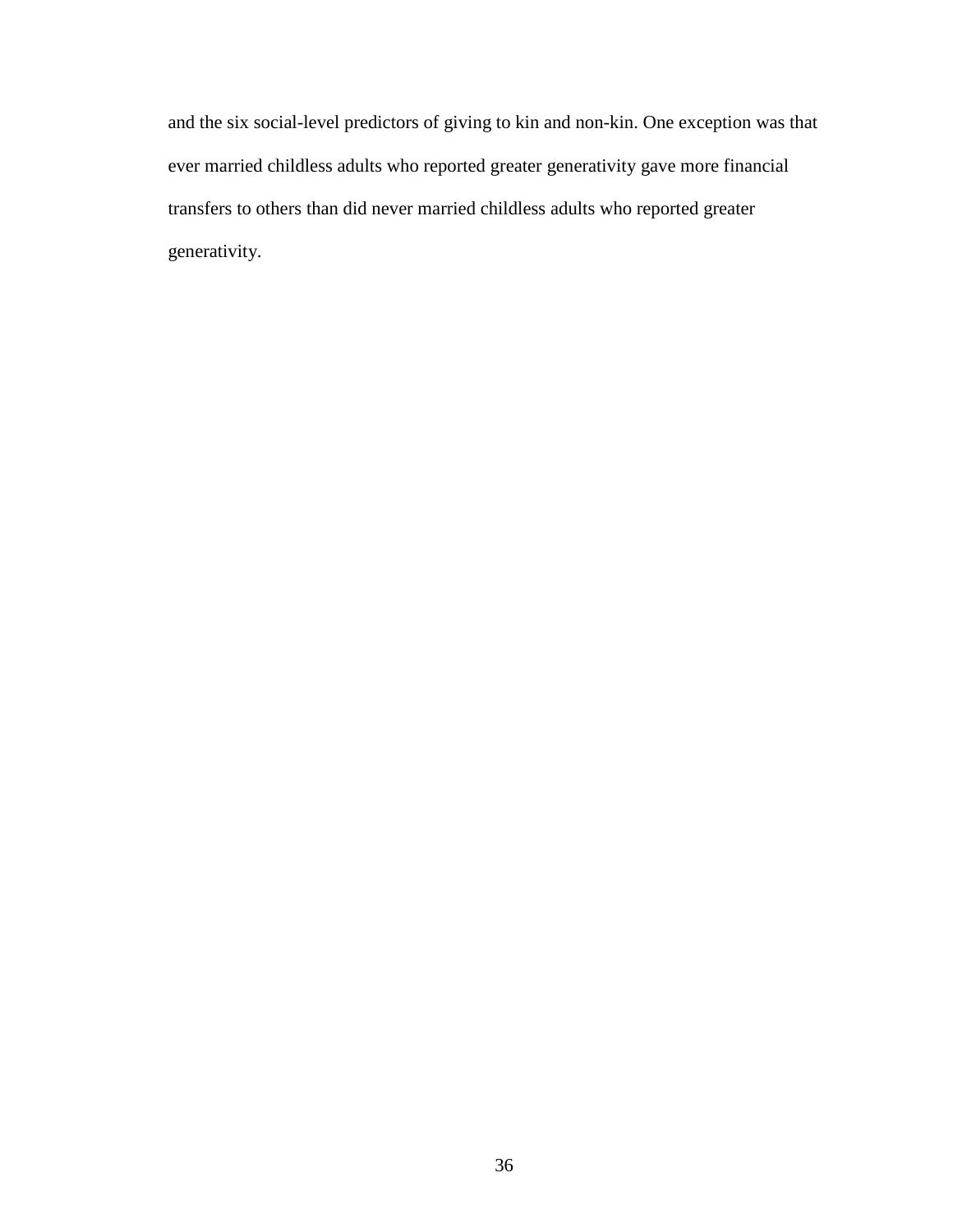#### CHAPTER 5

#### **DISCUSSION**

Inter-vivos transfers, or conveyances of resources during a person's lifetime, to kin and non-kin can be beneficial to both the receiver and giver and are, thus, vital to the economy, social policies, and public resource preservation (Bumpass, 1990; Kohli & Künemund, 2003; Szydlik, 2000). The relatively high rate of childlessness among older adults and their generally ample resources merit an inquiry into their inter-vivos transfers of emotional, instrumental, and financial support to kin and non-kin and an understanding of predictors of giving. Nonetheless, research on childless adults' inter-vivos transfers in the absence of legal obligations to give resources to others is scarce and predictors of inter-vivos transfers among childless adults remain unexplored.

To help bridge this gap, I investigated inter-vivos transfers of emotional care, instrumental unpaid assistance, and financial aid to both kin and non-kin and explored two individual-level predictors (i.e., childless adults' sex and marital status) and six social-level predictors of resource conveyances by mid- to later-life childless adults using data from the MIDUS2. Social-level predictors of giving included solidarity toward family, friends, neighbors, and community members, reciprocity, and generativity. In addition, links between inter-vivos transfers, social-level predictors of giving, and the childless adults' sex and marital status were explored. Overall findings indicated more similarities than differences in giving between childless women and childless men as well as between ever married and never married childless adults; none of the six social-level predictors of giving were significantly related to inter-vivos transfers, and neither sex nor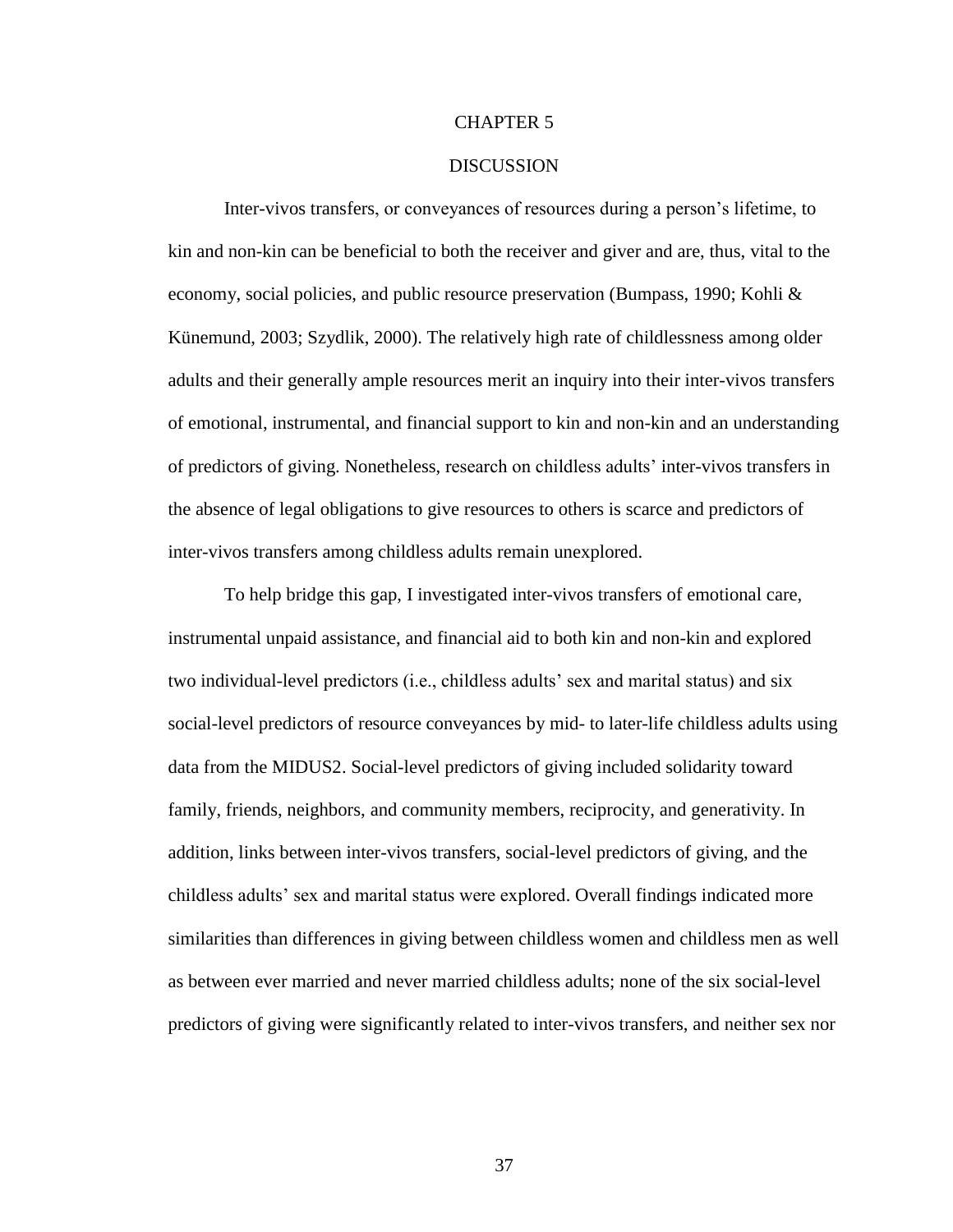marital status moderated the relationship between childless adults' inter-vivos transfers and predictors of giving.

#### *Childless Adults' Sex, Marital Status, and Inter-Vivos Transfers*

This study assessed the relationship between inter-vivos transfers of emotional, instrumental, and financial support to kin and non-kin and childless adults' sex and marital status. In addition, this study examined if sex and marital status moderate the relationship between inter-vivos transfers and social-level predictors of giving.

*Childless adults' sex and inter-vivos transfers*. Overall, childless women and childless men were more similar than different in their emotional, instrumental, and financial inter-vivos transfers to kin and non-kin. In addition, social-level predictors of giving to kin and non-kin did not differ between childless women and childless men. Previous research on sex differences in childless adults' inter-vivos transfers of instrumental care has shown that childless women gave more assistance to both kin and non-kin than did childless men (Komter & Vollebergh, 2002). These divergent findings may be explained by the differences in measures of instrumental support and distinctions that were made among recipients of assistance.

First, in the MIDUS2, examples of instrumental support given to respondents included help around the house, transportation, and childcare provided to family and nonkin. In contrast, Komter and Vollebergh (2002) focused on tasks such as providing dinners, giving gifts, offering help and care, and letting people stay in one's house. It may be that slightly different instrumental tasks illicit different (or more similar) responses between childless women and childless men. Second, in the MIDUS2, assistance given to family members and close friends was grouped together, whereas Komter and Vollebergh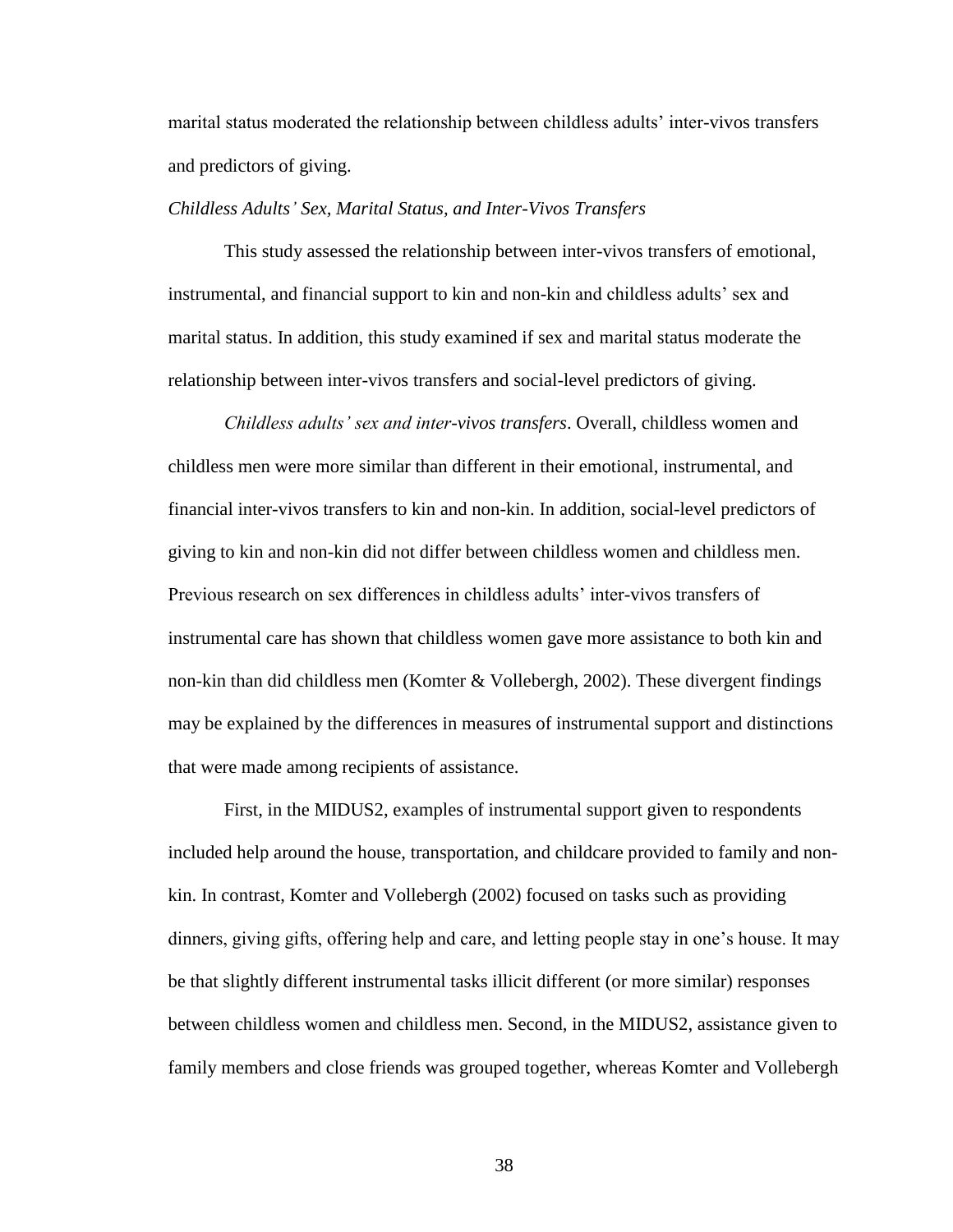asked separate questions about transfers to family versus friends. There may be more sex differences in childless adults' inter-vivos transfers when recipients are more clearly delineated.

In addition, the greater similarities than differences in inter-vivos transfers between childless women and men are interesting insofar as previous research has shown that childless women were more socially embedded and had more contact with family and non-kin than compared to older childless men (Dykstra & Hagestad, 2007). In turn, cohesion and association among family members has been shown to be associated with more transfers in the intergenerational literature (Ganong & Coleman, 2006; Rossi  $\&$ Rossi, 1990; Walker & Thompson, 1983). However, feelings of solidarity toward family and solidarity toward friends were not related to inter-vivos transfers for childless women (and childless men) in this study. More research in this area is clearly needed to shed light on sex differences in childless adults' diverse types of inter-vivos transfers and factors that may explain similarities and differences in support given to kin and non-kin.

*Childless adults' marital status and inter-vivos transfers.* Overall findings showed that ever married and never married childless adults were similar in their emotional, instrumental, and financial inter-vivos transfers to kin and non-kin. One exception was that never married men gave more financial aid to other organizations than did ever married men and never married women. Considering that marriage can both boost an individual's ability to transfer resources and limit inter-vivos transfers to people outside of the nuclear family (Bengtson et al., 2002; Dykstra, 2004; Silverstein, 2006), this duality may partially help explain the similarities between ever married and never married childless adults. It may be that some benefits that are associated with marriage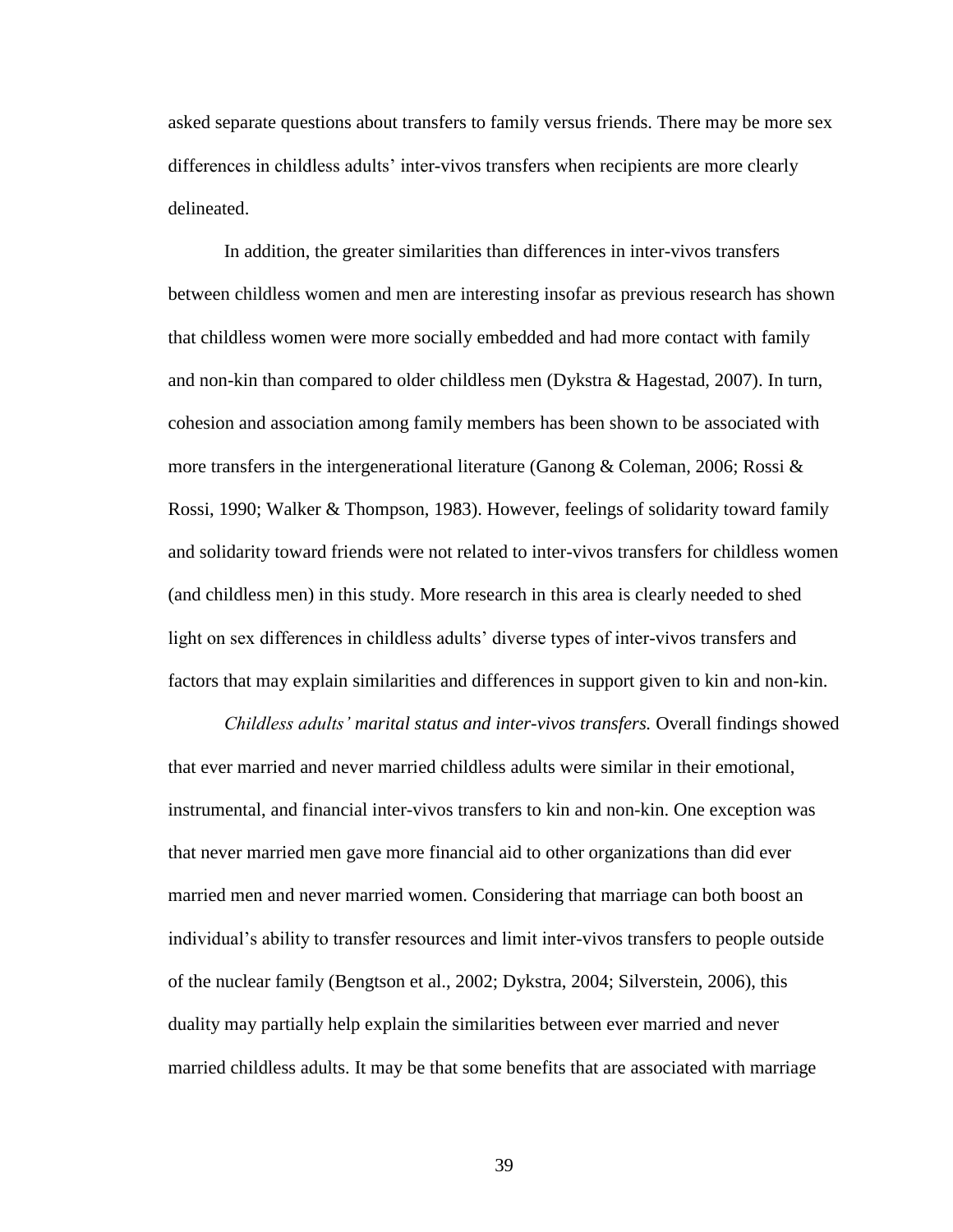for parents (e.g., greater economic resources; DeGenova & Rice, 2005; Emery, 1999) are different or not as vital for adults without children.

Childless adults' demographic characteristics may further provide some support for this hypothesis. In general, childless adults are well educated and financially stable (Abma & Martinez, 2006; Dalphonse, 1997; Dye, 2005; Dykstra, 1995; Hurd, 2003). Thus, the presence or absence of a marital partner may not affect inter-vivos transfers, which would explain greater similarities than differences among childless adults regardless of their marital status. Never married childless adults may have enough resources on their own that they can pass on to others; similarly, ever married childless adults may be able to give diverse types of support to others without creating a hardship within their own two-adult family.

#### *Childless Adults and Predictors of Giving to Kin and Non-Kin*

No known published empirical studies have investigated predictors of childless adults' conveyances of various types of resources. This study explored six social-level predictors of giving emotional, instrumental, and financial assistance to kin and non-kin by older childless adults including solidarity toward family, friends, neighbors, and community members, reciprocity, and generativity. Results did not show a link between these predictors and inter-vivos transfers.

*Solidarity*. Solidarity among adults as a reason for helping has been extensively studied in the intergenerational literature, particularly in parent-adult child relationships (Bengtson et al., 2002; Clarke et al., 1999; Komter & Vollebergh, 2002; Lowenstein, 2007; Parrott & Bengtson, 1999), but was not related to inter-vivos transfers by childless adults. Factors that may account for these discrepancies are the small sample size for help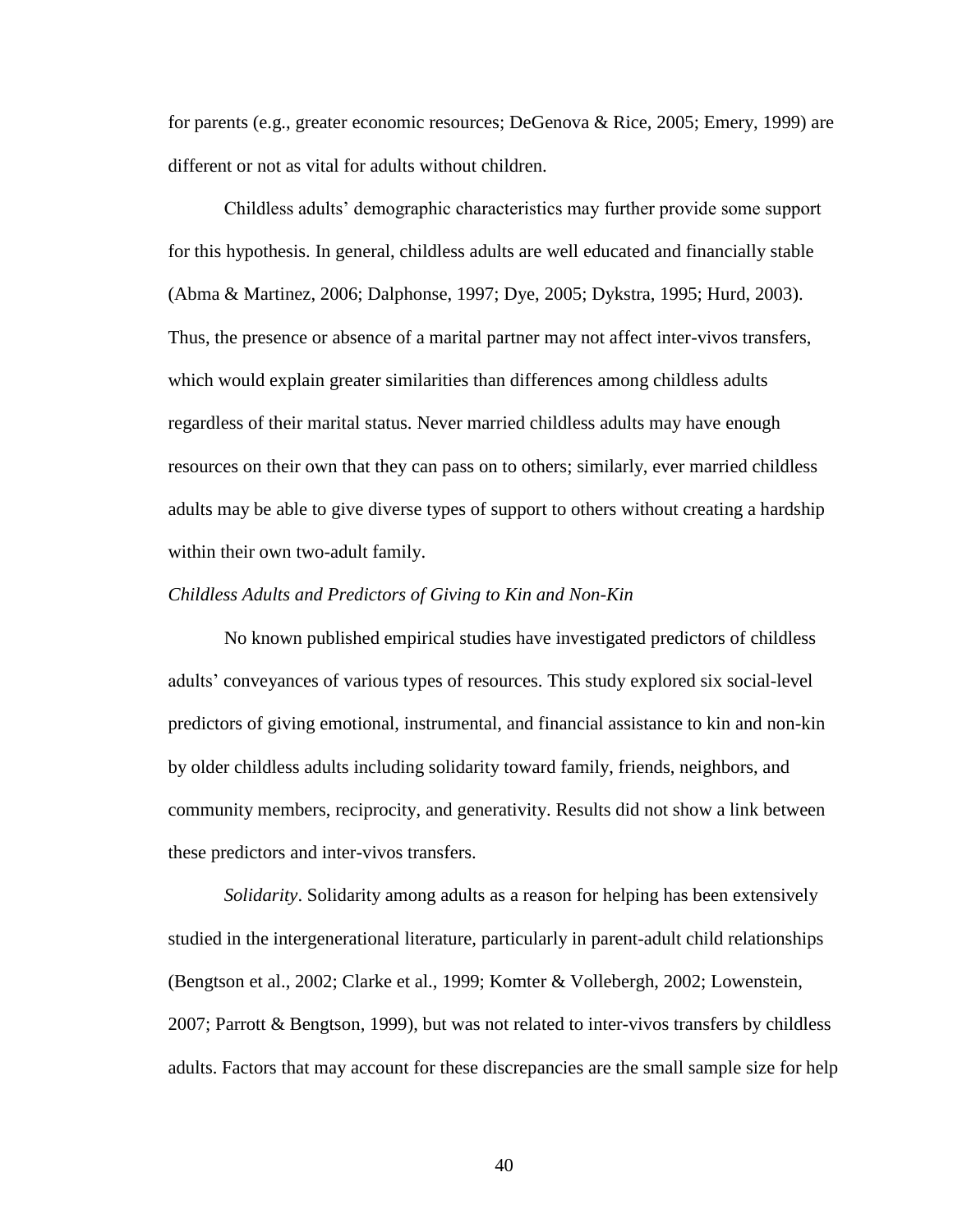given to parents and the dimensions of solidarity toward family and non-kin that were included in this study. First, in terms of transferring emotional, instrumental, and financial assistance to parents, the sample size for childless adults who had at least one living parent was relatively small  $(n = 153)$ . Thus, there may not have been adequate power to detect significant findings bearing in mind the large number of variables that were examined. Second, the two dimensions of solidarity—affection and association that are of greatest importance in parent-adult child transfers (Aldous, 1987; Bengtson et al., 2002; Cicirelli, 1983; Rossi & Rossi, 1990) appear to be less meaningful predictors of giving for childless adults. Future studies should evaluate if other dimensions of solidarity better predict childless adults' inter-vivos transfers of emotional, instrumental, and financial assistance to kin and non-kin.

*Reciprocity*. Findings also did not indicate a relationship between expectations for reciprocity and inter-vivos transfers. It may still be that childless adults gave inter-vivos transfers to others with the expectation for concurrent and/or future repayment. However, the single hypothetical item used in this study to assess norms of reciprocity may have been too general and perhaps did not tap into childless adults' expectations for or received repayment of their help. A brief scale that addresses norms of reciprocity with multiple questions and items that are more relevant to direct giving and receiving may yield a link between reciprocity and childless adults' inter-vivos transfers.

*Generativity*. Care and concern for the next generation is a major developmental task during midlife and can be achieved regardless of parental status (Erikson, 1985; Snarey, 1993; Snarey et al., 1987). Societal generativity in connection with inter-vivos transfers was examined, because childless adults may transfer resources to others as a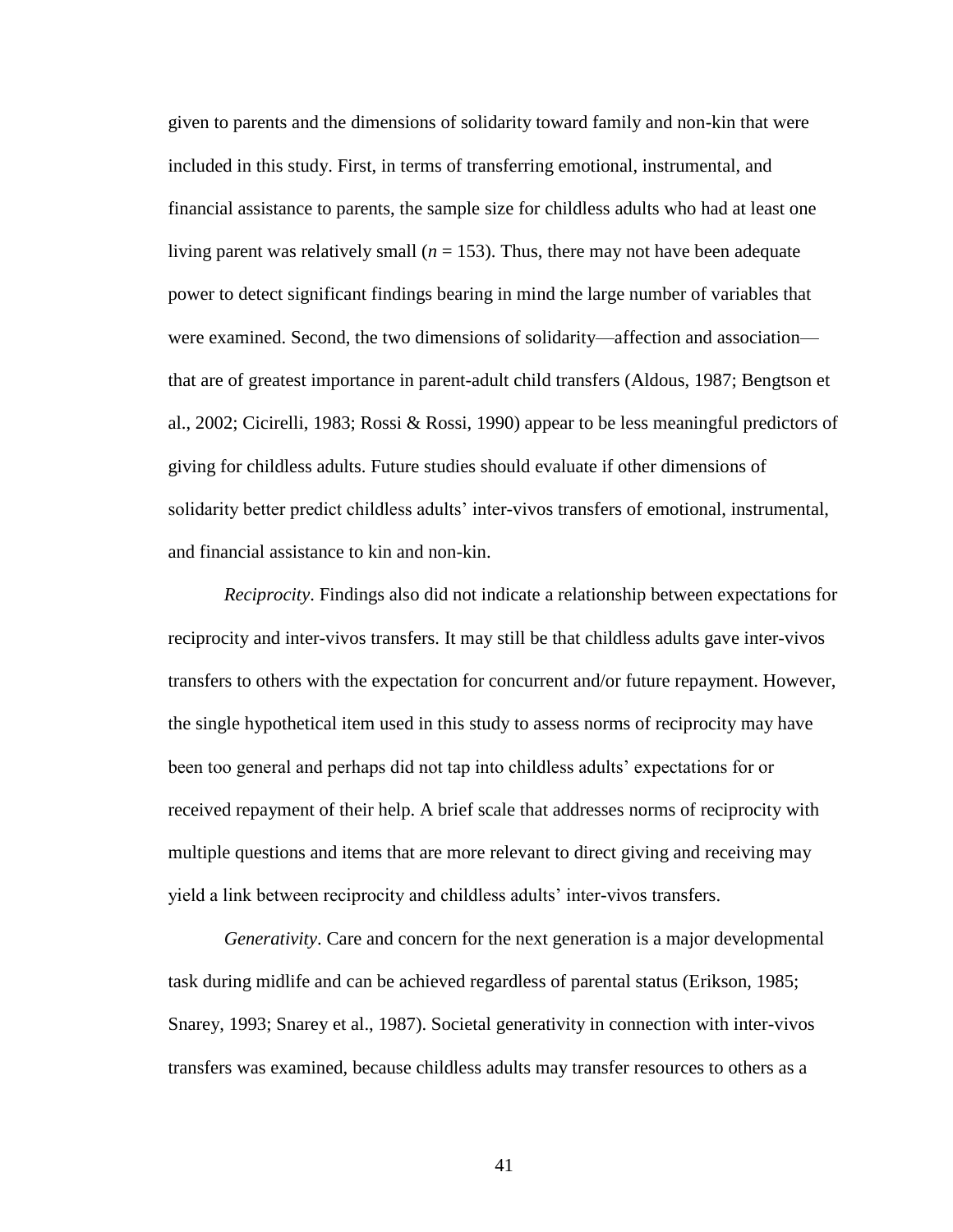way to give back to society, help ensure the well-being of the next generation, and show concern for others. Results did not show a relationship between generativity and intervivos transfers of emotional, instrumental, and financial assistance to kin and non-kin. Thus, although generativity may be an important stage for adults in midlife, it does not appear to be a driving force behind childless adults' resource conveyances.

*Sex and Marital Status as Moderators between Childless Adults' Inter-Vivos Transfers and Social-Level Predictors of Giving*

In this study, overall neither sex nor marital status moderated the relationship between childless adults' inter-vivos transfers of emotional, instrumental, and financial assistance and the six social-level predictors of giving to kin and non-kin. One exception was that ever married childless adults who reported greater generativity gave more financial aid to others compared to never married childless adults who reported greater generativity. However, overall predictors of inter-vivos transfers to family and non-kin appear to be similar between childless women and childless men as well as between ever married and never married childless adults. This finding is interesting in light of previous research that has suggested that childless women, especially never married childless women, have particularly close relationships with both kin and non-kin compared to childless men (Dykstra, 2004) and that closeness among family members is associated with greater inter-vivos transfers (Bengtson et al., 2002; Rossi & Rossi, 1990). Perhaps childless men, including the never married, are not experiencing the distinct disadvantage regarding social networks that is often proposed, and thus, there are no differences in predictors of giving compared to childless women. In addition, considering that no known research has investigated predictors of childless adults' resource conveyances, it is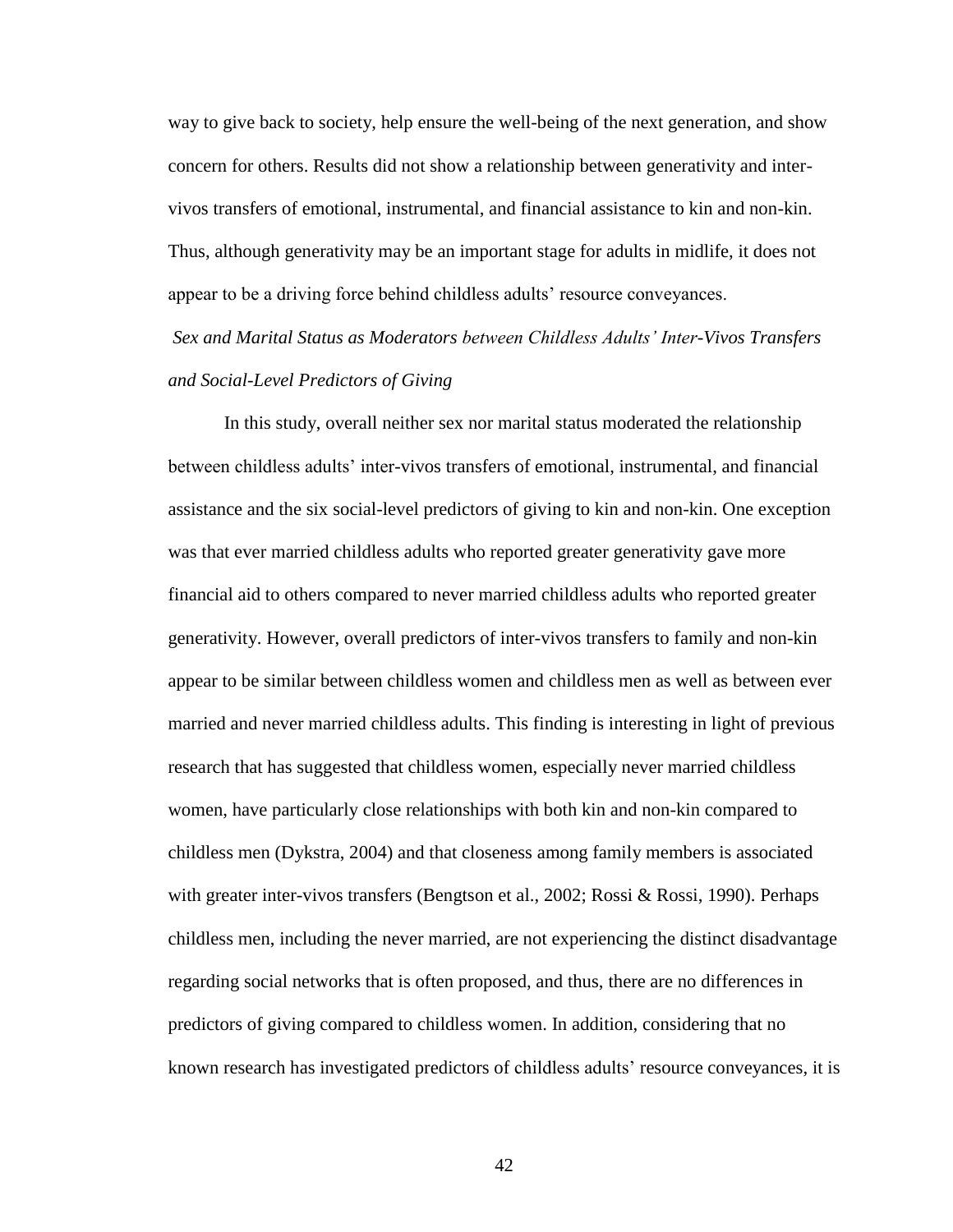possible that sex and/or marital status may moderate the relationship between childless adults' transfers of emotional, instrumental, and financial assistance and predictors of giving that were not explored in this study. More research is clearly needed in this area. *Limitations, Directions for Future Research, and Conclusion*

As with any research, the limitations in this study need to be considered when generalizing the findings and should be used to provide directions for future studies on older childless adults' diverse types of inter-vivos transfers and predictors of giving to kin and non-kin. First, although national data sets provide researchers access to large and random samples and respondents from diverse demographic backgrounds, there are disadvantages to using secondary data sets. For instance, the MIDUS2 data set was not collected for the purpose of exploring childless adults' inter-vivos transfers and predictors of giving. Thus, the investigation of the types of transfers and predictors of giving inter-vivos transfers to kin and non-kin in this study was limited by the questions posed in the survey.

To illustrate, the MIDUS2 contained a single question about the amount of emotional, instrumental, and financial support that was given to various recipients. Furthermore, each question provided examples of the types of assistance that may have been given. However, it may be that respondents transferred other types of support to kin and non-kin that were not captured in any of the questions about inter-vivos transfers. Moreover, a single question was used to assess transfers to both family members and close friends, which may have influenced reports of inter-vivos transfers. Although many childless adults have enduring relationships with friends and may consider them "like"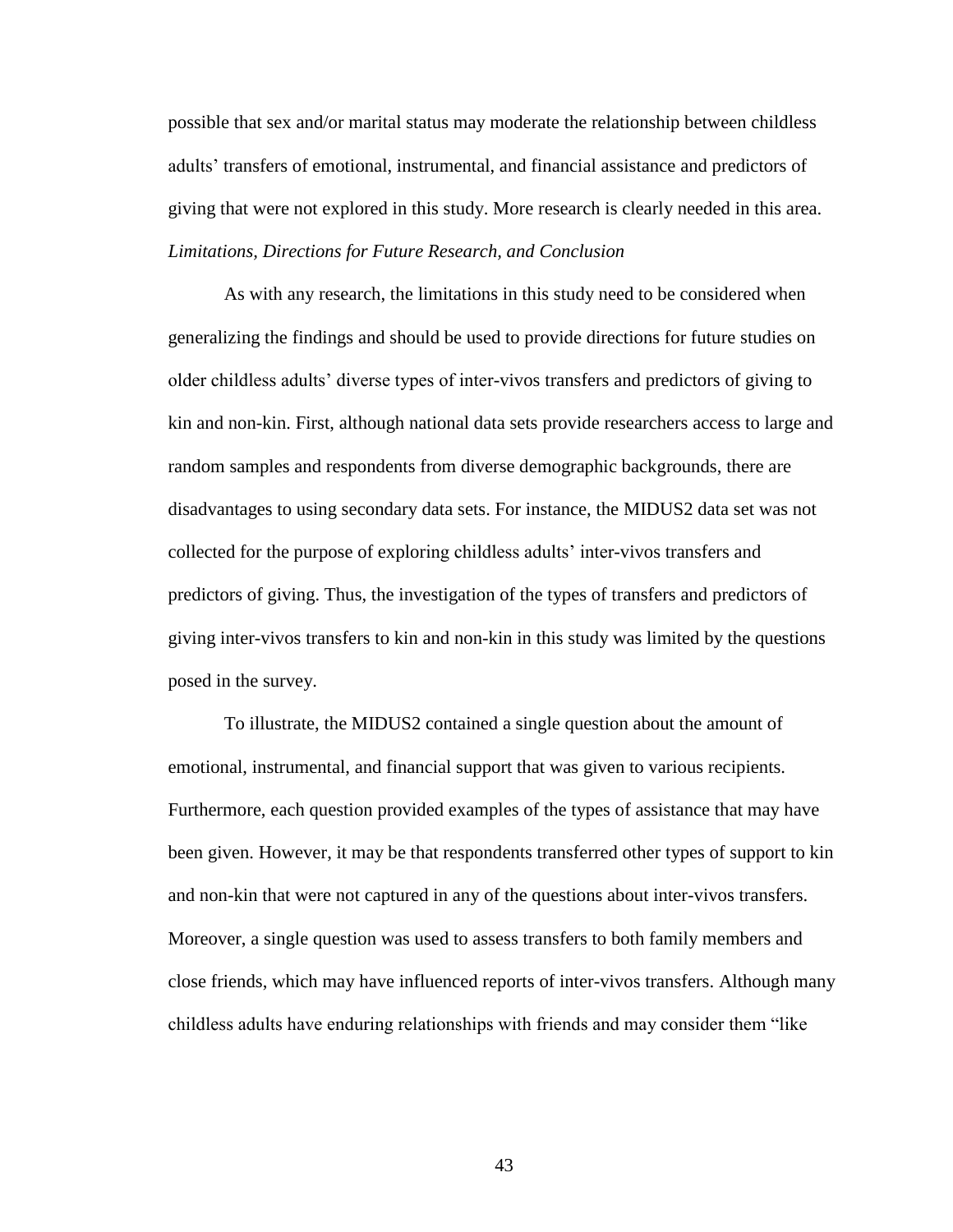family" (Dykstra, 1995; Wu & Pollard, 1998), it would be prudent to create separate questions for each recipient.

Second, limitations were also associated with the cross-sectional data used in this study. Longitudinal designs would allow for the examination of changes in inter-vivos transfers over time and the development of reciprocal transfers across time. The latter aspect would also provide more detailed information on patterns of mutual assistance and how norms of reciprocity shape and influence subsequent inter-vivos transfers. In addition, this information could help inform policy makers about the types of informal resources that are available to and utilized by older childless adults. For example, if childless adults give support to others and receive assistance in return, inter-vivos transfers may serve as "life insurance" and decrease their reliance on formal care and assistance in later life. Although longitudinal data (2 waves) are available through MIDUS, this study was limited to the second wave data because of the focus on mid- to later-life childless adults. Specifically, adults ranged in ages from 35-86 years in MIDUS2 and 25-74 years in MIDUS1. Because I was interested in adults over the age of 44 years who did not have biological or adopted children, stepchildren, who were not currently pregnant and had never given birth or fathered a child, MIDUS2 provided a greater pool of potential participants. Even so, only 339 adults of the 2,746 MIDUS2 participants met these criteria.

Third, the small sample size of childless adults from racial and ethnic minority backgrounds in this study ( $n = 36$ ) did not allow the identification of race/ethnicity differences in inter-vivos transfers and predictors of giving to kin and non-kin. The generally strong emphasis that is placed on collectivism as well as reproduction among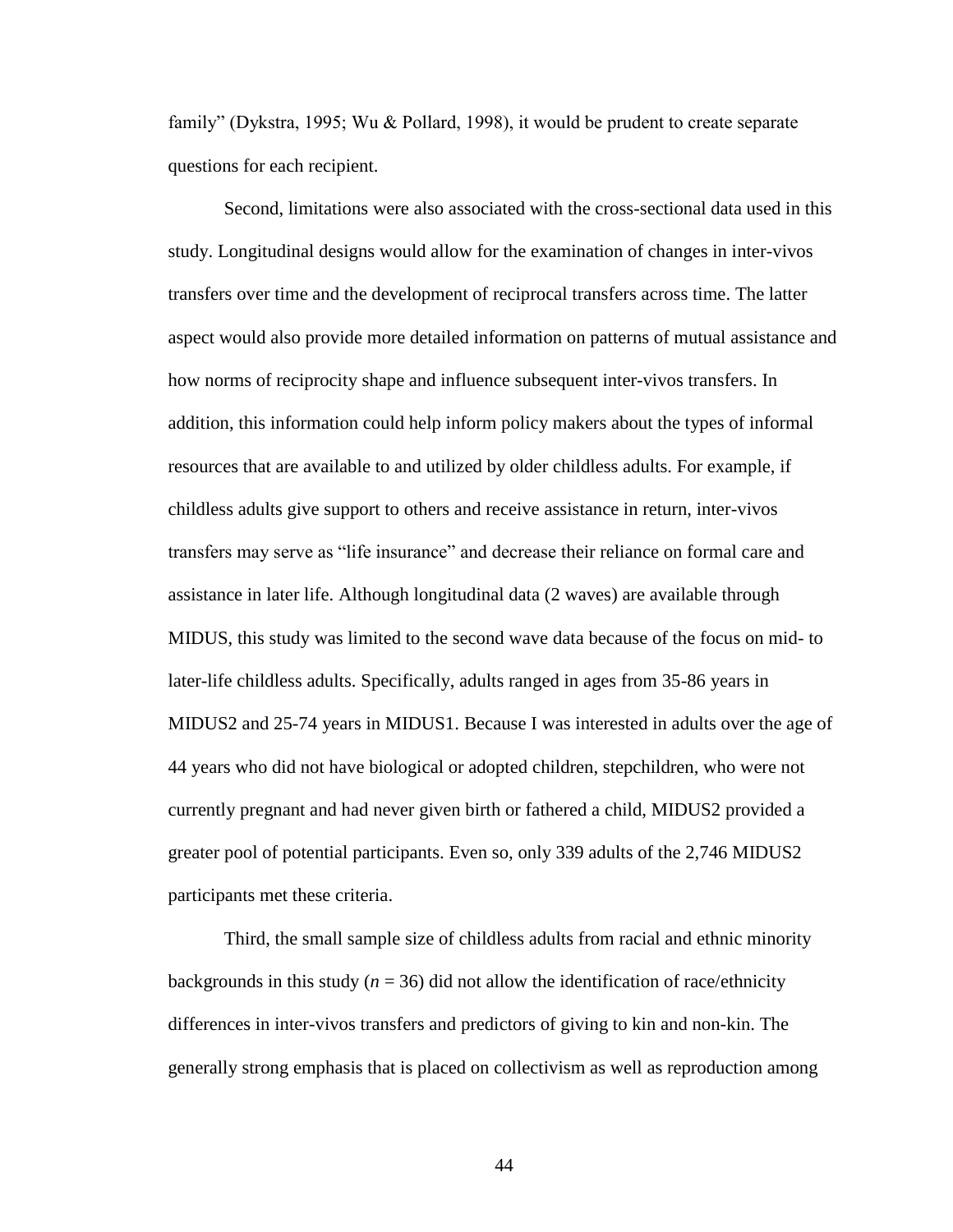racial and ethnic minorities (Heaton et al., 1999; Hofstede, 2001; Triandis, 2001) may play a role in resource conveyances. In addition, cross-cultural studies are needed that examine similarities and differences in giving assistance among older childless adults from diverse cultural backgrounds.

Finally, the lack of association between any of the six social-level predictors of giving explored in this study and inter-vivos transfers, despite the fact that the childless transfer resources to others (see Table 3), suggests that reasons for giving are complex. It is likely that other predictors that were not explored in this study are related to childless adults' inter-vivos transfers. For instance, childless adults' self-interest (e.g., expectations of one's own future, pleasure derived from giving to others ) as well as perceived moral obligations, felt obligations, and social expectations of what type of help is appropriate for and expected to be given to kin and non-kin may be important catalysts for childless adults to make inter-vivos transfers. Future research needs to strive to identify other factors that may predict inter-vivos transfers as well as motives for childless adults to convey resources despite having no legal obligation to do so. One way to achieve this task is by conducting qualitative studies or posing open-ended questions in surveys about the types of inter-vivos transfers that childless adults give to others, the amount they transfer, to whom they provide assistance, and their reasons for giving. Findings can then be used to develop and integrate more appropriate measures of childless adults' intervivos transfers and predictors of giving.

In conclusion, the increased prevalence of childlessness among older adults provides a plethora of opportunities to investigate childless adults' inter-vivos transfers to kin and non-kin. Despite some limitations, this study extends the empirical literature on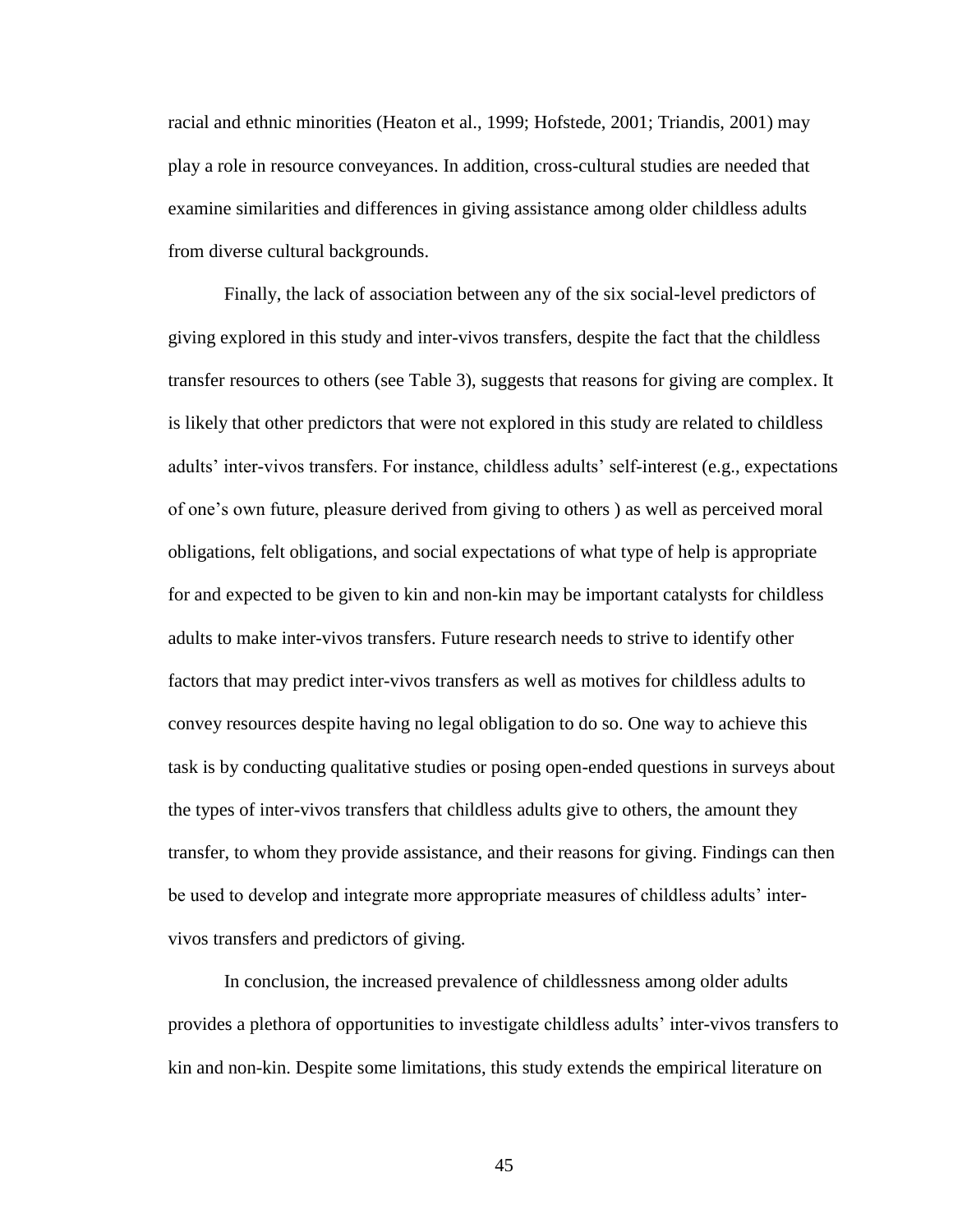older childless adults' inter-vivos transfers to kin and non-kin. Specifically, this study is the first to explore older childless adults' inter-vivos transfers of emotional, instrumental, and financial support in a single study and the first study to contemplate predictors of giving assistance to kin and non-kin among childless adults. Findings provided evidence that childless adults are involved in giving inter-vivos transfers of emotional care, instrumental unpaid assistance, and financial aid to both kin and non-kin. In addition, results indicated more similarities than differences in resource conveyances among both childless women and childless men as well as the ever married and never married childless. Future research should build on these findings and limitations to help deepen our understanding of older childless adults' involvement in inter-vivos transfers and predictors of giving to kin and non-kin.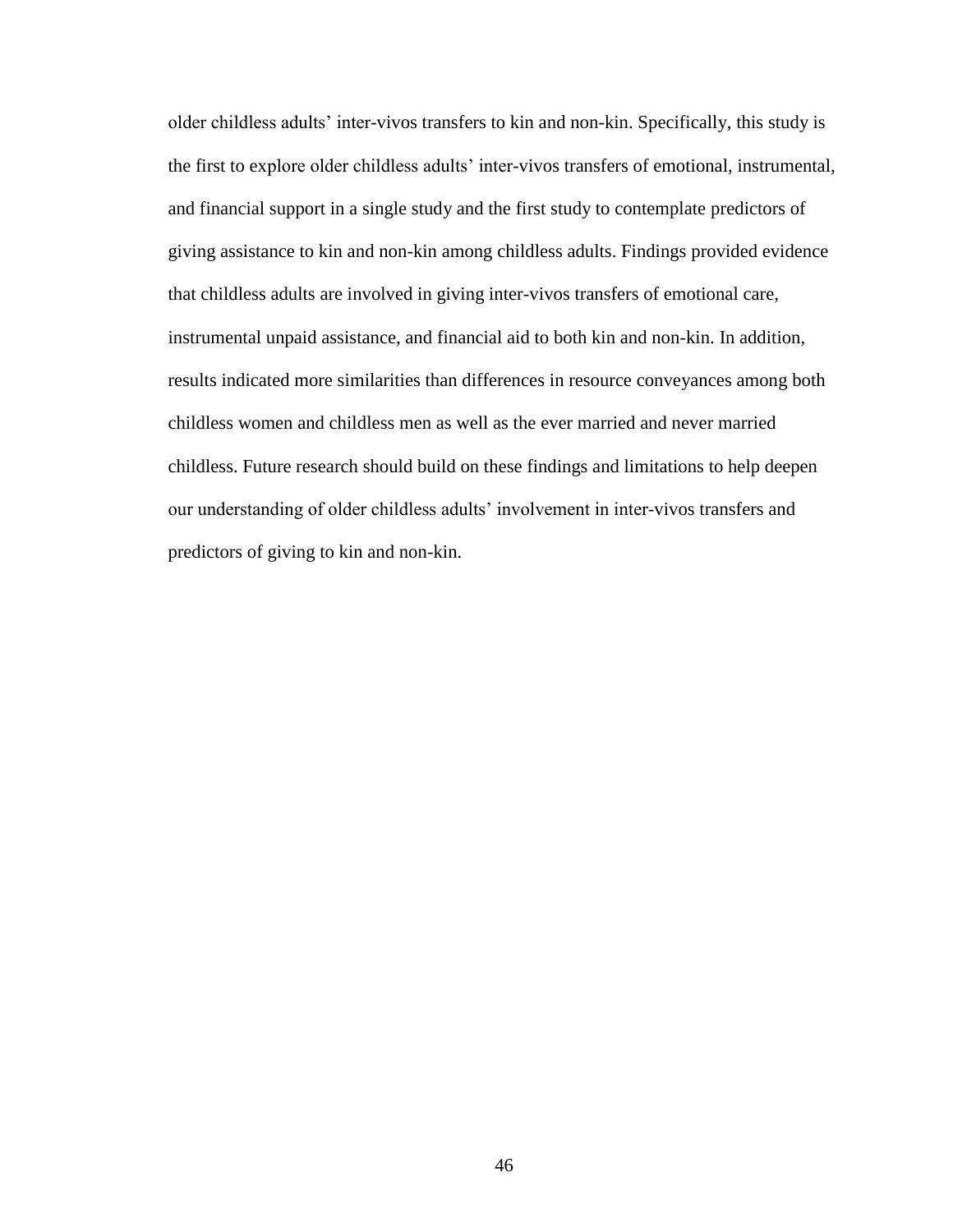#### References

- Abma, J. C., & Martinez, G. M. (2006). Childlessness among women in the United States: Trends and profiles. *Journal of Marriage and Family, 68*, 1045-1056.
- Aldous, J. (1987). New view on the family life of the eldery and the near-elderly. *Journal of Marriage and the Family, 49*, 227-234.
- Allen, K. R. (1989). *Single women/family ties. Life histories of older women*. London: Sage.
- Altonji, J. G., Hayashi, F., & Kotlikoff, L. J. (2000). The effects of income and wealth on time and money transfers between parents and children. In A. Mason & G. Tapinos (Eds.), *Sharing the wealth: Demographic change and economic transfers between generations* (pp. 306-357). Oxford, UK: Oxford University Press.
- An, A., & Watts, D., SAS Institute Inc., Cary, NC. (n.d.). *New SAS procedures for analysis of sample survey data*. Retrieved March 20, 2008, from [http://www.ats.ucla.edu/STAT/sas/library/svy\\_survey.pdf](http://www.ats.ucla.edu/STAT/sas/library/svy_survey.pdf)
- Bengtson, V., Giarrusso, R., Mabry, J. B., & Silverstein, M. (2002). Solidarity, conflict, and ambivalence: Complementary or competing perspectives on intergenerational relationships? *Journal of Marriage and Family, 64*, 568-576.
- Bengtson, V. L., & Harootyan, R. A. (1994). *Intergenerational linkages: Hidden connections in American society*. New York: Springer.
- Bengtson, V. L., Lowenstein, A., Putney, N. M., & Gans, D. (2003). Global aging and the challenges to families. In V. L. Bengtson & A. Lowenstein (Eds.), *Global aging and challenges to families* (pp. 1-26). New York: Aldine de Grutyer.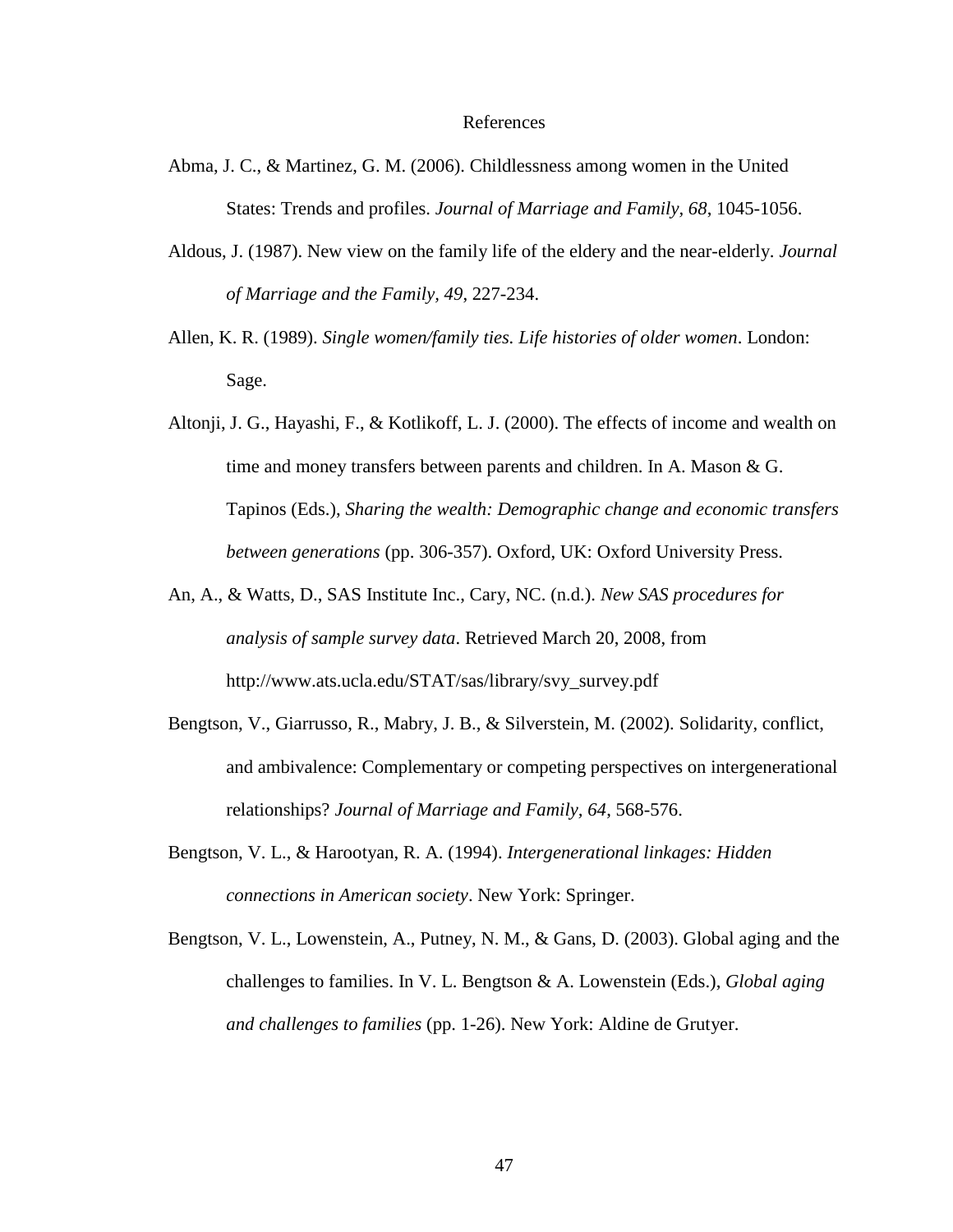- Bengtson, V. L., & Roberts, R. E. L. (1991). Intergenerational solidarity in aging families: An example of formal theory construction. *Journal of Marriage and the Family, 53,* 856-870.
- Brewer, L. (2001). Gender socialization and the cultural construction of elder caregivers. *Journal of Aging Studies, 15*, 217-235.
- Brim, O. G., Baltes, P. B., Bumpass, L. L., Cleary, P. D., Featherman, D. L., Hazzard, W. R., et al. (1996). *National Survey of Midlife Development in the United States (MIDUS), 1995-1996*. Ann Arbor, MI: Inter-University Consortium for Political and Social Sciences.
- Bumpass, L. (1990). "What's happening to the family? Interactions between demographic and institutional change." Presidential Address, Annual Meetings of the Population Associations of America. *Demography, 27*, 483-498.
- Cicirelli, V. G. (1983). Adult children's helping behavior to elderly parents: A path model. *Journal of Marriage and the Family, 45*, 815-825.
- Clarke, E. J., Preston, M., Raskin, J., & Bengtson, V. L. (1999). Types of conflicts and tensions between older parents and adult children. *The Gerontologist, 39*, 261- 270.
- Connidis, I. A. (1994). Sibling support in older age. *Journal of Gerontology, 49B*, S309- S317.
- Connidis, I. A., & McMullin, J. A. (1996). Reasons for and perceptions of childlessness among older persons: Explaining the impact of marital status and gender. *Journal of Aging Studies, 10*, 205-222.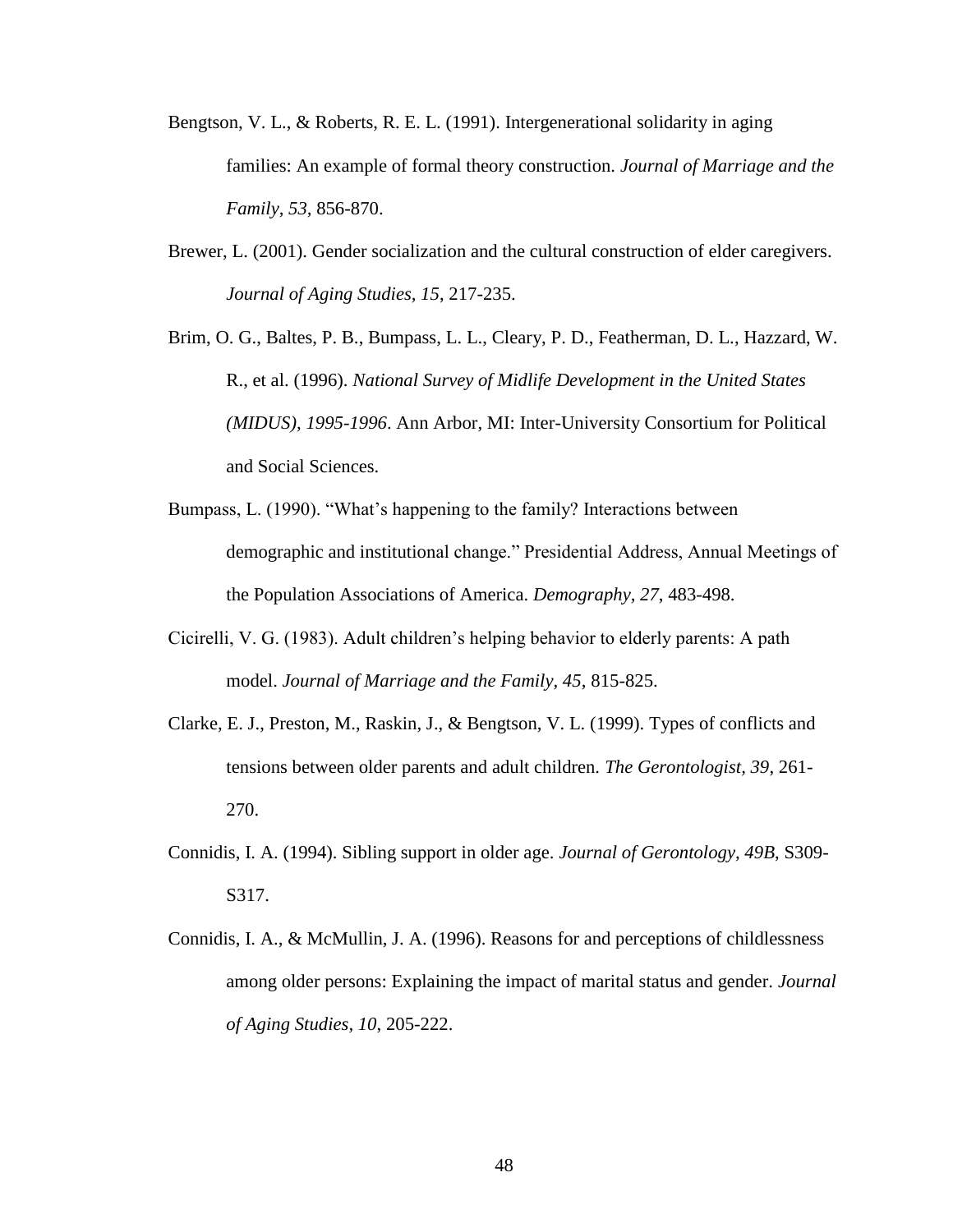Cox, D. (1990). Intergenerational transfers and liquidity constraints. *Quarterly Journal of Economics, 105,* 187-217.

Dalphonse, S. (1997). Choosing to be childfree. *ZPG Reporter, 29*, 1, 6.

- DeGenova, M. K., & Rice, F. P. (2005). *Intimate relationships, marriages & families* (6th ed.). New York: McGraw-Hill.
- Donelan, K., Falik, M., & DesRoches, C. M. (2001). *Caregiving challenges and implications for women's health*. New York: The Commonwealth Fund.
- Dye, J. L. (2005). *Fertility of American women: June 2004*. Retrieved July 09, 2007, from http://www.census.gov/prod/2005pubs/p20-555.pdf
- Dykstra, P. A. (1995). Network composition. In C. P. M. Knipscheer, J. de Jong Gierveld, T. G. Van Tilburg, & P. A. Dykstra (Eds.), *Living arrangements and social networks of older adults* (pp. 97-114). Amsterdam, the Netherlands: VU University Press.
- Dykstra, P. A. (2004). Changes in family patterns and people's lives: Western European trends. In T. Knijn & A. Komter (Eds.), *Solidarity between the sexes and between the generations* (pp. 89-110). Cheltenham, UK: Edward Elgar.
- Dykstra, P. A., & Hagestad, G. O. (2007). Roads less taken: Developing a nuanced view of older adults without children. *Journal of Family Issues, 28*, 1275-1310.
- Emery, R. E. (1999). *Marriage, divorce, and children's adjustment* (2nd ed.). Thousand Oaks, CA: Sage.
- Erikson, E. H. (1968). *Identity, youth, and crisis*. New York: W. W. Norton & Company. Erikson, E. H. (1985). *The life cycle completed: A review*. New York: W. W.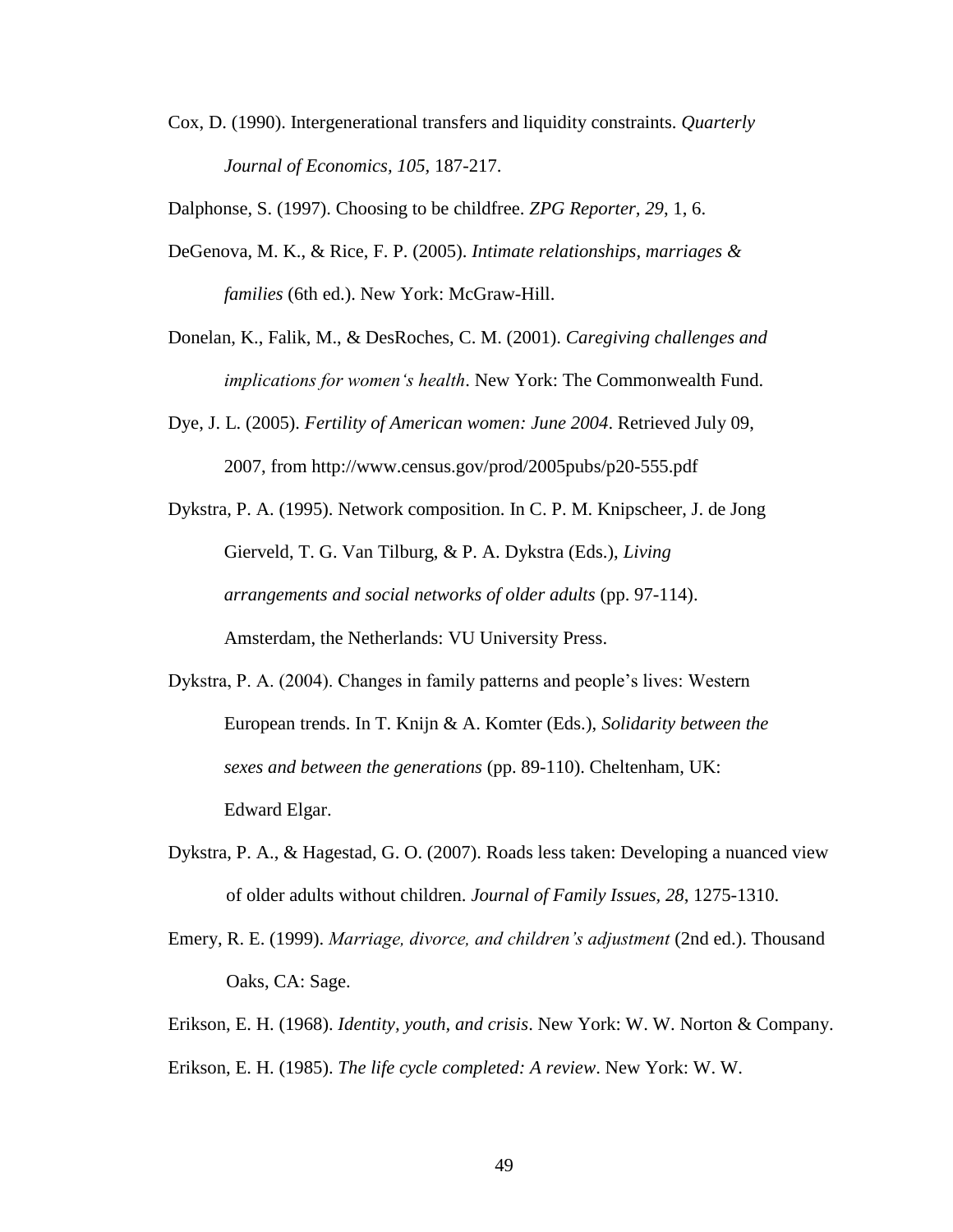- Ganong, L., & Coleman, M. (2006). Patterns of exchanges and intergenerational obligations after divorce and remarriage. *Journal of Aging Studies*, 20, 265-278.
- Ganong, L., & Coleman, M. (2005). Measuring intergenerational family obligations. *Journal of Marriage and Family, 67*, 1003-1011.
- Hagestad, G. O., & Call, V. R. A. (2007). Pathways to childlessness: A life course perspective. *Journal of Family Issues, 28*, 1338-1361.
- Harootyan, R., & Vorek, R. (1994). Volunteering, helping and gift giving in families and communities. In V. L. Bengtson & R. A. Harootyan (Eds.), *Intergenerational linkages, hidden connections in American society* (pp. 77-111). New York: Springer.
- Hawkins, A. J., & Dollahite, D. C. (1997). *Generative fathering: Beyond deficit perspectives*. Thousand Oaks, CA: Sage.
- He, W., Sengupta, M., Velkoff, V. A., & DeBarros, K. A. (2005). *65+ in the United States: 2005*. Retrieved April 02, 2008, from http://www.census.gov/prod/2006pubs/p23-209.pdf
- Heaton, T., Jacobson, C., & Holland, K. (1999). Persistence and change in decisions to remain childless. *Journal of Marriage and the Family, 61*, 531-539.
- Henretta, J. C., Hill, M. S., Li, W., Soldo, B. J., & Wolf, D. A. (1997). Selection of children to provide care: The effect of earlier parental transfers. *Journal of Gerontology, 52B*, 110-119.
- Hofstede, G. (2001). *Culture's consequences: Comparing values, behaviors, institutions, and organizations across nations.* Thousand Oaks, CA: Sage.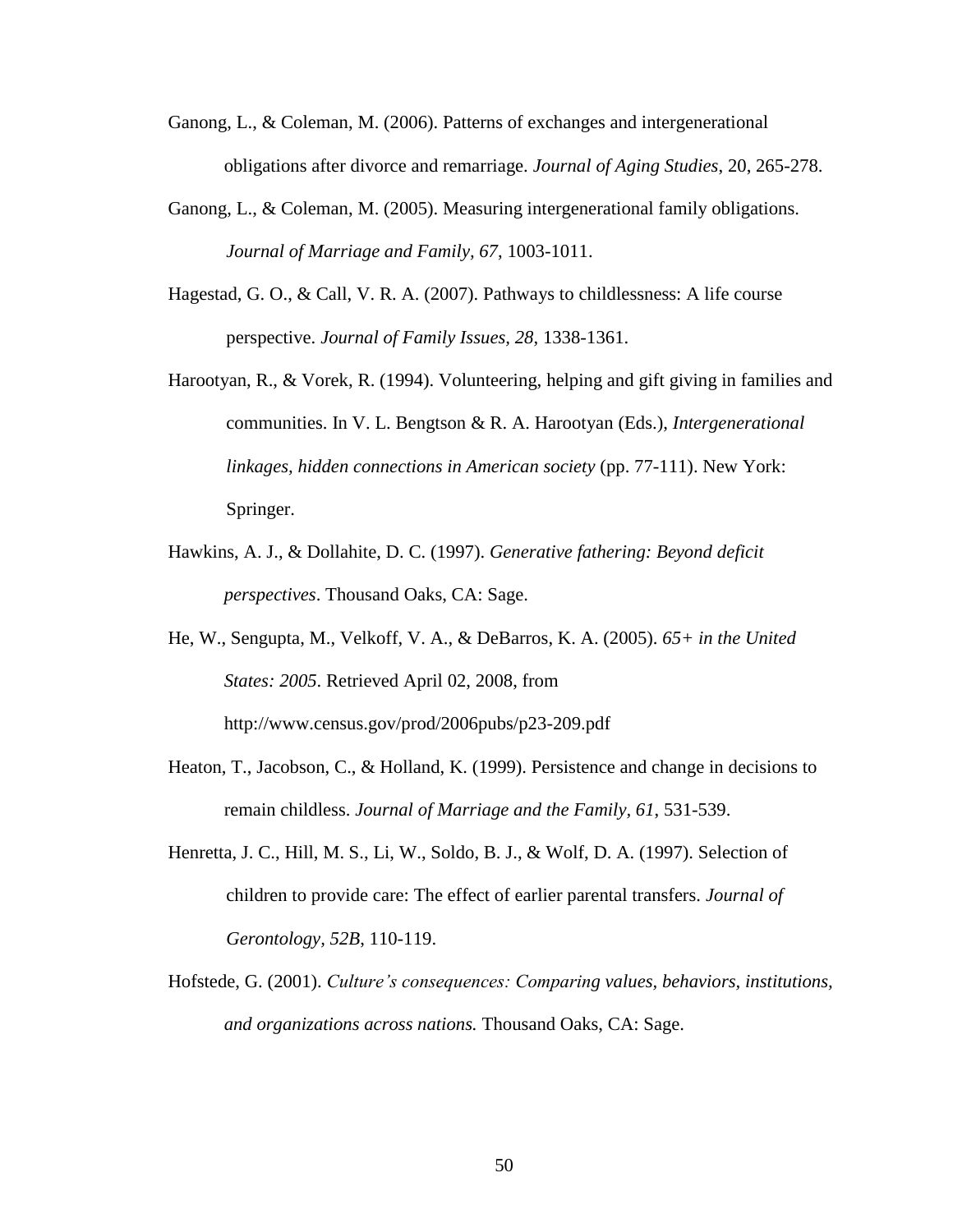- Holden, K. (2005). Imaginary widows: Spinsters, marriage, and the "lost generation" in Britain after the Great War. *Journal of Family History, 30*, 388-409.
- Hollstein, B., & Bria, G. (1998). Reziprozität in Eltern-Kind-Beziehungen? Theoretische Überlegungen und Empirische Evidenz. [Reciprocity in parent-child relationships? Theoretical considerations and empirical evidence.]. *Berliner Journal f*ü*r Soziologie, 8*, 7-22.
- Hooyman, N. R., & Gonyea, J. (1995). *Feminist perspectives on family care*. Thousand Oaks, CA: Sage.
- Hoyert, D. L. (1991). Financial and household exchanges between generations. *Research on Aging, 13*, 205-225.
- Hurd, M. D. (2003). Bequests: By accident or by design? In A. H. Munnell & A. Sunden (Eds.), *Death and dollars* (pp. 93-118). Washington, DC: Brookings Institution Press.
- Hurd, M. D., & Smith, J. P. (2002). *Expected bequests and their distribution*. Retrieved April 21, 2007, from http://www.rand.org/labor/aging/pdfs/hurd\_expected.pdf Ikkink, K. K., Van Tilburg, T., & Knipscheer, K. (1999). Perceived instrumental support exchanges in relationships between elderly parents and their adult children: Normative and structural explanations. *Journal of Marriage and the Family, 61*, 831-844.
- James, J. B., Lewkowicz, C., Libhaber, J., & Lachman, M. (1995). Rethinking the gender identity crossover hypothesis: A test of a new model. *Sex Roles, 32*, 185-207.
- Kim, M. C., & Ahn, S. Y. (2001). Filial piety of young and middle aged couples. *Gerontology, 47*, (Suppl. 1), 326.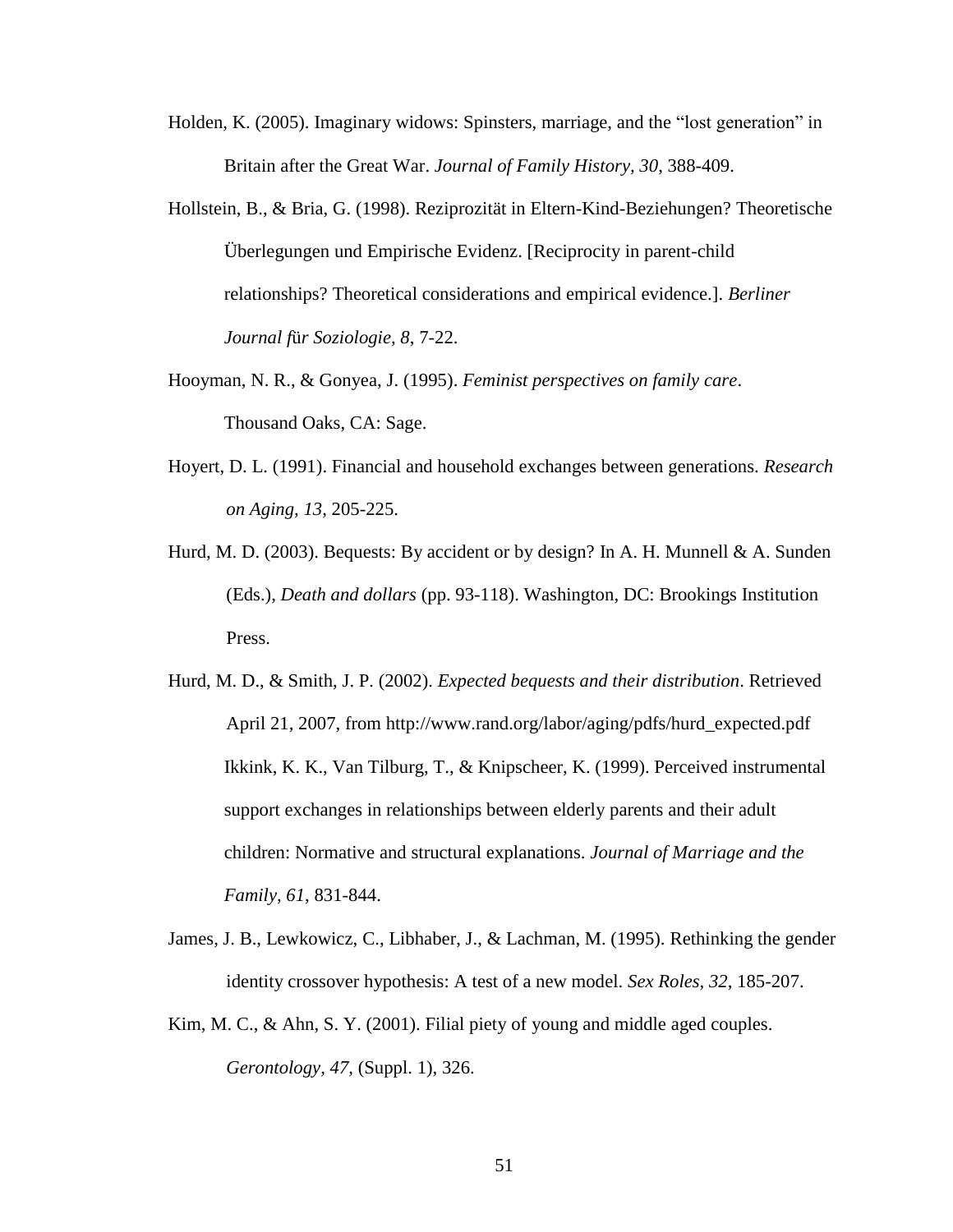- Kohli, M., & Künemund, H. (2003). Intergenerational transfers in the family: What motivates giving? In V. L. Bengtson & A. Lowenstein (Eds.), *Global aging and challenges to families* (pp. 123-142). New York, NY: Aldine de Grutyer.
- Komter, A. E., & Vollebergh, W. A. M. (2002). Solidarity in Dutch families: Family ties under strain? *Journal of Family Issues, 23*, 171-188.
- Koropeckyj-Cox, T. (2003). Three childless men's pathways into old age. In J. Gubrium & J. Holstein (Eds.), *Ways of aging* (pp. 77-95). Malden, MA: Blackwell Publishing.
- Koropeckyj-Cox, T., & Call, V. R. A. (2007). Characteristics of older childless persons and parents: Cross-national comparisons. *Journal of Family Issues, 28*, 1362- 1414.
- Kotre, J. (1996). *White gloves: How we create ourselves through memory*. New York: Norton.
- Kotre, J., & Hall, E. (1990). *Seasons of life: Our dramatic journey from birth to death*. Boston: Little & Brown.
- Litwin, H. (2005). Intergenerational relations in an aging world. *European Journal of Ageing, 2*, 213-215.
- Lord, W. A. (2002). *Household dynamics: Economic growth and policy*. New York: Oxford University Press.
- Lowenstein, A. (2007). Solidarity-conflict and ambivalence: Testing two conceptual frameworks and their impact on quality of life for older family members. *Journal of Gerontology, 62B*, S100-S107.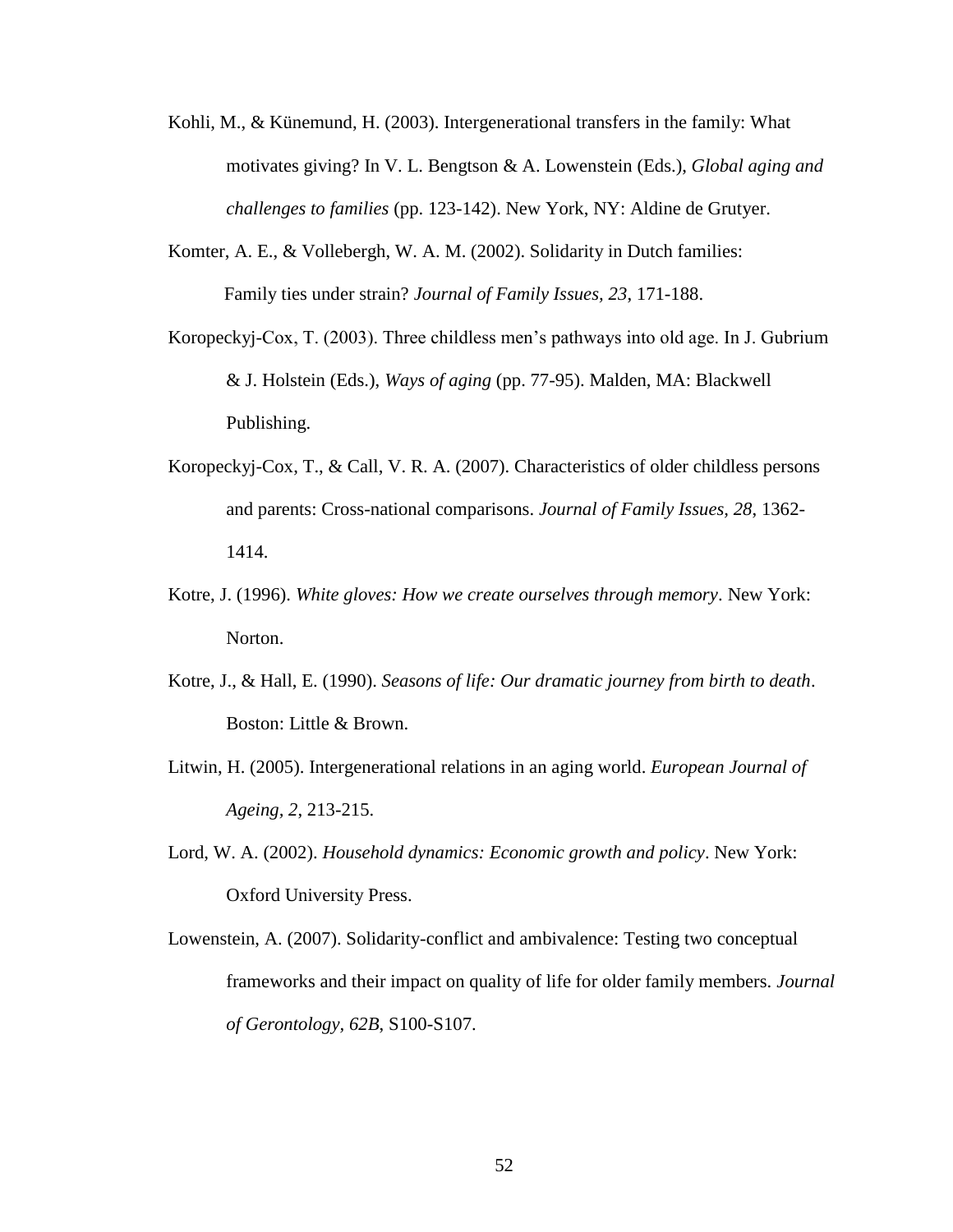- Luescher, K. (2004). Conceptualizing and uncovering intergenerational ambivalence. In K. Pillemer & K. Luescher (Eds.), *Intergenerational ambivalences: New perspectives on parent-child relations in later life* (pp. 23-62). Oxford: Elsevier Science Ltd.
- Luescher, K., & Pillemer, K. (1998). Intergenerational ambiguity. *Journal of Marriage and the Family, 60*, 413-425.
- Martin, J. A., Hamilton, B. E., Sutton P. D., Ventura, S. J., Menacker, F., & Kirmeyer, S. (2006). *Births: Final data for 2004*. Retrieved January 16, 2007, from http://www.cdc.gov/nchs/data/nvsr/nvsr55/nvsr55\_01.pdf
- McAdams, D. P. (2001). Generativity in midlife. In M. Lachman (Ed.), *Handbook of midlife development* (pp. 395-443). New York: Wiley.
- McAdams, D. P., & de St. Aubin, E. (1992). A theory of generativity and its assessment through self-report, behavioral acts, and narrative themes in autobiography. *Journal of Personality and Social Psychology, 62*, 1003-1015.
- McGarry, K. (1999). Inter-vivos transfers and intended bequests. *Journal of Public Economics, 73*, 321-351.
- McGarry, K., & Schoeni, R. F. (1997). Transfer behavior within the family: Results from the Asset and Health Dynamics Study. *Journal of Gerontology, 52B*, S82-S92.
- Milardo, R. (2005). Generative uncle and nephew relationships. *Journal of Marriage and Family, 67*, 1226-1236.
- Moen, P., & Roehling, P. (2005). *The career mystique: Cracks in the American dream*. NY: Rowman & Littlefield.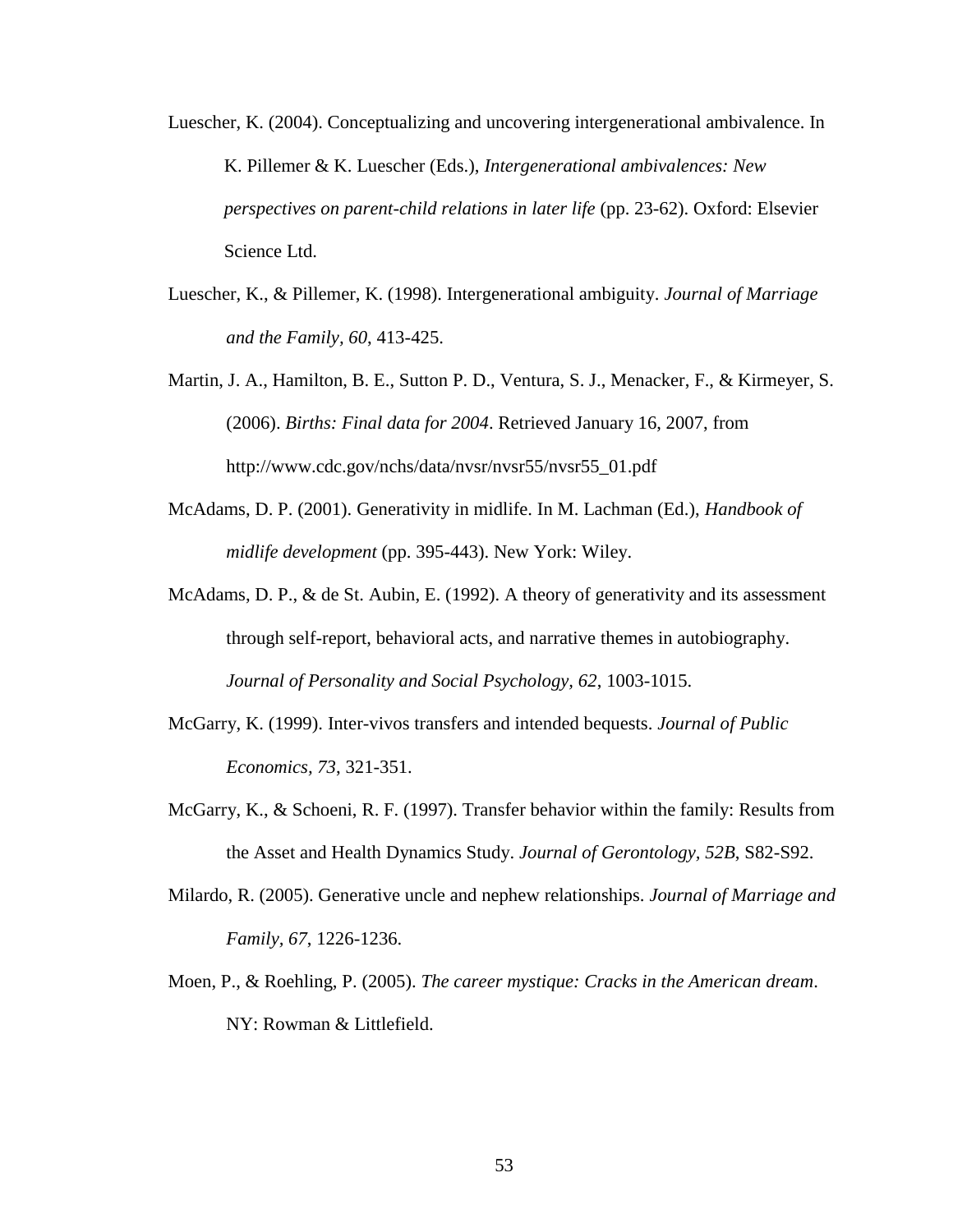- Parrott, T. M., & Bengtson, V. L. (1999). The effects of earlier intergenerational affection, normative expectations, and family conflict on contemporary exchange of help and support. *Research on Aging, 21*, 73-105.
- Pillemer, K., & Luescher, K. (2004). *Intergenerational ambivalences: New perspectives on parent-child relations in later life*. New York: Elsevier.
- Pillemer, K., & Suitor, J. J. (2002). Explaining mothers' ambivalence toward their adult children. *Journal of Marriage and Family, 64*, 602-613.
- Robinson, K. M. (1997). The family's role in long-term care. *Journal of Gerontological Nursing, 25*, 7-11.
- Rossi, A. S. (2001). Developmental roots of adult social responsibility. In A. S. Rossi (Ed.), *Caring and doing for others: Social responsibility in the domains of family, work, and community* (pp. 227-320). Chicago: University of Chicago Press.

Rossi, A., & Rossi, P. (1990). *Of human bonding*. New York: de Gruyter.

- Rovi, S. (1994). Taking "no" for an answer: Using negative reproductive intentions to study the childless/childfree. *Population Research and Policy Review, 13*, 343-365.
- Rubinstein, R. L. (1996). Childlessness, legacy, and generativity. *Generations, 20*, 58-60.
- Ryff, C., Almeida, D. M., Ayanian, J. S., Carr, D., Cleary, P. D., Coe, C., et al. (2007a). *Sample descriptions: MIDUS1 and MIDUS2*. Ann Arbor, MI: Inter-University Consortium for Political Social Research.
- Ryff, C., Almeida, D. M., Ayanian, J. S., Carr, D., Cleary, P. D., Coe, C., et al. (2007b). *MIDUS2: Documentation of weights, part 3*. Ann Arbor, MI: Inter-University Consortium for Political Social Research.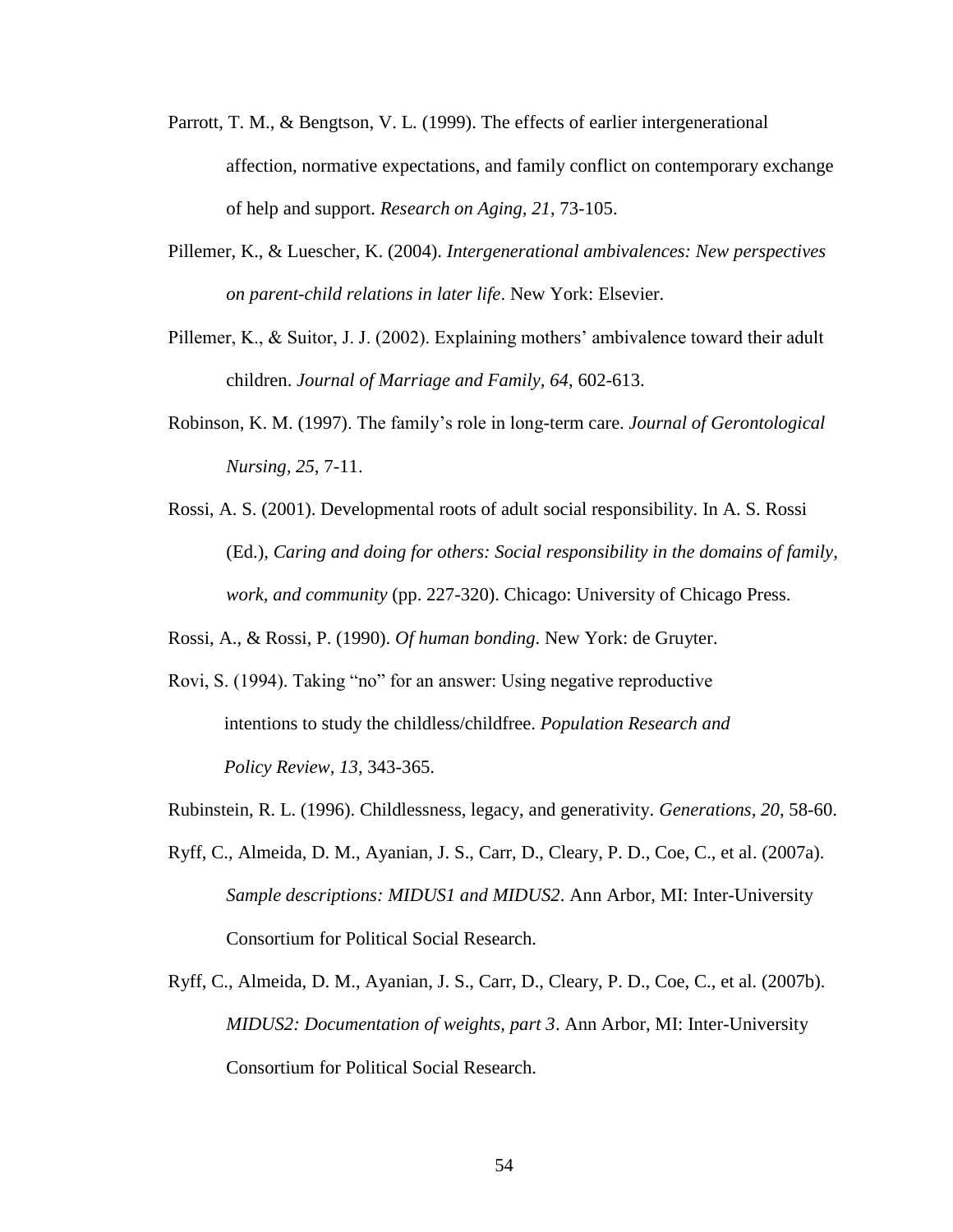- Santiago-Rivera, A., Arredondo, P., & Gallardo-Cooper, M. (2002). *Counseling Latinos and la familia: A guide for practitioners.* Thousand Oaks, CA: Sage.
- Shapiro, A. (2003). Later-life divorce [and parent-adult child contact and proximity.](http://proxy.mul.missouri.edu:7495/citation.asp?tb=1&_ug=sid+27920AD0%2D7A30%2D47B1%2DB800%2DEB4732A804F8%40sessionmgr3+dbs+aph+EE8C&_us=hd+False+hs+True+cst+0%3B1%3B2+or+Date+fh+False+ss+SO+sm+ES+sl+0+ri+KAAACBAD00083249+dstb+ES+mh+1+frn+11+0EB8&_uso=hd+False+tg%5B2+%2D+tg%5B1+%2D+tg%5B0+%2D+st%5B2+%2Ddivorce+st%5B1+%2Dfather+st%5B0+%2Dcontact+db%5B0+%2Daph+op%5B2+%2DAnd+op%5B1+%2DAnd+op%5B0+%2D+mdb%5B0+%2Dimh+3DE6&fn=11&rn=13) *Journal of Family Issues, 24*, 264-286.
- Silverstein, M. (2006). Intergenerational family transfers in social context. In R. H. Binstock & L. K. George (Eds.), *Handbook of aging and the social sciences* (6th ed., pp. 165-180). New York: Academic Press.
- Silverstein, M., Conroy, S., Wang, H., Giarusso, R., & Bengtson, V. L. (2002). Reciprocity in parent-child relations over the adult life course. *Journal of Gerontology, 57B,* S3-S13.
- Silverstein, M., Parrott, T. M., & Bengtson, V. L. (1995). Factors that predispose middleaged sons and daughters to provide social support to older parents. *Journal of Marriage and the Family, 57*, 465-475.
- Snarey, J. (1993). *How fathers care for the next generation.* Cambridge: Harvard University Press.
- Snarey, J., Son, L., Kuehne, V., Hauser, S., & Vaillant, G. (1987). The role of parenting in men's psychosocial development: A longitudinal study of early adulthood infertility and midlife generativity. *Developmental Psychology, 23*, 593-603.
- Stevens, J. W. (1996). Childbearing among unwed African American adolescents: A critique of theories. *Affilia, 11*, 278-302.
- Stobert, S., & Kemeny, A. (2003). Childfree by choice. *Statistics Canada, Catalogue 11- 008*, 7-10.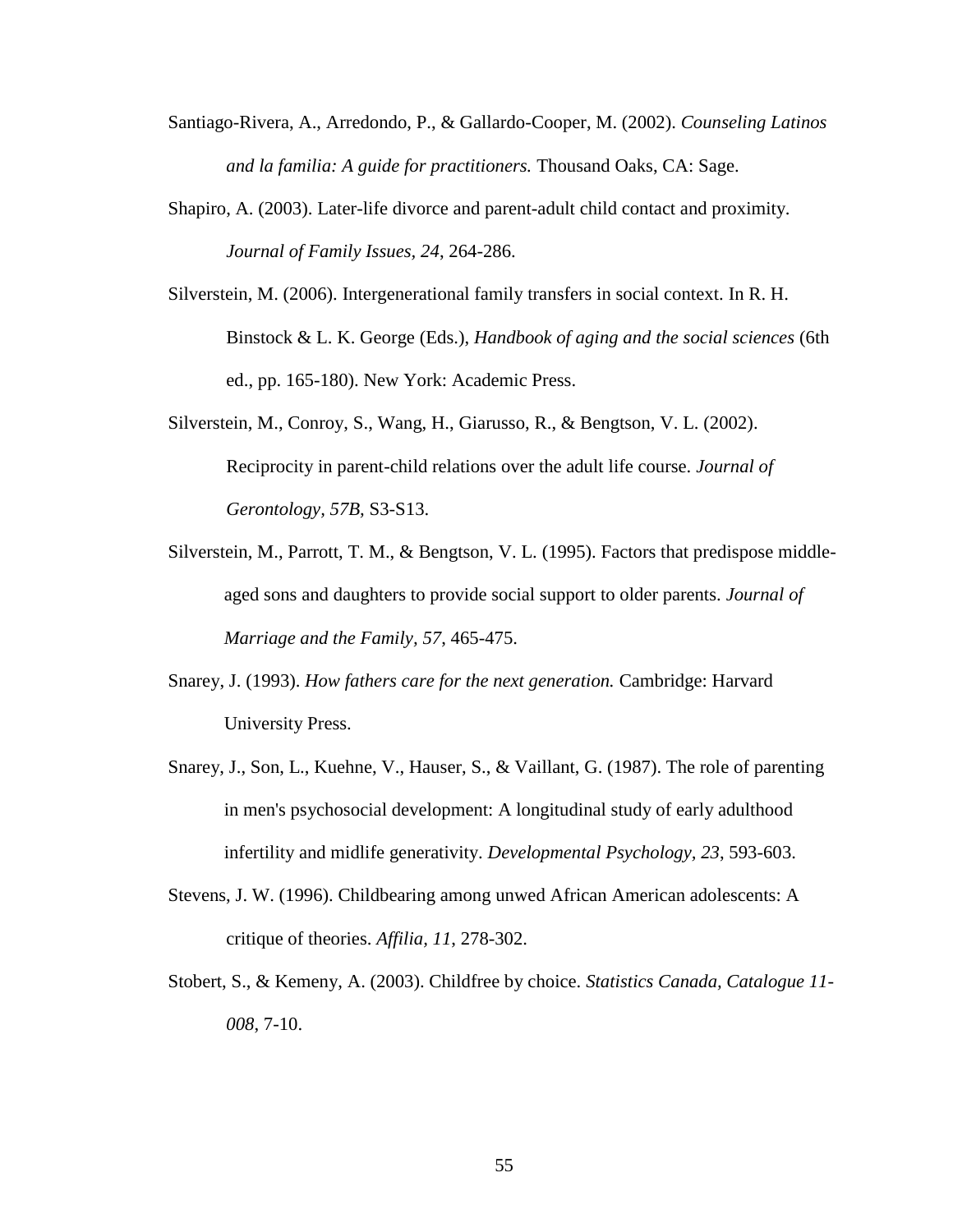- Szydlik, M. (2000). *Lebenslange Solidarität? Generationsbeziehungen zwischen erwachsenen Kindern und Eltern*. Opladen: Leske und Budrich.
- Tabachnick, B. G., & Fidell, L. S. (2001). *Using multivariate statistics*. New York: Harper Collins.
- Triandis, H. C. (2001). [Individualism-collectivism and personality.](http://proxy.mul.missouri.edu:2078/citation.asp?tb=1&_ug=sid+730FADB2%2D4C57%2D407E%2D88D9%2D5CD18B3C4DD0%40sessionmgr6+dbs+aph+cp+1+B9BA&_us=frn+1+hd+False+hs+True+cst+0%3B1+or+Date+fh+False+ss+SO+sm+ES+sl+0+dstb+ES+mh+1+ri+KAAACBTC00051700+E939&_uso=tg%5B2+%2D+tg%5B1+%2D+tg%5B0+%2DAU+db%5B0+%2Daph+hd+False+clv%5B0+%2DY+op%5B2+%2DAnd+op%5B1+%2DAnd+op%5B0+%2D+cli%5B0+%2DRV+st%5B2+%2D+st%5B1+%2D+st%5B0+%2DTriandis+mdb%5B0+%2Dimh+E174&fn=1&rn=3) *Journal of Personality, 69*, 907-924.
- Walker, A. J., & Thompson, L. (1983). Intimacy and intergenerational aid and contact among mothers and daughters. *Journal of Marriage and the Family, 45*, 841-849.
- Wenger, G. C. (2001). Ageing without children: Rural Wales. *Journal of Cross-Cultural Gerontology, 16*, 79-109.
- Whitaker, T. (2007). Creating virtual families? The bequeathing practices of childless single and widowed testators in 1951 and 2000 in Ireland. *Journal of Family History, 32,* 133-148.
- White, L. (2001). Sibling relationships across the life course: A panel analysis. *Journal of Marriage and Family, 63,* 555-568.
- White, T. M., Townsend, A. L., & Stephens, M. A. P. (2000). Comparisons of African American and White women in the parent care role. *The Gerontologist, 40*, 718- 728.
- Wilhelm, M. O. (1996). Bequest behavior and the effect of heir's earnings: Testing the altruistic model of bequests. *American Economic Review, 86*, 874-892.
- Wood, J. T. (1994). *Who cares? Women, care, and culture*. Carbondale, IL: Southern Illinois University Press.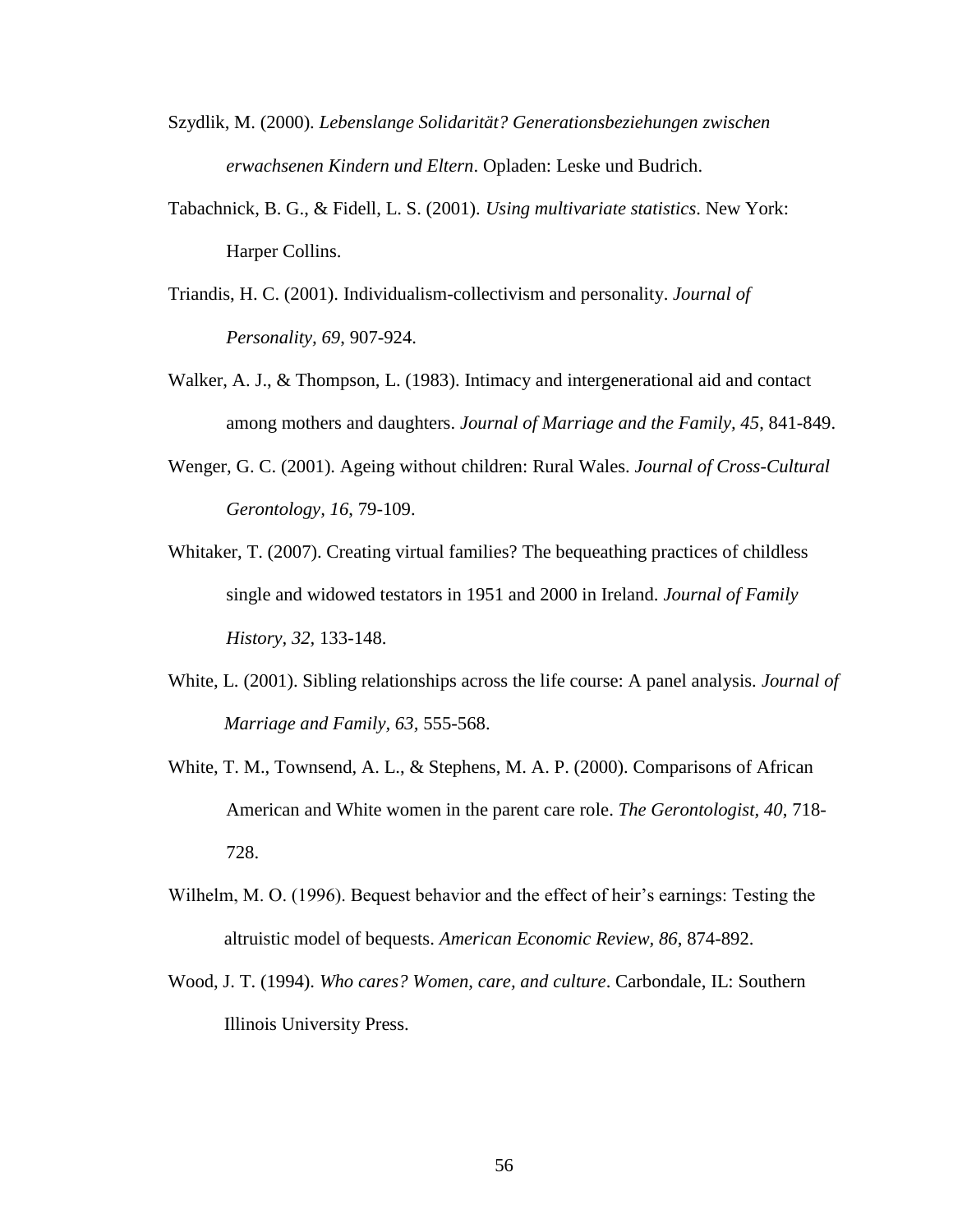Wu, Z., & Pollard, M. S. (1998). Social support among unmarried and childless elderly persons. *Journal of Gerontology, 53B*, S234-S335.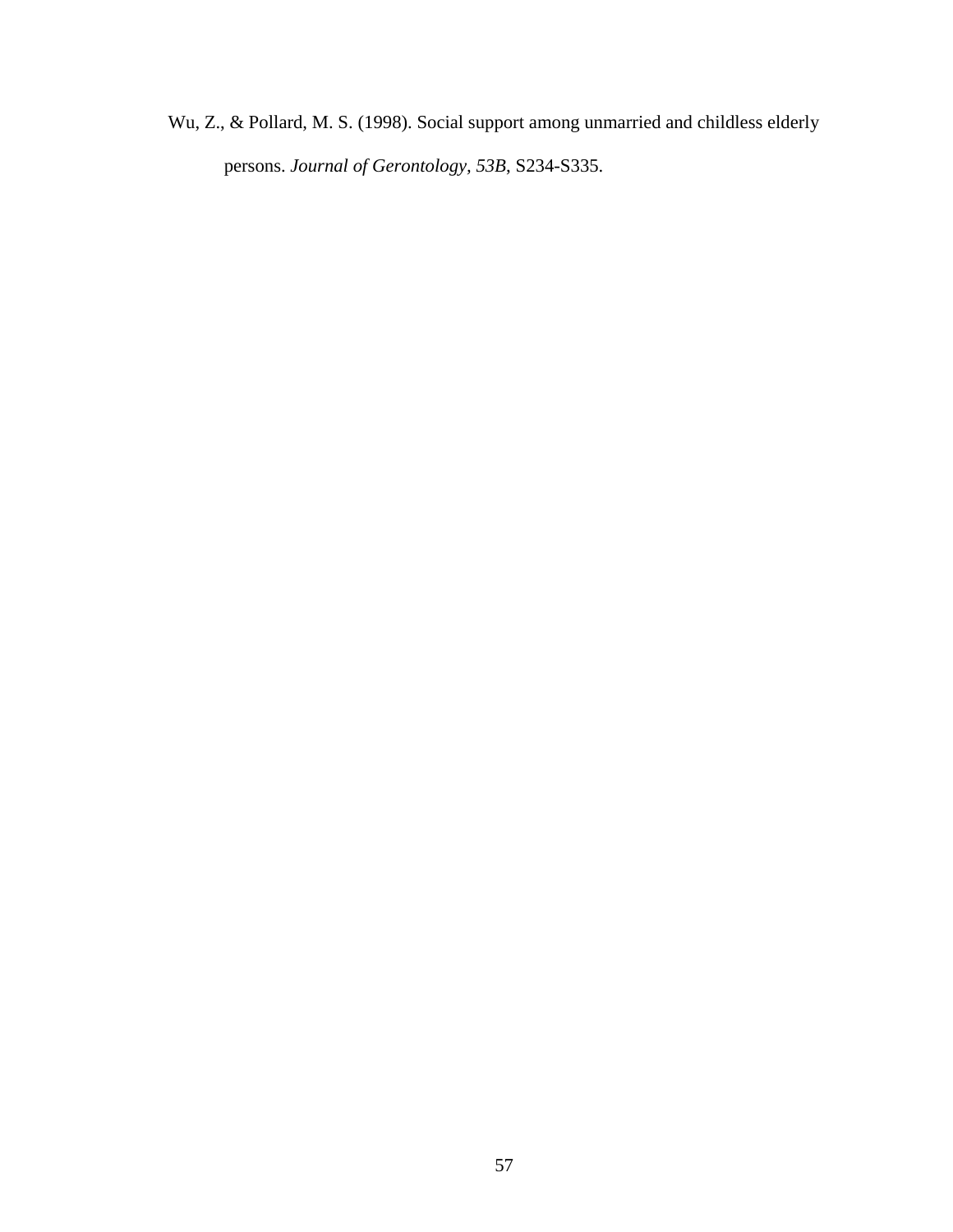## Table 1.

| Variable                    | $\boldsymbol{n}$ | $\%$           |  |  |  |
|-----------------------------|------------------|----------------|--|--|--|
| Sex                         |                  |                |  |  |  |
| Men                         | 167              | 49             |  |  |  |
| Women                       | 172              | 51             |  |  |  |
| Race                        |                  |                |  |  |  |
| White                       | 303              | 89             |  |  |  |
| African American            | 17               | 5              |  |  |  |
| Native American             | $\mathfrak{Z}$   | $\mathbf{1}$   |  |  |  |
| Asian American              | $\mathbf{1}$     | $\mathbf{1}$   |  |  |  |
| Latino                      | $\overline{4}$   | $\mathbf{1}$   |  |  |  |
| Other                       | 11               | $\mathfrak{Z}$ |  |  |  |
| <b>Marital Status</b>       |                  |                |  |  |  |
| Married                     | $107\,$          | $32\,$         |  |  |  |
| Separated                   | 3                | $\mathbf{1}$   |  |  |  |
| Divorced                    | 54               | 16             |  |  |  |
| Widowed                     | 13               | $\overline{4}$ |  |  |  |
| Never Married               | 159              | 47             |  |  |  |
| <b>Currently Cohabiting</b> |                  |                |  |  |  |
| Yes                         | $28\,$           | $8\,$          |  |  |  |
| $\rm No$                    | 203              | $60\,$         |  |  |  |

*Older Childless Adults' Demographic Characteristics (N = 339)*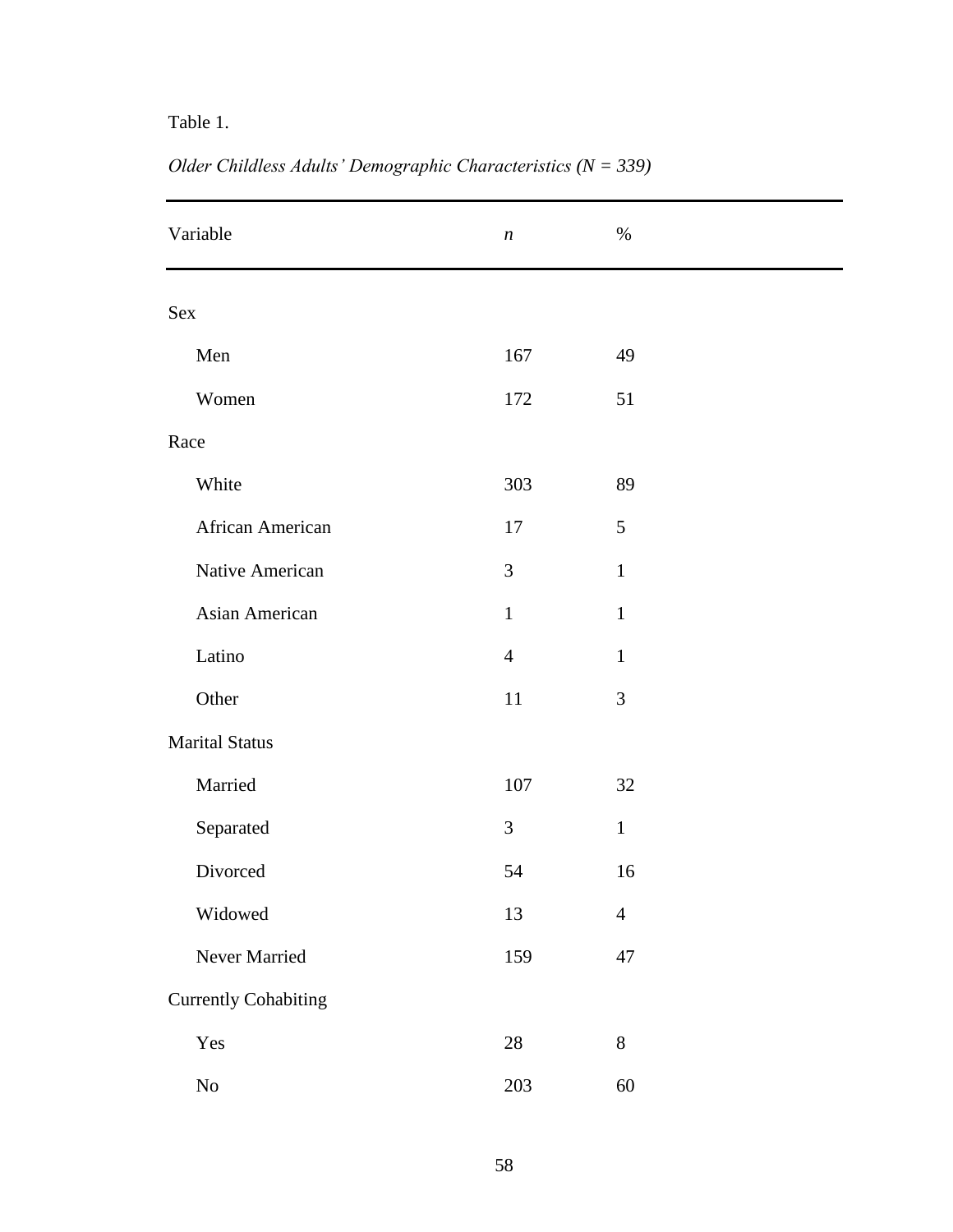| Not Applicable                              | 108          | 32           |
|---------------------------------------------|--------------|--------------|
| <b>Highest Level of Education Completed</b> |              |              |
| $1 =$ Grades $1 - 6$                        | $\mathbf{1}$ | $\mathbf{1}$ |
| $2 =$ Grades 7-8                            | 4            | $\mathbf{1}$ |
| 3=Grades 9-12                               | 10           | 3            |
| $4 = G.E.D$                                 | 3            | $\mathbf{1}$ |
| 5=High School                               | 78           | 23           |
| 6=Some College                              | 44           | 13           |
| (1-2 years, no degree)                      |              |              |
| 7=Some College                              | 11           | 3            |
| $(3+ years, no degree)$                     |              |              |
| 8=Associate Degree                          | 28           | 8            |
| 9=Bachelor Degree                           | 66           | 20           |
| 10=Some Graduate                            | 11           | 3            |
| 11=Master's Degree                          | 58           | 17           |
| 12=PhD, EdD, Prof.                          | 25           | 7            |
| At Least 1 Parent is Still Alive            |              |              |
| Yes                                         | 153          | 45           |
| No                                          | 186          | 55           |
| Mother is Still Alive                       |              |              |
| Yes                                         | 134          | 40           |
| No                                          | 205          | 60           |
|                                             |              |              |

Fathers is Still Alive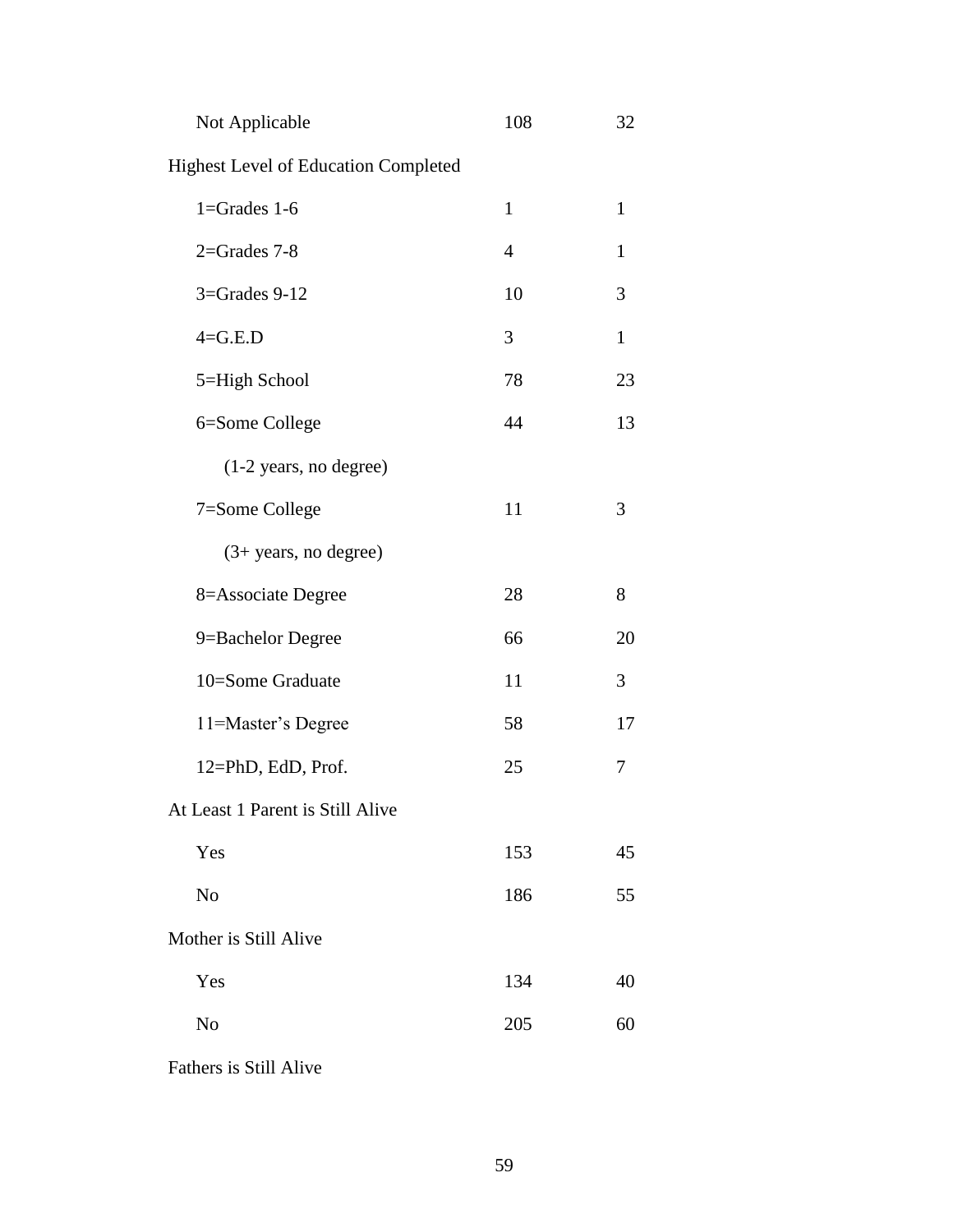| Yes                                | 75               | 22             |               |
|------------------------------------|------------------|----------------|---------------|
| No                                 | 264              | 78             |               |
| <b>Current Employment Status</b>   |                  |                |               |
| Work                               | 176              | 52             |               |
| Self-Employed                      | 39               | 12             |               |
| Not Employed                       | 29               | 8              |               |
| Retired                            | 95               | 28             |               |
| Number of Other Household Members  |                  |                |               |
| $\boldsymbol{0}$                   | 165              | 49             |               |
| $\mathbf{1}$                       | 151              | 44             |               |
| $2+$                               | 23               | $\overline{7}$ |               |
|                                    | $\boldsymbol{M}$ | SD             | Range         |
| Age                                | 57.73            | 10.11          | 45-84         |
| Total Annual Household Income (\$) | 48,039.88        | 36,720.26      | $0 - 212,500$ |
| Wages (\$)                         | 35,582.69        | 36,754.36      | $0 - 200,000$ |
| Pension (\$)                       | 8,609.92         | 16,933.60      | $0 - 145,000$ |
| Social Security (\$)               | 3,921.64         | 7,500.76       | $0 - 87,500$  |

*Note*. Demographic characteristics are based on the unweighted data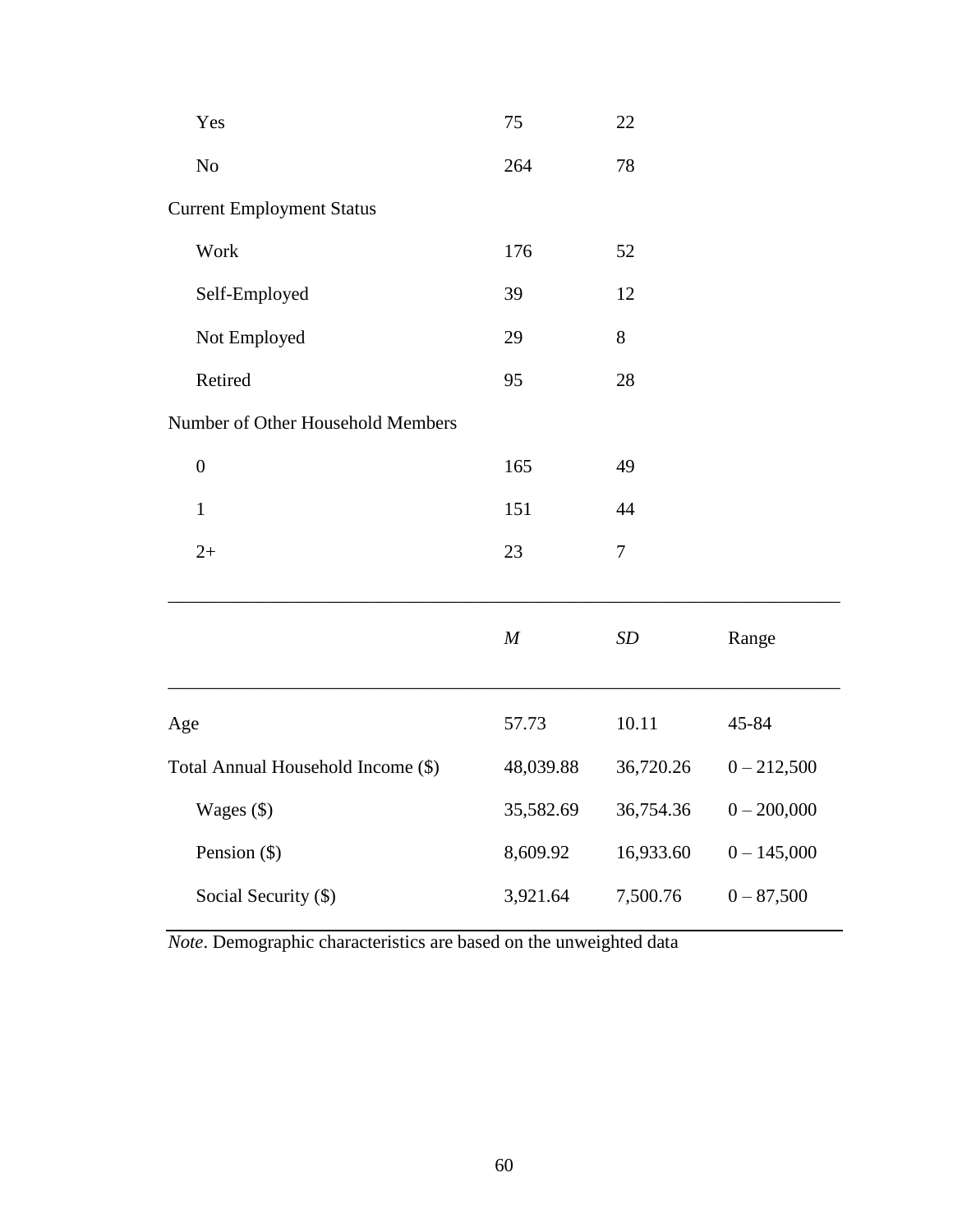## Table 2.

|  | Dependent, Independent, and Control Variables included in the Analyses |  |  |  |  |  |
|--|------------------------------------------------------------------------|--|--|--|--|--|
|--|------------------------------------------------------------------------|--|--|--|--|--|

| Variable                                | Coding                            |
|-----------------------------------------|-----------------------------------|
| Dependent Variables                     |                                   |
| Emotional support given per month to    |                                   |
| 1. parents                              | 0-744 hours per month             |
| 2. other family/close friends           | 0-744 hours per month             |
| 3. others                               | 0-744 hours per month             |
| Instrumental support given per month to |                                   |
| 4. parents                              | 0-744 hours per month             |
| 5. other family/close friends           | 0-744 hours per month             |
| 6. others                               | 0-744 hours per month             |
| Financial support given per month to    |                                   |
| 7. parents                              | 0-unlimited dollars per month     |
| 8. other family/close friends           | 0- unlimited dollars per month    |
| 9. others                               | 0- unlimited dollars per month    |
| 10. religious groups                    | 0- unlimited dollars per month    |
| 11. political organizations             | 0- unlimited dollars per month    |
| 12. other organizations                 | 0- unlimited dollars per month    |
| <b>Independent Variables</b>            |                                   |
| 1. Childless adults' sex                | $0 = Male$ ; $1 = Female$         |
| 2. Childless adults' marital status     | $0 =$ Married/separated/divorced/ |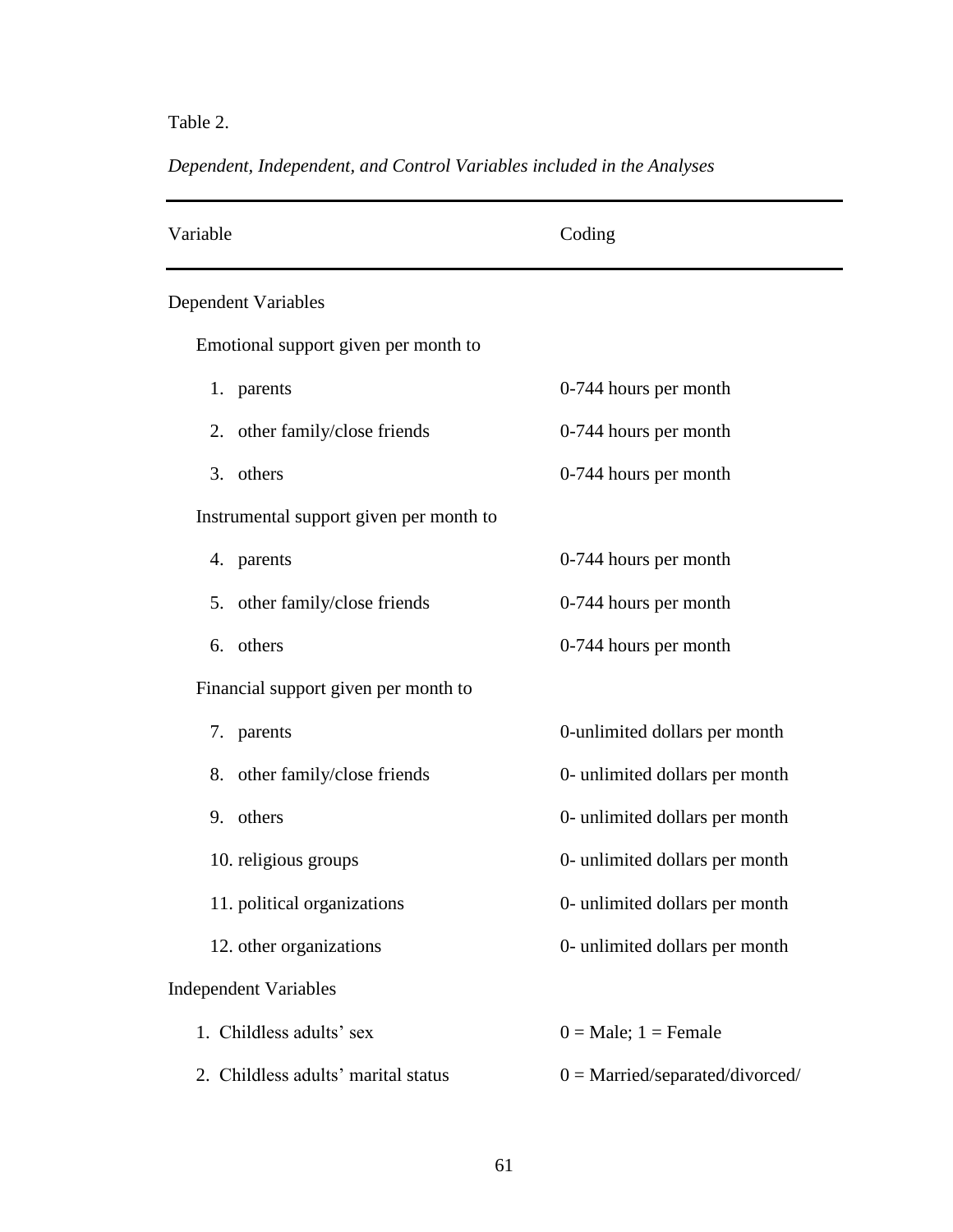|                                        | widowed; $1 =$ never married              |
|----------------------------------------|-------------------------------------------|
| 3. Solidarity toward family            | Mean across $5$ items; higher scores $=$  |
|                                        | greater solidarity                        |
| 4. Solidarity toward friends           | Mean across $5$ items; higher scores $=$  |
|                                        | greater solidarity                        |
| 5. Solidarity toward neighbors         | Mean across 2 items; higher scores $=$    |
|                                        | greater solidarity                        |
| 6. Solidarity toward community members | Mean across 2 items; higher scores $=$    |
|                                        | greater solidarity                        |
| 6. Reciprocity                         | Single item; higher scores $=$ greater    |
|                                        | reciprocity                               |
| 7. Generativity                        | Mean across 6 items; higher scores $=$    |
|                                        | greater generativity                      |
| <b>Control Variables</b>               |                                           |
| 1. Age                                 | Continuous variable; 45-84 years          |
| 2. Race/ethnicity                      | $0 =$ White; 1 = racial/ethnic minority   |
| 3. Highest level of education          | Continuous variable; $1 = grades \, 1-16$ |
|                                        | to $12 = PhD$ , EdD, profess. degree      |
| 4. Total income                        | Continuous imputed variable               |
|                                        | representing the sum across 3             |
|                                        | sources of annual mean incomes:           |
|                                        | wages, pension, and social security       |
|                                        |                                           |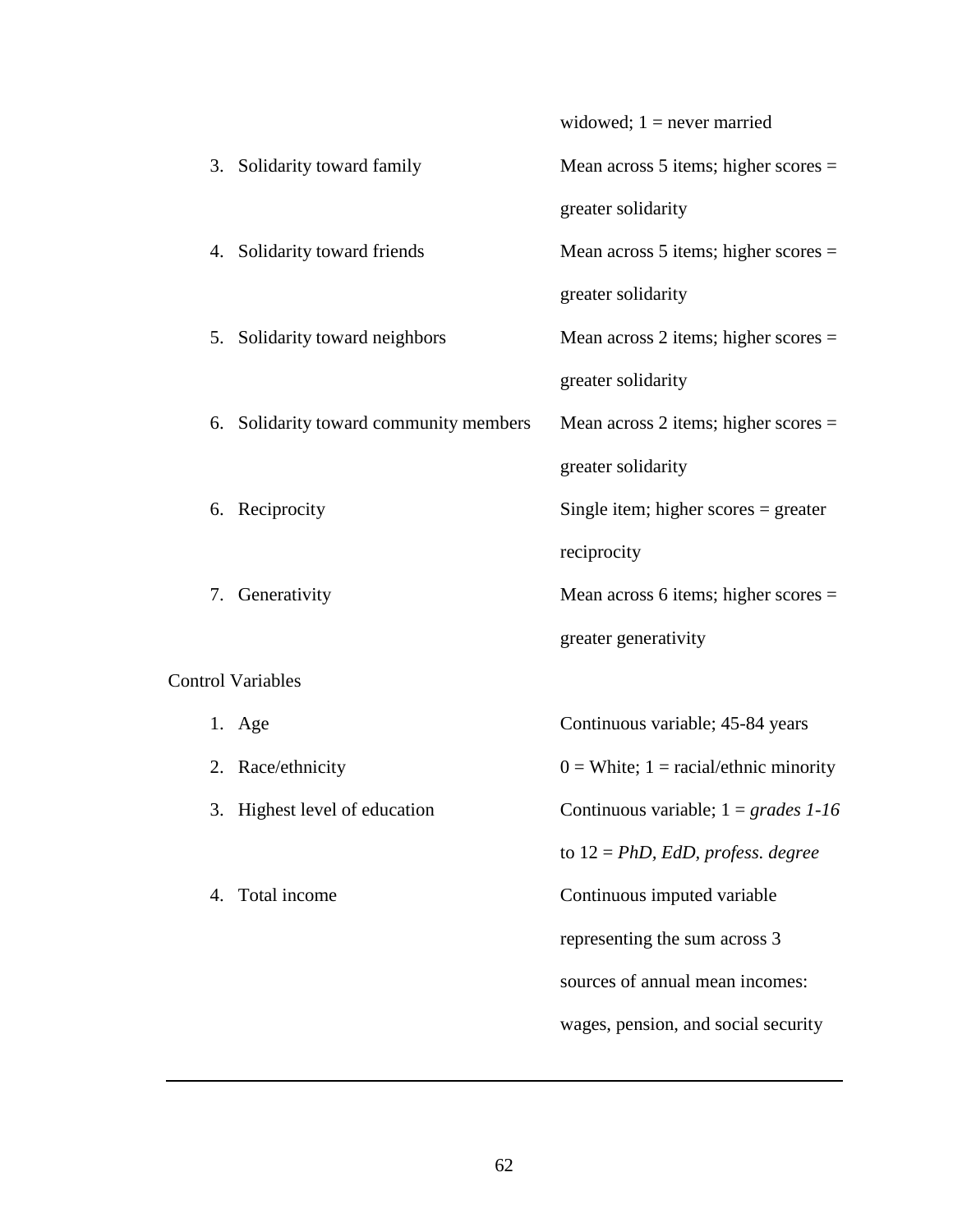# Table 3.

*Weighted Descriptive Statistics for Dependent and Independent Continuous Variables Pre- and Post-Transformation*

|                                            | Pre-Transformation |      |       |          | Post-Transformation |     |        |          |
|--------------------------------------------|--------------------|------|-------|----------|---------------------|-----|--------|----------|
| Variables                                  | $\overline{M}$     | SE   | Skew  | Kurtosis | $\boldsymbol{M}$    | SE  | Skew   | Kurtosis |
| Emotional Support Given to <sup>a</sup>    |                    |      |       |          |                     |     |        |          |
| Parents                                    | 12.72 2.83         |      | 4.75  | 26.76    | $-.03$              | .06 | .18    | $-1.22$  |
| Other family/friends                       | 8.63               | 1.24 | 8.31  | 96.29    | $-.06$              | .04 | .25    | $-1.19$  |
| Others                                     | 4.04               | .37  | 2.39  | 6.53     | $-.02$              | .03 | .06    | $-.91$   |
| Instrumental Support Given to <sup>a</sup> |                    |      |       |          |                     |     |        |          |
| Parents                                    | 12.39 2.95         |      | 5.07  | 32.01    | .00.                | .04 | .19    | $-.04$   |
| Other family/friends                       | 5.35               | 1.57 | 11.43 | 148.67   | .05                 | .03 | .00.   | $-.33$   |
| Others                                     | 2.49               | .38  | 5.55  | 43.41    | .09                 | .03 | .01    | $-.14$   |
| Financial Support Given to <sup>a</sup>    |                    |      |       |          |                     |     |        |          |
| Parents                                    | 27.11 7.46         |      | 4.44  | 23.21    | $-.05$              | .03 | $-.60$ | 5.14     |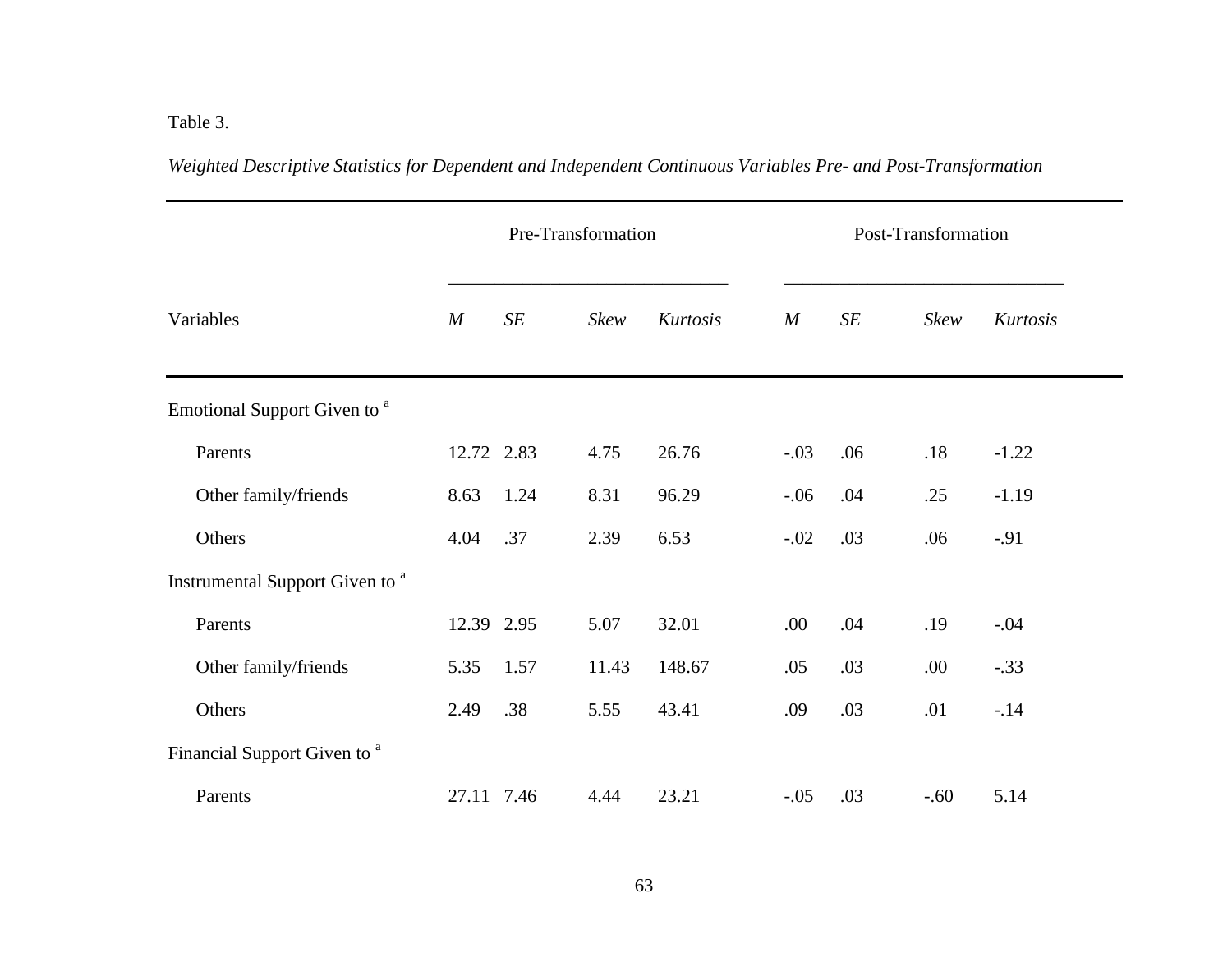| Other family/friends                  | 31.79 8.33 |                 | 9.20    | 103.73 | $-.06$      | .02 | $-.03$ | 4.24   |
|---------------------------------------|------------|-----------------|---------|--------|-------------|-----|--------|--------|
| Others                                | 5.28       | .79             | 3.86    | 17.82  | $-.07$      | .02 | $-.27$ | 2.99   |
| Religious groups                      |            | 105.11 27.66    | 9.60    | 101.90 | $-.10$      | .02 | $-.09$ | .86    |
| Political organizations               | 10.59 2.77 |                 | 8.50    | 82.20  | $-.05$      | .02 | $-16$  | 5.10   |
| Other organizations                   |            | 64.46 10.57     | 5.97    | 44.66  | $-.08$      | .03 | .32    | $-.08$ |
| Solidarity toward family <sup>b</sup> | 3.67       | .05             | $-1.26$ | 1.52   | 51.63 1.80  |     | .40    | $-.09$ |
| Solidarity toward friends b           | 3.75       | .05             | $-1.32$ | 1.99   | 53.89 1.73  |     | .30    | $-.67$ |
| Solidarity toward neighbors           | 4.06       | .08             | $-.35$  | $-.68$ |             |     |        |        |
| Solidarity toward community           | 4.58       | .08             | $-.26$  | $-.40$ |             |     |        |        |
| Reciprocity                           | 3.66       | .09             | .17     | $-.48$ |             |     |        |        |
| Generativity                          | 2.74       | .04             | $-.20$  | $-.26$ |             |     |        |        |
| Age                                   | 57.17      | .61             | .90     | .16    |             |     |        |        |
| Education                             | 7.27       | .16             | $-.12$  | $-.54$ |             |     |        |        |
| Total Income <sup>c</sup>             |            | 46,728 2,017.22 | 1.72    | 3.91   | 200.24 4.50 |     | .31    | .83    |
|                                       |            |                 |         |        |             |     |        |        |

*Note*. <sup>a</sup> Sine transformation; <sup>b</sup> exponential transformation; <sup>c</sup> square root transformation.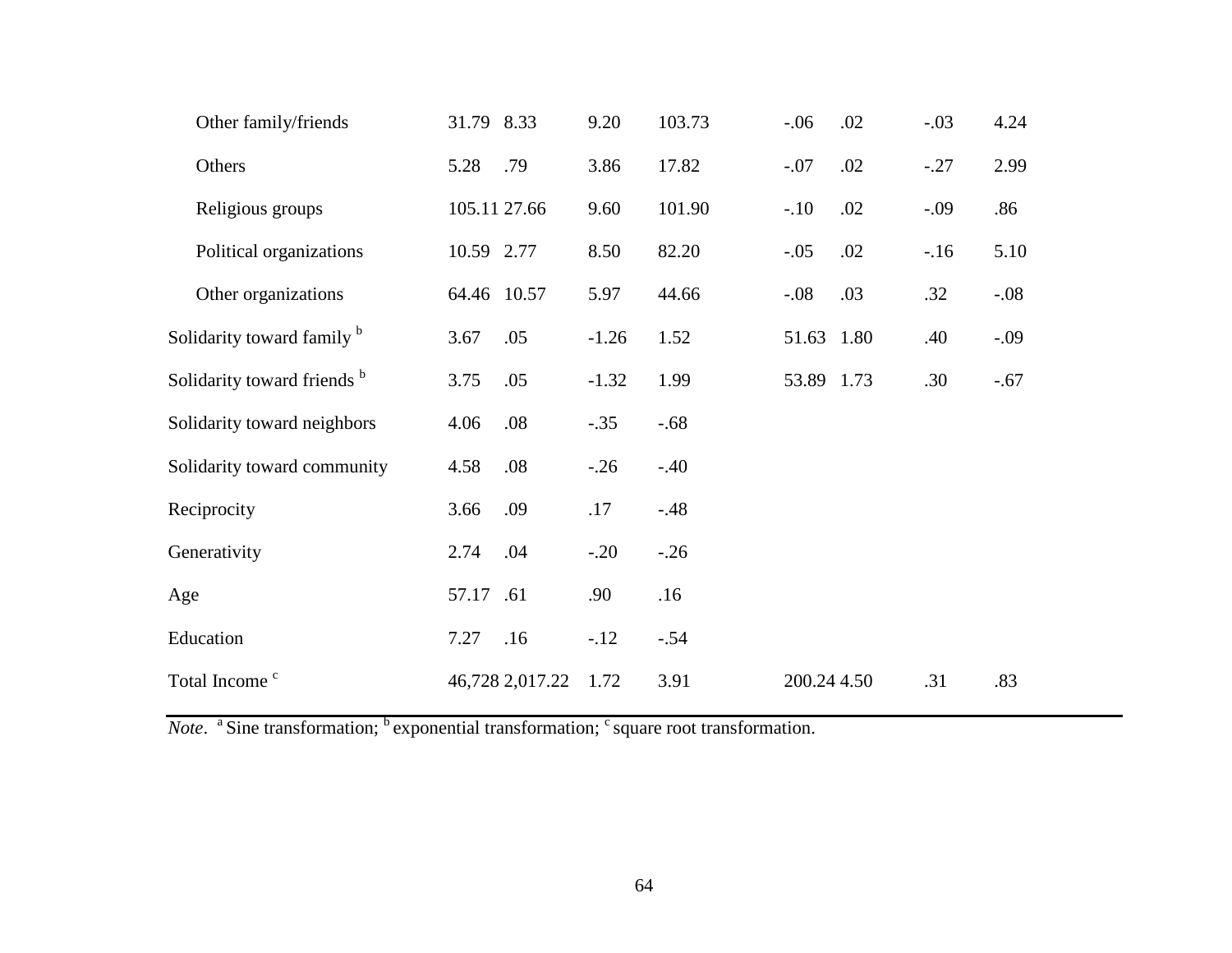## Table 4.

|                                                | Model 1             | Model 2                  | Model 3                 | Model 4                | Model 5              |
|------------------------------------------------|---------------------|--------------------------|-------------------------|------------------------|----------------------|
| Variables                                      | $SEB \beta$<br>B    | $SEB \beta$<br>B         | $SE B \beta$<br>B       | SE B<br>$\beta$<br>B   | B<br>$SE B \beta$    |
| <b>Control Variables</b>                       |                     |                          |                         |                        |                      |
| Age                                            | $-.01$ $.01$ $-.04$ | $-0.01$ $0.01$<br>$-.04$ | $-0.01$ $0.01$ $-0.06$  | $-0.01$ $0.01$ $-0.04$ | $-.00$ .01<br>$-.02$ |
| Education                                      | .05<br>.03<br>.01   | .03<br>.06<br>.02        | .07<br>.03<br>.02       | .05<br>.03<br>.01      | .03 .09<br>.03       |
| Income <sup>b</sup>                            | .00.<br>.01<br>.00  | .00.<br>.00.<br>.06      | .00.<br>.00.<br>.07     | .00.<br>.00.<br>.05    | .00.<br>.04<br>.00   |
| Race <sup>c</sup>                              | $-.10$ .22 $-.04$   | $-.10$ .23 $-.05$        | $-.06$ .22 $-.03$       | $-.08$ .23 $-.04$      | $-.01$ .25 $-.01$    |
| Individual-Level Predictors of Giving          |                     |                          |                         |                        |                      |
| $Sex^d$                                        |                     | .11<br>.16<br>.22        | $.42^{\ast\ast}.16$ .31 | .20<br>$.12$ $.15$     | $-.20$ $.85$ $-.14$  |
| Marital Status <sup>e</sup>                    |                     | .12<br>.00.<br>.00.      | $.24$ $.15$<br>.18      | $-.01$ $.12$ $-.01$    | $.85$ $.61$<br>.82   |
| Sex <sup>d</sup> X Marital Status <sup>e</sup> |                     |                          | $-.42$ $.23$ $-.27$     |                        |                      |
| Social-Level Predictors of Giving              |                     |                          |                         |                        |                      |
| Family Solidarity <sup>f</sup>                 |                     |                          |                         | $-0.00$ $0.00$ $-0.08$ | .00.<br>.00.<br>.05  |

*Hierarchical Regression Coefficients for Inter-Vivos Transfers of Emotional Support to Parents* <sup>a</sup>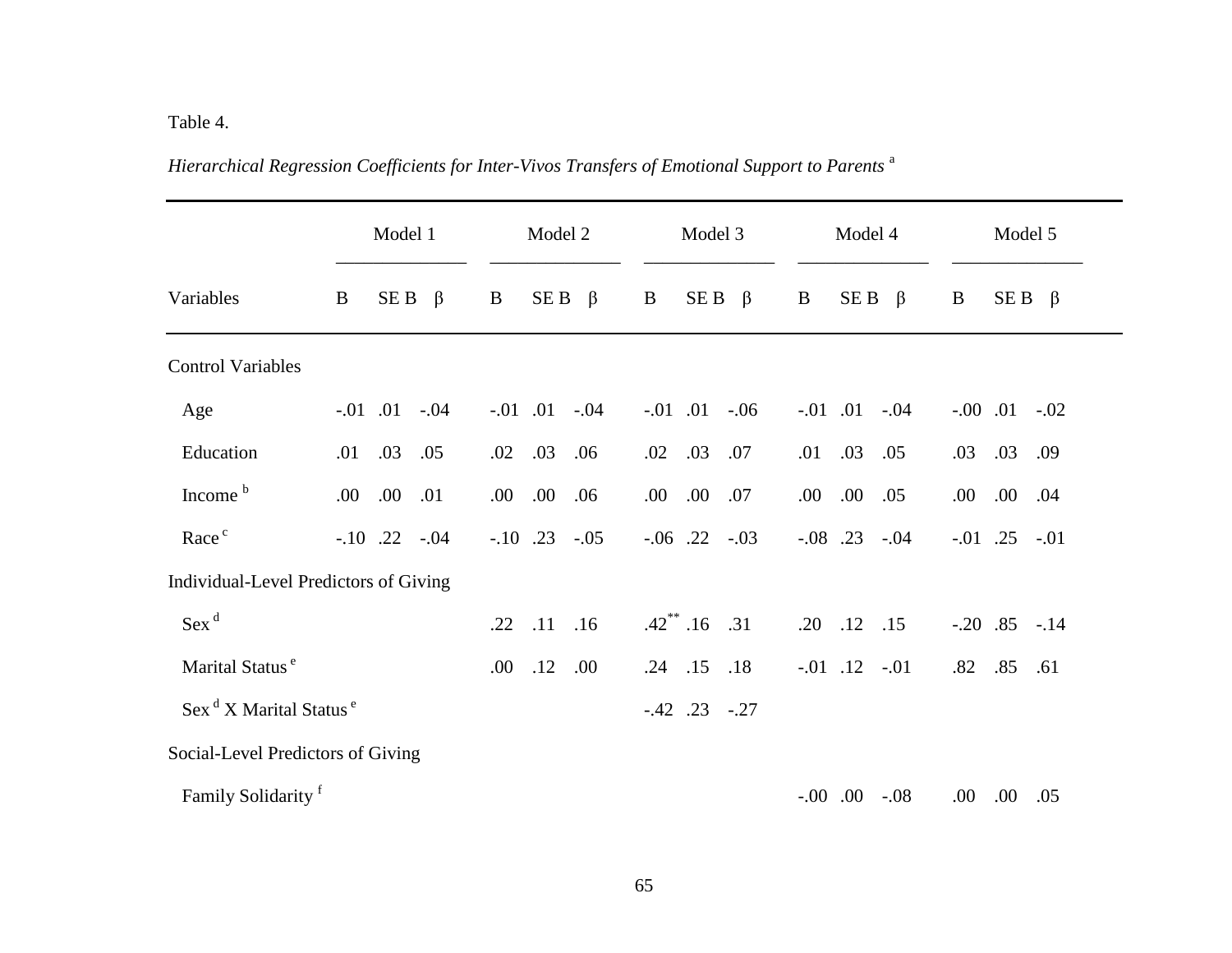| Friend Solidarity <sup>f</sup>                               | .00 | .00 | .05                    | $-0.00$ .00         |      | $-.11$ |
|--------------------------------------------------------------|-----|-----|------------------------|---------------------|------|--------|
| Neighbor Solidarity                                          | .03 | .05 | .05                    | .01                 | .09  | .03    |
| <b>Community Solidarity</b>                                  | .02 | .05 | .04                    | $-.10$ $.10$ $-.20$ |      |        |
| Reciprocity                                                  |     |     | $-0.01$ $0.04$ $-0.01$ | .01                 | .08  | .01    |
| Generativity                                                 |     |     | $-.02$ $.13$ $-.02$    | .19                 | .22  | .18    |
| Interactions                                                 |     |     |                        |                     |      |        |
| Sex <sup>c</sup> X Family Solidarity <sup>f</sup>            |     |     |                        | .00                 | .00. | .01    |
| Sex <sup>c</sup> X Friend Solidarity <sup>f</sup>            |     |     |                        | .00                 | .00. | .09    |
| Sex <sup>c</sup> X Neighbor Solidarity                       |     |     |                        | .03                 | .11  | .09    |
| Sex <sup>c</sup> X Community Solidarity                      |     |     |                        | .08                 | .11  | .28    |
| Sex <sup>c</sup> X Reciprocity                               |     |     |                        | .07                 | .09  | .21    |
| Sex <sup>c</sup> X Generativity                              |     |     |                        | $-.16$ .22          |      | $-.35$ |
| Marital Status <sup>d</sup> X Family Solidarity <sup>f</sup> |     |     |                        | $-.01$ .00          |      | $-.43$ |
| Marital Status <sup>d</sup> X Friend Solidarity <sup>f</sup> |     |     |                        | .00                 | .00. | .20    |
| Marital Status <sup>d</sup> X Neighbor Solidarity            |     |     |                        | $-.02$ .11          |      | $-.05$ |
| Marital Status <sup>d</sup> X Community Solidarity           |     |     |                        | .13                 | .11  | .49    |
| Marital Status <sup>d</sup> X Reciprocity                    |     |     |                        | $-.18$ $.09$ $-.53$ |      |        |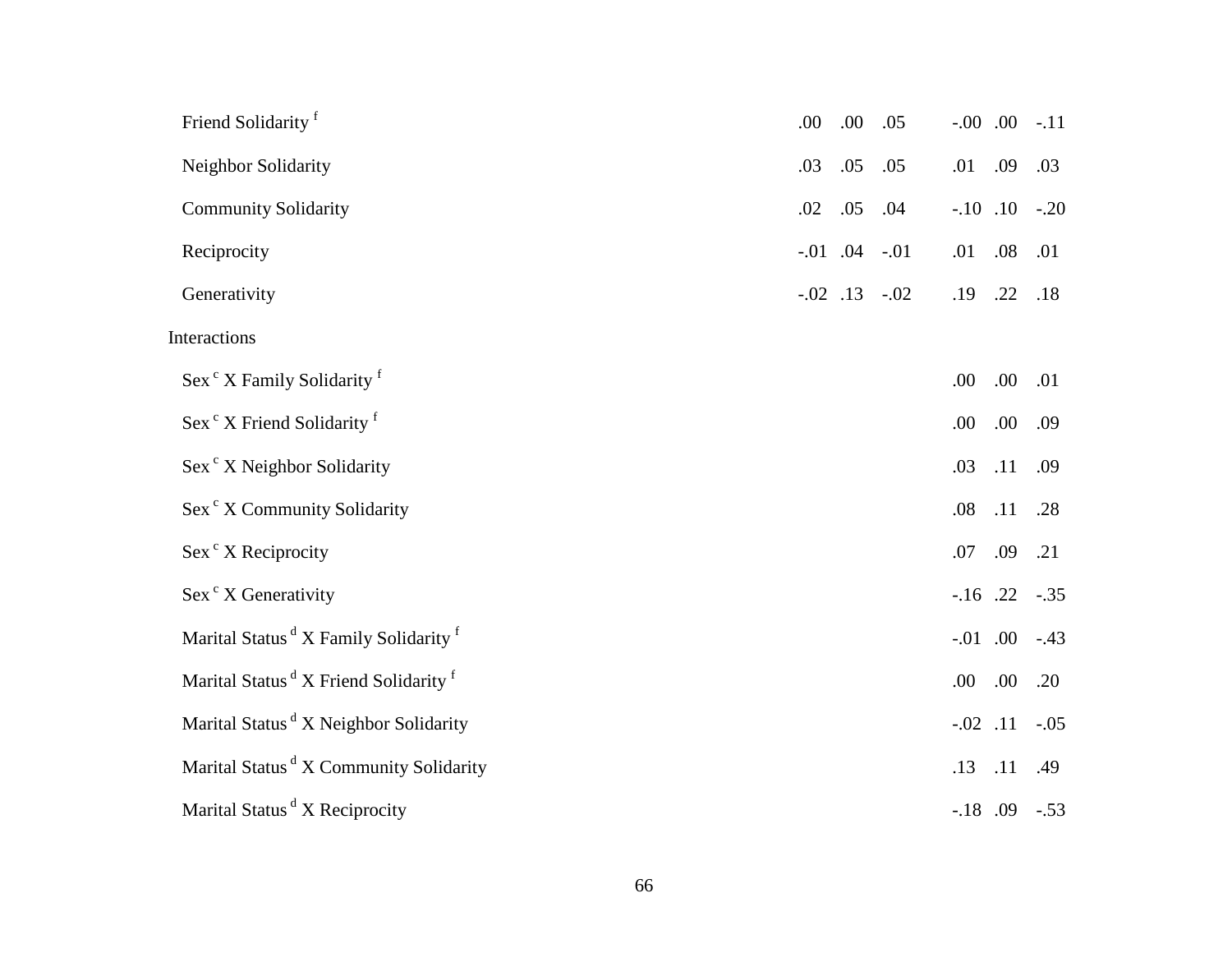| Marital Status <sup>d</sup> X Generativity |     |     |      |     | $-.17$ $.25$ $-.37$ |
|--------------------------------------------|-----|-----|------|-----|---------------------|
| $R^2$                                      | .01 | .03 | .05  | .03 | .12                 |
| $\bm{F}$                                   | .20 | .82 | 1.24 | .55 | .98                 |
| $\boldsymbol{n}$                           | 146 | 143 | 143  | 141 | 141                 |

*Note*. <sup>a</sup> Sine transformation; <sup>b</sup> square root transformation; <sup>c</sup> Race:  $0 =$  White,  $1 =$  non-White;  $\frac{d}{dx}$  Sex:  $0 =$  male,  $1 =$  female;

<sup>e</sup> Marital Status:  $0 =$  ever married,  $1 =$  never married; <sup>f</sup> exponential transformation.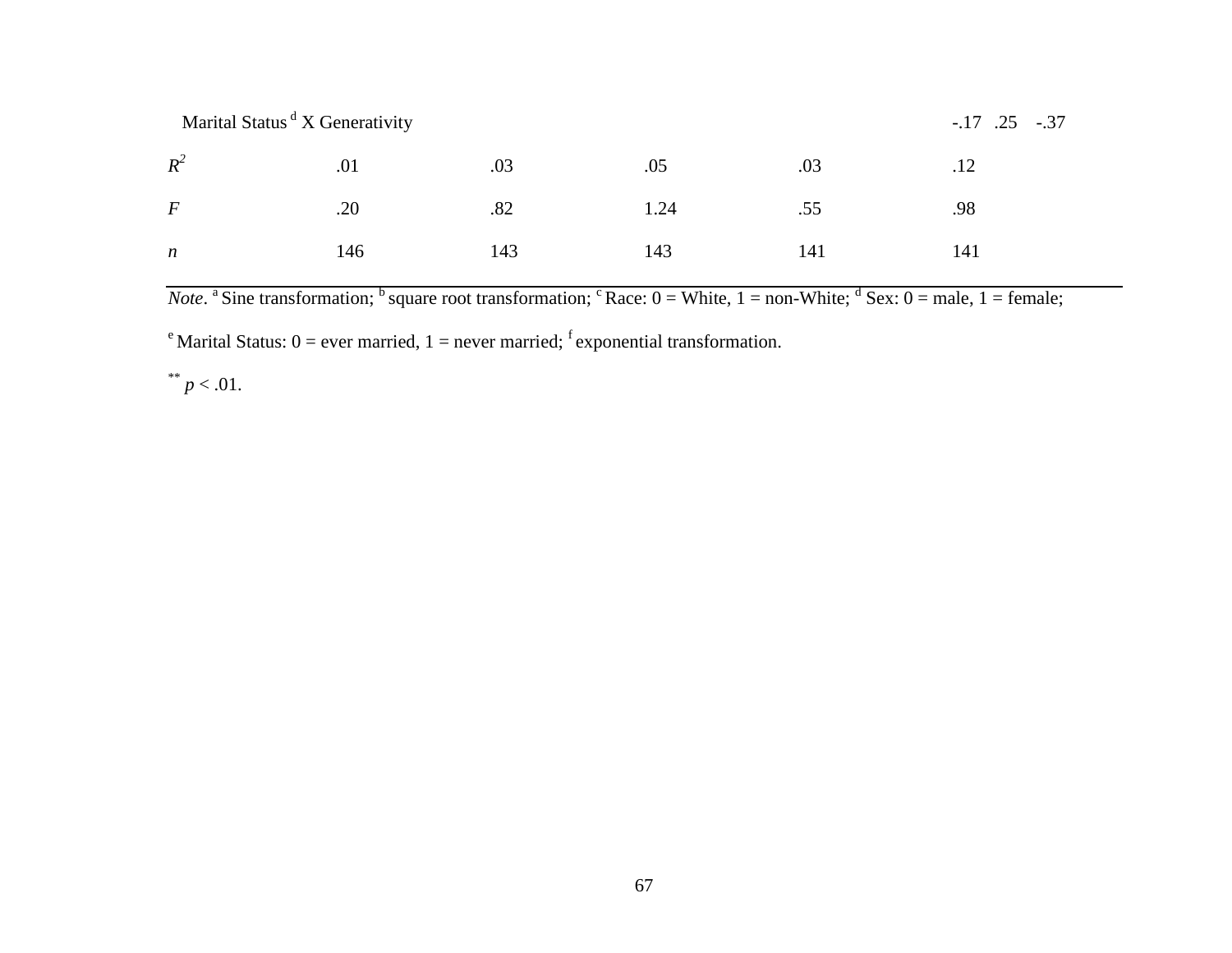|                                                | Model 1              | Model 2                 | Model 3                | Model 4                  | Model 5             |
|------------------------------------------------|----------------------|-------------------------|------------------------|--------------------------|---------------------|
| Variables                                      | SE B<br>B<br>$\beta$ | $SE B \beta$<br>B       | SE B<br>$\beta$<br>B   | SE B<br>$\beta$<br>B     | $SE B \beta$<br>B   |
| <b>Control Variables</b>                       |                      |                         |                        |                          |                     |
| Age                                            | .00.<br>.00.<br>.00  | $-0.00$ $-0.00$ $-0.00$ | $-0.00$ $0.00$ $-0.01$ | $-0.00$ .00<br>$-.01$    | $-.00$ $.00$ $-.02$ |
| Education                                      | .01<br>.02<br>.00.   | .01<br>.00.<br>.01      | $.01$ $.01$<br>.00.    | .01<br>.00.<br>.00.      | .00.<br>$.01$ $.02$ |
| Income <sup>b</sup>                            | $-0.00$ $-0.00$      | $-.00$ $.00$ $-.02$     | $-.00$ $.00$ $-.02$    | $-0.00$ .<br>$-.01$      | $-.00$ $.00$ $-.02$ |
| Race <sup>c</sup>                              | .13<br>.07<br>.03    | .13<br>.03<br>.07       | .13<br>.03<br>.06      | $.04$ .13<br>.02         | $-.01$ $.13$ $-.01$ |
| Individual-Level Predictors of Giving          |                      |                         |                        |                          |                     |
| $Sex^d$                                        |                      | $-.19$ .08<br>$-.14$    | $-.22$ $.11$ $-.17$    | $-.25^{\ast\ast}.08-.19$ | .02<br>.44 .01      |
| Marital Status <sup>e</sup>                    |                      | .08<br>.08<br>.10       | .10<br>.05<br>.07      | .08<br>.09<br>.12        | .90<br>.44<br>.68   |
| Sex <sup>d</sup> X Marital Status <sup>e</sup> |                      |                         | .15<br>.04<br>.07      |                          |                     |
| Social-Level Predictors of Giving              |                      |                         |                        |                          |                     |
| Family Solidarity <sup>f</sup>                 |                      |                         |                        | .00.<br>.00.<br>.08      | .00.<br>$.00$ $.10$ |

*Hierarchical Regression Coefficients for Inter-Vivos Transfers of Emotional Support to Other Family/Close Friends* <sup>a</sup>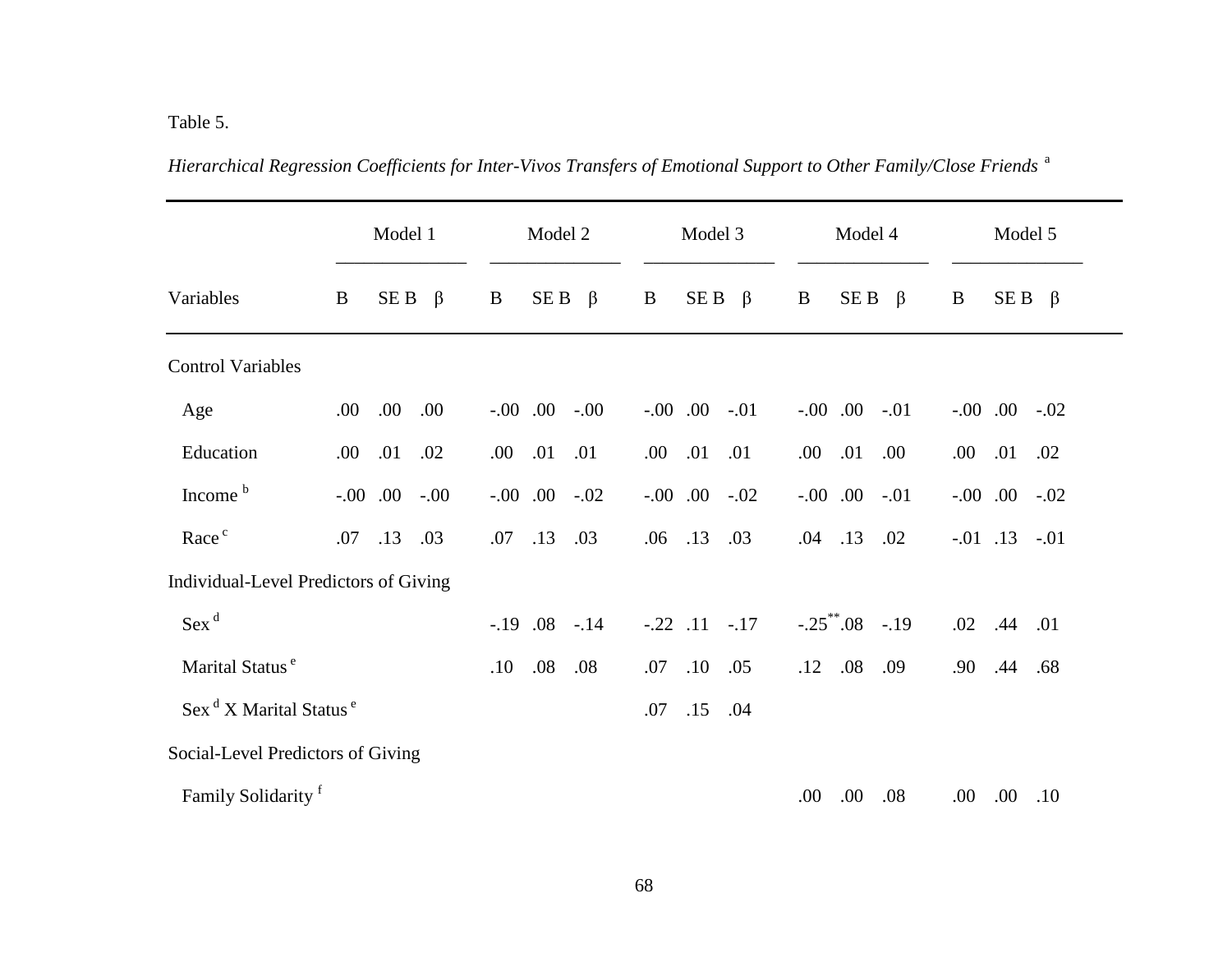| Friend Solidarity <sup>f</sup>                               | .00            | .00 | .00                 | $-0.00$ .00         |      | $-.13$ |
|--------------------------------------------------------------|----------------|-----|---------------------|---------------------|------|--------|
| Neighbor Solidarity                                          | $-0.06$ 0.03   |     | $-.13$              | $-0.01$ .05         |      | $-.02$ |
| <b>Community Solidarity</b>                                  | .01            | .03 | .01                 | $-.03$ .05          |      | $-.06$ |
| Reciprocity                                                  | $-0.03$ $0.02$ |     | $-.08$              | $-.02$ .04          |      | $-.06$ |
| Generativity                                                 |                |     | $-.04$ $.06$ $-.04$ | $.14$ $.11$         |      | .15    |
| Interactions                                                 |                |     |                     |                     |      |        |
| Sex <sup>d</sup> X Family Solidarity <sup>f</sup>            |                |     |                     | $-0.00$ .00         |      | $-.14$ |
| Sex <sup>d</sup> X Friend Solidarity <sup>f</sup>            |                |     |                     | .00                 | .00  | .01    |
| $\operatorname{Sex}^d X$ Neighbor Solidarity                 |                |     |                     | $-0.01$ .06         |      | $-.03$ |
| Sex <sup>d</sup> X Community Solidarity                      |                |     |                     | .04                 | .06  | .15    |
| $\operatorname{Sex}^d X$ Reciprocity                         |                |     |                     | .02                 | .05  | .06    |
| $\operatorname{Sex}^d X$ Generativity                        |                |     |                     | $-.12$ .13          |      | $-.27$ |
| Marital Status <sup>e</sup> X Family Solidarity <sup>f</sup> |                |     |                     | .00                 | .00. | .11    |
| Marital Status <sup>e</sup> X Friend Solidarity <sup>f</sup> |                |     |                     | .01                 | .00  | .29    |
| Marital Status <sup>e</sup> X Neighbor Solidarity            |                |     |                     | $-.14$ .06          |      | $-.46$ |
| Marital Status <sup>e</sup> X Community Solidarity           |                |     |                     | .02                 | .07  | .07    |
| Marital Status <sup>e</sup> X Reciprocity                    |                |     |                     | $-.03$ $.05$ $-.10$ |      |        |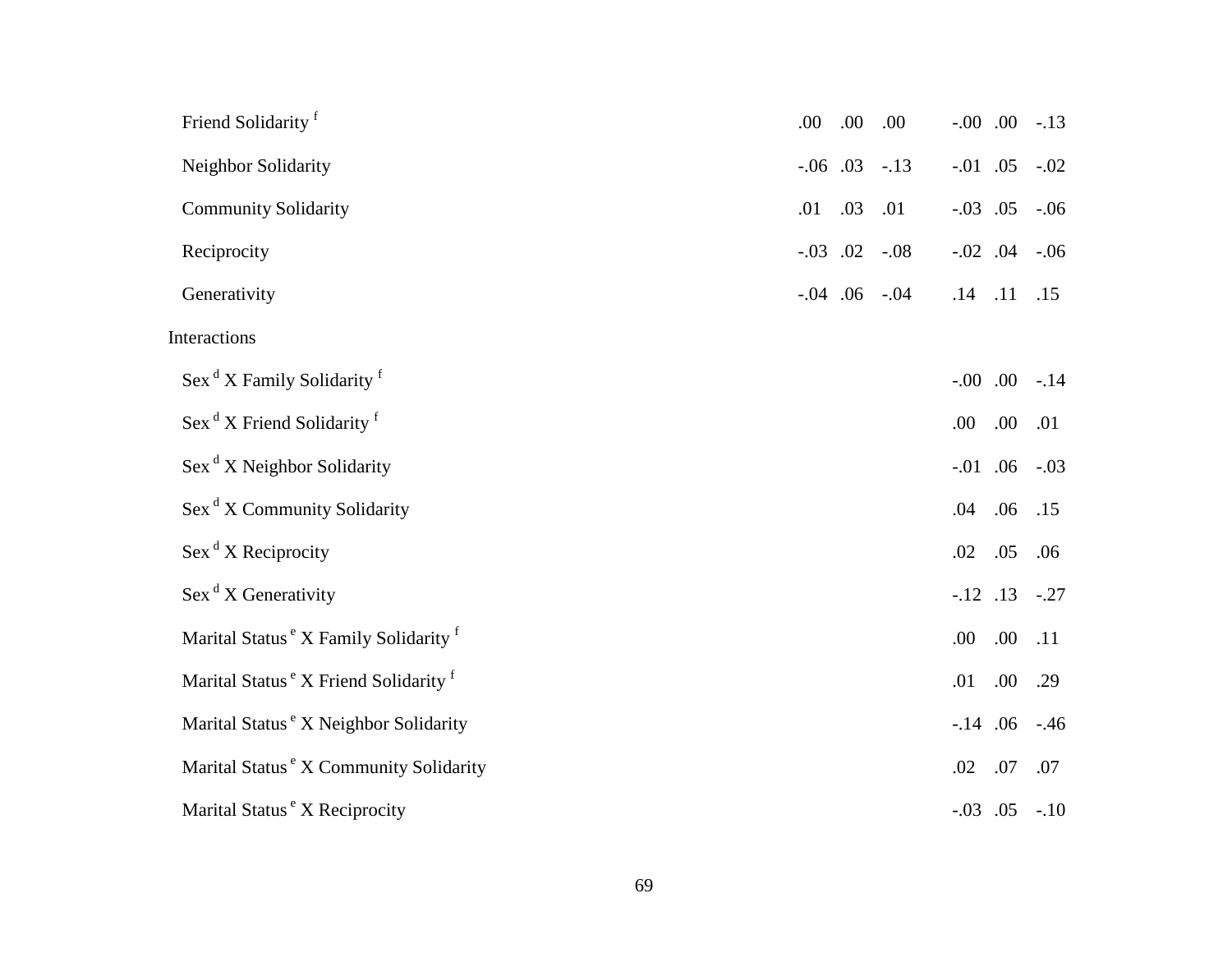Marital Status <sup>e</sup> X Generativity -.22. 13 -.48

| $R^2$            | .00 | .03  | .03  | .06  | .10  |
|------------------|-----|------|------|------|------|
| $\,F$            | .09 | 1.42 | 1.22 | 2.04 | 1.66 |
| $\boldsymbol{n}$ | 322 | 319  | 319  | 310  | 310  |

*Note*. <sup>a</sup> Sine transformation; <sup>b</sup> square root transformation; <sup>c</sup> Race:  $0 =$  White,  $1 =$  non-White;  $\frac{d}{dx}$  Sex:  $0 =$  male,  $1 =$  female;

<sup>e</sup> Marital Status:  $0 =$  ever married,  $1 =$  never married; <sup>f</sup> exponential transformation.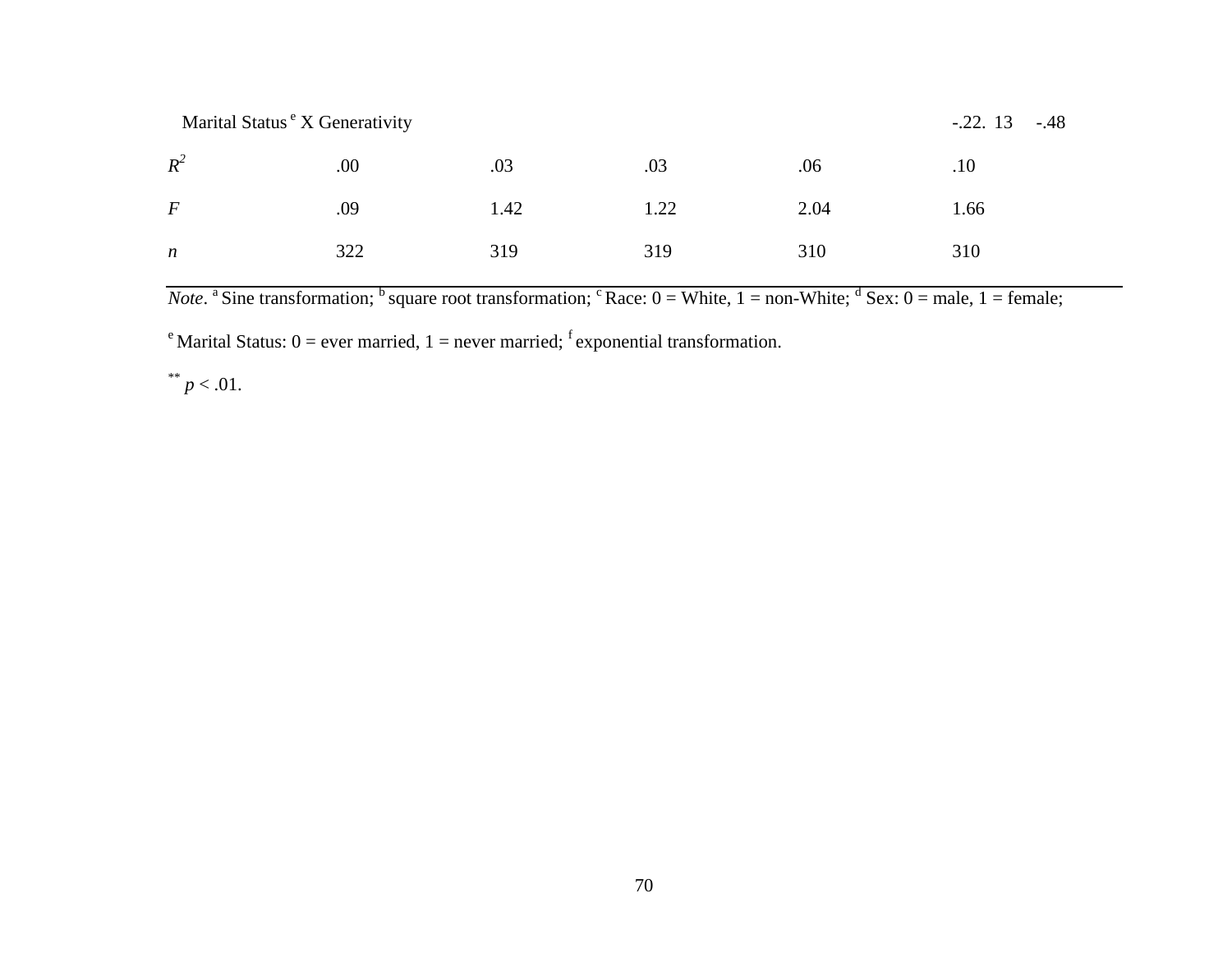## Table 6.

|                                                |     | Model 1         | Model 2              | Model 3                         | Model 4                          | Model 5                |
|------------------------------------------------|-----|-----------------|----------------------|---------------------------------|----------------------------------|------------------------|
| Variables                                      | B   | SE B<br>$\beta$ | SE B<br>$\beta$<br>B | SE <sub>B</sub><br>$\beta$<br>B | SE B<br>$\beta$<br>B             | B<br>$SE B \beta$      |
| <b>Control Variables</b>                       |     |                 |                      |                                 |                                  |                        |
| Age                                            | .00 | .00.<br>.05     | .00.<br>.07<br>.00   | .00.<br>.08<br>.00              | .00.<br>.07<br>.00.              | $.00\,$<br>.00.<br>.07 |
| Education                                      | .02 | .01<br>.10      | .01<br>.11<br>.02    | .01<br>.11<br>.03               | $.04$ <sup>**</sup> $.01$<br>.16 | $.04^{**}.01$<br>.18   |
| Income <sup>b</sup>                            | .00 | .00.<br>.09     | .00.<br>.09<br>.00   | .00.<br>.10<br>.00.             | .00.<br>.11<br>.00.              | .00.<br>.11<br>.00     |
| Race <sup>c</sup>                              | .15 | .11<br>.07      | .11<br>.16<br>.08    | .11<br>.17<br>.09               | .11<br>.21<br>.11                | .12<br>.20<br>.10      |
| Individual-Level Predictors of Giving          |     |                 |                      |                                 |                                  |                        |
| Sex <sup>d</sup>                               |     |                 | .07<br>.01<br>.01    | .09<br>.15<br>.13               | .07<br>.03<br>.02                | $-.72$ $.35$ $-.60$    |
| Marital Status <sup>e</sup>                    |     |                 | $-.03$ .07<br>$-.03$ | .12<br>.09<br>.10               | $-.05$ .07<br>$-.04$             | $-.19$ $.36$ $-.16$    |
| Sex <sup>d</sup> X Marital Status <sup>e</sup> |     |                 |                      | $-.31$ $.13$ $-.22$             |                                  |                        |
| Social-Level Predictors of Giving              |     |                 |                      |                                 |                                  |                        |
| Family Solidarity <sup>f</sup>                 |     |                 |                      |                                 | .00.<br>.00.<br>.03              | $-.00$ $.00$ $-.01$    |

*Hierarchical Regression Coefficients for Inter-Vivos Transfers of Emotional Support to Others* <sup>a</sup>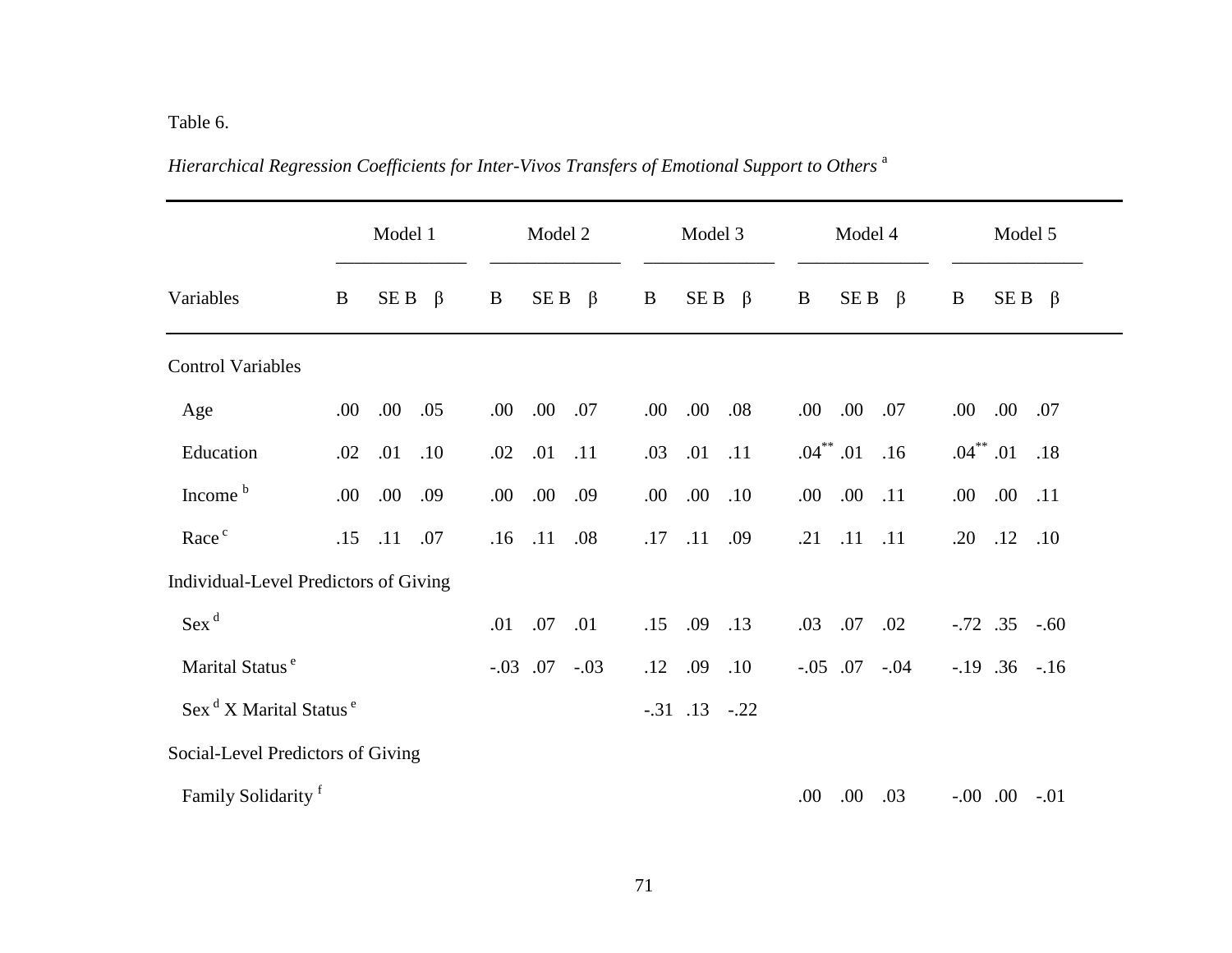| Friend Solidarity <sup>f</sup>                               | $-0.00$ .00 |     | $-.08$            | $-0.00$ .00 |                     | $-.11$ |
|--------------------------------------------------------------|-------------|-----|-------------------|-------------|---------------------|--------|
| Neighbor Solidarity                                          | $-.05$ .03  |     | $-.10$            | $-.02$ .04  |                     | $-.05$ |
| <b>Community Solidarity</b>                                  | .03         | .03 | .06               | .01         | .05                 | .02    |
| Reciprocity                                                  | .01         | .02 | .02               | .01         | .03                 | .02    |
| Generativity                                                 |             |     | $-.14$ .06 $-.16$ |             | $-.31$ **.09 $-.35$ |        |
| Interactions                                                 |             |     |                   |             |                     |        |
| Sex <sup>d</sup> X Family Solidarity <sup>f</sup>            |             |     |                   | .00         | .00.                | .04    |
| Sex <sup>d</sup> X Friend Solidarity <sup>f</sup>            |             |     |                   | $-0.00$ .00 |                     | $-.12$ |
| $\operatorname{Sex}^d X$ Neighbor Solidarity                 |             |     |                   | $-.05$ .05  |                     | $-.18$ |
| Sex <sup>d</sup> X Community Solidarity                      |             |     |                   | .01         | .06                 | .04    |
| $\operatorname{Sex}^d X$ Reciprocity                         |             |     |                   | .04         | .04                 | .16    |
| $\operatorname{Sex}^d X$ Generativity                        |             |     |                   | .29         | .12                 | .70    |
| Marital Status <sup>e</sup> X Family Solidarity <sup>f</sup> |             |     |                   | .00         | .00.                | .02    |
| Marital Status <sup>e</sup> X Friend Solidarity <sup>f</sup> |             |     |                   | .00         | .00.                | .12    |
| Marital Status <sup>e</sup> X Neighbor Solidarity            |             |     |                   | $-0.00$ .06 |                     | $-.01$ |
| Marital Status <sup>e</sup> X Community Solidarity           |             |     |                   | .02         | .06                 | .07    |
| Marital Status <sup>e</sup> X Reciprocity                    |             |     |                   |             | $-.05$ $.05$ $-.19$ |        |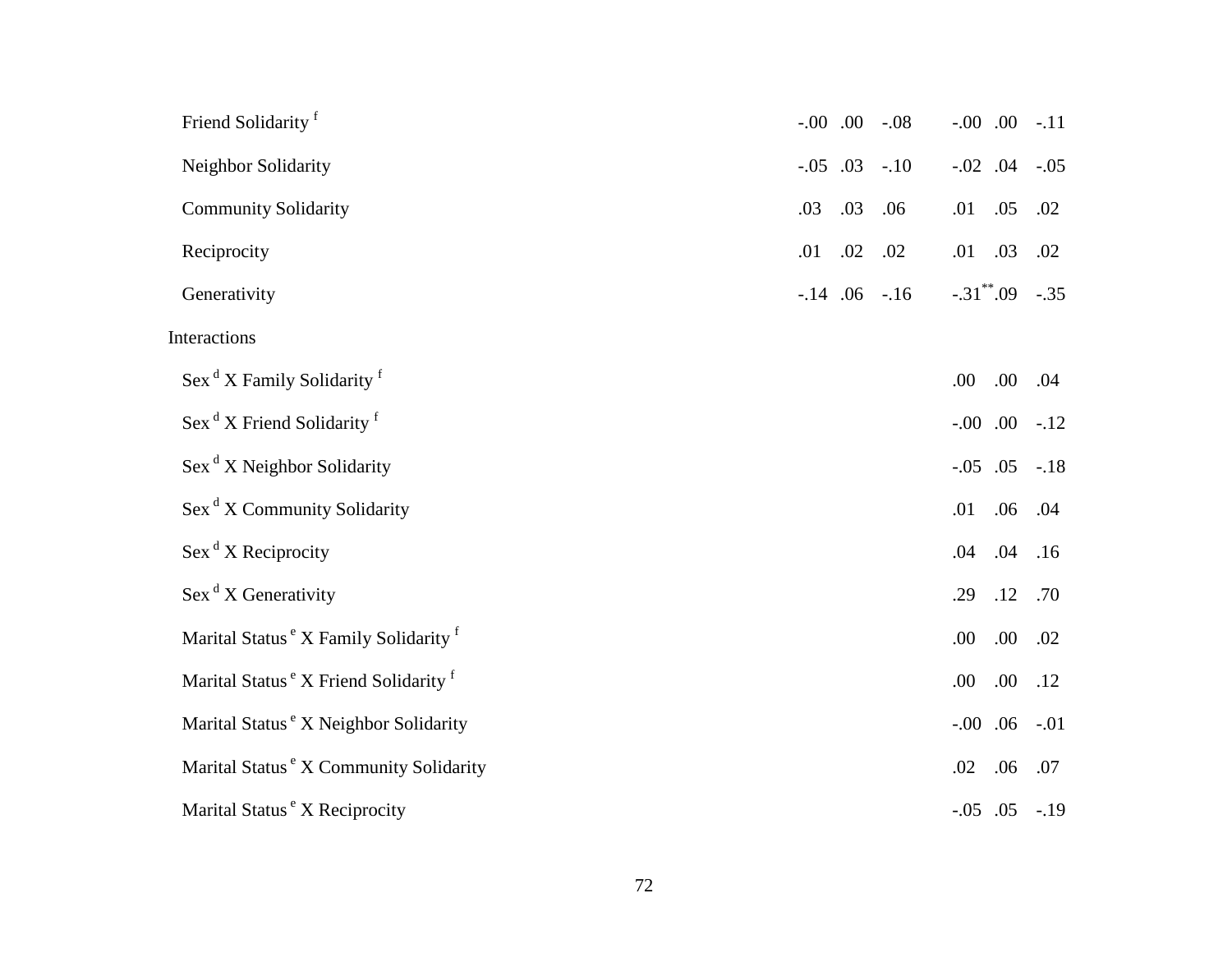|      |                                            |      |           | $.12$ $.11$<br>.05 |
|------|--------------------------------------------|------|-----------|--------------------|
| .03  | .03                                        | .05  | .09       | .12                |
| 2.48 | 1.81                                       | 2.42 | $3.20$ ** | $2.18***$          |
| 315  | 312                                        | 312  | 303       | 303                |
|      | Marital Status <sup>e</sup> X Generativity |      |           |                    |

*Note*. <sup>a</sup> Sine transformation; <sup>b</sup> square root transformation; <sup>c</sup> Race:  $0 =$  White,  $1 =$  non-White;  $\frac{d}{dx}$  Sex:  $0 =$  male,  $1 =$  female;

<sup>e</sup> Marital Status:  $0 =$  ever married,  $1 =$  never married; <sup>f</sup> exponential transformation.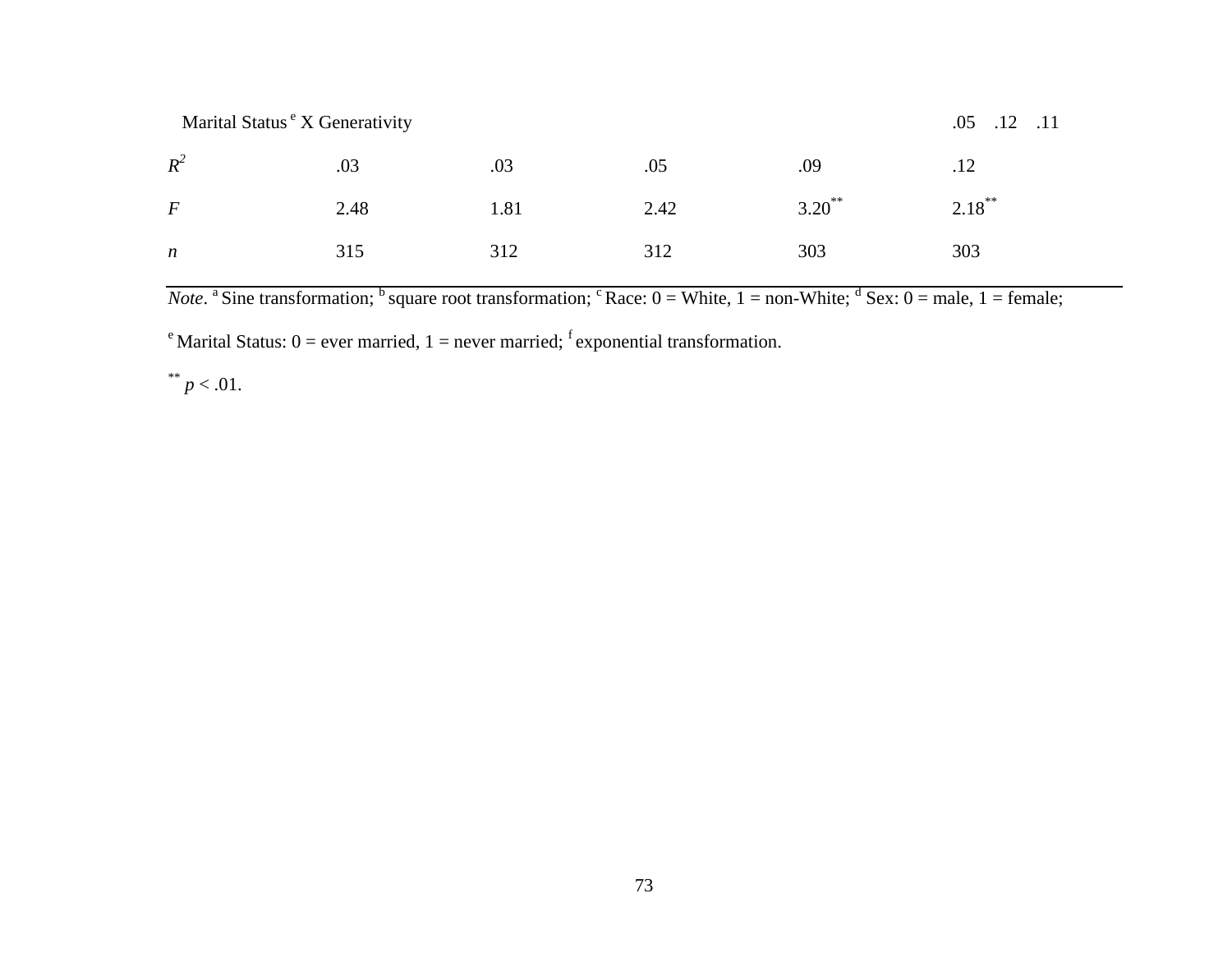# Table 7.

|                                                | Model 1                               | Model 2              | Model 3                         | Model 4                         | Model 5                |
|------------------------------------------------|---------------------------------------|----------------------|---------------------------------|---------------------------------|------------------------|
| Variables                                      | SE B<br>$\beta$<br>B                  | $SE B \beta$<br>B    | SE <sub>B</sub><br>$\beta$<br>B | SE <sub>B</sub><br>$\beta$<br>B | $SE B \beta$<br>B      |
| <b>Control Variables</b>                       |                                       |                      |                                 |                                 |                        |
| Age                                            | $-.01$ $.01$ $-.10$                   | $-.01$ $.01$ $-.11$  | $-.01$ $.01$ $-.13$             | $-.02$ $.01$ $-.19$             | $-.02$ $.01$ $-.21$    |
| Education                                      | $.02$ .14<br>.03                      | $.04$ $.02$ $.18$    | $.04$ $.02$<br>.20              | .05<br>$.02$ .24                | $.02$ .20<br>.04       |
| Income <sup>b</sup>                            | $-.00$ $.00$ $-.10$                   | $-.00$ $.00$ $-.10$  | $-0.00$ $0.00$ $-0.09$          | $-0.00$ .00<br>$-.09$           | $-0.00$ $0.00$ $-0.06$ |
| Race <sup>c</sup>                              | $-.10$ $.14$ $-.06$                   | $-.06$ $.14$ $-.04$  | $-.03$ $.15$ $-.02$             | .16<br>.01<br>.00.              | .18<br>.03<br>.04      |
|                                                | Individual-Level Predictors of Giving |                      |                                 |                                 |                        |
| $Sex^d$                                        |                                       | $.14$ .09<br>.13     | $.31^*$ .11<br>.30              | .12<br>.09<br>.11               | $-.76$ $.56$ $-.73$    |
| Marital Status <sup>e</sup>                    |                                       | $-.17$ .09<br>$-.16$ | $.04$ .13<br>.04                | $-17$ .09<br>$-.16$             | $-.29$ $.58$ $-.28$    |
| Sex <sup>d</sup> X Marital Status <sup>e</sup> |                                       |                      | $-.37$ $.17$ $-.31$             |                                 |                        |
| Social-Level Predictors of Giving              |                                       |                      |                                 |                                 |                        |
| Family Solidarity <sup>c</sup>                 |                                       |                      |                                 | .00.<br>.00.<br>.10             | .00.<br>.00.<br>.23    |

*Hierarchical Regression Coefficients for Inter-Vivos Transfers of Instrumental Support to Parents* <sup>a</sup>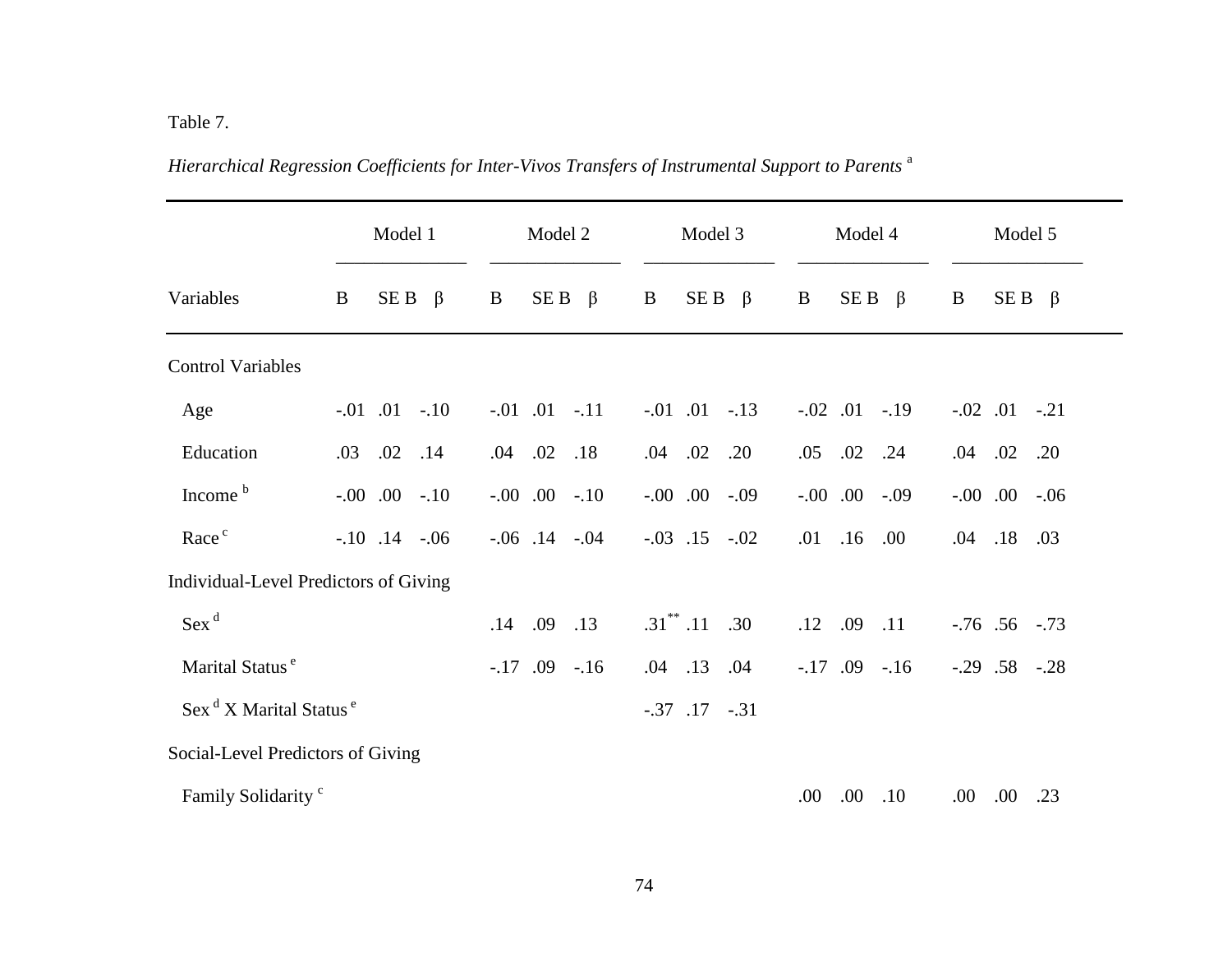| Friend Solidarity <sup>c</sup>                               | $-0.00$ .  |     | $-.06$              | $-0.00$ .00         |      | $-.13$ |
|--------------------------------------------------------------|------------|-----|---------------------|---------------------|------|--------|
| Neighbor Solidarity                                          | .00        | .03 | .01                 | .04                 | .06  | .09    |
| <b>Community Solidarity</b>                                  |            |     | $-.03$ .04 $-.07$   | $-.08$ .06          |      | $-.21$ |
| Reciprocity                                                  | $-.05$ .03 |     | $-.15$              | $-.12$ .05          |      | $-.38$ |
| Generativity                                                 |            |     | $-.20$ $.09$ $-.24$ | $-.29$ $.16$ $-.36$ |      |        |
| Interactions                                                 |            |     |                     |                     |      |        |
| Sex <sup>d</sup> X Family Solidarity <sup>f</sup>            |            |     |                     | $-0.00$ .00         |      | $-.00$ |
| $\operatorname{Sex}^d X$ Friend Solidarity $f$               |            |     |                     | $-0.00$ .00         |      | $-.02$ |
| $\operatorname{Sex}^d X$ Neighbor Solidarity                 |            |     |                     | $-.06$ .07          |      | $-.27$ |
| Sex <sup>d</sup> X Community Solidarity                      |            |     |                     | .07                 | .08  | .31    |
| $\operatorname{Sex}^d X$ Reciprocity                         |            |     |                     | .04                 | .06  | .17    |
| $\operatorname{Sex}^d X$ Generativity                        |            |     |                     | .25                 | .15  | .70    |
| Marital Status <sup>e</sup> X Family Solidarity <sup>f</sup> |            |     |                     | $-.01$ .00          |      | $-.35$ |
| Marital Status <sup>e</sup> X Friend Solidarity <sup>f</sup> |            |     |                     | .00                 | .00. | .22    |
| Marital Status <sup>e</sup> X Neighbor Solidarity            |            |     |                     | .06                 | .07  | .26    |
| Marital Status <sup>e</sup> X Community Solidarity           |            |     |                     | .01                 | .08  | .06    |
| Marital Status <sup>e</sup> X Reciprocity                    |            |     |                     | .10                 | .06  | .38    |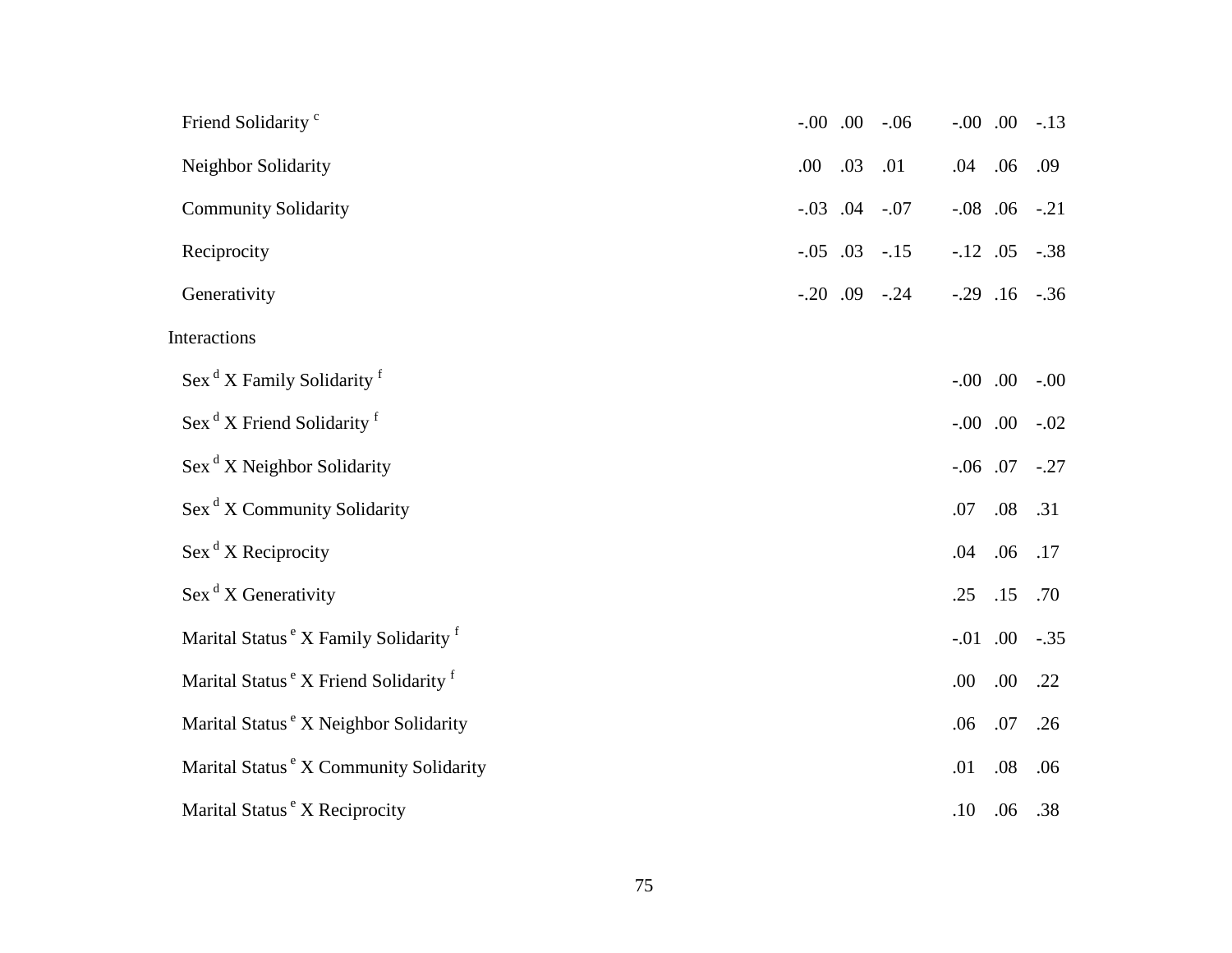| Marital Status "X Generativity |  |  |  |
|--------------------------------|--|--|--|
|                                |  |  |  |

| $R^2$            |            |     |     | $.03 \t\t 08 \t\t 011 \t\t 03$ .15     |     |
|------------------|------------|-----|-----|----------------------------------------|-----|
| $\bm{F}$         |            |     |     | 1.50 1.82 2.50 2.15 2.11 <sup>**</sup> |     |
| $\boldsymbol{n}$ | 144<br>147 | 144 | 142 |                                        | 142 |

*Note*. <sup>a</sup> Sine transformation; <sup>b</sup> square root transformation; <sup>c</sup> Race:  $0 =$  White,  $1 =$  non-White;  $\frac{d}{dx}$  Sex:  $0 =$  male,  $1 =$  female;

<sup>e</sup> Marital Status:  $0 =$  ever married,  $1 =$  never married; <sup>f</sup> exponential transformation.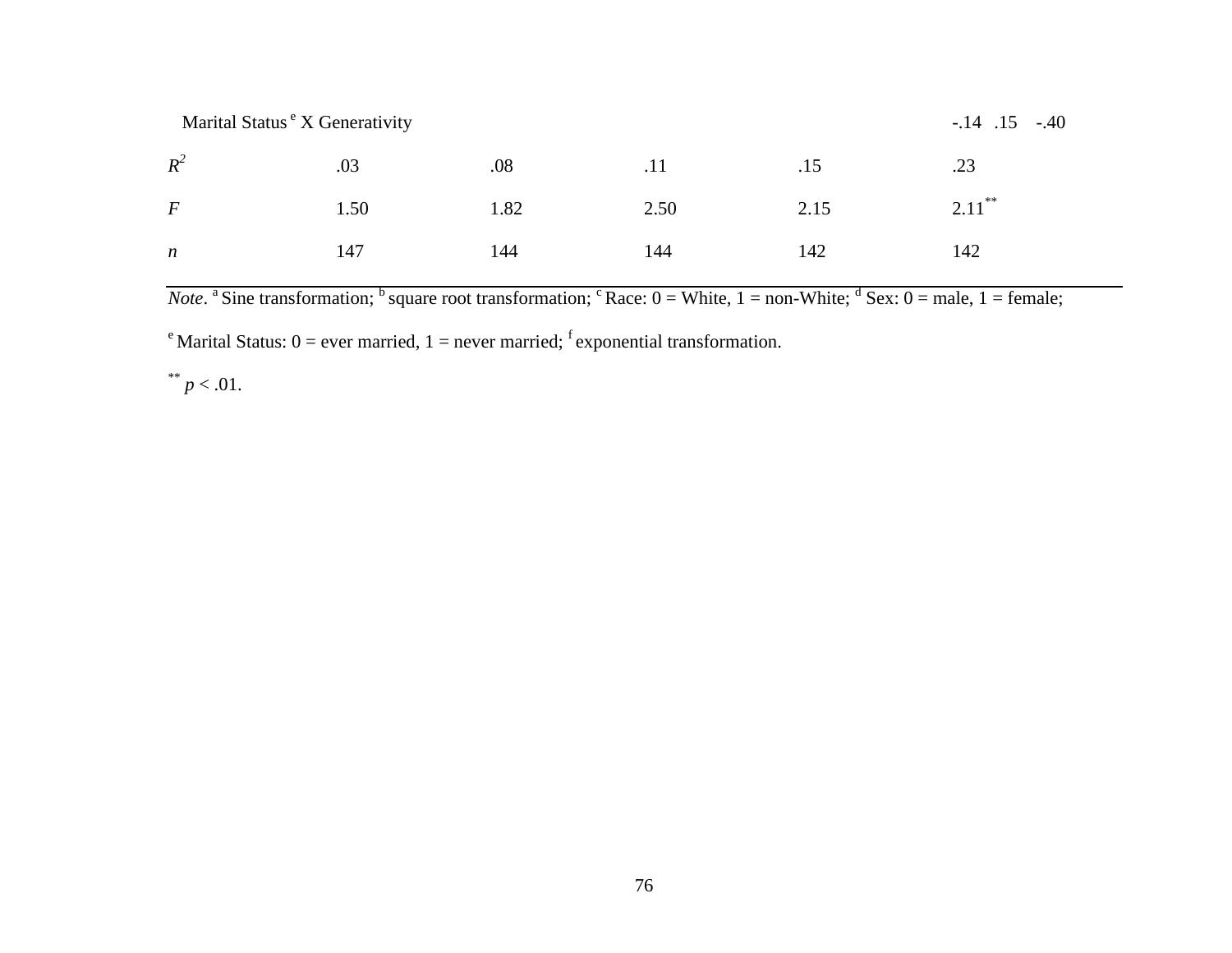|                                       | Model 1                  | Model 2                  | Model 3                  | Model 4              | Model 5                |
|---------------------------------------|--------------------------|--------------------------|--------------------------|----------------------|------------------------|
| Variables                             | SE B<br>$\beta$<br>B     | SE B<br>$\beta$<br>B     | SE B<br>$\beta$<br>B     | SE B<br>$\beta$<br>B | $SEB \beta$<br>B       |
| <b>Control Variables</b>              |                          |                          |                          |                      |                        |
| Age                                   | .00<br>.02<br>.00.       | .00.<br>.03<br>.00.      | .00 .04<br>.00.          | $-0.00$ $-0.00$      | $-0.00$ .00<br>$-.02$  |
| Education                             | $.03$ $^{**}$ .01<br>.16 | $.03$ $^{**}$ .01<br>.16 | $.03$ $^{**}$ .01<br>.17 | .03<br>.01<br>.16    | $.01$ .16<br>.03       |
| Income <sup>b</sup>                   | $-0.00$ $0.00$ $-0.01$   | $-0.00$ $-0.00$          | $-0.00$ $-0.00$          | .00.<br>.00<br>.00.  | .00.<br>.00.<br>.00.   |
| Race <sup>c</sup>                     | .03<br>.10<br>.02        | .11<br>.02<br>.03        | .11<br>.03<br>.05        | .05<br>.11<br>.03    | .11<br>.07<br>.04      |
| Individual-Level Predictors of Giving |                          |                          |                          |                      |                        |
| $Sex^d$                               |                          | .06<br>.01<br>.01        | .09<br>.10<br>.09        | $-.04$ .07<br>$-.04$ | $-.32$ $.37$ $-.30$    |
| Marital Status <sup>e</sup>           |                          | .00<br>.06<br>.00.       | .10<br>.09<br>.09        | .07<br>.01<br>.01    | $-.17$ $.37$ $-.16$    |
| Sex <sup>d</sup> X Marital Status     |                          |                          | $-.19$ $.12$ $-.15$      |                      |                        |
| Social-Level Predictors of Giving     |                          |                          |                          |                      |                        |
| Family Solidarity <sup>f</sup>        |                          |                          |                          | .00.<br>.00.<br>.12  | .00.<br>$.00\,$<br>.24 |

*Hierarchical Regression Coefficients for Inter-Vivos Transfers of Instrumental Support to Other Family/Close Friends* <sup>a</sup>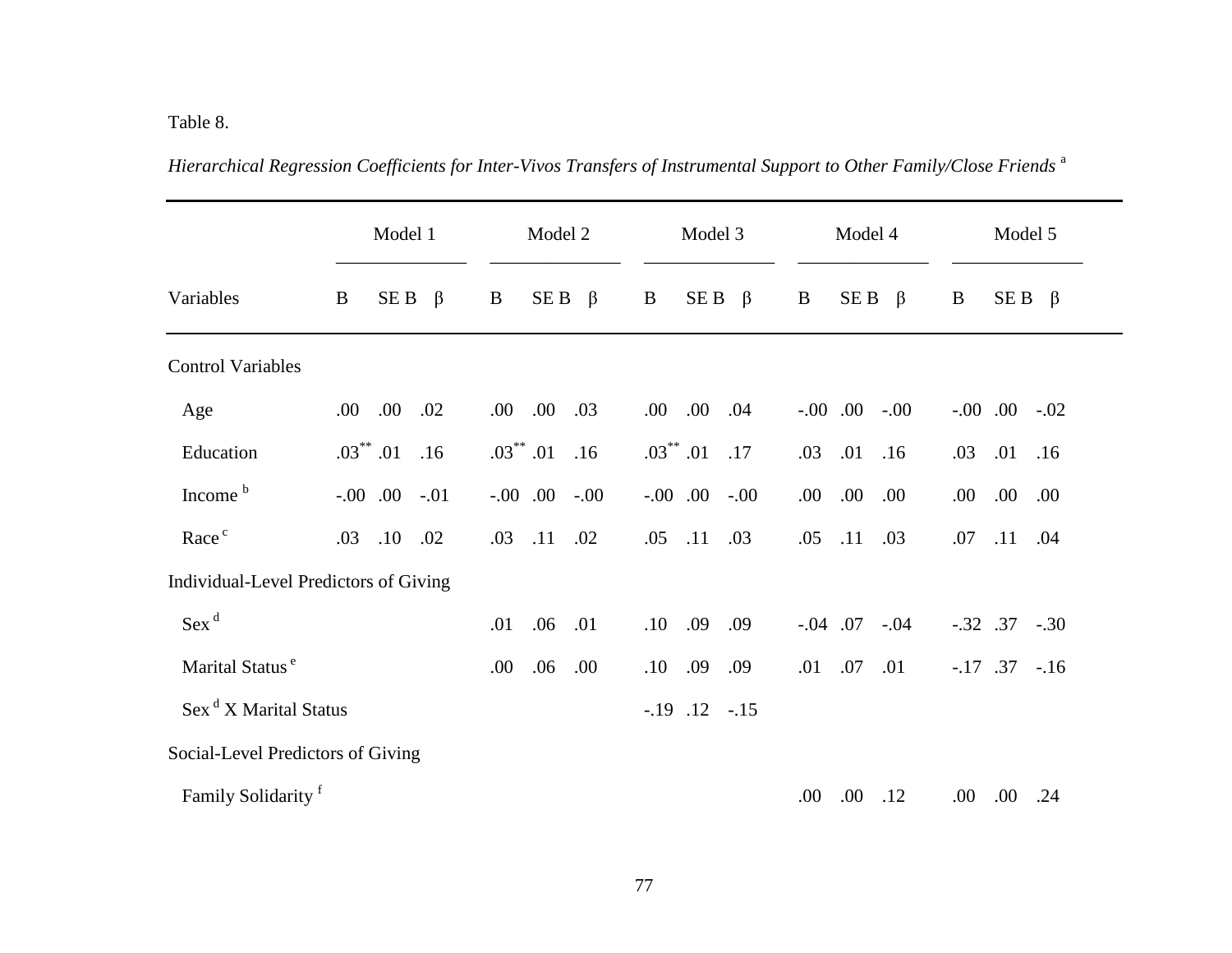| Friend Solidarity <sup>f</sup>                               |     |     | $-0.00$ $0.00$ $-0.06$ |             |      | $-.00$ $.00$ $-.12$ |
|--------------------------------------------------------------|-----|-----|------------------------|-------------|------|---------------------|
| Neighbor Solidarity                                          |     |     | $-.02$ $.02$ $-.05$    |             |      | $-.03$ $.04$ $-.07$ |
| <b>Community Solidarity</b>                                  | .04 | .03 | .09                    | $-.02$ .05  |      | $-.06$              |
| Reciprocity                                                  |     |     | $-.03$ $.02$ $-.08$    | $-.03$ .03  |      | $-.10$              |
| Generativity                                                 |     |     | $-.09$ $.05$ $-.12$    |             |      | $-.07$ $.08$ $-.10$ |
| Interactions                                                 |     |     |                        |             |      |                     |
| Sex <sup>d</sup> X Family Solidarity <sup>f</sup>            |     |     |                        | $-0.00$ .00 |      | $-.28$              |
| Sex <sup>d</sup> X Friend Solidarity <sup>f</sup>            |     |     |                        | .00         | .00. | .06                 |
| Sex <sup>d</sup> X Neighbor Solidarity                       |     |     |                        | .01         | .05  | .03                 |
| Sex <sup>d</sup> X Community Solidarity                      |     |     |                        | .05         | .05  | .24                 |
| $\operatorname{Sex}^d X$ Reciprocity                         |     |     |                        |             |      | $-.01$ $.04$ $-.05$ |
| $\operatorname{Sex}^d X$ Generativity                        |     |     |                        | .08         | .10  | .23                 |
| Marital Status <sup>e</sup> X Family Solidarity <sup>f</sup> |     |     |                        |             |      | $-.00$ $.00$ $-.02$ |
| Marital Status <sup>e</sup> X Friend Solidarity <sup>f</sup> |     |     |                        | .00         | .00. | .06                 |
| Marital Status <sup>e</sup> X Neighbor Solidarity            |     |     |                        | .02         | .05  | .09                 |
| Marital Status <sup>e</sup> X Community Solidarity           |     |     |                        | .02         | .05  | .33                 |
| Marital Status <sup>e</sup> X Reciprocity                    |     |     |                        | .04 .04     |      | .14                 |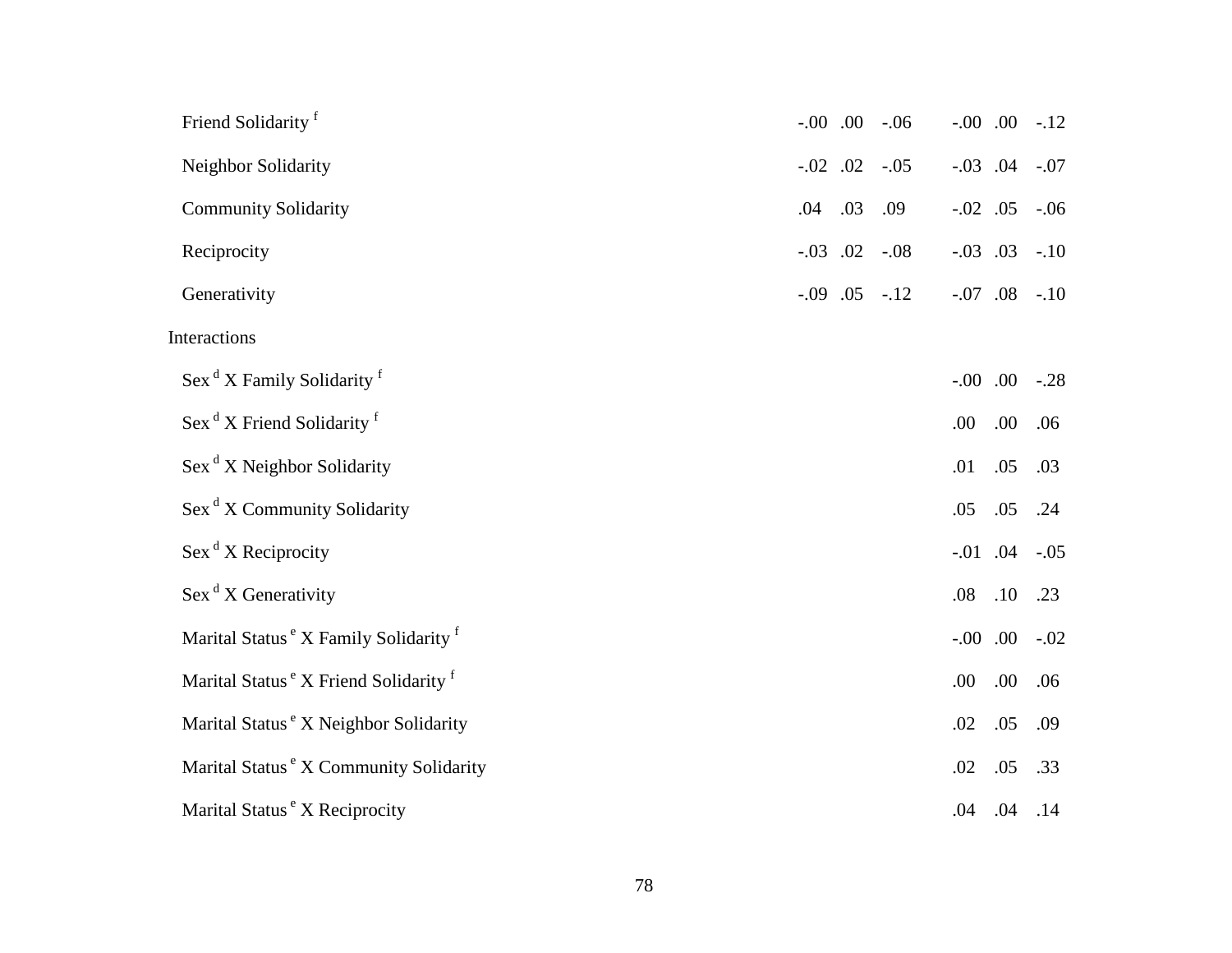| Marital Status "X Generativity |
|--------------------------------|
|                                |

| $R^2$          |     | $.02$ $.03$ $.03$ $.06$ $.10$      |  |  |
|----------------|-----|------------------------------------|--|--|
| $\overline{F}$ |     | $1.94$ $1.36$ $1.55$ $1.58$ $1.44$ |  |  |
| $\mathfrak n$  | 322 | 319 319 311 311                    |  |  |

*Note*. <sup>a</sup> Sine transformation; <sup>b</sup> square root transformation; <sup>c</sup> Race:  $0 =$  White,  $1 =$  non-White;  $\frac{d}{dx}$  Sex:  $0 =$  male,  $1 =$  female;

<sup>e</sup> Marital Status:  $0 =$  ever married,  $1 =$  never married; <sup>f</sup> exponential transformation.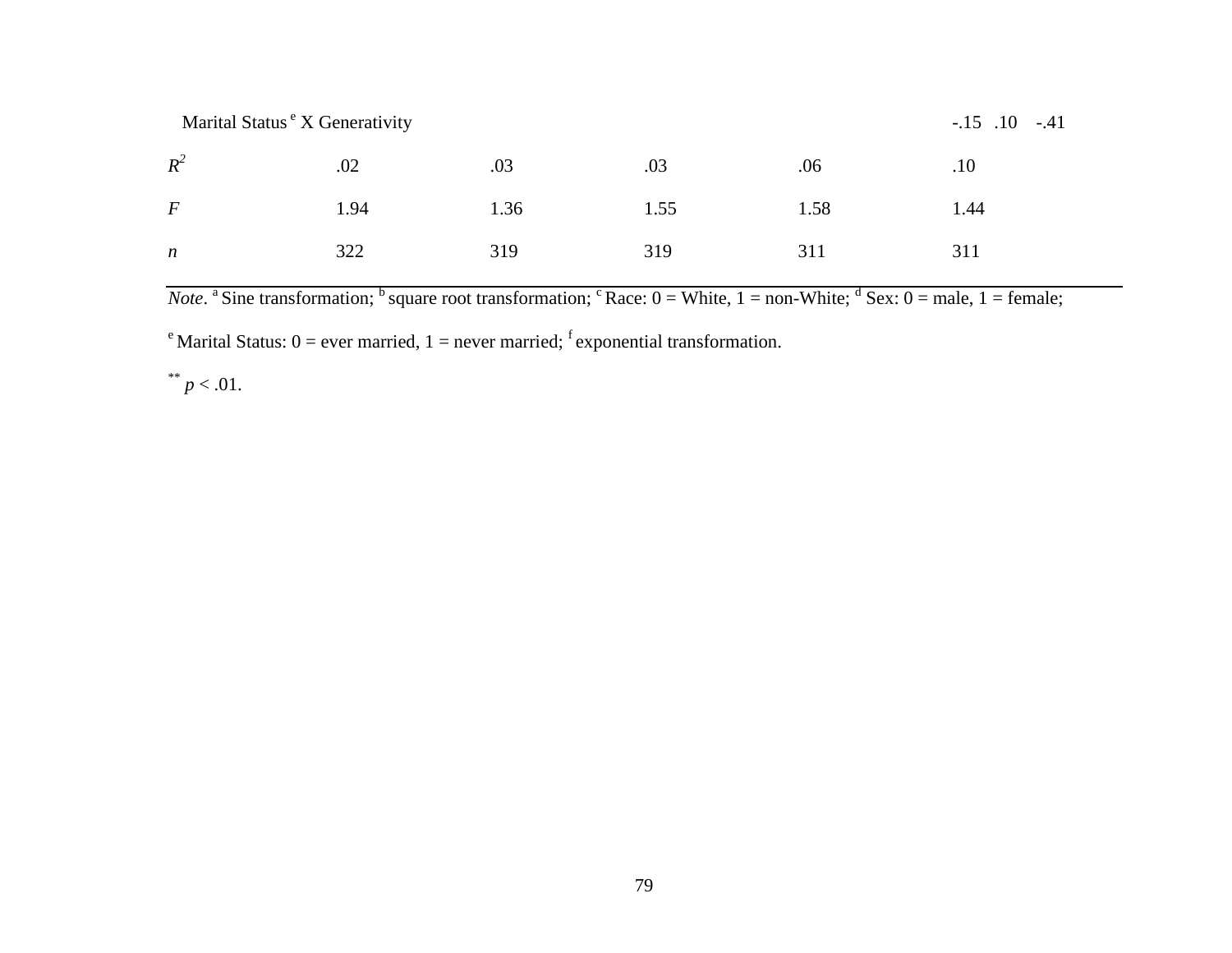## Table 9.

|                                   | Model 1                               | Model 2                | Model 3              | Model 4                | Model 5                |
|-----------------------------------|---------------------------------------|------------------------|----------------------|------------------------|------------------------|
| Variables                         | SE B<br>$\beta$<br>B                  | SE B<br>$\beta$<br>B   | SE B<br>$\beta$<br>B | SE B<br>$\beta$<br>B   | B<br>$SE B \beta$      |
| <b>Control Variables</b>          |                                       |                        |                      |                        |                        |
| Age                               | $-.01$ $.00$ $-.12$                   | $-.01$ $.00$ $-.13$    | $-.01$ $.00$ $-.12$  | $-.01$ $.00$ $-.15$    | $-.01$ $.00$ $-.16$    |
| Education                         | $.03^{**}$ .01 .15                    | $.03$ $.01$ $.14$      | $.03^{**}$ .01 .15   | .03<br>.01<br>.13      | $.01$ .13<br>.03       |
| Income <sup>b</sup>               | $-.00$ $.00$ $-.02$                   | $-.00$ $.00$ $-.02$    | $-.00$ $.00$ $-.02$  | $-0.00$ $0.00$ $-0.04$ | $-.00$ $.00$ $-.03$    |
| Race <sup>c</sup>                 | $-0.09$ $-0.10$ $-0.06$               | $-.10$ $.10$ $-.06$    | $-.09$ $.10$ $-.05$  | $-.10$ $.11$ $-.06$    | $-.08$ $.12$ $-.05$    |
|                                   | Individual-Level Predictors of Giving |                        |                      |                        |                        |
| $Sex^d$                           |                                       | $-0.01$ $0.06$ $-0.01$ | .04 .08<br>.04       | $-.04$ $.06$ $-.04$    | $-.05$ .34 $-.04$      |
| Marital Status <sup>e</sup>       |                                       | .06<br>.08<br>.09      | .09<br>.14<br>.14    | .06<br>.08<br>.08      | $-.19$ $.36$ $-.18$    |
| Sex <sup>d</sup> X Marital Status |                                       |                        | $-.11$ $.12$ $-.09$  |                        |                        |
| Social-Level Predictors of Giving |                                       |                        |                      |                        |                        |
| Family Solidarity <sup>f</sup>    |                                       |                        |                      | .00.<br>.00.<br>.01    | $-0.00$ $0.00$ $-0.00$ |

*Hierarchical Regression Coefficients for Inter-Vivos Transfers of Instrumental Support to Others* <sup>a</sup>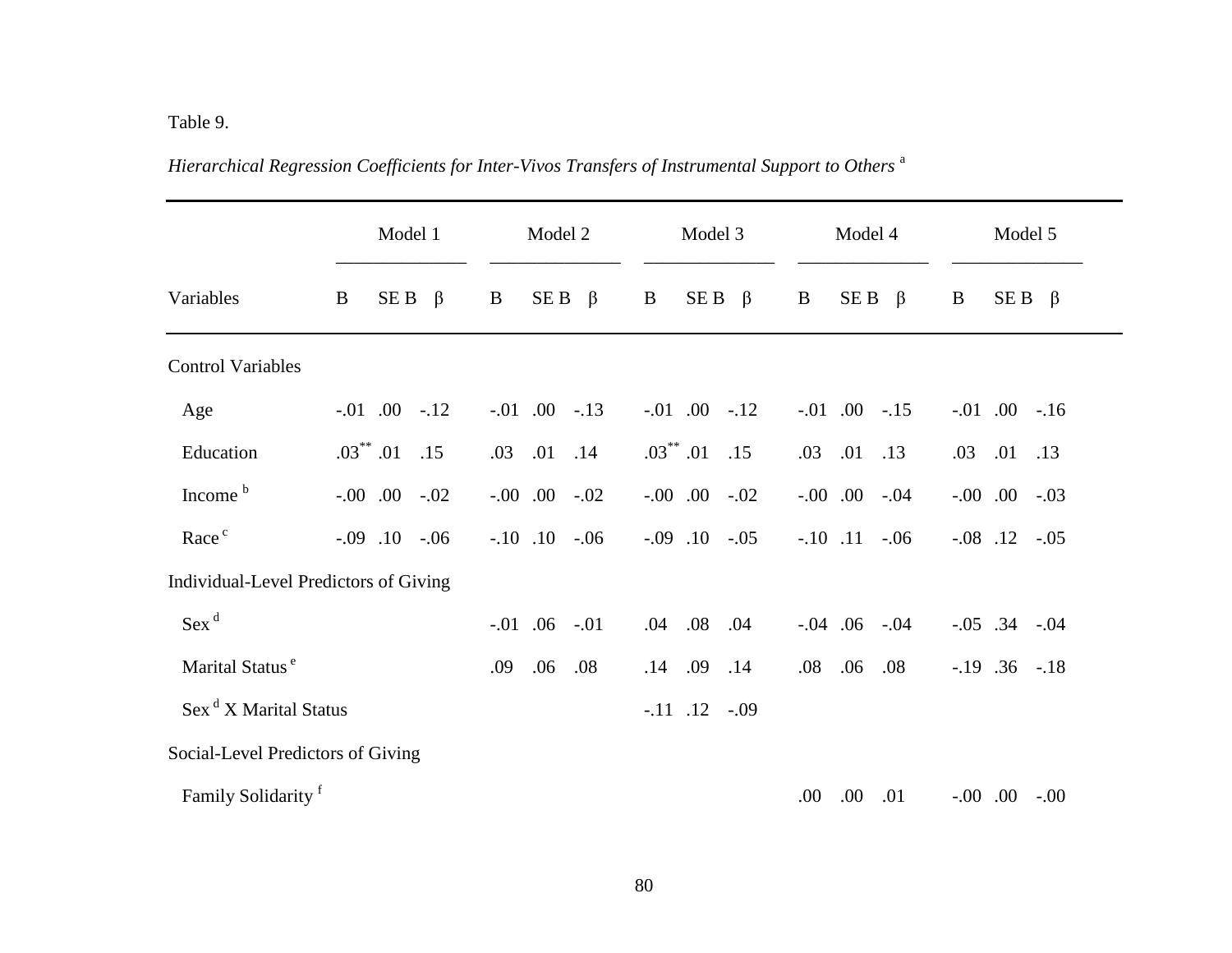| Friend Solidarity <sup>f</sup>                               | .00 | .00        | .01                 | .00         | .00                  | .07    |
|--------------------------------------------------------------|-----|------------|---------------------|-------------|----------------------|--------|
| Neighbor Solidarity                                          |     |            | $-.03$ .02 $-.07$   | $-.02$ .04  |                      | $-.04$ |
| <b>Community Solidarity</b>                                  | .04 | .03        | .10                 | .03         | .05                  | .07    |
| Reciprocity                                                  |     | $-.02$ .02 | $-.05$              | $-.01$ .03  |                      | $-.05$ |
| Generativity                                                 |     |            | $-.01$ $.05$ $-.02$ | $-.07$ .10  |                      | $-.09$ |
| Interactions                                                 |     |            |                     |             |                      |        |
| Sex <sup>d</sup> X Family Solidarity <sup>f</sup>            |     |            |                     | $-0.00$ .00 |                      | $-.08$ |
| Sex <sup>d</sup> X Friend Solidarity <sup>f</sup>            |     |            |                     | .00.        | .00                  | .10    |
| $\operatorname{Sex}^d X$ Neighbor Solidarity                 |     |            |                     |             | $-.03$ $.04$ $-.13$  |        |
| Sex <sup>d</sup> X Community Solidarity                      |     |            |                     | .01         | .05                  | .04    |
| $\operatorname{Sex}^{\text{d}}$ X Reciprocity                |     |            |                     |             | $-0.04$ $0.04$ $-16$ |        |
| $\operatorname{Sex}^d X$ Generativity                        |     |            |                     | .09         | .11                  | .25    |
| Marital Status <sup>e</sup> X Family Solidarity <sup>f</sup> |     |            |                     | .00         | .00.                 | .13    |
| Marital Status <sup>e</sup> X Friend Solidarity <sup>f</sup> |     |            |                     | $-0.00$ .00 |                      | $-.30$ |
| Marital Status <sup>e</sup> X Neighbor Solidarity            |     |            |                     | .03         | .05                  | .14    |
| Marital Status <sup>e</sup> X Community Solidarity           |     |            |                     | .01         | .05                  | .05    |
| Marital Status <sup>e</sup> X Reciprocity                    |     |            |                     | .04         | .04                  | .15    |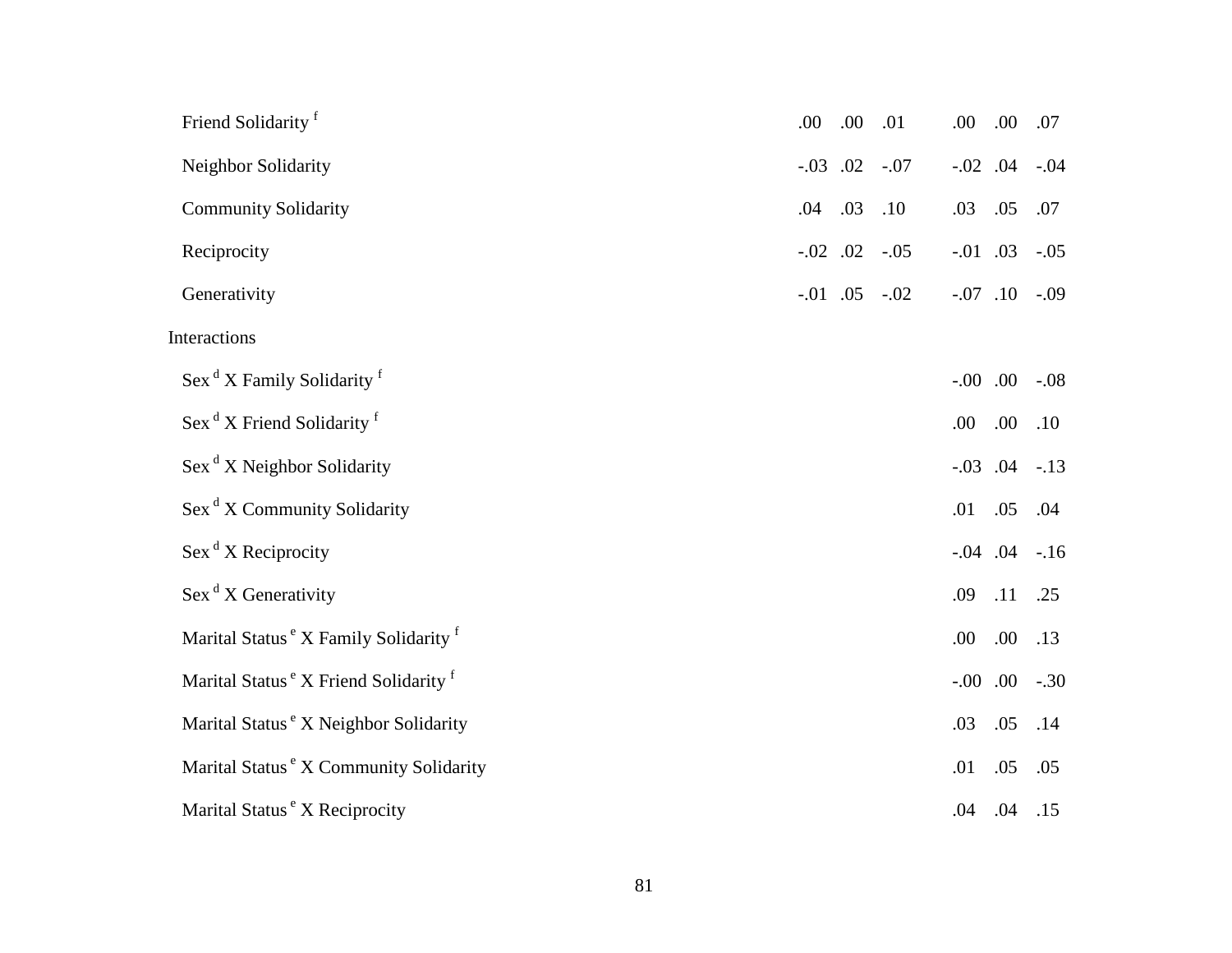Marital Status <sup>e</sup> X Generativity .02 .11 .06

| $R^2$            | .04                 | .05 | .05  | .07  | .09  |
|------------------|---------------------|-----|------|------|------|
| $\boldsymbol{F}$ | $3.40^{**}$<br>2.51 |     | 2.36 | 1.79 | 1.39 |
| $\boldsymbol{n}$ | 323                 | 320 | 320  | 312  | 312  |

*Note*. <sup>a</sup> Sine transformation; <sup>b</sup> square root transformation; <sup>c</sup> Race:  $0 =$  White,  $1 =$  non-White;  $\frac{d}{dx}$  Sex:  $0 =$  male,  $1 =$  female;

<sup>e</sup> Marital Status:  $0 =$  ever married,  $1 =$  never married; <sup>f</sup> exponential transformation.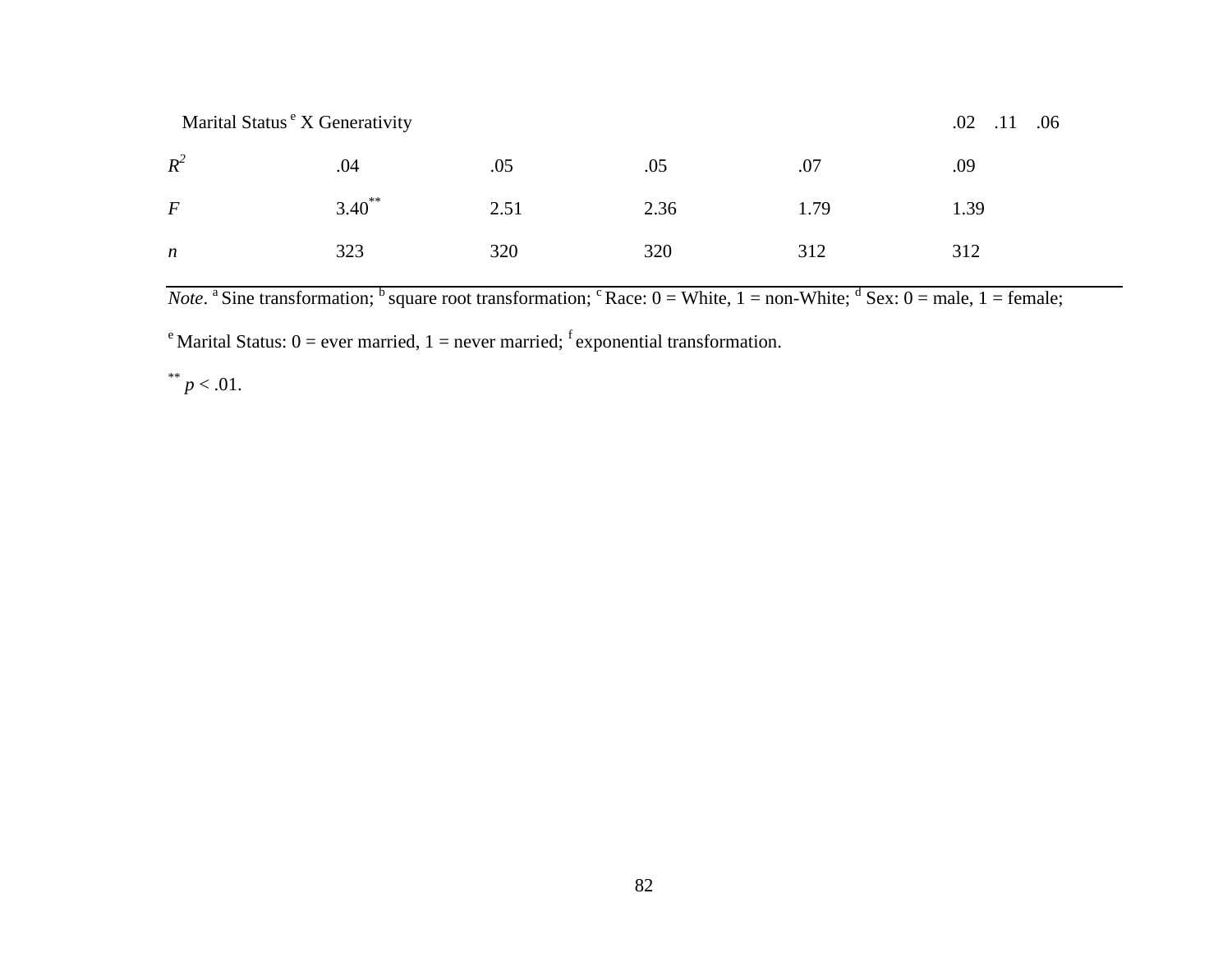## Table 10.

|                                   | Model 1                               | Model 2                         | Model 3              | Model 4              | Model 5              |
|-----------------------------------|---------------------------------------|---------------------------------|----------------------|----------------------|----------------------|
| Variables                         | SE B<br>$\beta$<br>B                  | SE <sub>B</sub><br>B<br>$\beta$ | SE B<br>B<br>$\beta$ | SE B<br>B<br>$\beta$ | $SE B \beta$<br>B    |
| <b>Control Variables</b>          |                                       |                                 |                      |                      |                      |
| Age                               | .01<br>.00<br>.03                     | .01<br>.03<br>.00.              | .01<br>.03<br>.00.   | .01<br>.06<br>.00.   | .01<br>.00.<br>.06   |
| Education                         | .02<br>.12<br>.02                     | $.02.$ .02<br>.11               | .02<br>.11<br>.02    | .02<br>.02<br>.12    | .02<br>.02<br>.16    |
| Income <sup>b</sup>               | $-0.00$ .00<br>$-.09$                 | $-0.00$ $0.00$ $-0.09$          | $.00-.09$<br>$-.00$  | $.00-.08$<br>$-.00$  | $.00-.06$<br>$-0.00$ |
| Race <sup>c</sup>                 | .09<br>.04<br>.04                     | .09<br>.03<br>.04               | .09<br>.03<br>.03    | .09<br>.09<br>.08    | .12<br>.17<br>.15    |
|                                   | Individual-Level Predictors of Giving |                                 |                      |                      |                      |
| $Sex^d$                           |                                       | $-0.01$ .06<br>$-.02$           | $-.05$ .10<br>$-.06$ | .07<br>.02<br>.03    | .36<br>.27<br>.19    |
| Marital Status <sup>e</sup>       |                                       | .05<br>.05<br>.03               | $-.01$ .08<br>$-.01$ | .06<br>.04<br>.05    | .39<br>.65<br>.92    |
| Sex <sup>d</sup> X Marital Status |                                       |                                 | .12<br>.09<br>.07    |                      |                      |
| Social-Level Predictors of Giving |                                       |                                 |                      |                      |                      |
| Family Solidarity <sup>f</sup>    |                                       |                                 |                      | .00.<br>.00.<br>.02  | .00.<br>.00.<br>.37  |

*Hierarchical Regression Coefficients for Inter-Vivos Transfers of Financial Support to Parents* <sup>a</sup>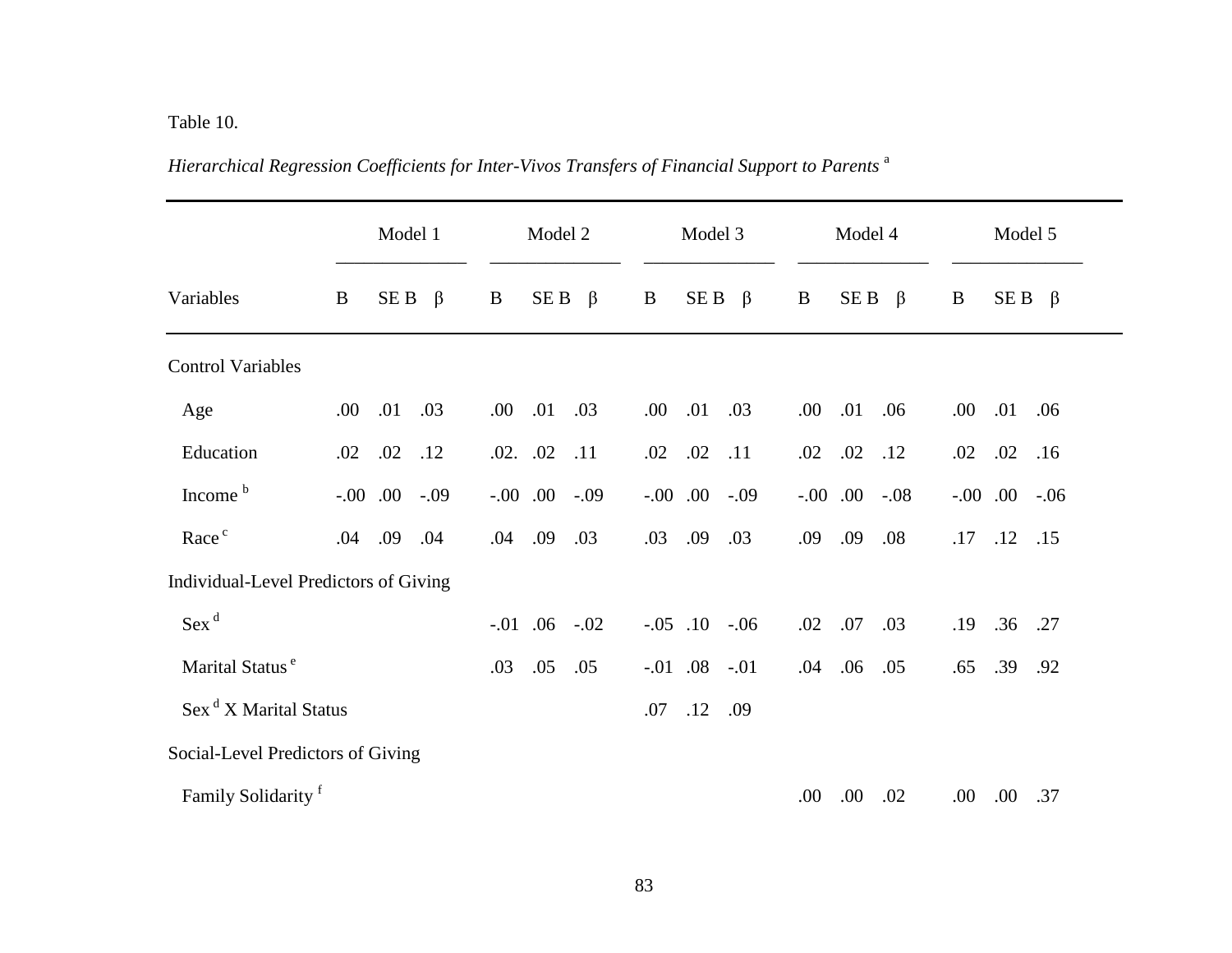| Friend Solidarity <sup>f</sup>                               |                |           | $-.00$ $.00$ $-.10$ | $-0.00$ .00 |                     | $-43$  |
|--------------------------------------------------------------|----------------|-----------|---------------------|-------------|---------------------|--------|
| Neighbor Solidarity                                          | $-0.02$ $0.03$ |           | $-.06$              | .02         | .04                 | .06    |
| <b>Community Solidarity</b>                                  | .05            | .03       | .19                 | .02         | .05                 | .06    |
| Reciprocity                                                  | .04            | $.02$ .19 |                     | .05         | .04                 | .24    |
| Generativity                                                 |                |           | $-.02$ $.05$ $-.04$ | .07         | .10                 | .13    |
| Interactions                                                 |                |           |                     |             |                     |        |
| Sex <sup>d</sup> X Family Solidarity <sup>f</sup>            |                |           |                     | $-0.00$ .00 |                     | $-.43$ |
| Sex <sup>d</sup> X Friend Solidarity <sup>f</sup>            |                |           |                     | .00         | .00.                | .23    |
| $\operatorname{Sex}^d X$ Neighbor Solidarity                 |                |           |                     | $-.01$ .05  |                     | $-.07$ |
| Sex <sup>d</sup> X Community Solidarity                      |                |           |                     | $-.01$ .05  |                     | $-.04$ |
| $\operatorname{Sex}^d X$ Reciprocity                         |                |           |                     | .00         | .04                 | .02    |
| $\operatorname{Sex}^d X$ Generativity                        |                |           |                     | $-0.01$ .09 |                     | $-.03$ |
| Marital Status <sup>e</sup> X Family Solidarity <sup>f</sup> |                |           |                     | $-0.00$ .00 |                     | $-.39$ |
| Marital Status <sup>e</sup> X Friend Solidarity <sup>f</sup> |                |           |                     | .00         | .00.                | .46    |
| Marital Status <sup>e</sup> X Neighbor Solidarity            |                |           |                     | $-.07$ .05  |                     | $-.43$ |
| Marital Status <sup>e</sup> X Community Solidarity           |                |           |                     | .06         | .05                 | .39    |
| Marital Status <sup>e</sup> X Reciprocity                    |                |           |                     |             | $-.05$ $.04$ $-.30$ |        |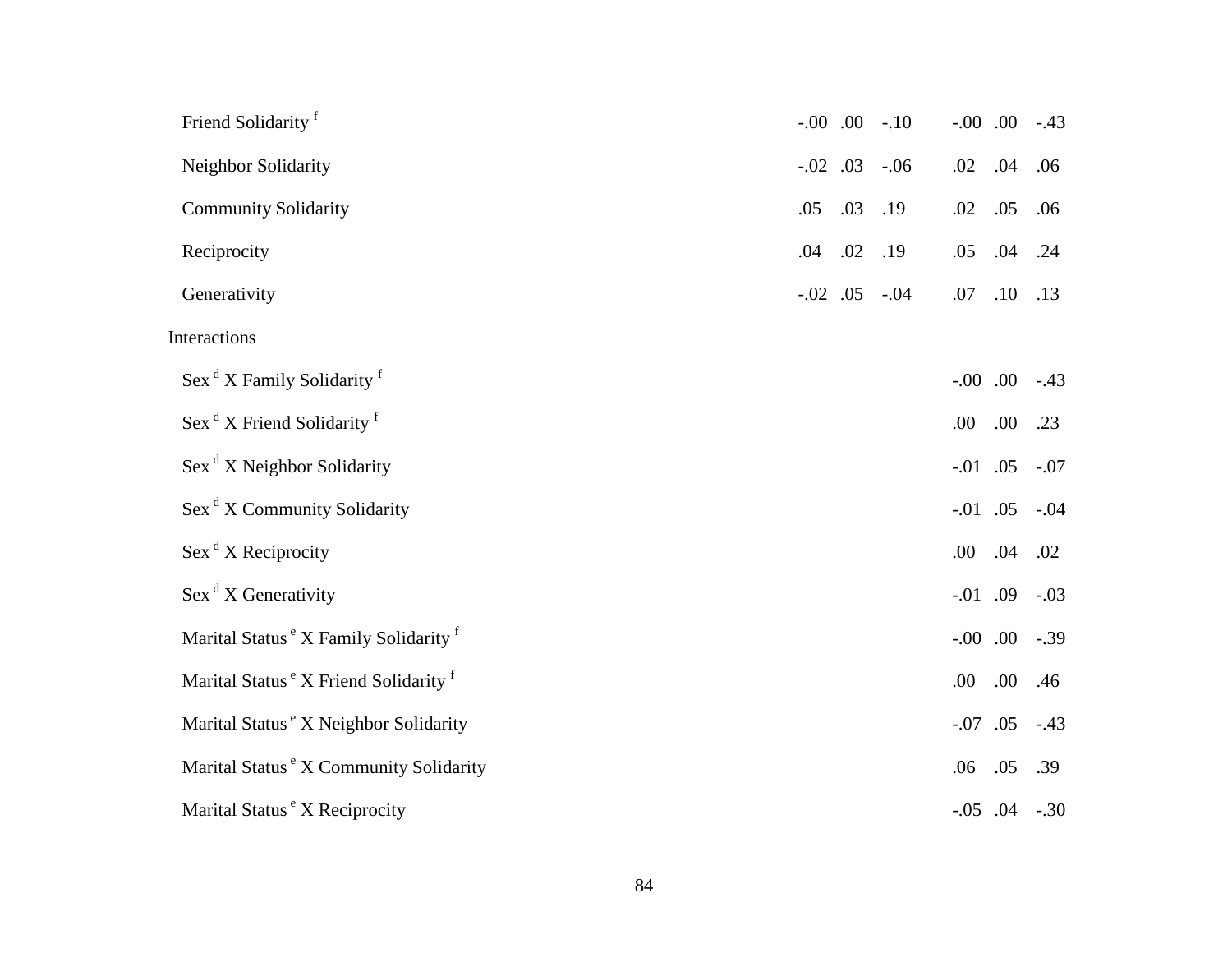Marital Status <sup>e</sup> X Generativity -.16 .10 -.65

| $R^2$            |  | $.02$ $.02$ $.02$ $.07$ $.16$ |  |
|------------------|--|-------------------------------|--|
| $\boldsymbol{F}$ |  | $.54$ $.38$ $.37$ $.96$ $.78$ |  |
| $\boldsymbol{n}$ |  | 143 140 140 138 138           |  |

*Note*. <sup>a</sup> Sine transformation; <sup>b</sup> square root transformation; <sup>c</sup> Race:  $0 =$  White,  $1 =$  non-White;  $\frac{d}{dx}$  Sex:  $0 =$  male,  $1 =$  female;

<sup>e</sup> Marital Status:  $0 =$  ever married,  $1 =$  never married; <sup>f</sup> exponential transformation.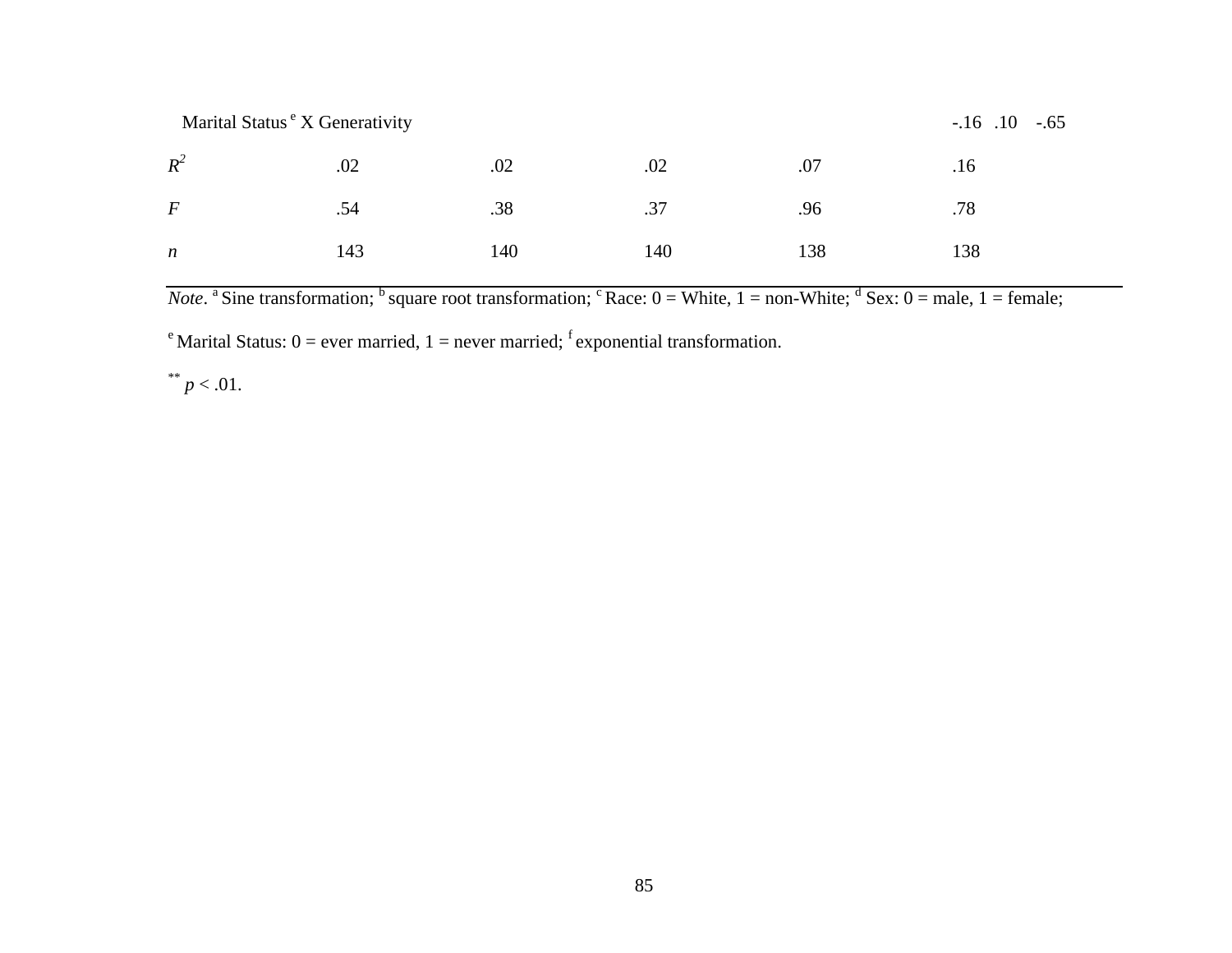Table 11.

|                                                       |      | Model 1             |         |      | Model 2             |         |            | Model 3    |                     |            | Model 4             |                     |            | Model 5      |        |
|-------------------------------------------------------|------|---------------------|---------|------|---------------------|---------|------------|------------|---------------------|------------|---------------------|---------------------|------------|--------------|--------|
| Variables                                             | B    | SE B                | $\beta$ | B    | SE B                | $\beta$ | B          | SE B       | $\beta$             | B          | SE B                | $\beta$             | $\bf{B}$   | $SE B \beta$ |        |
| <b>Control Variables</b>                              |      |                     |         |      |                     |         |            |            |                     |            |                     |                     |            |              |        |
| Age                                                   |      | $-0.00$ .00         | $-.00$  | .00. | .00.                | .00     | .00.       | .00.       | .00.                |            | $-00$ 00            | $-.00$              |            | $-0.00$ .00  | $-.00$ |
| Education                                             |      | $-.01$ .01          | $-.05$  |      | $-0.01$ $0.01$      | $-.04$  | $-.01$     | .01        | $-.05$              | $-.00$ .01 |                     | $-.00$              | $-.00$ .01 |              | $-.00$ |
| Income <sup>b</sup>                                   | .00. | .00.                | .05     | .00. | .00.                | .04     | .00.       | .00.       | .04                 | .00.       | .00.                | .04                 | .00.       | .00.         | .04    |
| Race <sup>c</sup>                                     |      | $-.04$ $.05$ $-.04$ |         |      | $-.04$ .05          | $-.04$  |            | $-.04$ .05 | $-.04$              | $-.02$ .05 |                     | $-.02$              | .00        | .06          | .00.   |
| Individual-Level Predictors of Giving                 |      |                     |         |      |                     |         |            |            |                     |            |                     |                     |            |              |        |
| $Sex^d$                                               |      |                     |         |      | $-.02$ .04          | $-.04$  | $-.04$ .05 |            | $-.07$              |            | $-0.00$ $0.04$      | $-.00$              | .15        | .20          | .25    |
| Marital Status <sup>e</sup>                           |      |                     |         |      | $-.06$ $.04$ $-.09$ |         |            |            | $-.08$ $.05$ $-.13$ |            | $-.08$ $.04$ $-.12$ |                     | .19        | .21          | .31    |
| $\text{Sex}^{\text{d}}$ X Marital Status <sup>e</sup> |      |                     |         |      |                     |         | .05        | .08        | .07                 |            |                     |                     |            |              |        |
| Social-Level Predictors of Giving                     |      |                     |         |      |                     |         |            |            |                     |            |                     |                     |            |              |        |
| Family Solidarity <sup>f</sup>                        |      |                     |         |      |                     |         |            |            |                     |            |                     | $-.00$ $.00$ $-.13$ |            | $-00$ 00.    | $-.06$ |

*Hierarchical Regression Coefficients for Inter-Vivos Transfers of Financial Support to Other Family/Close Friends* <sup>a</sup>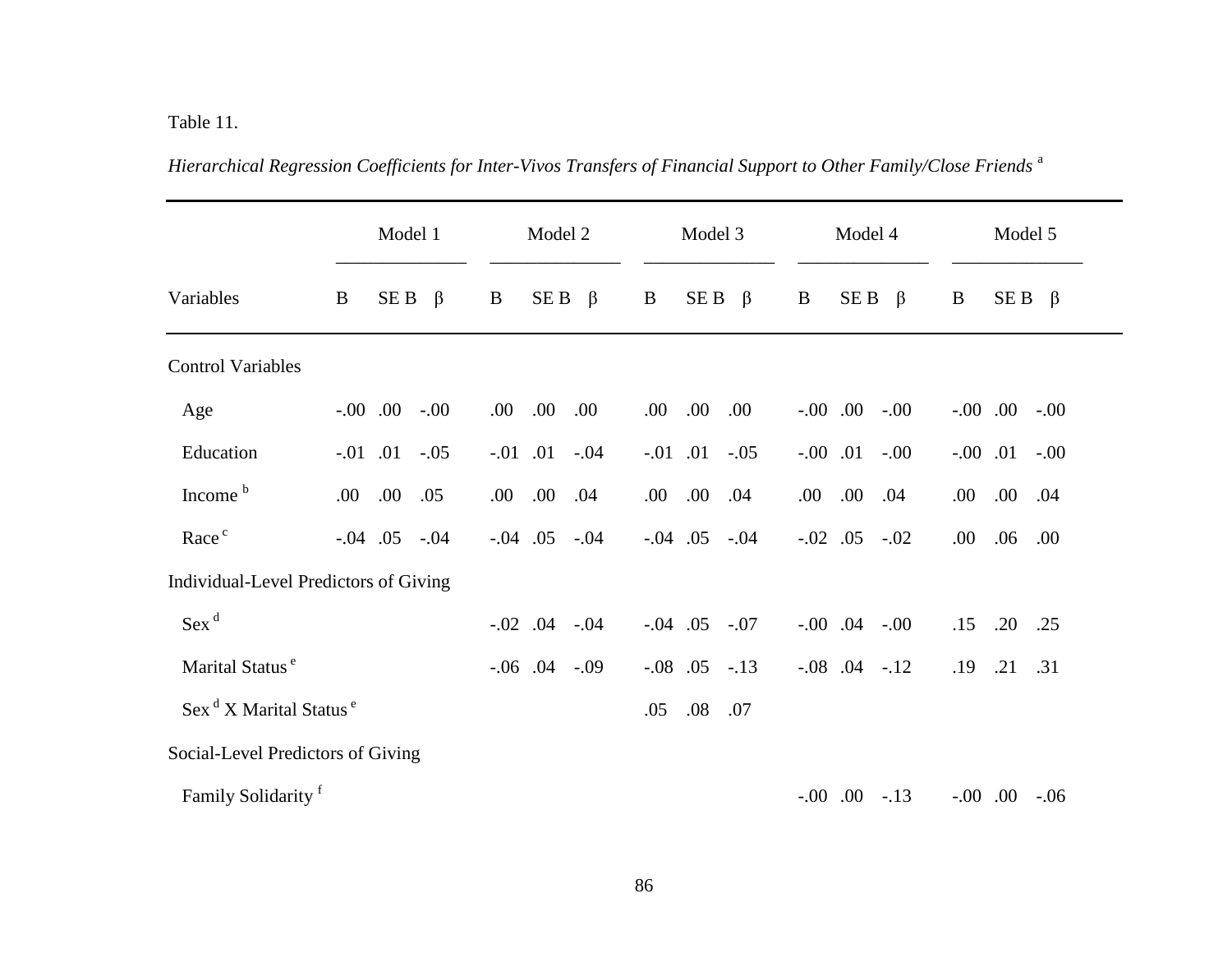| Friend Solidarity <sup>f</sup>                               | .00        | .00 | .07                 | .00         | .00        | .03    |
|--------------------------------------------------------------|------------|-----|---------------------|-------------|------------|--------|
| Neighbor Solidarity                                          | .01        | .01 | .03                 | .01         | .02        | .04    |
| <b>Community Solidarity</b>                                  | $-.01$ .01 |     | $-.05$              | .01         | .02        | .05    |
| Reciprocity                                                  | .02        | .01 | .08                 | .02         | .02        | .09    |
| Generativity                                                 |            |     | $-.06$ $.03$ $-.13$ |             | $-.02$ .04 | $-.05$ |
| Interactions                                                 |            |     |                     |             |            |        |
| Sex <sup>d</sup> X Family Solidarity <sup>f</sup>            |            |     |                     | $-0.00$ .00 |            | $-.11$ |
| Sex <sup>d</sup> X Friend Solidarity <sup>f</sup>            |            |     |                     | .00         | .00.       | .07    |
| $\operatorname{Sex}^d X$ Neighbor Solidarity                 |            |     |                     | .01         | .02        | .06    |
| Sex <sup>d</sup> X Community Solidarity                      |            |     |                     | $-.04$ .03  |            | $-.32$ |
| $\operatorname{Sex}^d X$ Reciprocity                         |            |     |                     | $-.02$ .02  |            | $-.13$ |
| Sex <sup>d</sup> X Generativity                              |            |     |                     | .03         | .06        | .16    |
| Marital Status <sup>e</sup> X Family Solidarity <sup>f</sup> |            |     |                     | $-0.00$ .00 |            | $-.06$ |
| Marital Status <sup>e</sup> X Friend Solidarity <sup>f</sup> |            |     |                     | .00         | .00.       | .06    |
| Marital Status <sup>e</sup> X Neighbor Solidarity            |            |     |                     | $-0.01$ .03 |            | $-.05$ |
| Marital Status <sup>e</sup> X Community Solidarity           |            |     |                     | $-.00$ .03  |            | $-.01$ |
| Marital Status <sup>e</sup> X Reciprocity                    |            |     |                     | .02         | .03        | .13    |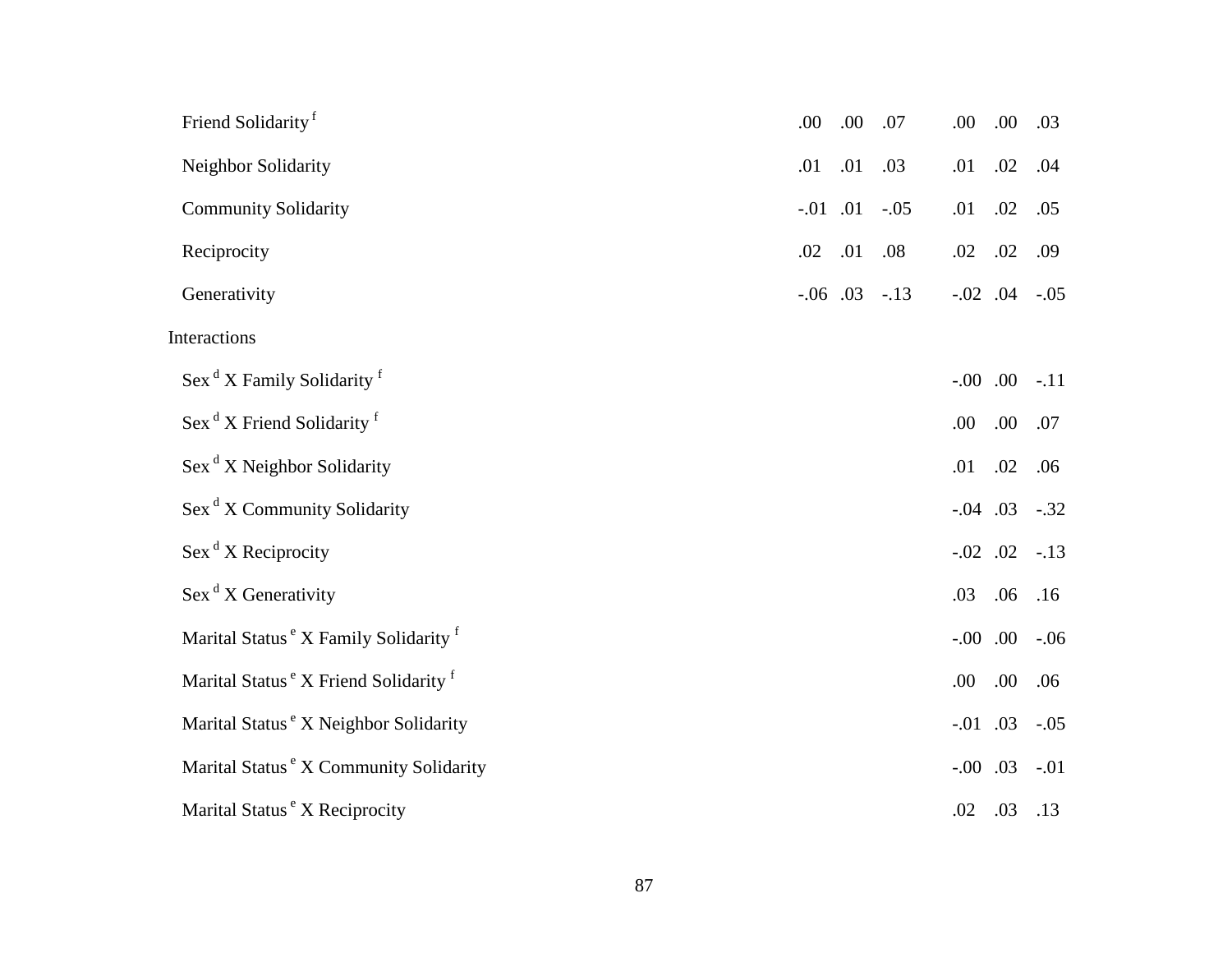Marital Status <sup>e</sup> X Generativity -.11 .06 -.52

| $R^2$            | $.00$ 0.01                                    | $.02 \t\t 0.06$ | .09 |     |
|------------------|-----------------------------------------------|-----------------|-----|-----|
| $\boldsymbol{F}$ | $.39 \t\t 0.84 \t\t 0.78 \t\t 1.99 \t\t 1.23$ |                 |     |     |
| $\boldsymbol{n}$ | 315 312                                       | 312 304         |     | 304 |

*Note*. <sup>a</sup> Sine transformation; <sup>b</sup> square root transformation; <sup>c</sup> Race:  $0 =$  White,  $1 =$  non-White;  $\frac{d}{dx}$  Sex:  $0 =$  male,  $1 =$  female;

<sup>e</sup> Marital Status:  $0 =$  ever married,  $1 =$  never married; <sup>f</sup> exponential transformation.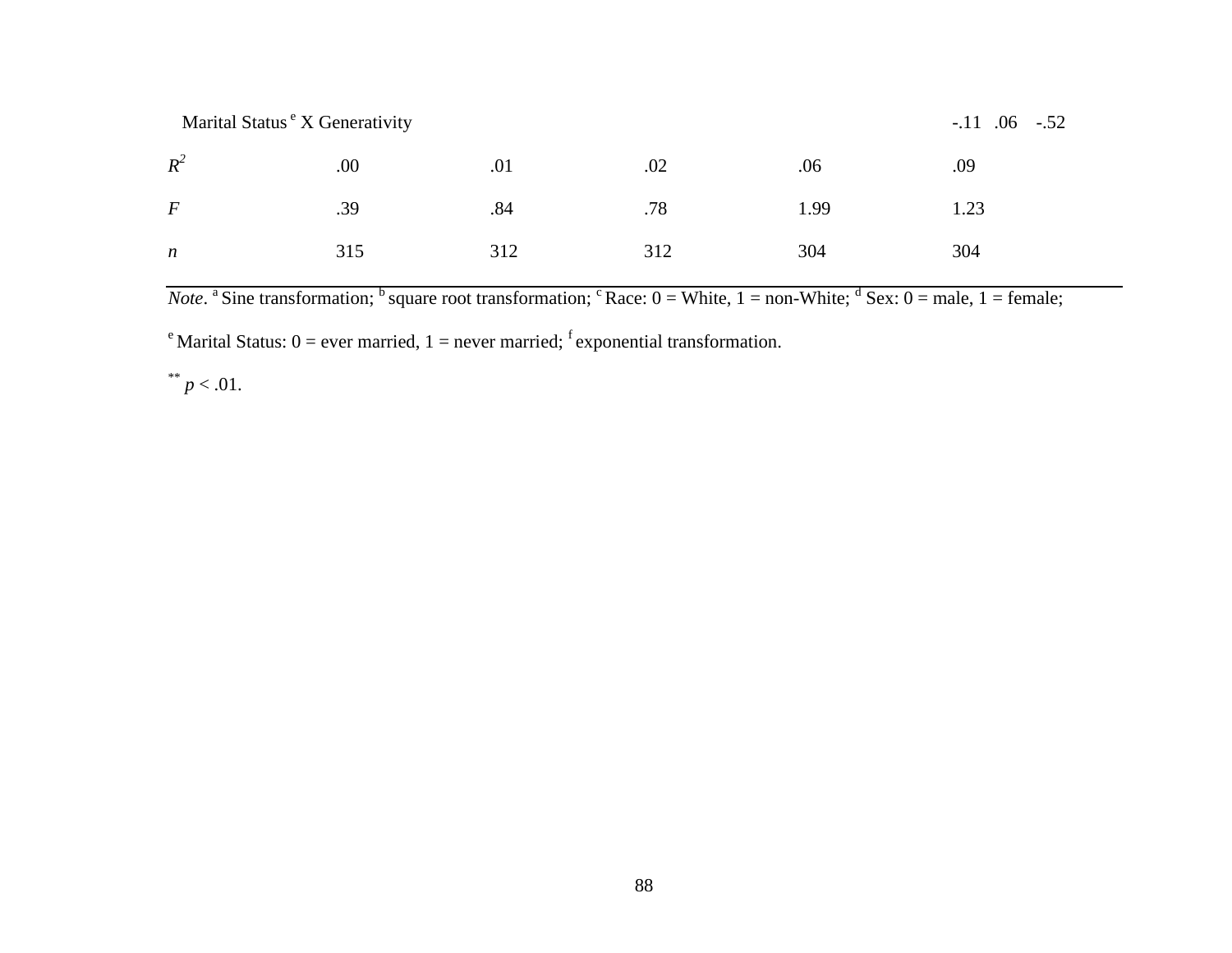## Table 12.

|                                                | Model 1                               | Model 2                         | Model 3                         | Model 4                | Model 5                |
|------------------------------------------------|---------------------------------------|---------------------------------|---------------------------------|------------------------|------------------------|
| Variables                                      | SE B<br>$\beta$<br>B                  | SE <sub>B</sub><br>B<br>$\beta$ | SE <sub>B</sub><br>B<br>$\beta$ | SE B<br>B<br>$\beta$   | $SE B \beta$<br>B      |
| <b>Control Variables</b>                       |                                       |                                 |                                 |                        |                        |
| Age                                            | .00.<br>.00.<br>.01                   | .00.<br>.00.<br>.02             | .00.<br>.00.<br>.02             | .00.<br>.00.<br>.00.   | $-0.00$ $0.00$ $-0.00$ |
| Education                                      | $-.00$ $.01$ $-.03$                   | $-.00$ $.01$ $-.02$             | $-.00$ $.01$ $-.02$             | $-0.01$ $0.01$ $-0.06$ | $-0.01$ $0.01$ $-0.06$ |
| Income <sup>b</sup>                            | $-.00$ $.00$ $-.13$                   | $-.00$ $.00$ $-.11$             | $-.00$ $.00$ $-.11$             | $-.00$ $.00$ $-.11$    | $-.00$ $.00$ $-.12$    |
| Race <sup>c</sup>                              | $-.11$ .09 $-.10$                     | $-.11$ .09 $-.10$               | $-.12$ $.09$ $-.10$             | $-.14$ .08 $-.11$      | $-.13$ $.08$ $-.11$    |
|                                                | Individual-Level Predictors of Giving |                                 |                                 |                        |                        |
| $Sex^d$                                        |                                       | .04<br>.00.<br>.00.             | $-.03$ $.06$ $-.05$             | $-.02$ .05<br>$-.03$   | .50<br>.27<br>.67      |
| Marital Status <sup>e</sup>                    |                                       | $-.06$ $.04$ $-.08$             | $-.10$ $.06$ $-.13$             | $-.04$ $.04$ $-.05$    | $-.05$ .27<br>$-.07$   |
| Sex <sup>d</sup> X Marital Status <sup>e</sup> |                                       |                                 | .08<br>.09<br>.08               |                        |                        |
| Social-Level Predictors of Giving              |                                       |                                 |                                 |                        |                        |
| Family Solidarity <sup>f</sup>                 |                                       |                                 |                                 | .00.<br>.00.<br>.10    | $-.00$ $.00$ $-.05$    |

*Hierarchical Regression Coefficients for Inter-Vivos Transfers of Financial Support to Others* a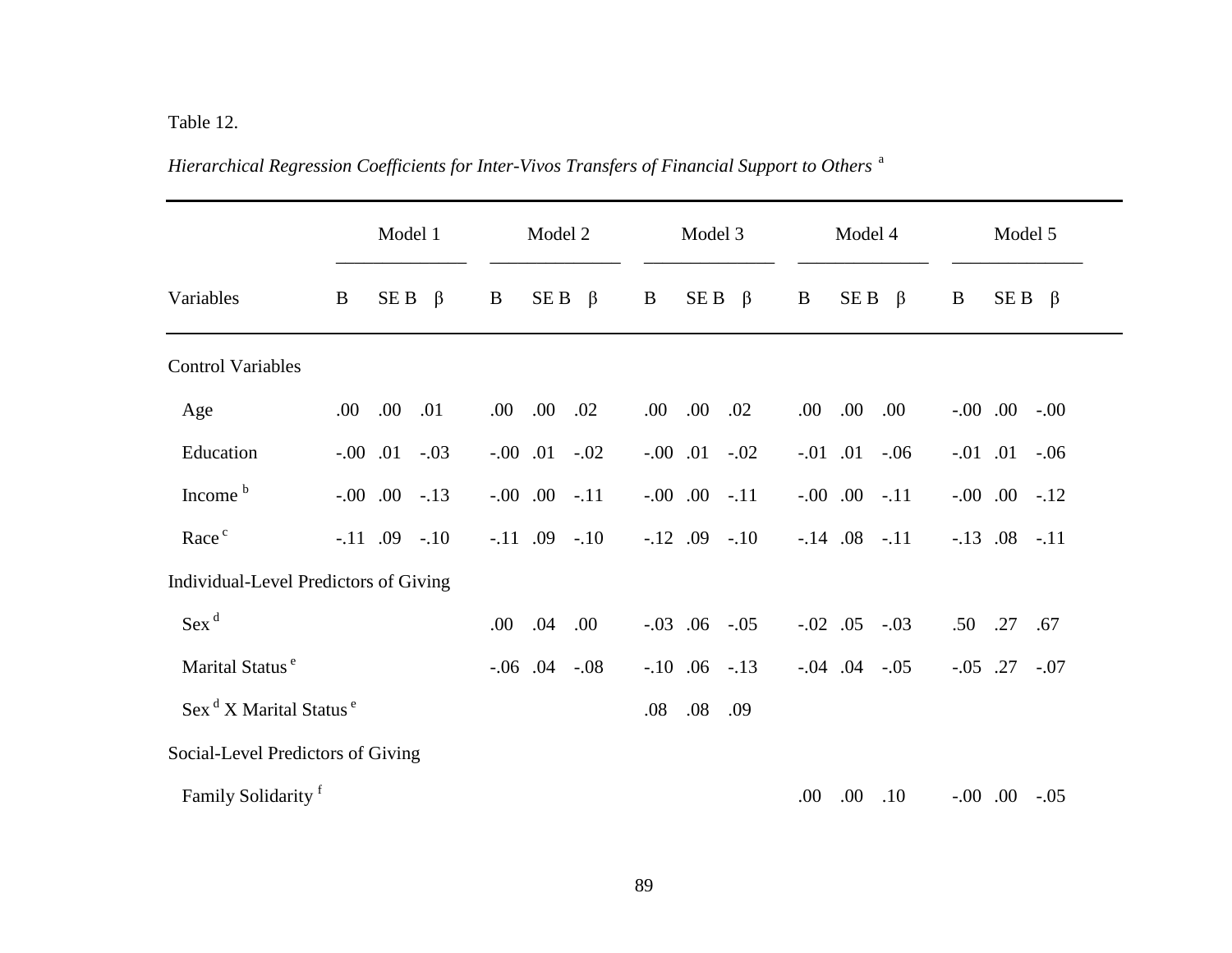| Friend Solidarity <sup>f</sup>                               | $-0.00$ 0.0 0.0 0.0 -0.8 | $-0.00$ .00         | $-.24$ |
|--------------------------------------------------------------|--------------------------|---------------------|--------|
| Neighbor Solidarity                                          | .02<br>.02<br>.07        | .03<br>.03          | .10    |
| <b>Community Solidarity</b>                                  | $-.02$ .02<br>$-.08$     | $-.00$ .03          | $-.01$ |
| Reciprocity                                                  | $-.01$ $.02$ $-.07$      | $-.02$ .02          | $-.10$ |
| Generativity                                                 | $-.07$ .04 .12           | $.22$ ** .06        | .40    |
| Interactions                                                 |                          |                     |        |
| Sex <sup>d</sup> X Family Solidarity <sup>f</sup>            |                          | .00.<br>.00         | .35    |
| Sex <sup>d</sup> X Friend Solidarity <sup>f</sup>            |                          | .00<br>.00.         | .20    |
| $\operatorname{Sex}^d X$ Neighbor Solidarity                 |                          | $-.04$ $.03$ $-.24$ |        |
| Sex <sup>d</sup> X Community Solidarity                      |                          | $-.06$ .04          | $-.43$ |
| $\operatorname{Sex}^d X$ Reciprocity                         |                          | .03<br>.00          | .02    |
| Sex <sup>d</sup> X Generativity                              |                          | $-.13$ .07          | $-.53$ |
| Marital Status <sup>e</sup> X Family Solidarity <sup>f</sup> |                          | $-0.00$ .00         | $-.05$ |
| Marital Status <sup>e</sup> X Friend Solidarity <sup>f</sup> |                          | .00.<br>.00         | .23    |
| Marital Status <sup>e</sup> X Neighbor Solidarity            |                          | .03<br>.04          | .25    |
| Marital Status <sup>e</sup> X Community Solidarity           |                          | .04<br>.04          | .24    |
| Marital Status <sup>e</sup> X Reciprocity                    |                          | .04<br>.03          | .20    |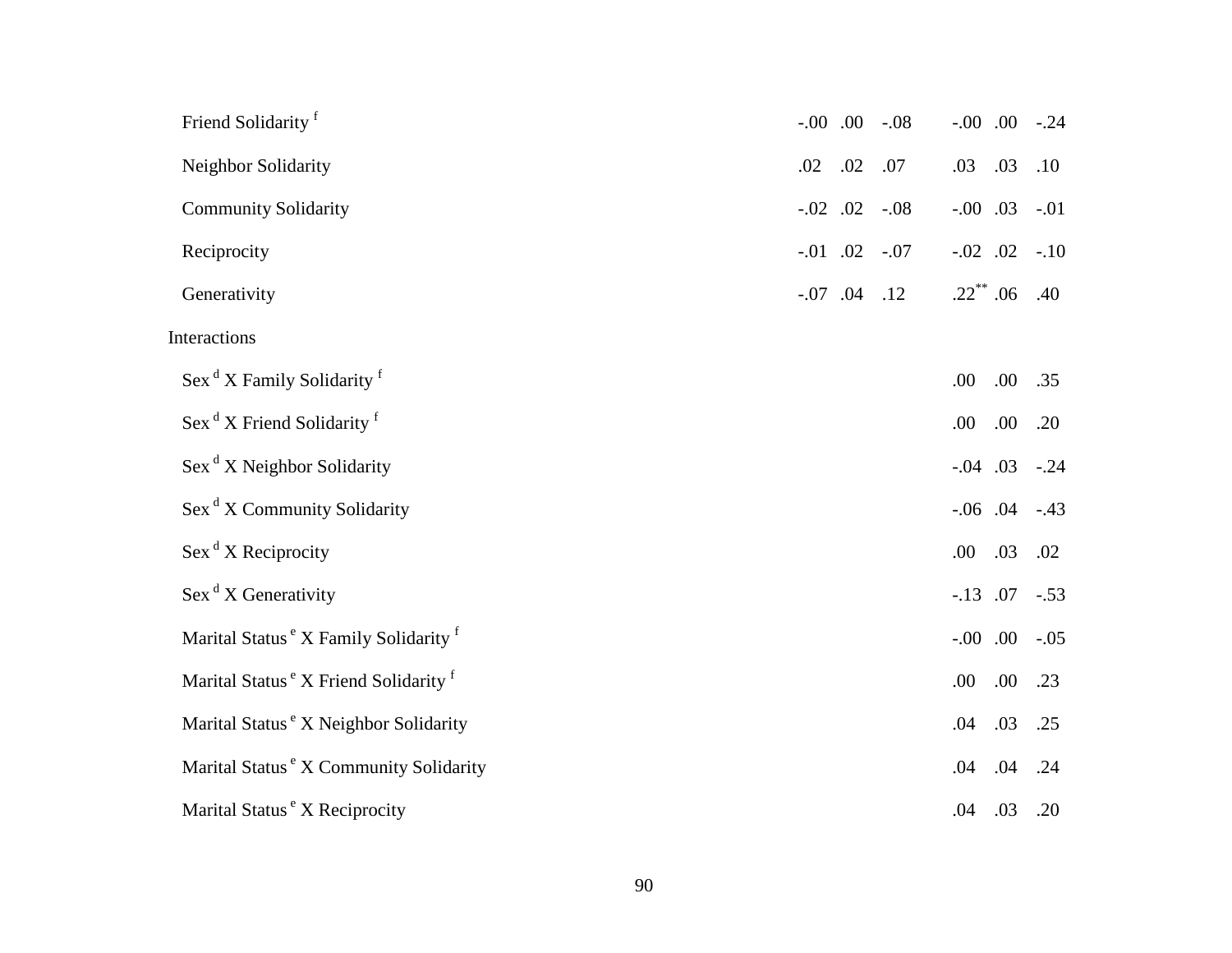Marital Status <sup>e</sup> X Generativity -.20<sup>\*\*</sup>.07 -.77

| $R^2$            | $.03 \t\t 0.03$ | .04 | .06     | $\overline{14}$                    |     |
|------------------|-----------------|-----|---------|------------------------------------|-----|
| $\boldsymbol{F}$ |                 |     |         | $1.87$ $1.58$ $1.44$ $1.39$ $1.55$ |     |
| $\boldsymbol{n}$ | 313 310         |     | 310 302 |                                    | 302 |

*Note*. <sup>a</sup> Sine transformation; <sup>b</sup> square root transformation; <sup>c</sup> Race:  $0 =$  White,  $1 =$  non-White;  $\frac{d}{dx}$  Sex:  $0 =$  male,  $1 =$  female;

<sup>e</sup> Marital Status:  $0 =$  ever married,  $1 =$  never married; <sup>f</sup> exponential transformation.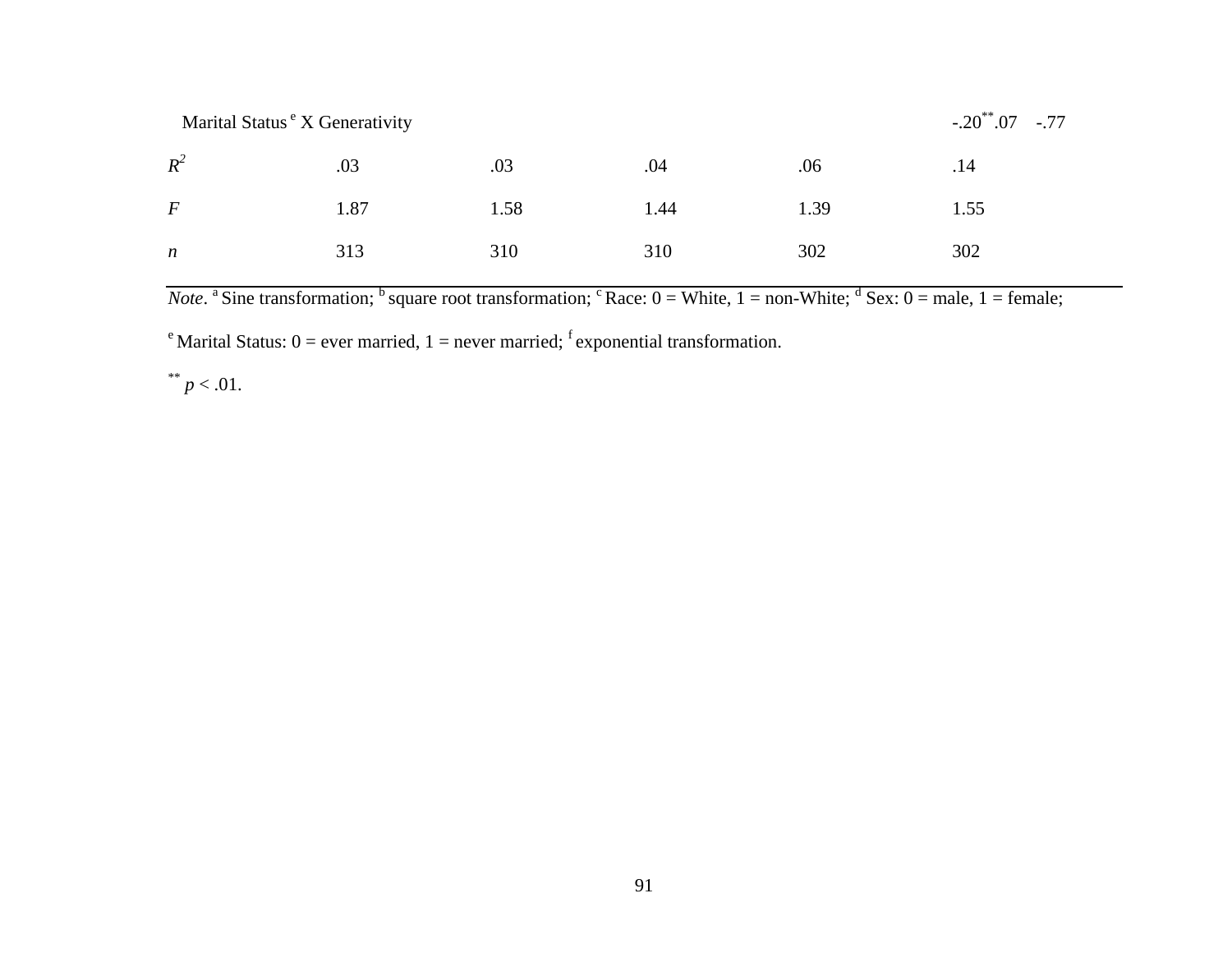## Table 13.

|                                         | Model 1                | Model 2              | Model 3                | Model 4                  | Model 5                |
|-----------------------------------------|------------------------|----------------------|------------------------|--------------------------|------------------------|
| Variables                               | SE B<br>$\beta$<br>B   | SE B<br>B<br>$\beta$ | $SEB \quad \beta$<br>B | $SE B \beta$<br>B        | B<br>$SEB \beta$       |
| <b>Control Variables</b>                |                        |                      |                        |                          |                        |
| Age                                     | $-.00$ $.00$ $-.02$    | $-.00$ $.00$ $-.01$  | $-.00$ $.00$ $-.01$    | $-.00$ $.00$ $-.05$      | $-0.00$ .00<br>$-.05$  |
| Education                               | $-0.01$ $0.01$ $-0.04$ | $-.01$ $.01$ $-.04$  | $-.01$ $.01$ $-.04$    | $-0.01$ $0.01$ $-0.04$   | $-0.01$ $0.01$ $-0.03$ |
| Income <sup>b</sup>                     | .00.<br>.02<br>.00.    | .00.<br>.00.<br>.02  | .00.<br>.02<br>.00.    | .00.<br>.00.<br>.04      | .00.<br>.00.<br>.04    |
| Race <sup>c</sup>                       | $-.20^{**}.07-.14$     | $-.19^{**}.07-.14$   | $-.19^{**}.07-.14$     | $-.21^{\ast\ast}.08-.16$ | $-.22^{**}.08-.17$     |
| Individual-Level Predictors of Giving   |                        |                      |                        |                          |                        |
| Sex <sup>d</sup>                        |                        | .05<br>.08<br>.07    | .07<br>.08<br>.09      | .05<br>.04<br>.04        | $-.15$ .25 $-.18$      |
| Marital Status <sup>e</sup>             |                        | .05<br>.00<br>.00.   | .07<br>.01<br>.02      | .05<br>.02<br>.02        | .23<br>.02<br>.08      |
| $\operatorname{Sex}^d X$ Marital Status |                        |                      | $-.03$ $.10$ $-.03$    |                          |                        |
| Social-Level Predictors of Giving       |                        |                      |                        |                          |                        |
| Family Solidarity <sup>f</sup>          |                        |                      |                        | $.00\,$<br>.00.<br>.10   | .00.<br>$.00\,$<br>.11 |

*Hierarchical Regression Coefficients for Inter-Vivos Transfers of Financial Support to Religious Groups* <sup>a</sup>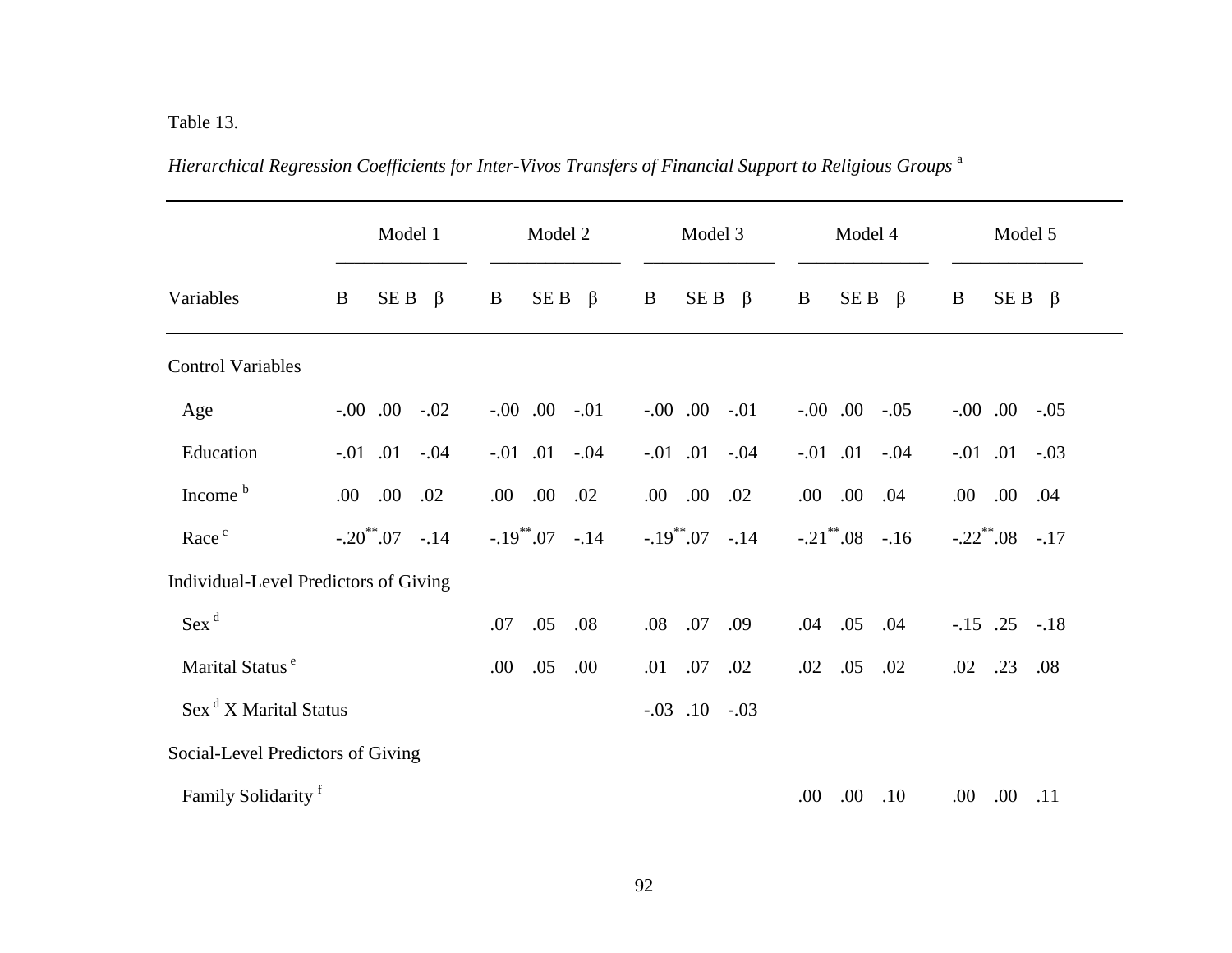| Friend Solidarity <sup>f</sup>                               |  | $-.00$ $.00$ $-.03$ |             |      | $-.00$ $.00$ $-.14$    |
|--------------------------------------------------------------|--|---------------------|-------------|------|------------------------|
| Neighbor Solidarity                                          |  | $-.00$ $.02$ $-.01$ | $-.02$ .03  |      | $-.06$                 |
| <b>Community Solidarity</b>                                  |  | $-.02$ $.02$ $-.06$ |             |      | $-.06$ $.03$ $-.20$    |
| Reciprocity                                                  |  | $-.03$ $.01$ $-.11$ | $-.01$ .02  |      | $-.03$                 |
| Generativity                                                 |  | $-.03$ $.04$ $-.05$ | .04 .06 .07 |      |                        |
| Interactions                                                 |  |                     |             |      |                        |
| Sex <sup>d</sup> X Family Solidarity <sup>f</sup>            |  |                     | $-0.00$ .00 |      | $-.03$                 |
| Sex <sup>d</sup> X Friend Solidarity <sup>f</sup>            |  |                     |             |      | $-0.00$ $0.00$ $-0.00$ |
| $\operatorname{Sex}^d X$ Neighbor Solidarity                 |  |                     | .03         | .04  | .16                    |
| Sex <sup>d</sup> X Community Solidarity                      |  |                     | .05         | .04  | .28                    |
| $\operatorname{Sex}^d X$ Reciprocity                         |  |                     | $-.01$ .03  |      | $-.07$                 |
| $\operatorname{Sex}^d X$ Generativity                        |  |                     | $-.03$ .07  |      | $-.10$                 |
| Marital Status <sup>e</sup> X Family Solidarity <sup>f</sup> |  |                     |             |      | $-.00$ $.00$ $-.03$    |
| Marital Status <sup>e</sup> X Friend Solidarity <sup>f</sup> |  |                     | .00.        | .00. | .21                    |
| Marital Status <sup>e</sup> X Neighbor Solidarity            |  |                     | $-.00$ .04  |      | $-.00$                 |
| Marital Status <sup>e</sup> X Community Solidarity           |  |                     | .05         | .04  | .28                    |
| Marital Status <sup>e</sup> X Reciprocity                    |  |                     |             |      | $-.02$ $.03$ $-.10$    |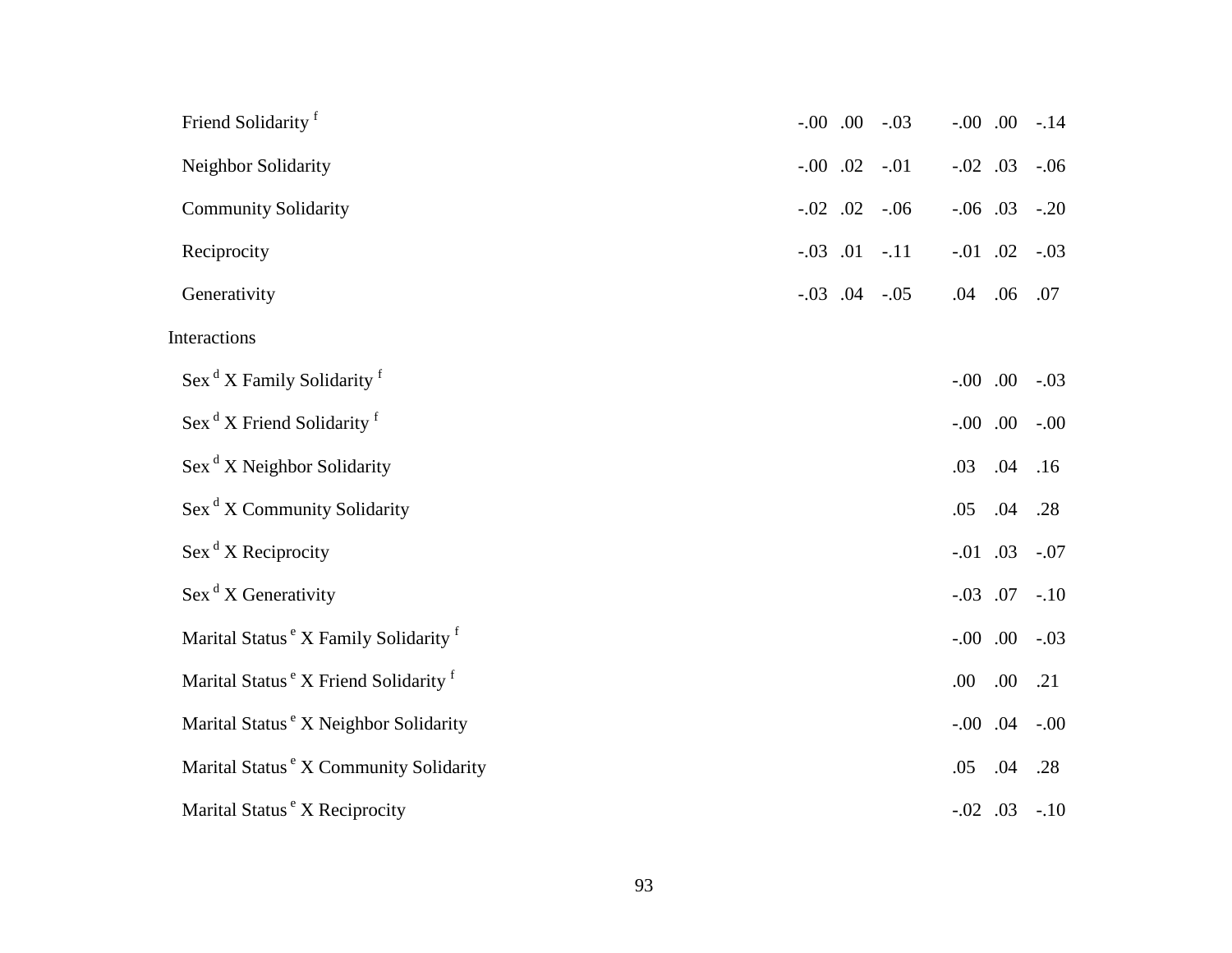Marital Status <sup>e</sup> X Generativity -.12 .07 -.41

| $R^2$            | $.02 \t\t 0.03 \t\t 0.03 \t\t 0.05$ |  | .08 |  |
|------------------|-------------------------------------|--|-----|--|
| $\bm{F}$         | 1.97 1.54 1.32 1.50 1.17            |  |     |  |
| $\boldsymbol{n}$ | 315 312 312 303 303                 |  |     |  |

*Note*. <sup>a</sup> Sine transformation; <sup>b</sup> square root transformation; <sup>c</sup> Race:  $0 =$  White,  $1 =$  non-White;  $\frac{d}{dx}$  Sex:  $0 =$  male,  $1 =$  female;

<sup>e</sup> Marital Status:  $0 =$  ever married,  $1 =$  never married; <sup>f</sup> exponential transformation.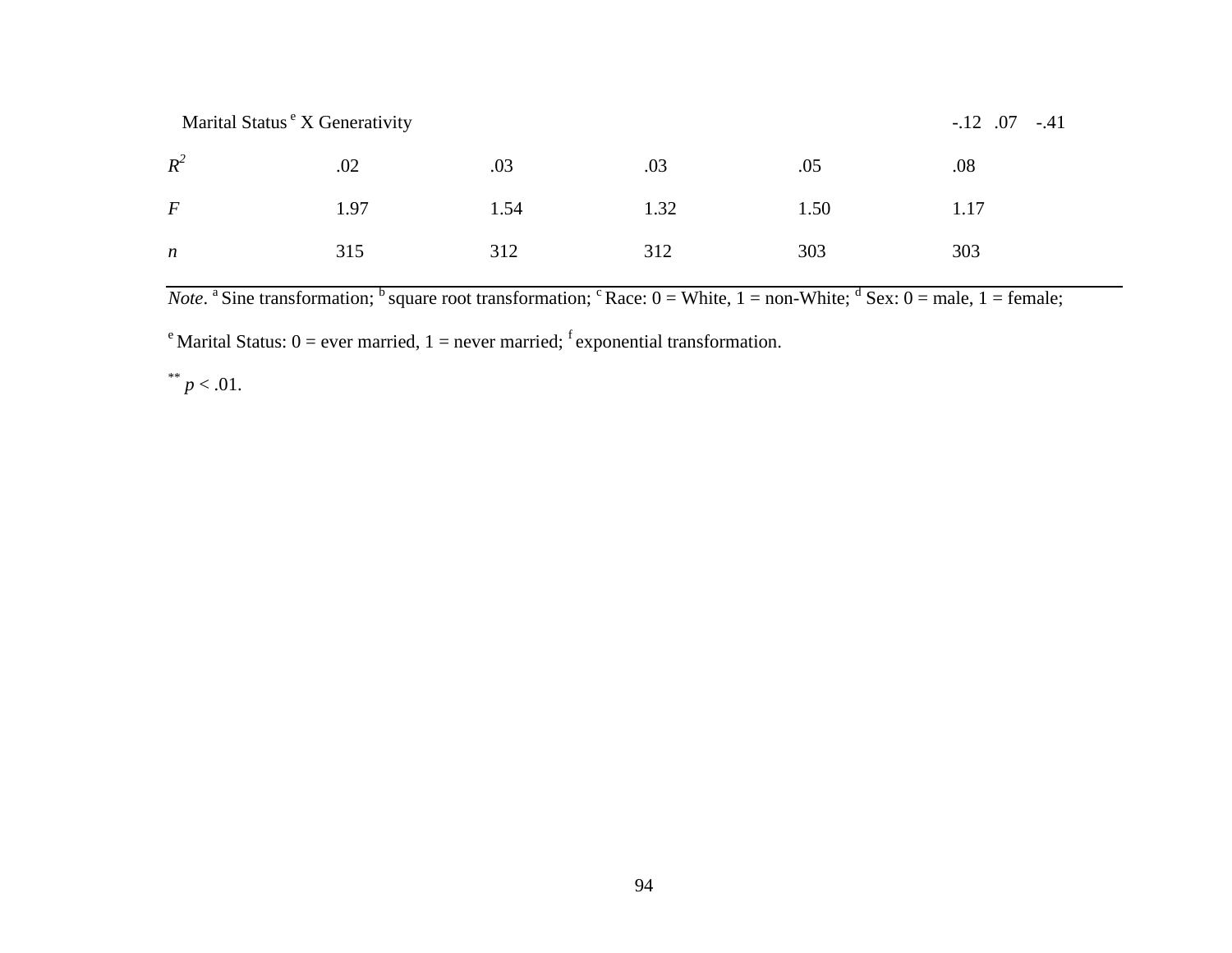## Table 14.

|                                       | Model 1                     | Model 2                     | Model 3                     | Model 4               | Model 5               |
|---------------------------------------|-----------------------------|-----------------------------|-----------------------------|-----------------------|-----------------------|
| Variables                             | $\bf{B}$<br>SE B<br>$\beta$ | SE B<br>$\bf{B}$<br>$\beta$ | SE B<br>$\bf{B}$<br>$\beta$ | SE B<br>B<br>$\beta$  | B<br>$SE B \beta$     |
| <b>Control Variables</b>              |                             |                             |                             |                       |                       |
| Age                                   | .00.<br>.00<br>.11          | .00.<br>.00.<br>.10         | .00.<br>.00.<br>.10         | .00.<br>.00<br>.13    | .00.<br>.00.<br>.13   |
| Education                             | .01<br>.00<br>.04           | .01<br>.00<br>.03           | .01<br>.00<br>.03           | .01<br>.00<br>.03     | .01<br>.00<br>.03     |
| Income <sup>b</sup>                   | $-.00^{**}.00-.19$          | $-0.00$ .00<br>$-.19$       | $-0.00$ .00<br>$-.19$       | $-0.00$ .00<br>$-.19$ | $-0.00$ .00<br>$-.19$ |
| Race <sup>c</sup>                     | $-.01$ $.05$ $-.01$         | $-0.01$ $0.05$ $-0.01$      | $-.01$ $.05$ $-.02$         | $-.03$ .05<br>$-.03$  | $-.04$ $.05$ $-.04$   |
| Individual-Level Predictors of Giving |                             |                             |                             |                       |                       |
| $Sex^d$                               |                             | .03<br>.00<br>.01           | $-.02$ $.04$ $-.04$         | .04<br>.00.<br>.01    | .02<br>.19<br>.04     |
| Marital Status <sup>e</sup>           |                             | $-0.01$ .03<br>$-.01$       | $-.03$ $.05$ $-.06$         | $-.01$ $.03$ $-.02$   | .20<br>.09<br>.16     |
| Sex <sup>d</sup> X Marital Status     |                             |                             | .06<br>.09<br>.06           |                       |                       |
| Social-Level Predictors of Giving     |                             |                             |                             |                       |                       |
| Family Solidarity <sup>f</sup>        |                             |                             |                             | $-0.00$ .00<br>$-.06$ | $-0.00$ .00<br>$-.08$ |

*Hierarchical Regression Coefficients for Inter-Vivos Transfers of Financial Support to Political Organizations* <sup>a</sup>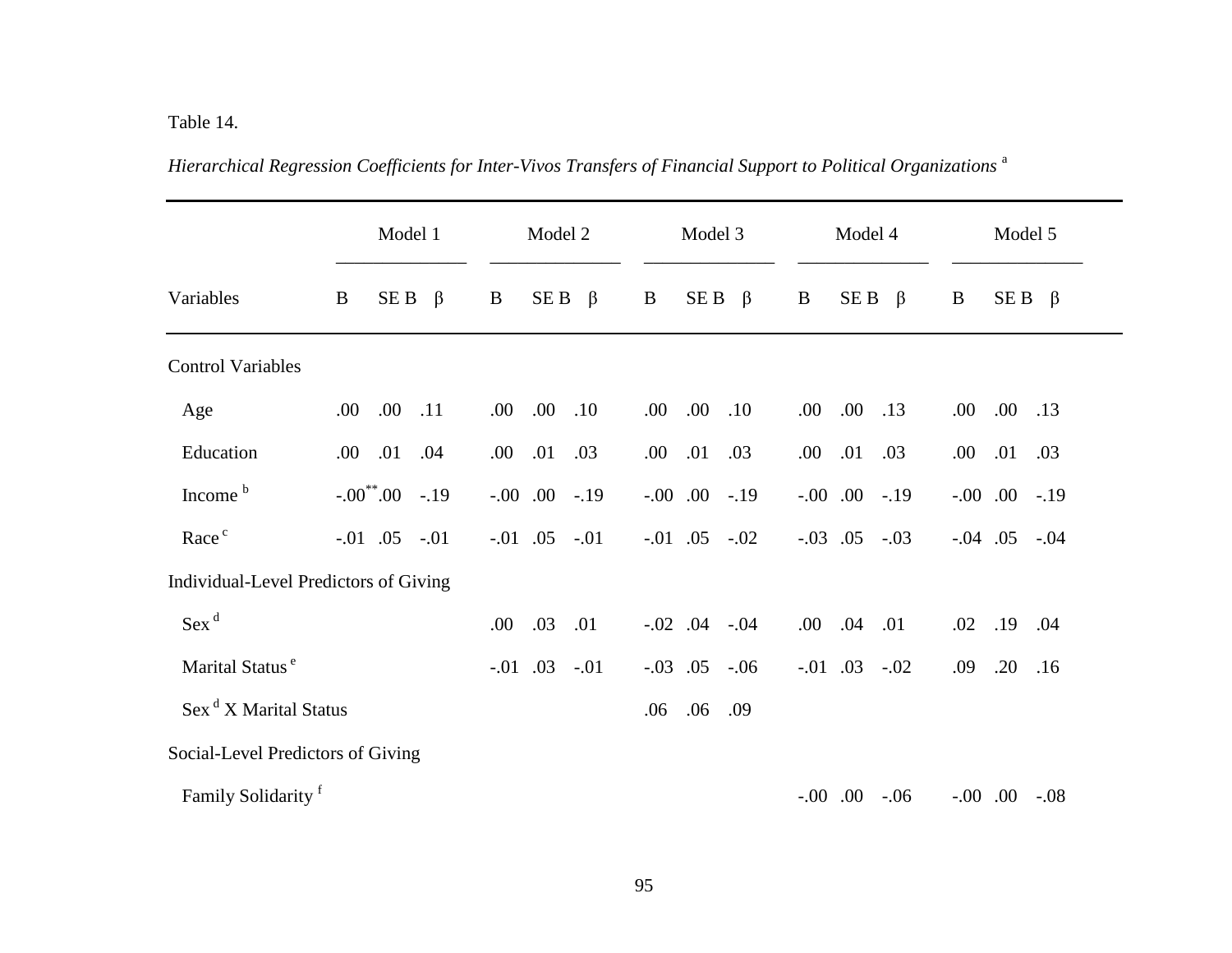| Friend Solidarity <sup>f</sup>                               | .00 | .00.           | .15                    | .00            | .00  | .08                 |
|--------------------------------------------------------------|-----|----------------|------------------------|----------------|------|---------------------|
| Neighbor Solidarity                                          |     |                | $-0.01$ $0.01$ $-0.07$ | $-.01$ .02     |      | $-.05$              |
| <b>Community Solidarity</b>                                  |     | $-0.01$ $0.01$ | $-.07$                 | $-.01$ .03     |      | $-.05$              |
| Reciprocity                                                  |     |                | $-.00$ $.01$ $-.03$    | $-0.01$ $0.01$ |      | $-.07$              |
| Generativity                                                 |     |                | $-.01$ $.03$ $-.02$    | $.02$ .05      |      | .06                 |
| Interactions                                                 |     |                |                        |                |      |                     |
| Sex <sup>d</sup> X Family Solidarity <sup>f</sup>            |     |                |                        | .00            | .00. | .06                 |
| Sex <sup>d</sup> X Friend Solidarity <sup>f</sup>            |     |                |                        | $-0.00$ .00    |      | $-.03$              |
| $\operatorname{Sex}^d X$ Neighbor Solidarity                 |     |                |                        | $-.00$ .02     |      | $-.00$              |
| Sex <sup>d</sup> X Community Solidarity                      |     |                |                        | $-.01$ .03     |      | $-.07$              |
| $\operatorname{Sex}^d X$ Reciprocity                         |     |                |                        | .02            | .02  | .17                 |
| $\operatorname{Sex}^d X$ Generativity                        |     |                |                        |                |      | $-.03$ $.04$ $-.16$ |
| Marital Status <sup>e</sup> X Family Solidarity <sup>f</sup> |     |                |                        | $-0.00$ .00    |      | $-.03$              |
| Marital Status <sup>e</sup> X Friend Solidarity <sup>f</sup> |     |                |                        | .00            | .00. | .21                 |
| Marital Status <sup>e</sup> X Neighbor Solidarity            |     |                |                        | $-.01$ .02     |      | $-.10$              |
| Marital Status <sup>e</sup> X Community Solidarity           |     |                |                        | $-.00$ .02     |      | $-.02$              |
| Marital Status <sup>e</sup> X Reciprocity                    |     |                |                        |                |      | $-.00$ $.02$ $-.03$ |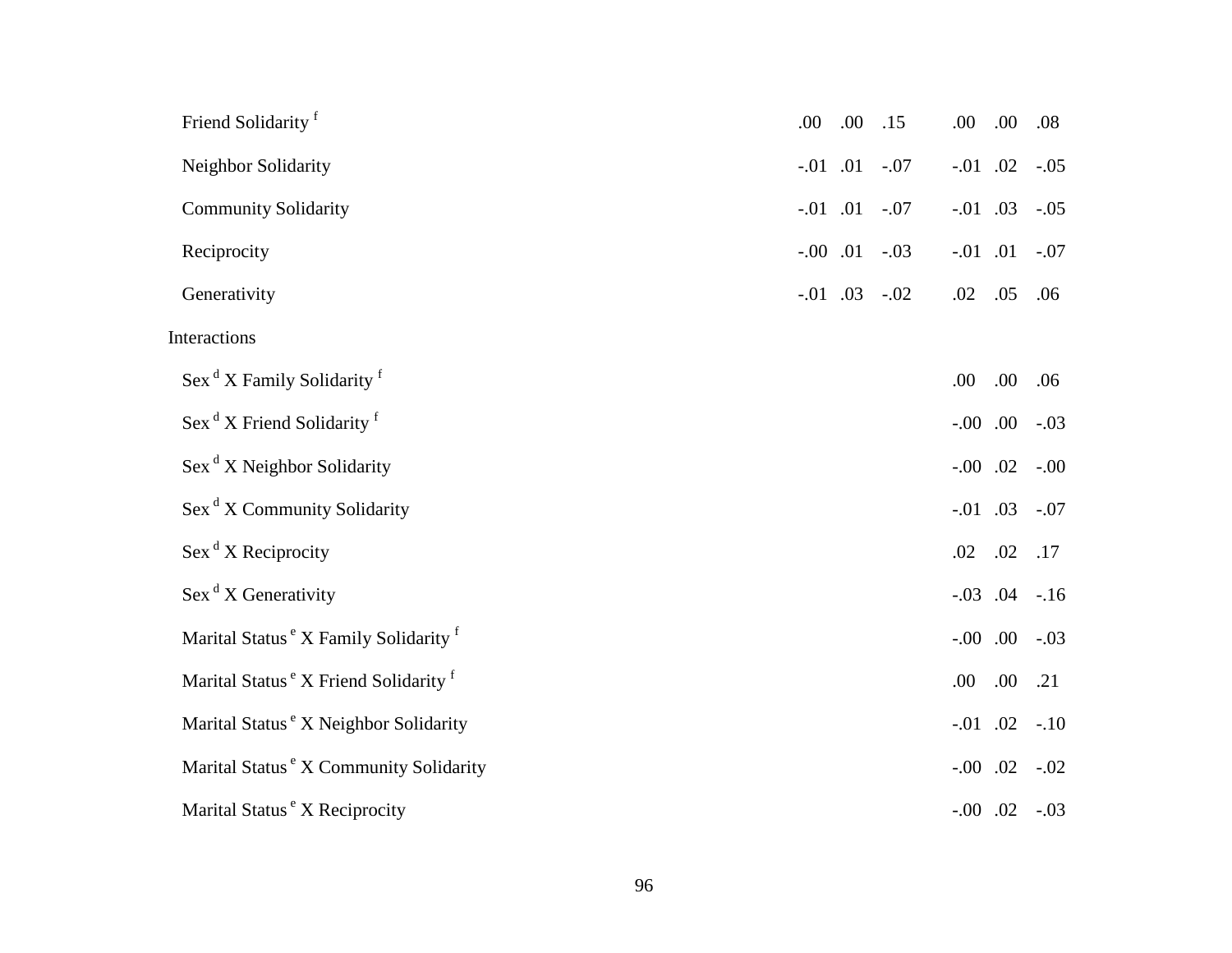Marital Status <sup>e</sup> X Generativity -.03 .05 -.17

| $R^2$            | .05  | .05       | .05 | .07  | .09  |
|------------------|------|-----------|-----|------|------|
| $\,F$            | 3.28 | 2.06 1.79 |     | 1.65 | 1.12 |
| $\boldsymbol{n}$ | 310  | 307       | 307 | 299  | 299  |

*Note*. <sup>a</sup> Sine transformation; <sup>b</sup> square root transformation; <sup>c</sup> Race:  $0 =$  White,  $1 =$  non-White;  $\frac{d}{dx}$  Sex:  $0 =$  male,  $1 =$  female;

<sup>e</sup> Marital Status:  $0 =$  ever married,  $1 =$  never married; <sup>f</sup> exponential transformation.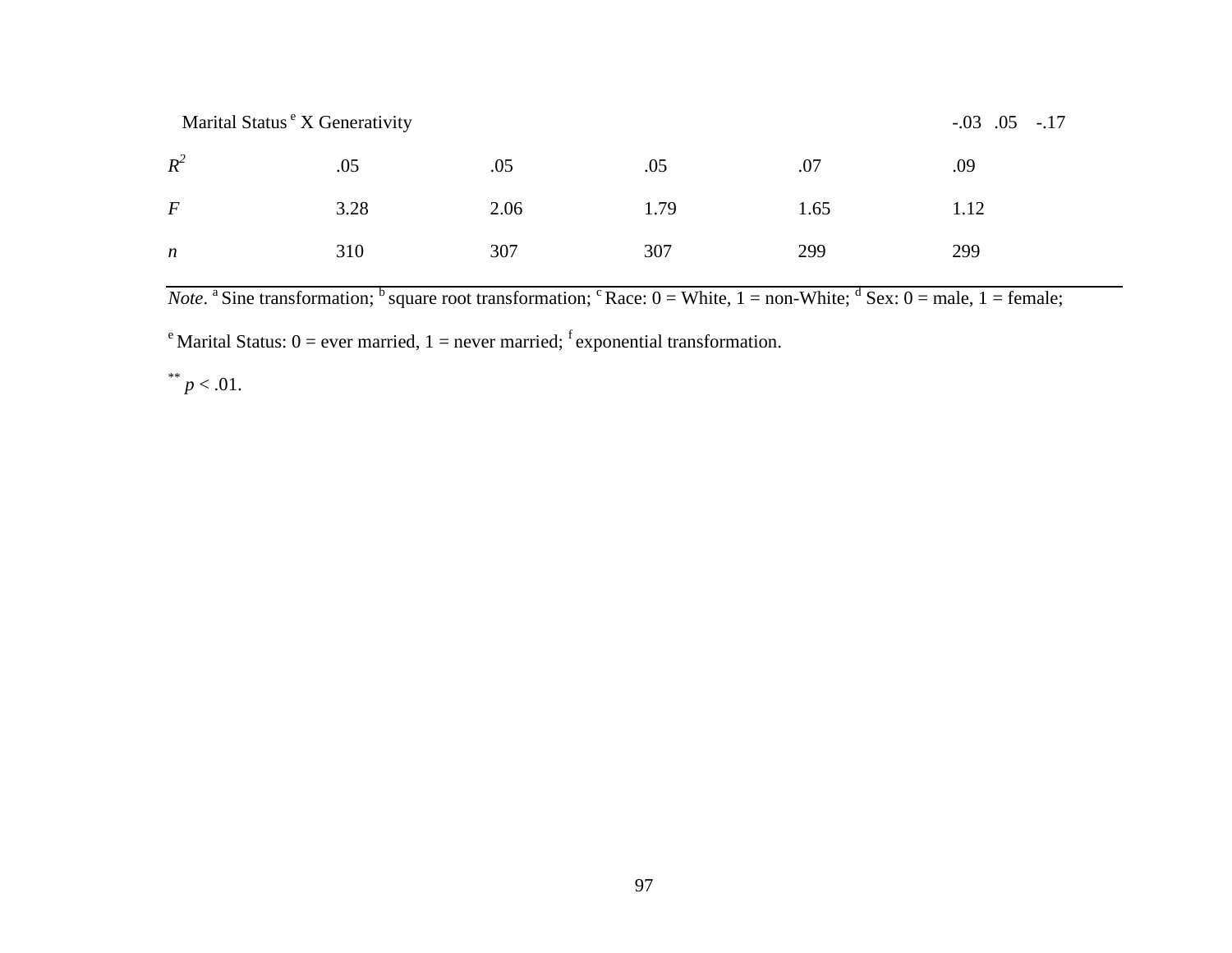|                                                | Model 1                     | Model 2                     | Model 3                        | Model 4                | Model 5                        |
|------------------------------------------------|-----------------------------|-----------------------------|--------------------------------|------------------------|--------------------------------|
| Variables                                      | SE B<br>$\bf{B}$<br>$\beta$ | SE B<br>$\bf{B}$<br>$\beta$ | SE B<br>$\bf{B}$<br>$\beta$    | SE B<br>B<br>$\beta$   | $SE B \beta$<br>B              |
| <b>Control Variables</b>                       |                             |                             |                                |                        |                                |
| Age                                            | $-.00$ $.00$ $-.05$         | $-.00$ $.00$ $-.05$         | $-0.00$ $0.00$ $-0.04$         | $-.00$ $.00$ $-.03$    | $-.00$ $.00$ $-.02$            |
| Education                                      | $-.01$ $.01$ $-.05$         | $-.01$ $.01$ $-.05$         | $-0.01$ $0.01$ $-0.04$         | $-0.01$ $0.01$ $-0.04$ | $-0.01$ $0.01$<br>$-.06$       |
| Income <sup>b</sup>                            | $-.00$ $.00$ $-.10$         | $-0.00$ .00<br>$-.11$       | $-0.00$ 0.0<br>$-.11$          | $-0.00$ .00<br>$-.11$  | $-0.00$ .00<br>$-.12$          |
| Race <sup>c</sup>                              | $-.11$ $.08$ $-.01$         | $-.11$ .08 $-.07$           | $-0.09$ 0.07<br>$-.05$         | $-.10$ .07<br>$-.07$   | $-.12$ $.08$ $-.07$            |
| Individual-Level Predictors of Giving          |                             |                             |                                |                        |                                |
| Sex <sup>d</sup>                               |                             | $-0.07$ 0.06<br>$-.07$      | .07<br>.07<br>.07              | .06 .07<br>.06         | $.12$ $.35$ $.12$              |
| Marital Status <sup>e</sup>                    |                             | .05<br>.03<br>.03           | .17<br>.08<br>.17              | .15<br>$.08\,$<br>.15  | .09 .35<br>.10                 |
| Sex <sup>d</sup> X Marital Status <sup>e</sup> |                             |                             | $-.29$ <sup>**</sup> $.11-.25$ | $-.25$ $.11$ $-.22$    | $-.34$ <sup>**</sup> $.12-.30$ |
| Social-Level Predictors of Giving              |                             |                             |                                |                        |                                |
| Family Solidarity <sup>f</sup>                 |                             |                             |                                | .00.<br>.00.<br>.02    | $-.00$ $.00$ $-.05$            |

*Hierarchical Regression Coefficients for Inter-Vivos Transfers of Financial Support to Other Organizations* <sup>a</sup>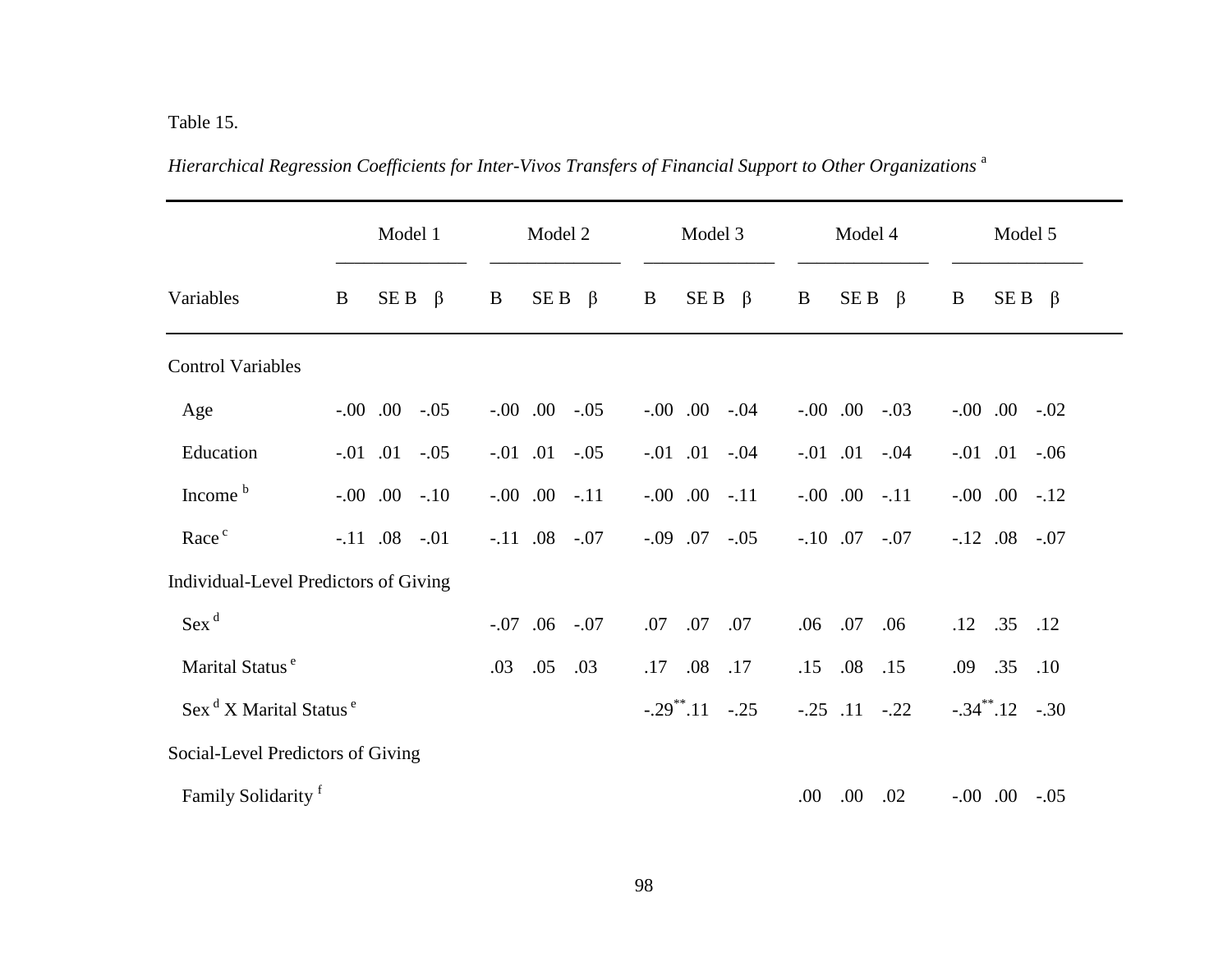| Friend Solidarity <sup>f</sup>                               | .00        | .00 | .03                 | $-0.00$ .   |                     | $-.03$ |
|--------------------------------------------------------------|------------|-----|---------------------|-------------|---------------------|--------|
| Neighbor Solidarity                                          |            |     | $-.01$ $.02$ $-.02$ | $-.06$ .03  |                     | $-.15$ |
| <b>Community Solidarity</b>                                  | $-.02$ .02 |     | $-.07$              | .02         | .02                 | .04    |
| Reciprocity                                                  | .02        | .02 | .06                 | .01         | .02                 | .06    |
| Generativity                                                 |            |     | $-.00$ $.05$ $-.00$ | .00         | $.08$               | .04    |
| Interactions                                                 |            |     |                     |             |                     |        |
| Sex <sup>d</sup> X Family Solidarity <sup>f</sup>            |            |     |                     | $-0.00$ .00 |                     | $-.05$ |
| Sex <sup>d</sup> X Friend Solidarity <sup>f</sup>            |            |     |                     | $-0.00$ .00 |                     | $-.15$ |
| $\operatorname{Sex}^d X$ Neighbor Solidarity                 |            |     |                     | .04         | .04                 | .18    |
| Sex <sup>d</sup> X Community Solidarity                      |            |     |                     | $-.01$ .04  |                     | $-.04$ |
| $\operatorname{Sex}^d X$ Reciprocity                         |            |     |                     | .02         | .03                 | .07    |
| $\operatorname{Sex}^d X$ Generativity                        |            |     |                     | $-.03$ .09  |                     | $-.08$ |
| Marital Status <sup>e</sup> X Family Solidarity <sup>f</sup> |            |     |                     | .00         | .00.                | .19    |
| Marital Status <sup>e</sup> X Friend Solidarity <sup>f</sup> |            |     |                     | .00         | .00.                | .33    |
| Marital Status <sup>e</sup> X Neighbor Solidarity            |            |     |                     | .03         | .04                 | .15    |
| Marital Status <sup>e</sup> X Community Solidarity           |            |     |                     | $-.08$ .05  |                     | $-.42$ |
| Marital Status <sup>e</sup> X Reciprocity                    |            |     |                     |             | $-.00$ $.04$ $-.01$ |        |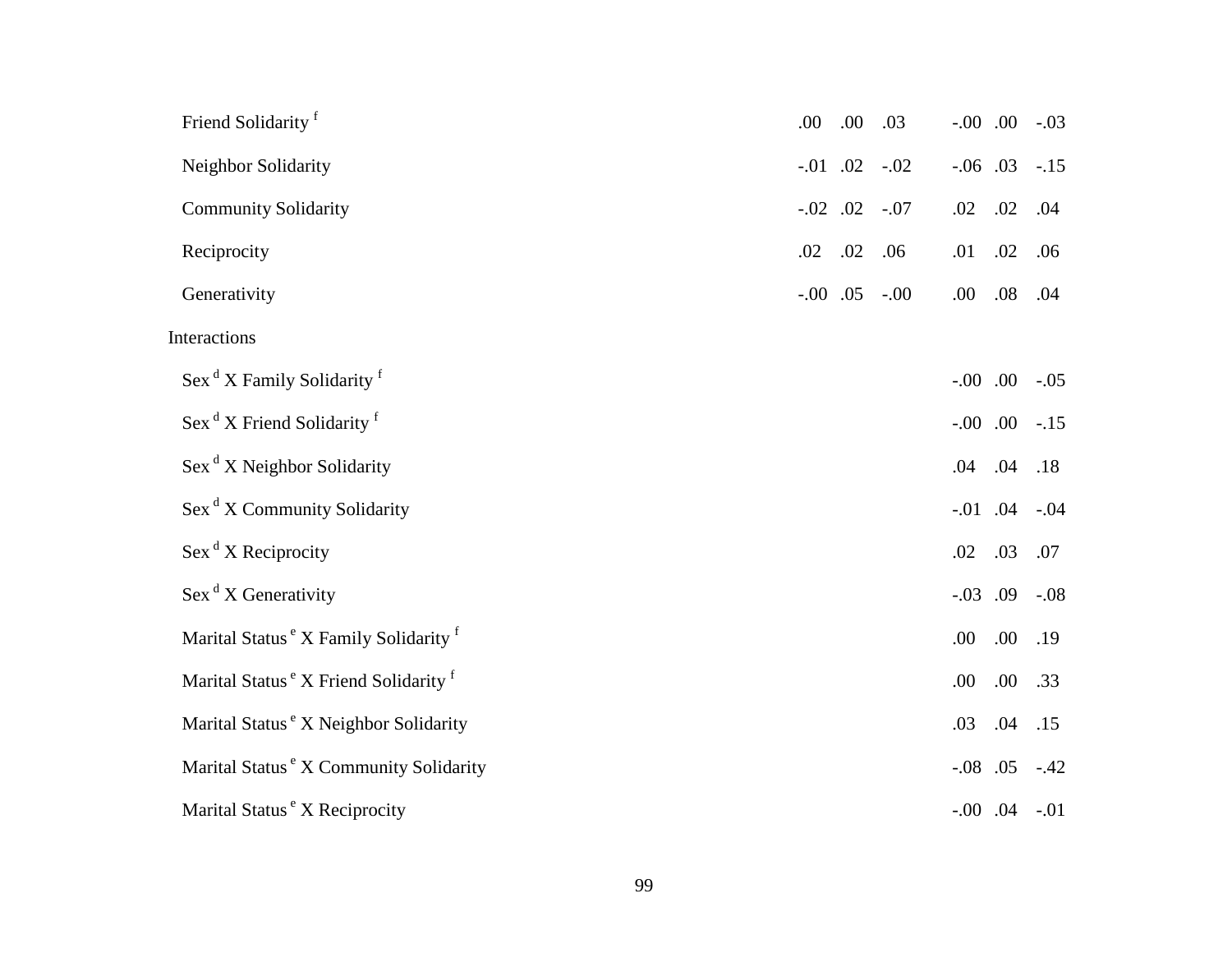Marital Status <sup>e</sup> X Generativity -.01 .09 -.05

| $R^2$            | $.02 \t\t 0.02$          | $.04 \t\t 0.05$ | $\overline{10}$ |     |
|------------------|--------------------------|-----------------|-----------------|-----|
| $\bm{F}$         | 2.03 1.55 2.18 1.52 1.51 |                 |                 |     |
| $\boldsymbol{n}$ | 319                      | 316 316 309     |                 | 309 |

*Note*. <sup>a</sup> Sine transformation; <sup>b</sup> square root transformation; <sup>c</sup> Race:  $0 =$  White,  $1 =$  non-White;  $\frac{d}{dx}$  Sex:  $0 =$  male,  $1 =$  female;

<sup>e</sup> Marital Status:  $0 =$  ever married,  $1 =$  never married; <sup>f</sup> exponential transformation.

\*\*  $p < .01$ .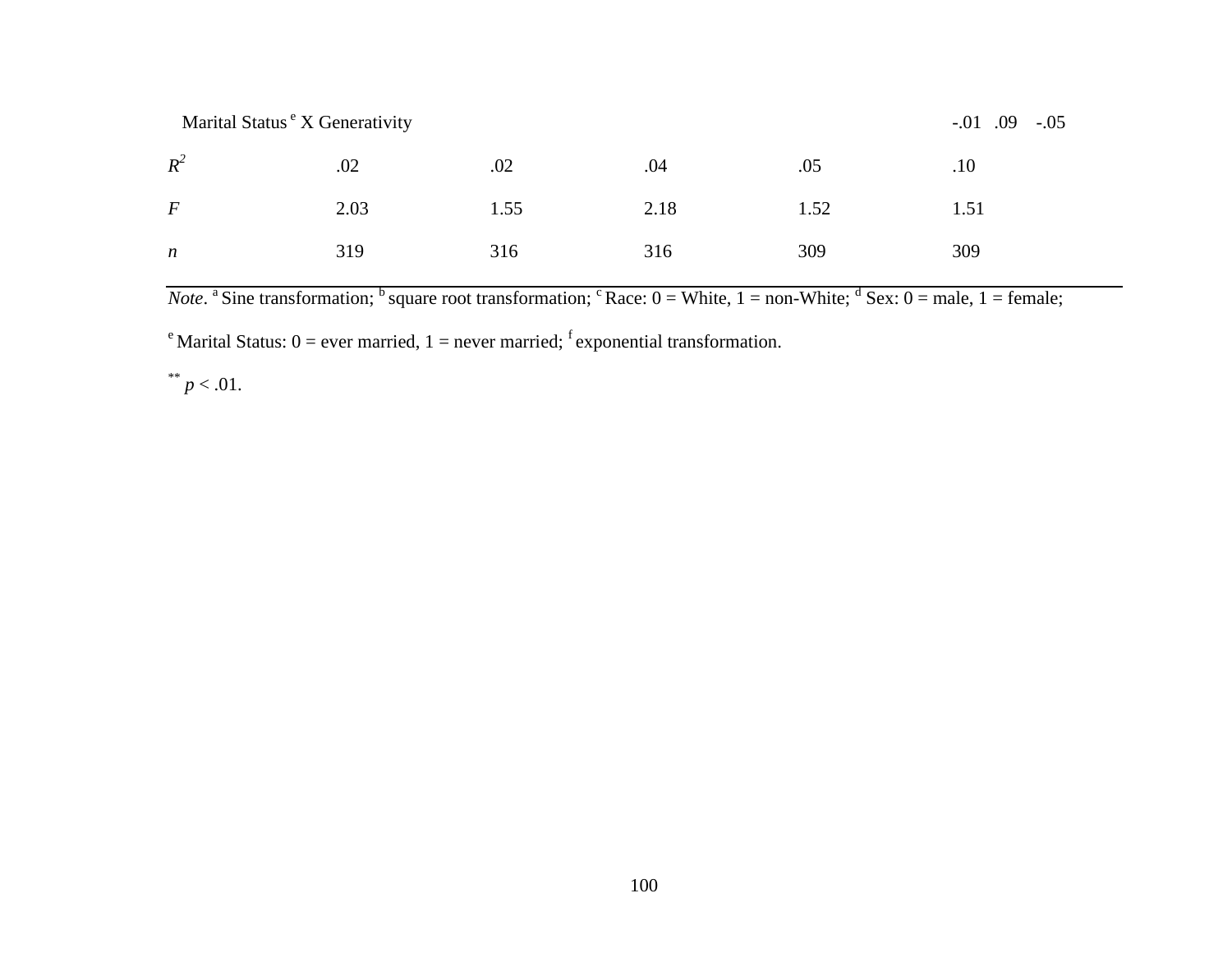## IVs Related to Emotional Support Given to (3 DVs):



*Figure 1*. Independent variables that may be associated with emotional transfers to three recipients. Age, education, total annual income, and race/ethnicity were added as control variables in all analyses.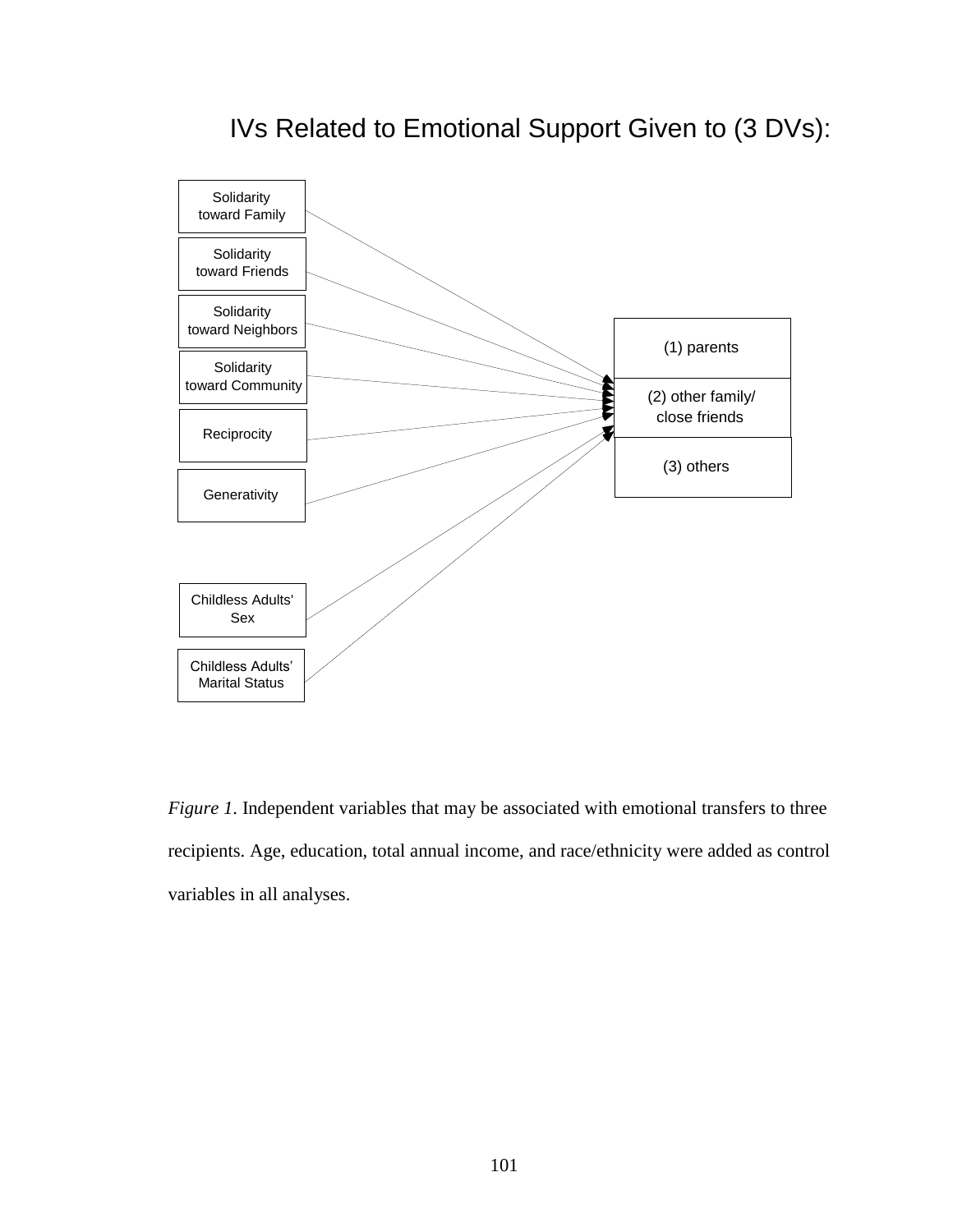## IVs Related to Instrumental Support Given to (3 DVs):



*Figure 2.* Independent variables that may be associated with instrumental transfers to three recipients. Age, education, total annual income, and race/ethnicity were added as control variables in all analyses.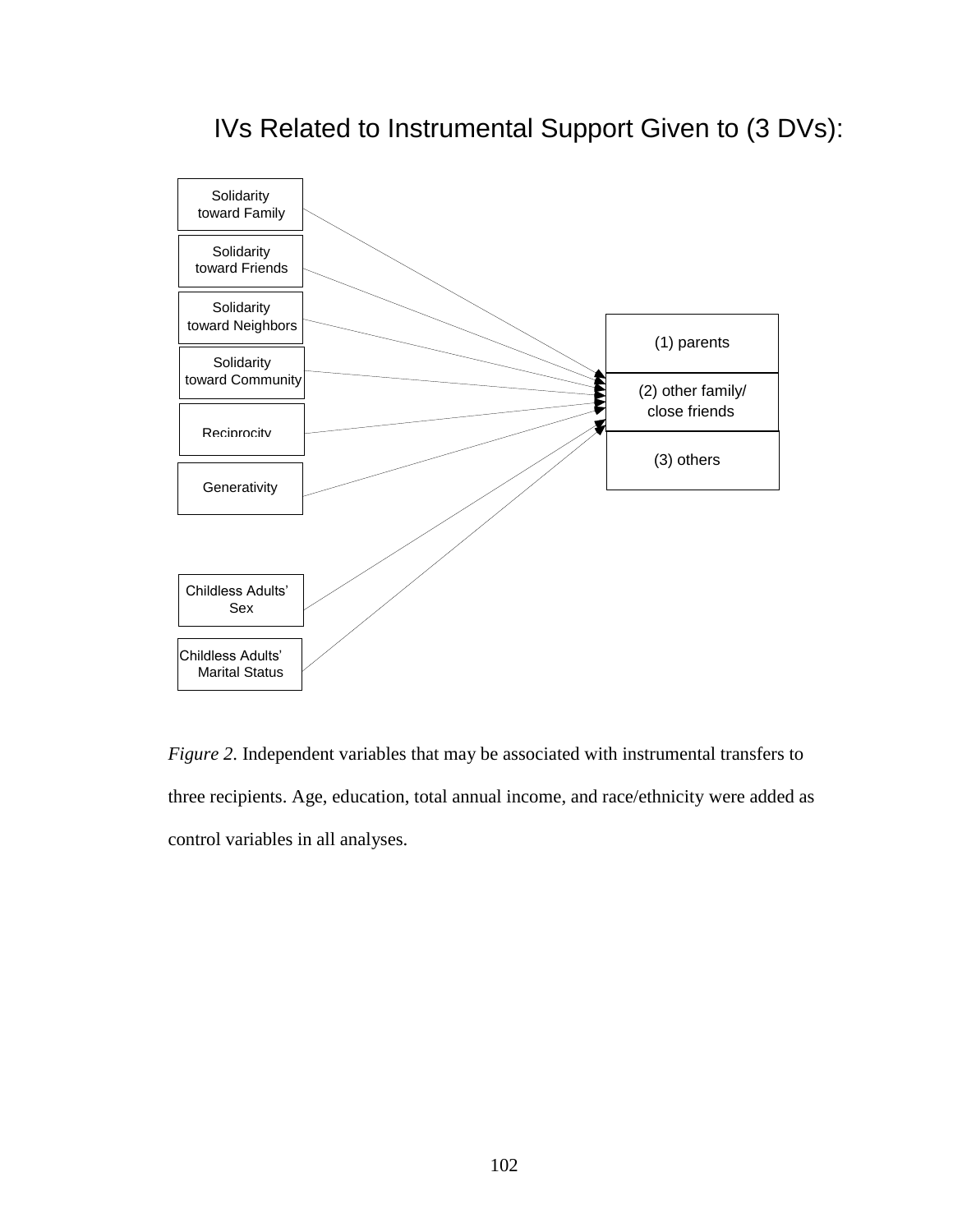# IVs Related to Financial Support Given to (6 DVs):



*Figure 3*. Independent variables that may be associated with financial transfers to six recipients. Age, education, total annual income, and race/ethnicity were added as control variables to all analyses.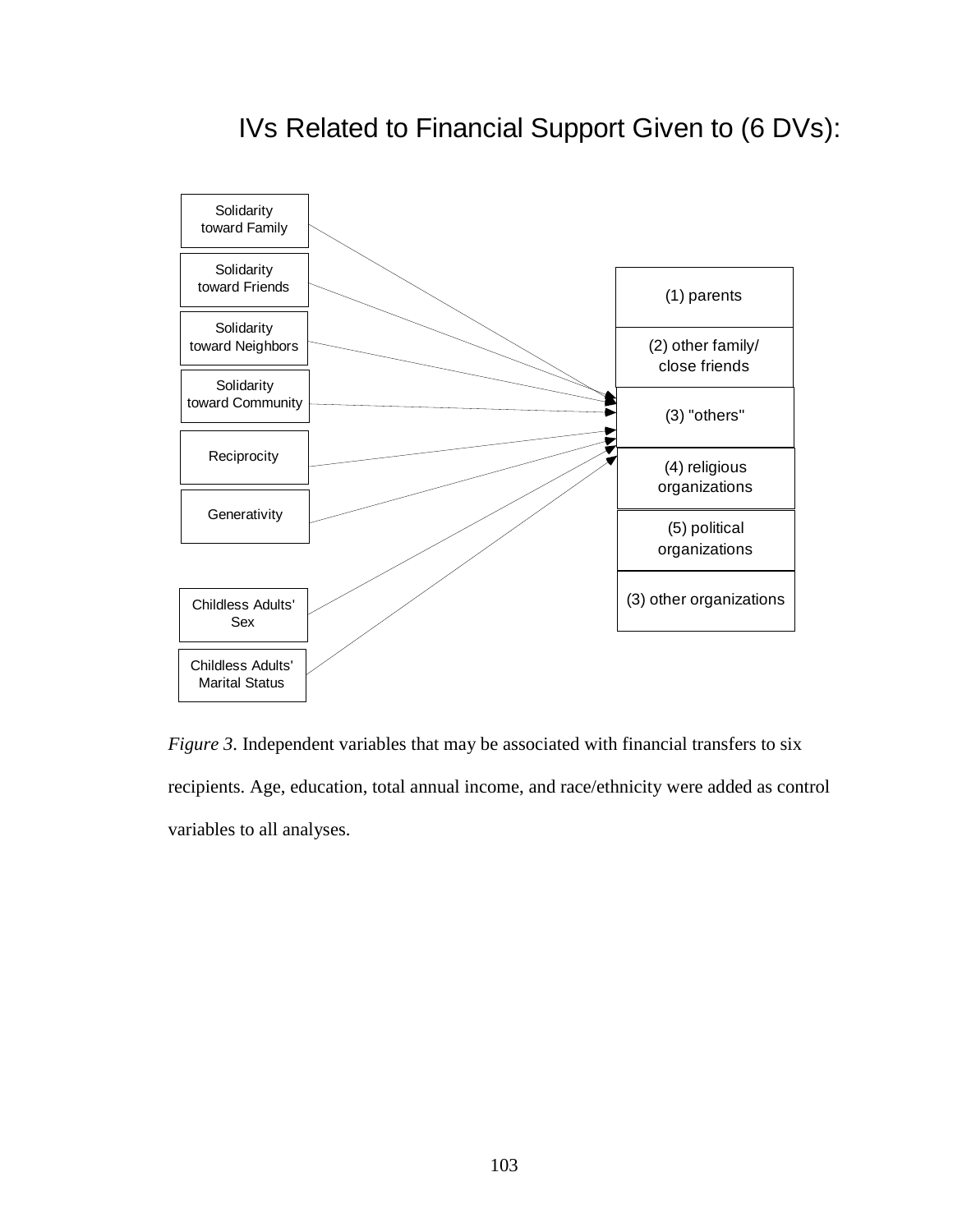#### **Appendix A**

Dependent Variables: Inter-Vivos Transfers of Emotional, Instrumental, and Financial

#### Support to Kin and Non-Kin

Emotional Support Given

- (1) On average, about how many hours per month do you spend giving informal emotional support (such as comforting, listening to problems, or giving advice) to each of the following people? (If none, or if the question does not apply, enter "0".)
	- a. YOUR PARENTS OR THE PEOPLE WHO RAISED YOU
	- b. ANY OTHER FAMILY MEMBERS OR CLOSE FRIENDS
- c. ANYONE ELSE (SUCH AS NEIGHBORS OR PEOPLE AT CHURCH) Instrumental Support Given
	- (2) On average, about how many hours per month do you spend providing unpaid assistance (such as help around the house, transportation, or childcare) to each of the following people? (If none, or if the question does not apply, enter "0".)
		- a. YOUR PARENTS OR THE PEOPLE WHO RAISED YOU
		- b. ANY OTHER FAMILY MEMBERS OR CLOSE FRIENDS
		- c. ANYONE ELSE (SUCH AS NEIGHBORS OR PEOPLE AT CHURCH)

Financial Support Given

- (3) On average, about how many dollars per month do you or your family living with you contribute to each of the following people or organizations? If you contribute food, clothing, or other goods, include their dollar value. (If none, enter "0".)
	- a. YOUR PARENTS OR THE PEOPLE WHO RAISED YOU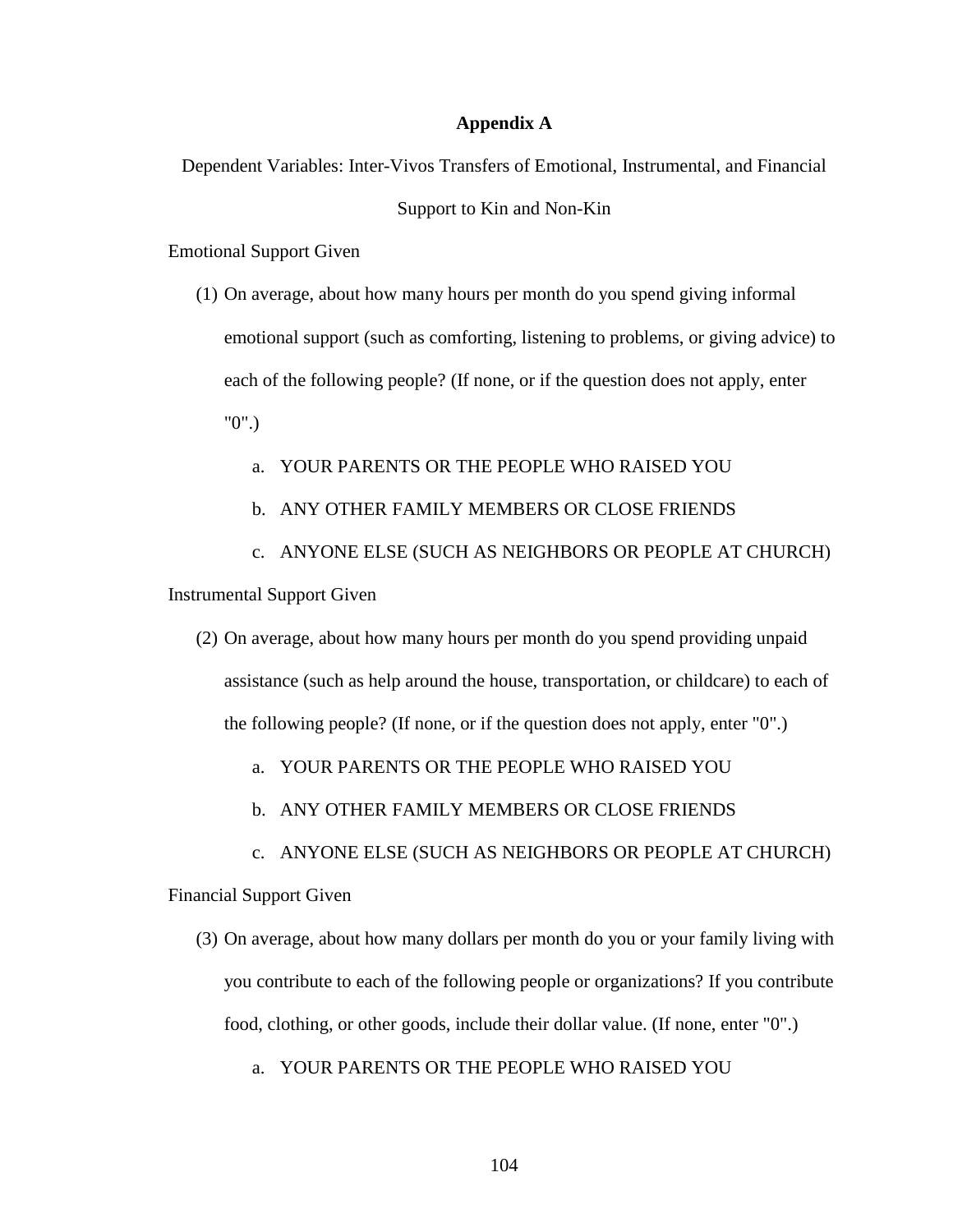- b. ANY OTHER FAMILY MEMBERS OR CLOSE FRIENDS
- c. ANY OTHER INDIVIDUALS (NOT ORGANIZED GROUPS) INCLUDING PEOPLE ON THE STREET ASKING FOR MONEY
- d. RELIGIOUS GROUPS
- e. POLITICAL ORGANIZATIONS OR CAUSES
- f. ANY OTHER ORGANIZATIONS, CAUSES, OR CHARITIES (INCLUDING DONATIONS MADE THROUGH MONTHLY PAYROLL DEDUCTIONS)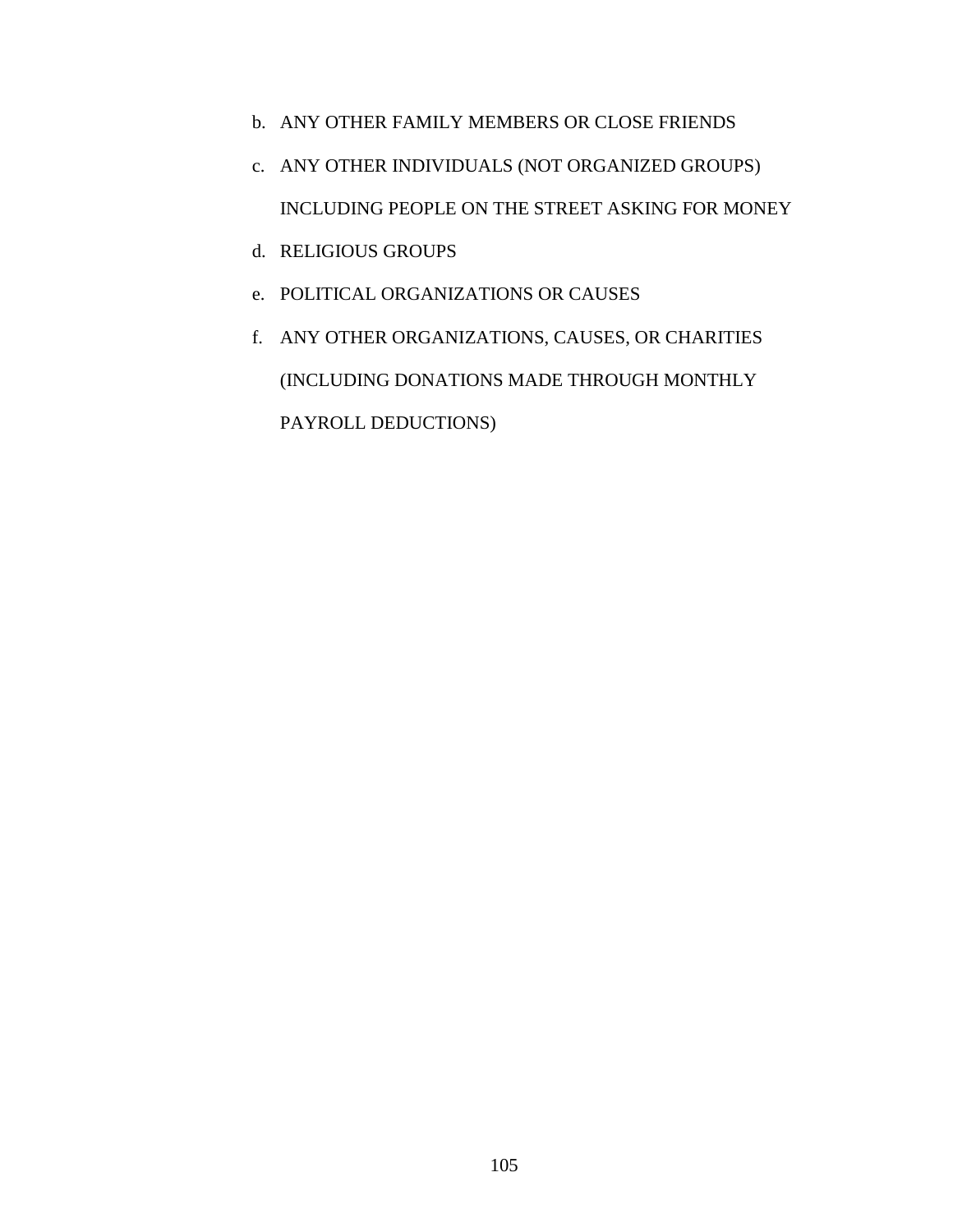#### **Appendix B**

#### Predictors of Giving Inter-Vivos Transfers

- I. Solidarity toward Family
	- 1. "Not including your spouse or partner, how much do members of your family really care about you?"
	- 2. "How much do they understand the way you feel about things?"
	- 3. "How much can you rely on them for help if you have a serious problem?"
	- 4. "How much can you open up to them if you need to talk about your worries?" Coding:  $1 = A$  lot;  $2 = Some$ ;  $3 = A$  little;  $4 = Not$  at all.
	- 5. "How often are you in contact with any members of your family, that is, any of your brothers, sisters, or parents, including visits, phone calls, letters, or electronic mail messages?"

Coding: 1 = *several times a day* to 8 = *never or hardly ever*

## II. Solidarity toward Friends

- 1. "How much do your friends really care about you?"
- 2. "How much do they understand the way you feel about things?"
- 3. "How much can you rely on them for help if you have a serious problem?"
- 4. "How much can you open up to them if you need to talk about your worries?" Coding:  $1 = A$  lot;  $2 = Some$ ;  $3 = A$  little;  $4 = Not$  at all.
- 5. "How often are you in contact with your friends, including visits, phone calls,

letters, or electronic mail messages?"

Coding: 1 = *several times a day* to 8 = *never or hardly ever*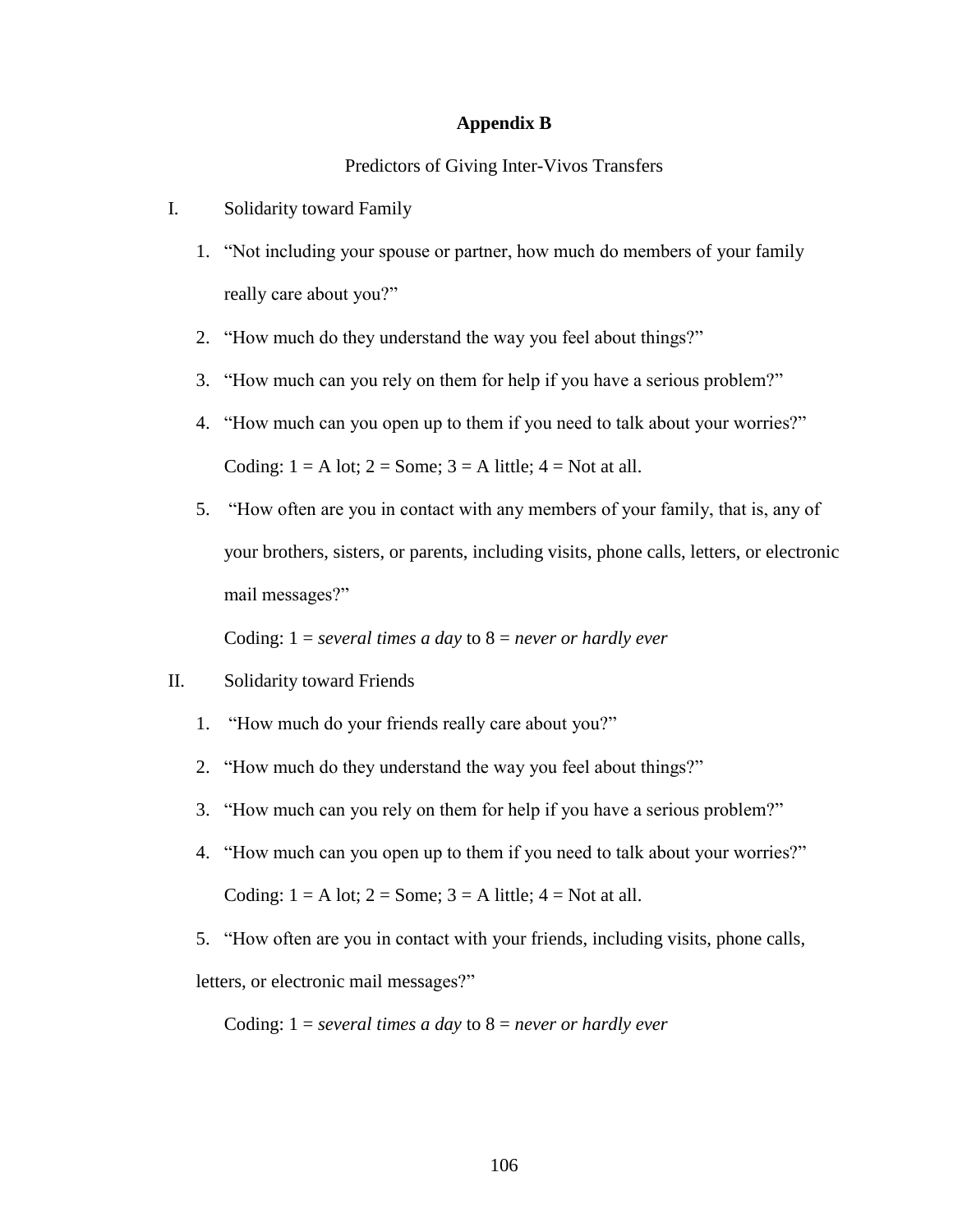III. Solidarity toward Neighbors

1. "How often do you have any contact, even something as simple as saying 'hello' with any of your neighbors?"

2. "How often do you have a real conversation or get-together with any of your neighbors?"

Coding: 1 = *almost every day* to 6 = *never or hardly ever*

- IV. Solidarity toward Community Members
	- 1. "I feel close to people in my community."
	- 2. "My community is a source of comfort."

Coding: 1 = *strongly agree* to 7 = *strongly disagree*

## V. Norms of Reciprocity

1. "People who do a favor expect nothing in return."

Coding: 1 = *strongly agree* to 7 = *strongly disagree*

### VI. Generativity

- 1. "Others would say that you have made unique contributions to society."
- 2. "You have important skills you can pass along to others."
- 3. "Many people come to you for advice."
- 4. "You feel that other people need you."
- 5. "You have had a good influence on the lives of many people."
- 6. "You like to teach things to people."

Coding:  $1 = A$  lot;  $2 = Some$ ;  $3 = A$  little;  $4 = Not$  at all.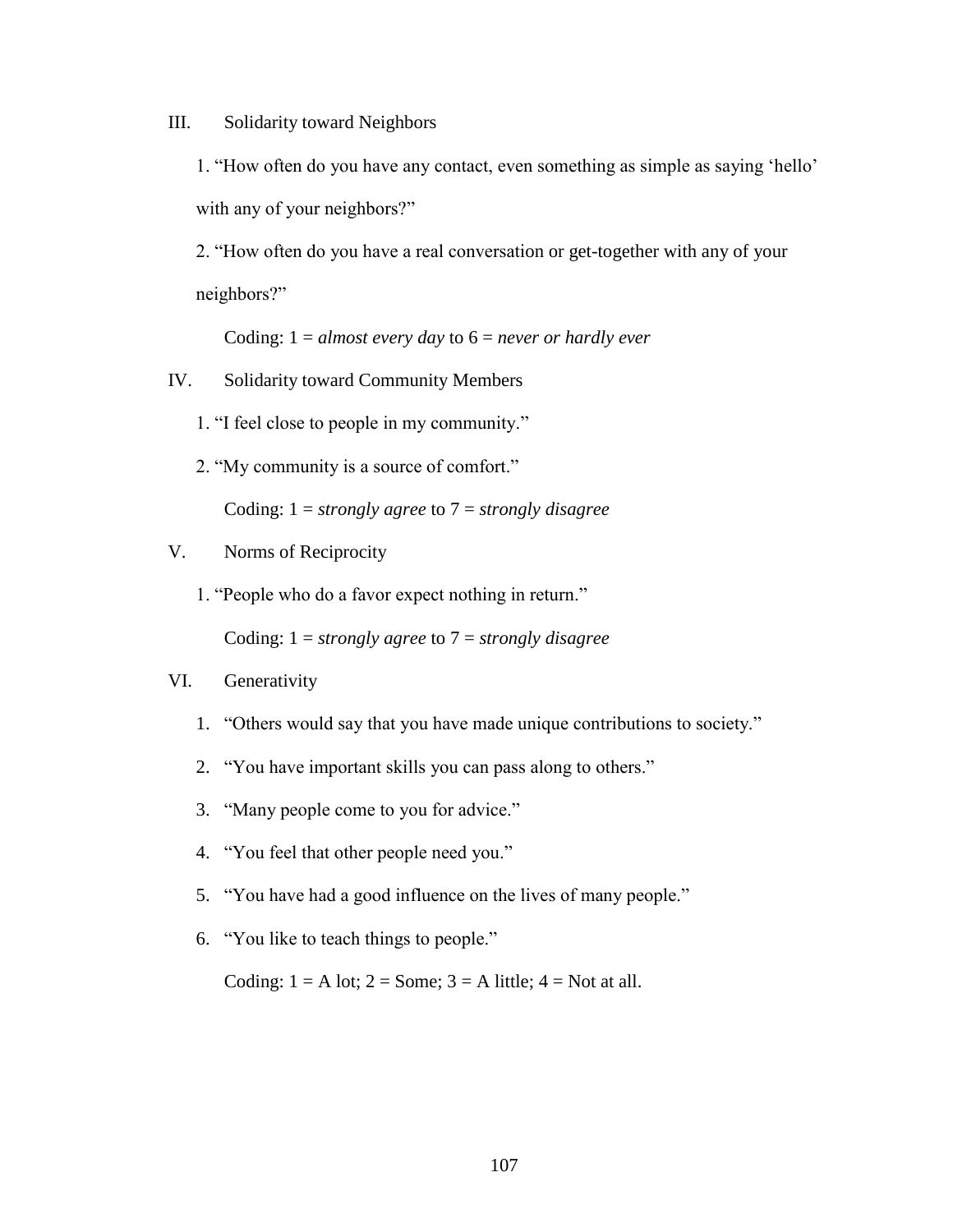| <b>Variables</b>                     | $\mathbf{1}$ | $\overline{2}$ | 3    | 4    | 5      | 6       | $\overline{7}$ | 8      | 9      | 10     | 11     | 12     | 13      | 14      | 15      | 16               | 17     | 18     | 19      | 20      | 21      | 22      | 23     | 24      |
|--------------------------------------|--------------|----------------|------|------|--------|---------|----------------|--------|--------|--------|--------|--------|---------|---------|---------|------------------|--------|--------|---------|---------|---------|---------|--------|---------|
| 1. Emot Parents                      | 1.00         | .31            | .17  | .05  | $-.12$ | $.08\,$ | .05            | $-.06$ | $-.02$ | .13    | $-.20$ | .22    | $-.01$  | $.07\,$ | .06     | .06              | $-.01$ | .04    | .13     | .01     | $-.04$  | .05     | .02    | $-.03$  |
| $2.$ Emot                            |              |                |      |      |        |         |                |        |        |        |        |        |         |         |         |                  |        |        |         |         |         |         |        |         |
| Fam/Friends                          |              | 1.00           | .16  | .09  | .11    | .12     | .21            | $-.02$ | .03    | $-.04$ | $-.04$ | .06    | .01     | $-.05$  | $-.12$  | $-.01$           | $-.05$ | $-.06$ | $-.14$  | $.08\,$ | .00     | .01     | .00    | .03     |
| 3. Emot Others                       |              |                | 1.00 | .11  | .26    | .23     | .07            | .03    | $-15$  | .05    | .00    | .03    | .01     | $-.09$  | $-.13$  | $-.02$           | .01    | $-.13$ | $-0.02$ | .00     | .01     | .12     | .12    | .08     |
| 4. Instrum Parents                   |              |                |      | 1.00 | .18    | .05     | .15            | $-.10$ | $-.11$ | .01    | $-.14$ | $-.05$ | .04     | $-.07$  | $-.08$  | $-.06$           | $-.07$ | $-.17$ | .11     | $-.15$  | $-.10$  | .10     | $-.04$ | $-.05$  |
| 5. Instrum                           |              |                |      |      |        |         |                |        |        |        |        |        |         |         |         |                  |        |        |         |         |         |         |        |         |
| Fam/Friends                          |              |                |      |      | 1.00   | .32     | .09            | .04    | $-.07$ | .04    | $-.04$ | .04    | .10     | $-.03$  | $-.05$  | .07              | $-.10$ | $-.05$ | $-.01$  | .03     | $-.01$  | .15     | .04    | $.01\,$ |
| 6. Instrum Others                    |              |                |      |      |        | 1.00    | .10            | $-.07$ | $-.06$ | $-.04$ | $-.05$ | $-.02$ | .02     | .02     | $-.07$  | $.08\,$          | $-.04$ | .04    | $-0.02$ | .09     | $-.14$  | .17     | .05    | $-.06$  |
| 7. Financ Parents                    |              |                |      |      |        |         | 1.00           | .01    | $-.05$ | $-.09$ | .03    | .06    | .00     | $-.07$  | $-.09$  | .07              | .12    | .01    | $-.01$  | .07     | .03     | .09     | $-.03$ | .04     |
| 8. Financ                            |              |                |      |      |        |         |                |        |        |        |        |        |         |         |         |                  |        |        |         |         |         |         |        |         |
| Fam/Friends                          |              |                |      |      |        |         |                | 1.00   | $-.02$ | .07    | .05    | .07    | $-.13$  | $-.04$  | $.00\,$ | $-.11$           | .12    | $-.13$ | $-.04$  | $-.10$  | .00.    | $-.04$  | .03    | $-.04$  |
| 9. Financ Others                     |              |                |      |      |        |         |                |        | 1.00   | .04    | .12    | .06    | $.08\,$ | $-.03$  | .07     | $-.01$           | $-.04$ | .04    | .04     | $-.09$  | .05     | $-.07$  | $-.14$ | $-.10$  |
| 10. Financ                           |              |                |      |      |        |         |                |        |        |        |        |        |         |         |         |                  |        |        |         |         |         |         |        |         |
| Religious<br>$11.$ Financ            |              |                |      |      |        |         |                |        |        | 1.00   | $-.09$ | .15    | .07     | $-.02$  | $-.02$  | $.00\,$          | $-.09$ | $-.07$ | .06     | $-.01$  | $-.01$  | $-.03$  | .00.   | $-14$   |
| Political                            |              |                |      |      |        |         |                |        |        |        | 1.00   | .07    | $-.03$  | .04     | $-.03$  | $-.06$           | $-.01$ | $-.05$ | .06     | .00     | .15     | $-.04$  | $-21$  | $-.03$  |
| 12. Financ Other                     |              |                |      |      |        |         |                |        |        |        |        |        |         |         |         |                  |        |        |         |         |         |         |        |         |
| Grps                                 |              |                |      |      |        |         |                |        |        |        |        | 1.00   | $-.02$  | $-.03$  | $-.05$  | $-.10$           | .11    | $-.07$ | $-.05$  | $.00\,$ | $-.02$  | $-.07$  | $-.11$ | $-.07$  |
| 13. Family                           |              |                |      |      |        |         |                |        |        |        |        |        |         |         |         |                  |        |        |         |         |         |         |        |         |
| Solidarity<br>14. Friends            |              |                |      |      |        |         |                |        |        |        |        |        | 1.00    | .33     | .15     | .30 <sub>1</sub> | $-.11$ | .14    | .20     | $-.18$  | .00.    | .01     | $-.03$ | .12     |
| Solidarity                           |              |                |      |      |        |         |                |        |        |        |        |        |         | 1.00    | .31     | .31              | $-.03$ | .39    | .18     | $-.06$  | $-.02$  | .13     | .06    | .07     |
| 15. Neighbor                         |              |                |      |      |        |         |                |        |        |        |        |        |         |         |         |                  |        |        |         |         |         |         |        |         |
| Solidarity                           |              |                |      |      |        |         |                |        |        |        |        |        |         |         | 1.00    | .29              | $-.05$ | .19    | $-.03$  | $-.02$  | .24     | $-.07$  | .00    | $-.04$  |
| 16. Community                        |              |                |      |      |        |         |                |        |        |        |        |        |         |         |         |                  |        |        |         |         |         |         |        |         |
| Solidarity                           |              |                |      |      |        |         |                |        |        |        |        |        |         |         |         | 1.00             | $-21$  | .31    | .10     | .01     | .15     | .03     | .05    | $-.03$  |
| 17. Reciprocity                      |              |                |      |      |        |         |                |        |        |        |        |        |         |         |         |                  | 1.00   | $-.08$ | $-0.09$ | $-.01$  | $-0.09$ | $-.01$  | .00    | $-.08$  |
| 18. Generativity                     |              |                |      |      |        |         |                |        |        |        |        |        |         |         |         |                  |        | 1.00   | .00     | $-.04$  | $-17$   | .23     | .14    | $.10\,$ |
| 19. Sex                              |              |                |      |      |        |         |                |        |        |        |        |        |         |         |         |                  |        |        | 1.00    | .00     | .06     | $-.05$  | $-22$  | $-.01$  |
| 20. Marital Status                   |              |                |      |      |        |         |                |        |        |        |        |        |         |         |         |                  |        |        |         | 1.00    | .11     | .14     | .05    | $.02\,$ |
| $21.$ Age                            |              |                |      |      |        |         |                |        |        |        |        |        |         |         |         |                  |        |        |         |         | 1.00    | $-0.24$ | $-21$  | $-.03$  |
| 22. Education                        |              |                |      |      |        |         |                |        |        |        |        |        |         |         |         |                  |        |        |         |         |         | 1.00    | .31    | $-.09$  |
| 23. Income                           |              |                |      |      |        |         |                |        |        |        |        |        |         |         |         |                  |        |        |         |         |         |         | 1.00   | .07     |
|                                      |              |                |      |      |        |         |                |        |        |        |        |        |         |         |         |                  |        |        |         |         |         |         |        |         |
| 24. Race<br>ta a trata<br>$\sim$ 0.4 |              |                |      |      |        |         |                |        |        |        |        |        |         |         |         |                  |        |        |         |         |         |         |        | 1.00    |

Appendix C: Intercorrelations among All Variables

 $bold = p < .01;$ </u>